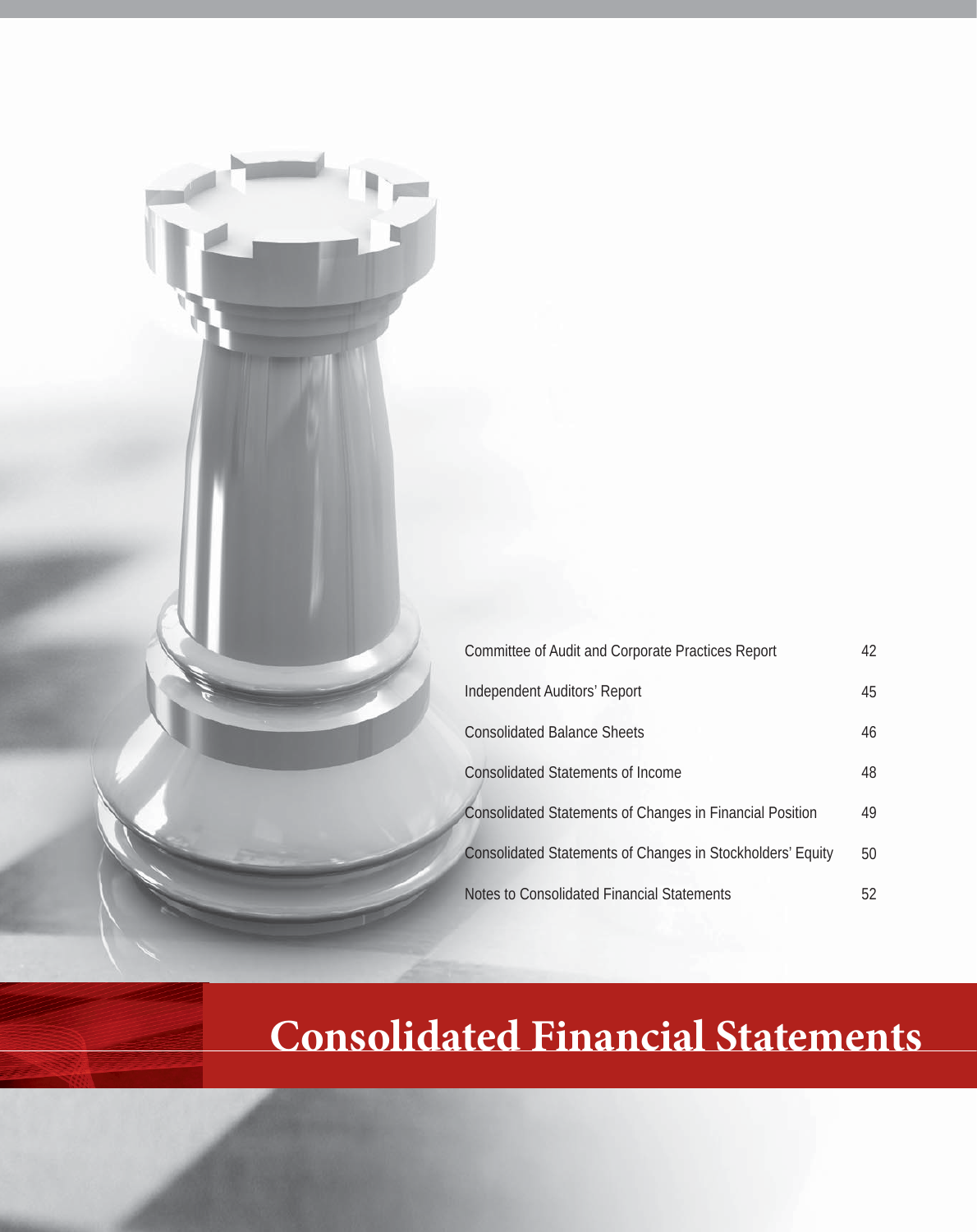## **Committee of Audit**

and Corporate Practices Report

March 27th, 2009 Mexico, D.F., To the Board of Directors of Grupo Financiero Banorte S.A.B.de C.V.

In accordance with Article 43 of the Stock Market Law, (LMV) the Audit and Corporate Practices' Committee presents its annual report of activities carried out during the 2008 fiscal year.

The contents of this document refer to Grupo Financiero Banorte (GFNorte) and, in some sections, to its relevant entities; companies designated by this Board of Directors based on the relevant criteria that these have in the financial, administrative and legal situation of GFNorte. These entities are: Banco Mercantil del Norte, S.A.; Casa de Bolsa Banorte, S.A. de C.V.; Arrendadora y Factor Banorte, S.A. de C.V.; Créditos Pronegocio S.A. de C.V.; Seguros Banorte Generali, S.A. de C.V.; Banorte Generali, S.A. de C.V. AFORE; Sólida Administradora de Portafolios, S.A. de C.V. and Inter National Bank.

#### **I. With regard to audit:**

- a). Concerning GFNorte's and its relevant entities Internal Control System (SCI) status ; and the description of its deficiencies and deviations, this Committee took into consideration the following elements:
	- 1. Revision of annual reports on activities regarding Internal Control of the aforementioned relevant entities, prepared by their respective CEO's.
	- 2. The final audit reports of Internal Accounting Controls of Banco Mercantil del Norte, S.A., Casa de Bolsa Banorte, S.A. de C.V. and Banorte Generali, S. A. de C.V. AFORE and the Internal Control reports of revisions made by the External Auditor, as well as follow-up to corrective measures undertaken derived from areas of opportunity detected and identified in these reports; as well as the verdict of the financial statements of GFNorte and its subsidiaries, reviewed by this Committee.
	- 3. Observations regarding GFNorte's control deficiencies or deviations and those of its subsidiaries, presented on a regular basis by Internal Audit during this Committee's

sessions, including the relevant entities, and follow-up of the corrective measures undertaken.

- 4. Inspection visit reports by qualified supervisors and follow-up on the implementation of the pertinent corrective measures.
- 5. Comptroller's reports of Banco Mercantil del Norte, S.A.; of Casa de Bolsa Banorte S.A. de C.V. and of Creditos Pronegocio S.A. de C.V.; as well as the Comptrollers' reports of of Seguros Banorte Generali S.A. de C.V., and Banorte Generali, S.A. AFORE.
- 6. The report of the Institute of Internal Auditors with the conclusions of the second independent quality evaluation of Internal Audit functions, in which it gave its highest qualification by stating that GFNorte's Internal Audit "generally fulfills" the International Norms for the Professional Exercise of Internal Audit.

Taking the previous elements into consideration, and as a result of the surveillance work carried out by this Committee in sessions throughout the year with the participation of the equally responsible SCI entities, such as External Audit, Internal Audit and Comptrollership, we are able to state that the SCI of GFNorte and its subsidiaries, and the Internal Audit function, work appropriately and provide a reasonable degree of assurance regarding the achievement of objectives related to the effectiveness and efficiency of operations, dependability of financial information released, execution of applicable norms, and that no deficiencies or deviations were detected that could significantly affect them.

- b). It can be reported that no possible significant non-fulfillment of operation policies and accounting registrations were detected; and that identified areas of opportunity have been reported to the responsible persons/entities who have taken corrective measures, which have been incorporated into a follow-up system.
- c). Regarding the performance evaluation of the corporation providing external audit services, it can be reported that the firm of Galaz, Yamazaki, Ruiz Urquiza, S. C. (member of Deloitte Touche Tohmatsu) has provided the highest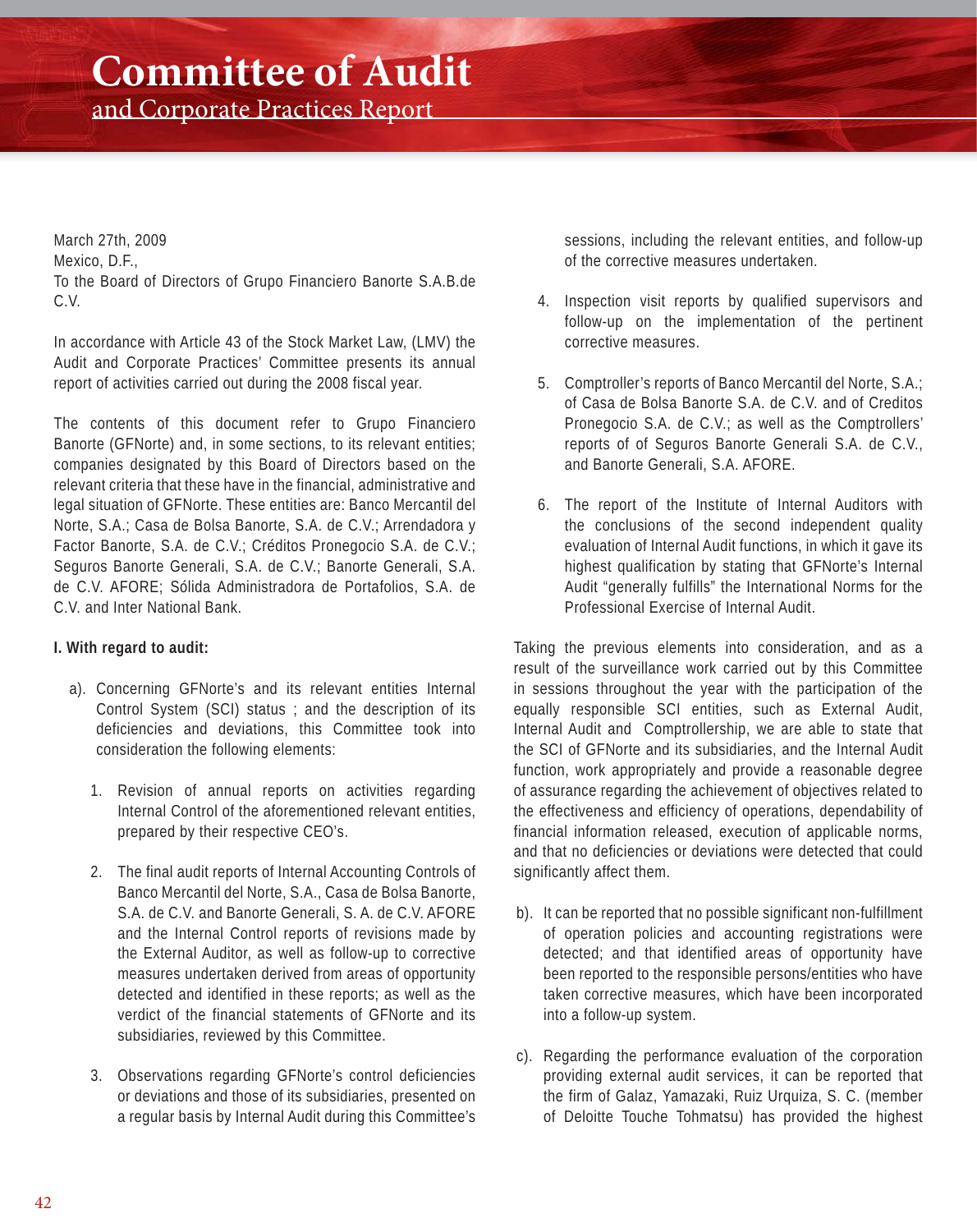*R***BANORTE** Annual Report 2008

caliber of service in the execution of its duties and in its relationship with management and the Committee, as well as the Auditor responsible by applying focus points and work methodologies in accordance with the best international practices that adequately fulfill the applicable regulations.

It is also our consideration that their conclusions and reports are valuable and useful in supporting the activities of this Committee, and it should be noted that their results and opinions do not present discrepancies with management.

d). With respect to the additional services for the audit of financial statements, performed by the External Auditor, we can inform that these services were hired during the fiscal year to prepare a diagnosis of the execution of applicable norms and better practices related to corporate governance encompassing the different government bodies of GFNorte and its subsidiaries.

 The Board of Directors approved this Committee's proposal to hire these services, after verifying that no conflict of interest existed; and the same will apply during 2009. No other services of independent experts were hired.

- e). A revision of the financial statements of GFNorte and its subsidiaries for the fiscal year ending December 31st, 2008 was carried out; as well as the External Auditor's final report before its release; with the participation of management, the External Auditor, Internal Audit and the Comptrollership, having found that they were prepared in accordance with regulations and the applicable accounting practices. Therefore, we recommend that the Board of Directors approve these financial statements. Additionally, this Committee conducts a periodic revision of quarterly financial statements.
- f). The main changes to policies and accounting criteria adopted by GFNorte and their subsidiaries during the 2008 fiscal year, were diverse modifications that resulted as a consequence of changes in the applicable regulations, which are detailed in Note 4 "Main Accounting Policies" of GFNorte's financial statements, which contain a detailed explanation of these changes.
- g). There were no relevant observations for the fiscal year from shareholders, members of the Board of Directors, managers, employees or any third parties, regarding accounting, internal controls or topics related with either the internal or external audits, or from accusations of irregularities. In accordance with the best international practices, one of the institutional channels of communication is the system of anonymous accusations denominated "Ethics Point". Reports received through this channel are directed to the members of this Committee and diverse managers of the organization for their attention. This Committee follows up on the resolution of such accusations.
- h). Neither the Shareholders' Assemblies nor the Board of Directors' Assemblies request from this Committee a followup to the agreements adopted by them.

#### **II. With regard to Corporate Practices:**

- a). With respect to observations regarding the performance of relevant managers, we can report that management has defined the relevant managers of GFNorte and its subsidiaries which include those officials of diverse subsidiaries that by specific regulation applicable to them, requires that the respective authority must be informed of their recruitment. With regard to the performance of relevant managers during the 2008 fiscal year, there were some cases which fell outside of established policies and procedures, with management taking the necessary actions to mitigate the generated risks and applying the corresponding sanctions.
- b). For operations with related parties, this Committee verified that as of December 31st, 2008, the amount of loans granted to related individuals or entities was Ps \$8,216 million, less than the limit set by the corresponding regulation, and that these operations were approved by the Board of Directors in those cases requiring approval in accordance with the applicable regulation. Inter-company operations were carried out at market prices, which were verified by the External Auditor in the revisions conducted.
- c). With regard to compensation of relevant Directors; management has defined the appointment policies and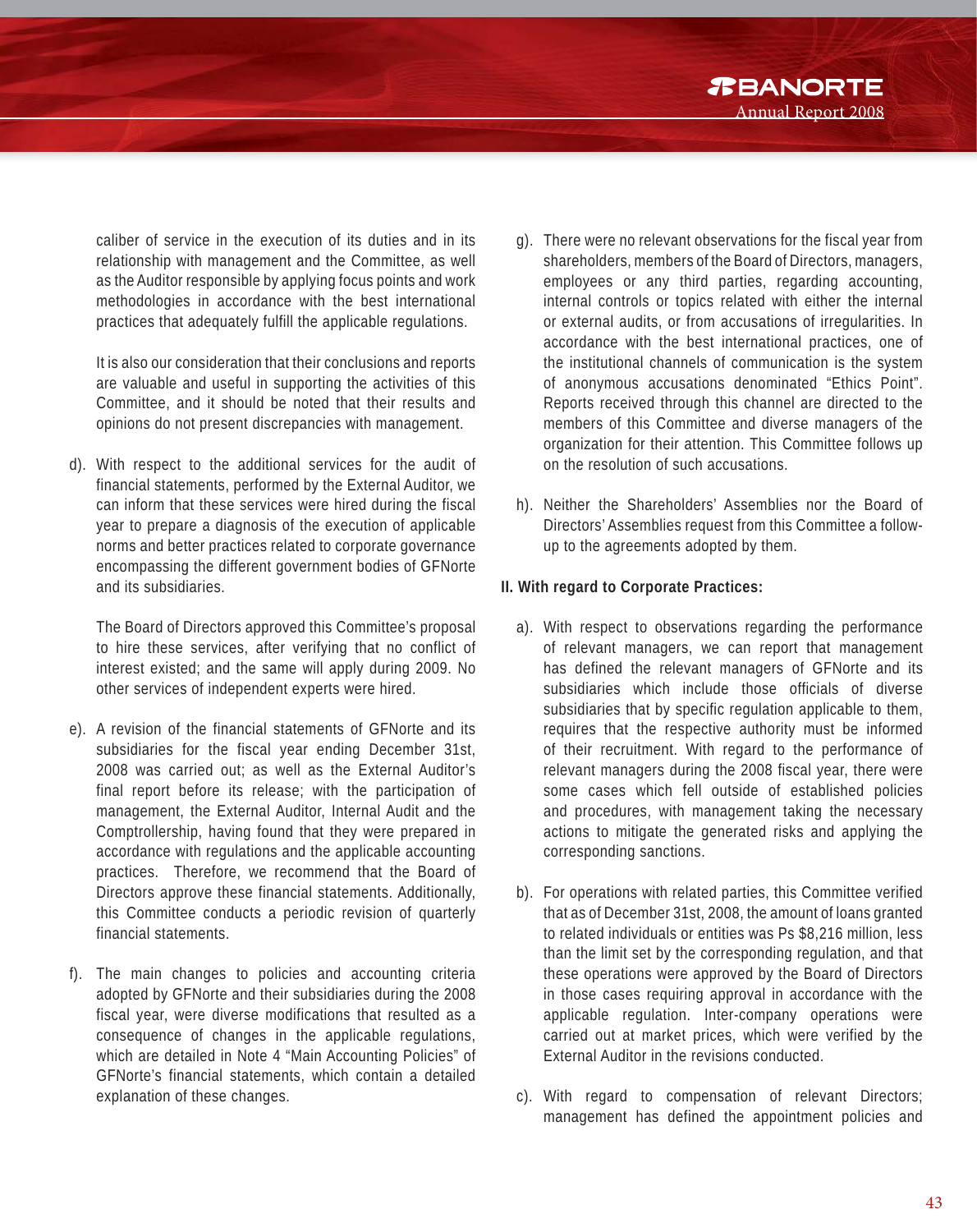## **Committee of Audit**

and Corporate Practices Report

integral retribution packages for relevant officials which include: (i) a fixed compensation; (ii) a bonus plan based primarily on reaching the estimated profit of that business; and (iii) a long term incentive plan consisting of stock options available to some Directors in accordance with programs approved by this Committee.

d). Finally, we can report that during the 2008 fiscal year, the Board of Directors did not grant preferential treatment to members of the Board or relevant directors or managers to take advantage of business opportunities.

Yours truly,

Francisco J. Alcalá de León President of the Audit & Corporate Practices' Committee of GFNorte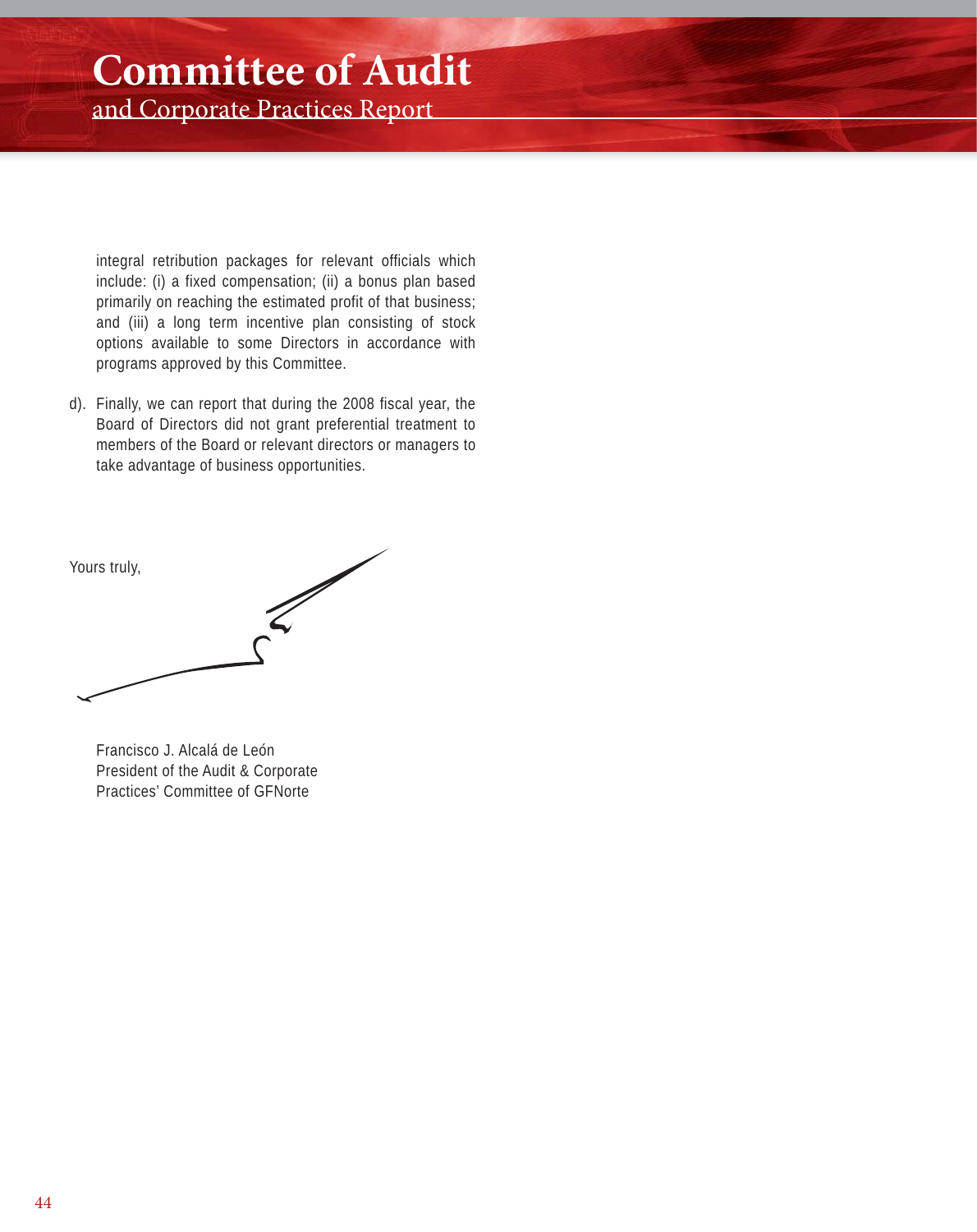February 26, 2009

# Deloitte.

Galaz, Yamazaki, Ruiz Urquiza, S.C. Lázaro Cárdenas 2321 Poniente, PB Residencial San Agustín 66260 Garza García, N.L. Phone: +52 (81) 8133 7300 Fax: +52 (81) 8133 7383 www.deloitte.com/mx

Independent Auditors' Report to the Board of Directors and Stockholders of Grupo Financiero Banorte, S.A.B. de C.V. and Subsidiaries

We have audited the accompanying consolidated balance sheets of Grupo Financiero Banorte, S.A.B. de C.V. (the Financial Group) and subsidiaries as of December 31, 2008 and 2007, and the related consolidated statements of income, changes in stockholders' equity and changes in financial position for the years then ended. These consolidated financial statements are the responsibility of the Financial Group's management. Our responsibility is to express an opinion on these consolidated financial statements based on our audits.

We conducted our audits in accordance with auditing standards generally accepted in Mexico, which require that we plan and perform the audit to obtain reasonable assurance about whether the financial statements are free of material misstatement and that they are prepared in conformity with the accounting practices prescribed by the Mexican National Banking and Securities Commission (the "Commission"). An audit includes examining, on a test basis, evidence supporting the amounts and disclosures in the financial statements. An audit also includes assessing the accounting practices used and significant estimates made by management, as well as evaluating the overall financial statement presentation. We believe that our audits provide a reasonable basis for our opinion.

Notes 1 and 2 to the financial statements describe the Financial Group's operations and the current economic conditions brought on the by the global financial crisis affecting such operations. Notes 4 and 37 describe the accounting criteria established by the Commission through new accounting standards issued to address current economic conditions and by other applicable laws which the Financial Group adheres to for the preparation of its financial information, as well as the modifications to such accounting criteria that became effective during 2008 and others that will become effective as of January 1, 2009. Therefore, the financial statements are not comparable. Note 5 describes the main differences between the accounting practices prescribed by the Commission and Mexican Financial Reporting Standards, commonly applied in the preparation of financial statements for other types of unregulated entities in Mexico.

In our opinion, the consolidated financial statements present fairly, in all material respects, the financial position of Grupo Financiero Banorte, S.A.B. de C.V. and subsidiaries as of December 31, 2008 and 2007, and the results of their operations, changes in their stockholders' equity and changes in their financial position for the years then ended in conformity with the accounting practices prescribed by the Commission.

Galaz, Yamazaki, Ruiz Urquiza, S. C. Member of Deloitte Touche Tohmatsu

**Contract de la Cataluni**e

CPC Carlos A. García Cardoso Recorded in the General Administration of Federal Tax Audit Number 4919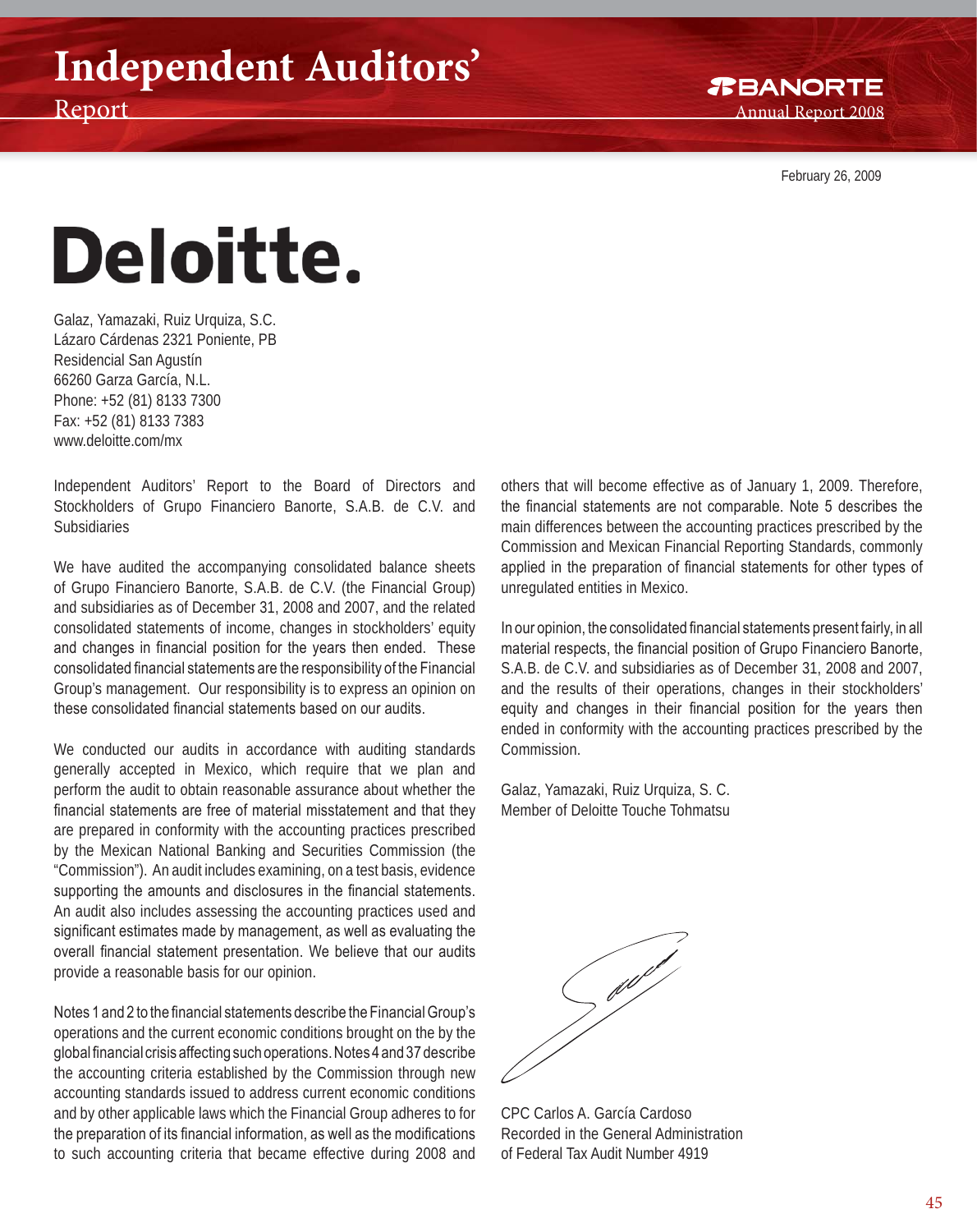## **Consolidated Balance Sheets**

#### **GRUPO FINANCIERO BANORTE, S.A.B. DE C.V. AND SUBSIDIARIES CONSOLIDATED BALANCE SHEETS AS OF DECEMBER 31, 2008 AND 2007** (In millions of Mexican pesos)

| <b>ASSETS</b>                                                   | 2008               | 2007               |
|-----------------------------------------------------------------|--------------------|--------------------|
| CASH AND CASH EQUIVALENTS                                       | Ps. 54,402         | Ps. 41,610         |
|                                                                 |                    |                    |
| <b>INVESTMENTS IN SECURITIES</b>                                |                    | 7,754              |
| Trading securities<br>Available for sale securities             | 6,630<br>11,722    | 10,948             |
| Held to maturity securities                                     | 221,617            | 760                |
|                                                                 | 239,969            | 19,462             |
|                                                                 |                    |                    |
| DEBTOR BALANCES UNDER REPURCHASE AND RESALE AGREEMENTS          | 149                | 58                 |
| SECURITIES AND DERIVATIVE FINANCIAL INSTRUMENTS                 | 8,168              | 2,302              |
| <b>CURRENT LOAN PORTFOLIO</b>                                   |                    |                    |
| Commercial loans                                                |                    |                    |
| <b>Business loans</b>                                           | 126,798            | 98,091             |
| Loans to financial institutions                                 | 10,860             | 13,158             |
| Government loans                                                | 26,989             | 17,948             |
| Consumer loans                                                  | 29,369             | 27,225             |
| Housing mortgage loans<br>TOTAL CURRENT LOAN PORTFOLIO          | 46,282<br>240,298  | 37,216             |
|                                                                 |                    | 193,638            |
| PAST-DUE LOAN PORTFOLIO                                         |                    |                    |
| Commercial loans                                                |                    |                    |
| <b>Business loans</b>                                           | 1,703              | 927                |
| Consumer loans                                                  | 2,499              | 1,109              |
| Housing mortgage loans                                          | 746                | 858                |
| TOTAL PAST-DUE LOAN PORTFOLIO                                   | 4,948              | 2,894              |
|                                                                 |                    |                    |
| <b>LOAN PORTFOLIO</b>                                           | 245,246            | 196,532            |
| (Minus) Allowance for loan losses<br><b>LOAN PORTFOLIO, net</b> | (6,690)<br>238,556 | (3,786)<br>192,746 |
| <b>ACQUIRED LOAN PORTFOLIOS</b>                                 | 3,049              | 3,660              |
|                                                                 |                    |                    |
| TOTAL LOAN PORTFOLIO, net                                       | 241,605            | 196,406            |
| OTHER ACCOUNTS RECEIVABLE, net                                  | 9,514              | 7,617              |
| <b>MERCHANDISE INVENTORY</b>                                    | 165                | 7                  |
| <b>FORECLOSED ASSETS, net</b>                                   | 863                | 385                |
| PROPERTY, FURNITURE AND FIXTURES, net                           | 8,429              | 8,098              |
| PERMANENT STOCK INVESTMENTS                                     | 2,559              | 2,590              |
| DEFERRED TAXES, net                                             | 471                | 214                |
|                                                                 |                    |                    |
| <b>OTHER ASSETS</b>                                             |                    |                    |
| Other assets, deferred charges and intangible assets            | 10,731             | 8,534              |
| <b>TOTAL ASSETS</b>                                             | Ps. 577,025        | Ps. 287,283        |

MEMORANDUM ACCOUNTS (Note 33)

The stockholders' equity amounts to Ps. 6,986 (nominal value).

The attached notes are an integral part of these consolidated balance sheets.

These balance sheets, consolidated with those of the financial entities and other companies that form part of the Financial Group and are consolidated, were prepared according to Accounting Principles applicable to Financial Service Holding Companies issued by the Mexican National Banking and Securities Commission according to Article 30 of the Law of Financial Institutions. Such principles are consistently applied in the financial statements, which are presented according to sound practices and applicable legal and administrative provisions and reflect all the operations conducted by the Financial Group, its financial service subsidiaries and the other companies that form part of the Financial Group and are consolidated as of the balance sheet dates above.

The accompanying Consolidated Balance Sheets have been approved by the Board of Directors in accordance with the responsibility assigned to them.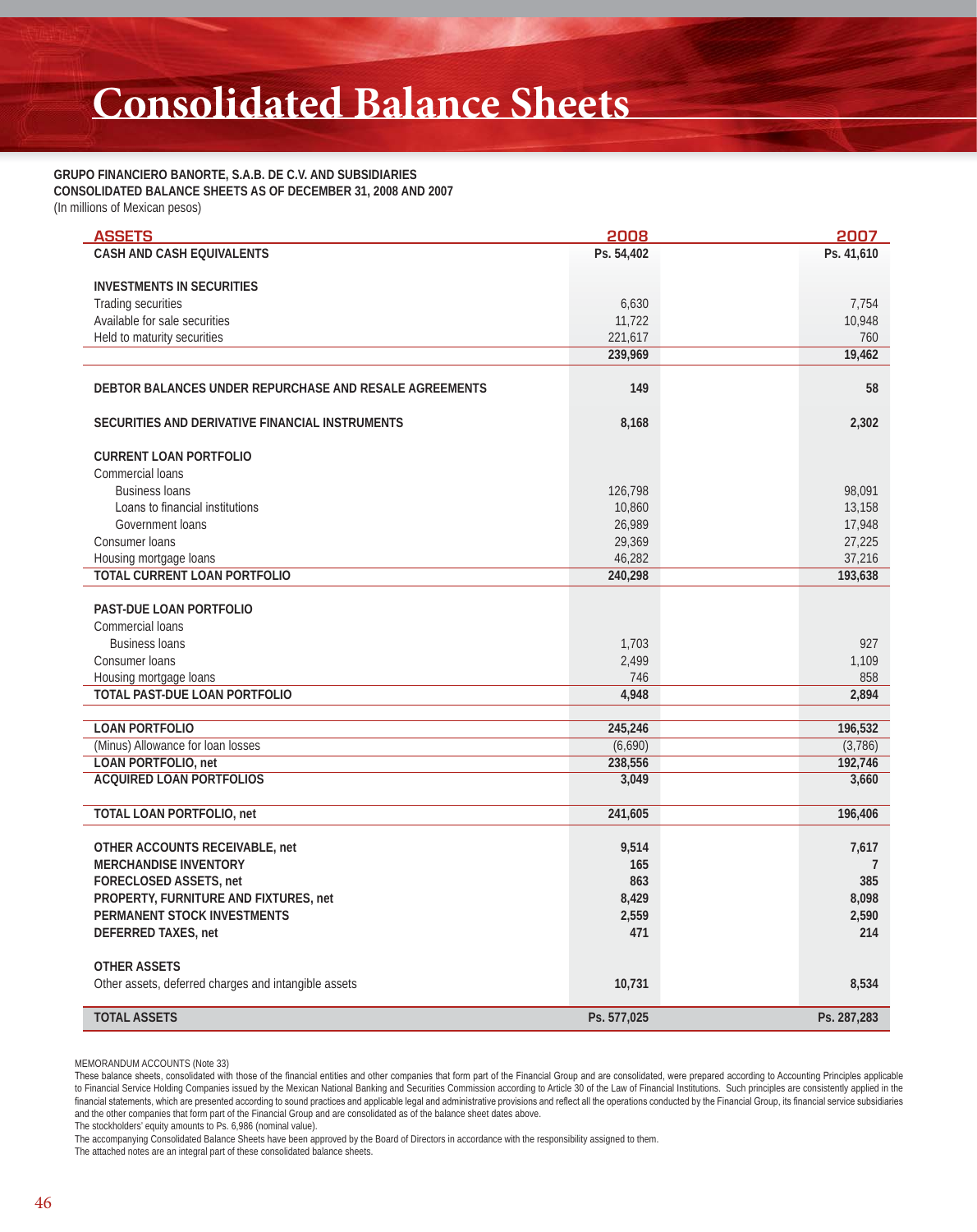*T***BANORTE** Annual Report 2008

| <b>LIABILITIES</b>                                                                      | 2008             | 2007                |
|-----------------------------------------------------------------------------------------|------------------|---------------------|
| <b>DEPOSITS</b>                                                                         |                  |                     |
| Demand deposits                                                                         | Ps. 128,350      | Ps. 111,080         |
| Time deposits                                                                           |                  |                     |
| General public                                                                          | 118,740          | 79,408              |
| Money market                                                                            | 13,679           | 12,819              |
|                                                                                         | 260,769          | 203,307             |
| <b>INTERBANK AND OTHER LOANS</b>                                                        |                  |                     |
| Demand loans<br>Short-term loans                                                        | 1,245            | 871                 |
| Long-term loans                                                                         | 24,803<br>10,635 | 11,056<br>10,796    |
|                                                                                         | 36,683           | 22,723              |
|                                                                                         |                  |                     |
| CREDITOR BALANCES UNDER REPURCHASE AND RESALE AGREEMENTS                                | 192,727          | 515                 |
|                                                                                         |                  |                     |
| <b>OVERNIGHT SECURITIES</b>                                                             |                  | 10                  |
|                                                                                         |                  |                     |
| <b>COLLATERAL SOLD OR PLEDGED</b>                                                       |                  |                     |
| Repurchase or Resale Agreements                                                         | $\overline{2}$   |                     |
| SECURITIES AND DERIVATIVE FINANCIAL INSTRUMENTS                                         | 10,746           | 2,435               |
|                                                                                         |                  |                     |
| <b>OTHER PAYABLES</b>                                                                   |                  |                     |
| Income taxes and employee profit sharing                                                | 1,272            | 2,212               |
| Sundry creditors and other payables                                                     | 13,121           | 10,888              |
|                                                                                         | 14,393           | 13,100              |
| <b>SUBORDINATED DEBENTURES</b>                                                          | 20,613           | 10,210              |
|                                                                                         |                  |                     |
| DEFFERED CREDITS AND ADVANCED COLLECTIONS                                               | 1,346            | 827                 |
| <b>TOTAL LIABILITIES</b>                                                                | 537,279          | 253,127             |
|                                                                                         |                  |                     |
| <b>STOCKHOLDERS' EQUITY</b>                                                             |                  |                     |
| <b>PAID-IN CAPITAL</b>                                                                  |                  |                     |
| Common stock                                                                            | 11,941           | 11,965              |
| Additional paid-in capital                                                              | 1,468            | 1,272               |
|                                                                                         |                  |                     |
|                                                                                         | 13,409           | 13,237              |
| <b>OTHER CAPITAL</b>                                                                    |                  |                     |
| Capital reserves                                                                        | 2,720            | 2,452               |
| Retained earnings from prior years                                                      | 16,935           | 21,379              |
| Result from valuation of available for sale securities                                  | (550)            |                     |
| Cumulative foreign currency translation adjustment                                      | 1,095            |                     |
| Insufficiency in restated stockholders' equity<br>Effect of holding non-monetary assets | (2,821)          | (6, 380)<br>(5,009) |
| Net income                                                                              | 7,014            | 6,810               |
|                                                                                         | 24,393           | 19,252              |
| MINORITY INTEREST IN STOCKHOLDERS' EQUITY                                               | 1,944            | 1,667               |
| TOTAL STOCKHOLDERS' EQUITY                                                              | 39,746           | 34,156              |
| TOTAL LIABILITIES AND STOCKHOLDERS' EQUITY                                              | Ps. 577,025      | Ps. 287,283         |
|                                                                                         |                  |                     |
| $\ell$ $\ell$ $\ell$                                                                    |                  |                     |

v/vi

CN 1

Lic. Jorge Eduardo Vega Camargo Executive Director Controller

11

C.P.C. Nora Elia Cantú Suárez Executive Director Accounting

ı

Dr. Alejandro Valenzuela del Río<br>Chief Executive Officer

Ing. Sergio García Robles Gil Managing Director - CFO

C.P. Román Martínez Méndez Managing Director - Audit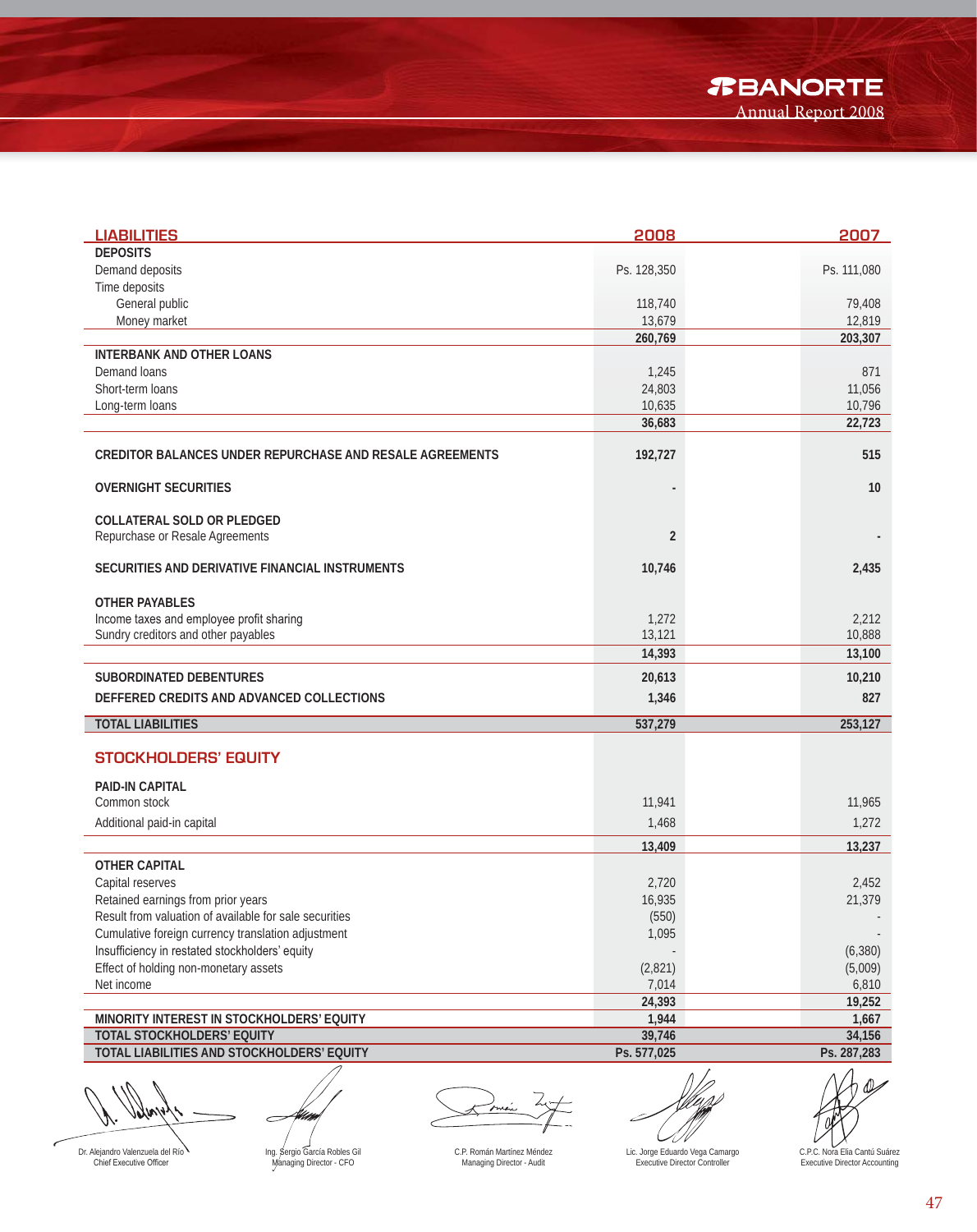of Income

#### **GRUPO FINANCIERO BANORTE, S.A.B. DE C.V. AND SUBSIDIARIES**

**CONSOLIDATED STATEMENTS OF INCOME FOR THE YEARS ENDED DECEMBER 31, 2008 AND 2007**

(In millions of Mexican pesos)

|                                                                                          | 2008       | 2007       |
|------------------------------------------------------------------------------------------|------------|------------|
| Interest income                                                                          | Ps. 50,416 | Ps. 40.585 |
| Interest expense                                                                         | (27, 789)  | (22, 838)  |
| Monetary position loss, net                                                              |            | (363)      |
| <b>FINANCIAL MARGIN</b>                                                                  | 22,627     | 17,384     |
|                                                                                          |            |            |
| Provision for loan losses                                                                | (6,896)    | (2,646)    |
| FINANCIAL MARGIN AFTER ALLOWANCE FOR LOAN LOSSES                                         | 15,731     | 14,738     |
|                                                                                          |            |            |
| Commission and fee income                                                                | 8,535      | 7,693      |
| Commission and fee expense                                                               | (1, 208)   | (1,086)    |
| Brokerage revenues                                                                       | 1,040      | 1,292      |
|                                                                                          | 8,367      | 7,899      |
| <b>NET OPERATING REVENUES</b>                                                            | 24,098     | 22,637     |
|                                                                                          |            |            |
| Administrative and promotional expenses                                                  | (15, 807)  | (14, 432)  |
| <b>OPERATING INCOME</b>                                                                  | 8,291      | 8,205      |
|                                                                                          |            |            |
| Other income                                                                             | 3,789      | 2,835      |
| Other expenses                                                                           | (1, 569)   | (968)      |
|                                                                                          | 2,220      | 1,867      |
| <b>INCOME BEFORE INCOME TAXES AND</b>                                                    |            |            |
| <b>EMPLOYEE PROFIT SHARING</b>                                                           | 10,511     | 10,072     |
|                                                                                          |            |            |
| Current income taxes and employee profit sharing                                         | (3,645)    | (3,780)    |
| Deferred income taxes and employee profit sharing                                        | 245        | 487        |
|                                                                                          | (3,400)    | (3, 293)   |
| INCOME BEFORE EQUITY IN EARNINGS OF UNCONSOLIDATED SUBSIDIARIES AND ASSOCIATED COMPANIES | 7,111      | 6,779      |
|                                                                                          |            |            |
| Equity in earnings of unconsolidated subsidiaries and associated companies               | 276        | 357        |
|                                                                                          |            |            |
| NET EARNINGS BEFORE MINORITY INTEREST                                                    | 7,387      | 7,136      |
|                                                                                          |            |            |
| Minority interest                                                                        | (373)      | (326)      |
| <b>NET INCOME</b>                                                                        | Ps. 7,014  | Ps. 6,810  |

These income statements, consolidated with those of the financial entities and other companies that form part of the Financial Group and are consolidated, were prepared according to Accounting Principles applicable to Financial Service Holding Companies issued by the National Banking and Securities Commission according to Article 30 of the Law of Financial Institutions. Such principles are consistently applied in the financial statements, which are presented according to sound practices and applicable legal and administrative provisions and reflect all the operations conducted by the Financial Group, its financial service subsidiaries and the other companies that form part of the Financial Group and are consolidated as of the income statement dates above.

The accompanying Consolidated Income Statements have been approved by the Board of Directors in accordance with the responsibility assigned to them. The attached notes are an integral part of these consolidated income statements.

Dr. Alejandro Valenzuela del Río<br>Chief Executive Officer

U Ing. Sergio García Robles Gil Managing Director - CFO

C.P. Román Martínez Méndez Managing Director - Audit

Lic. Jorge Eduardo Vega Camargo Executive Director Controller

C.P.C. Nora Elia Cantú Suárez Executive Director Accounting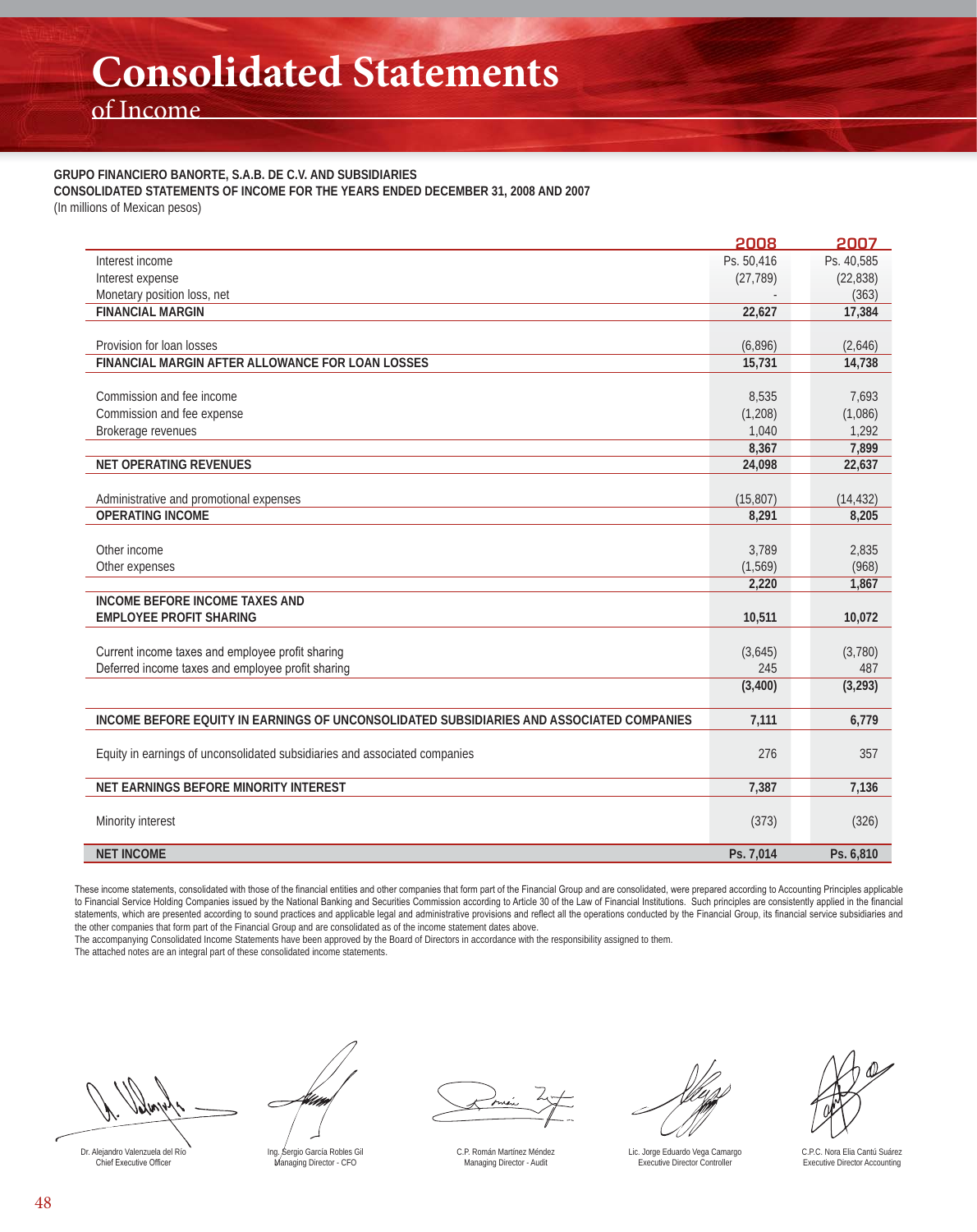#### **GRUPO FINANCIERO BANORTE, S.A.B. DE C.V. AND SUBSIDIARIES**

**CONSOLIDATED STATEMENTS OF CHANGES IN FINANCIAL POSITION FOR THE YEARS ENDED DECEMBER 31, 2008 AND 2007** (In millions of Mexican pesos)

| <b>OPERATING ACTIVITIES:</b><br>Net income<br>Ps. 7,014<br>Ps. 6,810<br>Items not requiring (generating) resources:<br>Fair value adjustments of financial instruments<br>(268)<br>(192)<br>Allowance for loan losses<br>6.896<br>2,646<br>Depreciation and amortization<br>1,099<br>980<br>Deferred taxes<br>(487)<br>(245)<br>Provisions for other obligations<br>24<br>2,433<br>373<br>Minority interest<br>326<br>(276)<br>(357)<br>Equity in earnings of subsidiaries and associated companies<br>14,617<br>12,159<br>Increase or decrease in operating accounts:<br>Increase in deposits<br>57,462<br>27,447<br>Increase in loan portfolio<br>(52,095)<br>(51, 124)<br>(Increase) reduction from treasury transactions (investment securities)<br>(220, 239)<br>10,171<br>Reduction (increase) in transactions with securities and derivative financial instruments<br>(2, 370)<br>194,558<br>Increase from bank and other loans<br>13,960<br>5,233<br>Increase of deferred taxes<br>(12)<br>(65)<br>Net resources generated in operating activities<br>8,251<br>1,451<br><b>FINANCING ACTIVITIES:</b><br>Increase (reduction) in subordinated debentures<br>(1, 551)<br>10,403<br>Issuance (repurchase) of shares<br>103<br>(639)<br>Increase (decrease) in other payables<br>1,269<br>(418)<br>Dividends paid<br>(949)<br>(917)<br>Net resources generated by (used in) financing activities<br>10,826<br>(3,525)<br><b>INVESTING ACTIVITIES:</b><br>Acquisition of property, furniture and fixtures, net<br>(1, 308)<br>(1,961)<br>(Increase) decrease in permanent stock investments<br>(644)<br>353<br>Increase in deferred charges and credits<br>(1,958)<br>(388)<br>Increase in foreclosed assets<br>(478)<br>(6)<br>(Increase) decrease in other accounts receivable<br>(1, 897)<br>632<br>Net resources used in investing activities<br>(6, 285)<br>(1, 370)<br>Net increase (decrease) in cash and equivalents<br>12,792<br>(3, 444)<br>Cash and cash equivalents available at the beginning of the year<br>41,610<br>45,054<br>Ps. 41,610<br>Cash and cash equivalents available at the end of the year<br>Ps. 54,402 | 2008 | 2007 |
|-----------------------------------------------------------------------------------------------------------------------------------------------------------------------------------------------------------------------------------------------------------------------------------------------------------------------------------------------------------------------------------------------------------------------------------------------------------------------------------------------------------------------------------------------------------------------------------------------------------------------------------------------------------------------------------------------------------------------------------------------------------------------------------------------------------------------------------------------------------------------------------------------------------------------------------------------------------------------------------------------------------------------------------------------------------------------------------------------------------------------------------------------------------------------------------------------------------------------------------------------------------------------------------------------------------------------------------------------------------------------------------------------------------------------------------------------------------------------------------------------------------------------------------------------------------------------------------------------------------------------------------------------------------------------------------------------------------------------------------------------------------------------------------------------------------------------------------------------------------------------------------------------------------------------------------------------------------------------------------------------------------------------------------------------------------------------------------------------------------------------------------------|------|------|
|                                                                                                                                                                                                                                                                                                                                                                                                                                                                                                                                                                                                                                                                                                                                                                                                                                                                                                                                                                                                                                                                                                                                                                                                                                                                                                                                                                                                                                                                                                                                                                                                                                                                                                                                                                                                                                                                                                                                                                                                                                                                                                                                         |      |      |
|                                                                                                                                                                                                                                                                                                                                                                                                                                                                                                                                                                                                                                                                                                                                                                                                                                                                                                                                                                                                                                                                                                                                                                                                                                                                                                                                                                                                                                                                                                                                                                                                                                                                                                                                                                                                                                                                                                                                                                                                                                                                                                                                         |      |      |
|                                                                                                                                                                                                                                                                                                                                                                                                                                                                                                                                                                                                                                                                                                                                                                                                                                                                                                                                                                                                                                                                                                                                                                                                                                                                                                                                                                                                                                                                                                                                                                                                                                                                                                                                                                                                                                                                                                                                                                                                                                                                                                                                         |      |      |
|                                                                                                                                                                                                                                                                                                                                                                                                                                                                                                                                                                                                                                                                                                                                                                                                                                                                                                                                                                                                                                                                                                                                                                                                                                                                                                                                                                                                                                                                                                                                                                                                                                                                                                                                                                                                                                                                                                                                                                                                                                                                                                                                         |      |      |
|                                                                                                                                                                                                                                                                                                                                                                                                                                                                                                                                                                                                                                                                                                                                                                                                                                                                                                                                                                                                                                                                                                                                                                                                                                                                                                                                                                                                                                                                                                                                                                                                                                                                                                                                                                                                                                                                                                                                                                                                                                                                                                                                         |      |      |
|                                                                                                                                                                                                                                                                                                                                                                                                                                                                                                                                                                                                                                                                                                                                                                                                                                                                                                                                                                                                                                                                                                                                                                                                                                                                                                                                                                                                                                                                                                                                                                                                                                                                                                                                                                                                                                                                                                                                                                                                                                                                                                                                         |      |      |
|                                                                                                                                                                                                                                                                                                                                                                                                                                                                                                                                                                                                                                                                                                                                                                                                                                                                                                                                                                                                                                                                                                                                                                                                                                                                                                                                                                                                                                                                                                                                                                                                                                                                                                                                                                                                                                                                                                                                                                                                                                                                                                                                         |      |      |
|                                                                                                                                                                                                                                                                                                                                                                                                                                                                                                                                                                                                                                                                                                                                                                                                                                                                                                                                                                                                                                                                                                                                                                                                                                                                                                                                                                                                                                                                                                                                                                                                                                                                                                                                                                                                                                                                                                                                                                                                                                                                                                                                         |      |      |
|                                                                                                                                                                                                                                                                                                                                                                                                                                                                                                                                                                                                                                                                                                                                                                                                                                                                                                                                                                                                                                                                                                                                                                                                                                                                                                                                                                                                                                                                                                                                                                                                                                                                                                                                                                                                                                                                                                                                                                                                                                                                                                                                         |      |      |
|                                                                                                                                                                                                                                                                                                                                                                                                                                                                                                                                                                                                                                                                                                                                                                                                                                                                                                                                                                                                                                                                                                                                                                                                                                                                                                                                                                                                                                                                                                                                                                                                                                                                                                                                                                                                                                                                                                                                                                                                                                                                                                                                         |      |      |
|                                                                                                                                                                                                                                                                                                                                                                                                                                                                                                                                                                                                                                                                                                                                                                                                                                                                                                                                                                                                                                                                                                                                                                                                                                                                                                                                                                                                                                                                                                                                                                                                                                                                                                                                                                                                                                                                                                                                                                                                                                                                                                                                         |      |      |
|                                                                                                                                                                                                                                                                                                                                                                                                                                                                                                                                                                                                                                                                                                                                                                                                                                                                                                                                                                                                                                                                                                                                                                                                                                                                                                                                                                                                                                                                                                                                                                                                                                                                                                                                                                                                                                                                                                                                                                                                                                                                                                                                         |      |      |
|                                                                                                                                                                                                                                                                                                                                                                                                                                                                                                                                                                                                                                                                                                                                                                                                                                                                                                                                                                                                                                                                                                                                                                                                                                                                                                                                                                                                                                                                                                                                                                                                                                                                                                                                                                                                                                                                                                                                                                                                                                                                                                                                         |      |      |
|                                                                                                                                                                                                                                                                                                                                                                                                                                                                                                                                                                                                                                                                                                                                                                                                                                                                                                                                                                                                                                                                                                                                                                                                                                                                                                                                                                                                                                                                                                                                                                                                                                                                                                                                                                                                                                                                                                                                                                                                                                                                                                                                         |      |      |
|                                                                                                                                                                                                                                                                                                                                                                                                                                                                                                                                                                                                                                                                                                                                                                                                                                                                                                                                                                                                                                                                                                                                                                                                                                                                                                                                                                                                                                                                                                                                                                                                                                                                                                                                                                                                                                                                                                                                                                                                                                                                                                                                         |      |      |
|                                                                                                                                                                                                                                                                                                                                                                                                                                                                                                                                                                                                                                                                                                                                                                                                                                                                                                                                                                                                                                                                                                                                                                                                                                                                                                                                                                                                                                                                                                                                                                                                                                                                                                                                                                                                                                                                                                                                                                                                                                                                                                                                         |      |      |
|                                                                                                                                                                                                                                                                                                                                                                                                                                                                                                                                                                                                                                                                                                                                                                                                                                                                                                                                                                                                                                                                                                                                                                                                                                                                                                                                                                                                                                                                                                                                                                                                                                                                                                                                                                                                                                                                                                                                                                                                                                                                                                                                         |      |      |
|                                                                                                                                                                                                                                                                                                                                                                                                                                                                                                                                                                                                                                                                                                                                                                                                                                                                                                                                                                                                                                                                                                                                                                                                                                                                                                                                                                                                                                                                                                                                                                                                                                                                                                                                                                                                                                                                                                                                                                                                                                                                                                                                         |      |      |
|                                                                                                                                                                                                                                                                                                                                                                                                                                                                                                                                                                                                                                                                                                                                                                                                                                                                                                                                                                                                                                                                                                                                                                                                                                                                                                                                                                                                                                                                                                                                                                                                                                                                                                                                                                                                                                                                                                                                                                                                                                                                                                                                         |      |      |
|                                                                                                                                                                                                                                                                                                                                                                                                                                                                                                                                                                                                                                                                                                                                                                                                                                                                                                                                                                                                                                                                                                                                                                                                                                                                                                                                                                                                                                                                                                                                                                                                                                                                                                                                                                                                                                                                                                                                                                                                                                                                                                                                         |      |      |
|                                                                                                                                                                                                                                                                                                                                                                                                                                                                                                                                                                                                                                                                                                                                                                                                                                                                                                                                                                                                                                                                                                                                                                                                                                                                                                                                                                                                                                                                                                                                                                                                                                                                                                                                                                                                                                                                                                                                                                                                                                                                                                                                         |      |      |
|                                                                                                                                                                                                                                                                                                                                                                                                                                                                                                                                                                                                                                                                                                                                                                                                                                                                                                                                                                                                                                                                                                                                                                                                                                                                                                                                                                                                                                                                                                                                                                                                                                                                                                                                                                                                                                                                                                                                                                                                                                                                                                                                         |      |      |
|                                                                                                                                                                                                                                                                                                                                                                                                                                                                                                                                                                                                                                                                                                                                                                                                                                                                                                                                                                                                                                                                                                                                                                                                                                                                                                                                                                                                                                                                                                                                                                                                                                                                                                                                                                                                                                                                                                                                                                                                                                                                                                                                         |      |      |
|                                                                                                                                                                                                                                                                                                                                                                                                                                                                                                                                                                                                                                                                                                                                                                                                                                                                                                                                                                                                                                                                                                                                                                                                                                                                                                                                                                                                                                                                                                                                                                                                                                                                                                                                                                                                                                                                                                                                                                                                                                                                                                                                         |      |      |
|                                                                                                                                                                                                                                                                                                                                                                                                                                                                                                                                                                                                                                                                                                                                                                                                                                                                                                                                                                                                                                                                                                                                                                                                                                                                                                                                                                                                                                                                                                                                                                                                                                                                                                                                                                                                                                                                                                                                                                                                                                                                                                                                         |      |      |
|                                                                                                                                                                                                                                                                                                                                                                                                                                                                                                                                                                                                                                                                                                                                                                                                                                                                                                                                                                                                                                                                                                                                                                                                                                                                                                                                                                                                                                                                                                                                                                                                                                                                                                                                                                                                                                                                                                                                                                                                                                                                                                                                         |      |      |
|                                                                                                                                                                                                                                                                                                                                                                                                                                                                                                                                                                                                                                                                                                                                                                                                                                                                                                                                                                                                                                                                                                                                                                                                                                                                                                                                                                                                                                                                                                                                                                                                                                                                                                                                                                                                                                                                                                                                                                                                                                                                                                                                         |      |      |
|                                                                                                                                                                                                                                                                                                                                                                                                                                                                                                                                                                                                                                                                                                                                                                                                                                                                                                                                                                                                                                                                                                                                                                                                                                                                                                                                                                                                                                                                                                                                                                                                                                                                                                                                                                                                                                                                                                                                                                                                                                                                                                                                         |      |      |
|                                                                                                                                                                                                                                                                                                                                                                                                                                                                                                                                                                                                                                                                                                                                                                                                                                                                                                                                                                                                                                                                                                                                                                                                                                                                                                                                                                                                                                                                                                                                                                                                                                                                                                                                                                                                                                                                                                                                                                                                                                                                                                                                         |      |      |
|                                                                                                                                                                                                                                                                                                                                                                                                                                                                                                                                                                                                                                                                                                                                                                                                                                                                                                                                                                                                                                                                                                                                                                                                                                                                                                                                                                                                                                                                                                                                                                                                                                                                                                                                                                                                                                                                                                                                                                                                                                                                                                                                         |      |      |
|                                                                                                                                                                                                                                                                                                                                                                                                                                                                                                                                                                                                                                                                                                                                                                                                                                                                                                                                                                                                                                                                                                                                                                                                                                                                                                                                                                                                                                                                                                                                                                                                                                                                                                                                                                                                                                                                                                                                                                                                                                                                                                                                         |      |      |
|                                                                                                                                                                                                                                                                                                                                                                                                                                                                                                                                                                                                                                                                                                                                                                                                                                                                                                                                                                                                                                                                                                                                                                                                                                                                                                                                                                                                                                                                                                                                                                                                                                                                                                                                                                                                                                                                                                                                                                                                                                                                                                                                         |      |      |
|                                                                                                                                                                                                                                                                                                                                                                                                                                                                                                                                                                                                                                                                                                                                                                                                                                                                                                                                                                                                                                                                                                                                                                                                                                                                                                                                                                                                                                                                                                                                                                                                                                                                                                                                                                                                                                                                                                                                                                                                                                                                                                                                         |      |      |
|                                                                                                                                                                                                                                                                                                                                                                                                                                                                                                                                                                                                                                                                                                                                                                                                                                                                                                                                                                                                                                                                                                                                                                                                                                                                                                                                                                                                                                                                                                                                                                                                                                                                                                                                                                                                                                                                                                                                                                                                                                                                                                                                         |      |      |
|                                                                                                                                                                                                                                                                                                                                                                                                                                                                                                                                                                                                                                                                                                                                                                                                                                                                                                                                                                                                                                                                                                                                                                                                                                                                                                                                                                                                                                                                                                                                                                                                                                                                                                                                                                                                                                                                                                                                                                                                                                                                                                                                         |      |      |
|                                                                                                                                                                                                                                                                                                                                                                                                                                                                                                                                                                                                                                                                                                                                                                                                                                                                                                                                                                                                                                                                                                                                                                                                                                                                                                                                                                                                                                                                                                                                                                                                                                                                                                                                                                                                                                                                                                                                                                                                                                                                                                                                         |      |      |
|                                                                                                                                                                                                                                                                                                                                                                                                                                                                                                                                                                                                                                                                                                                                                                                                                                                                                                                                                                                                                                                                                                                                                                                                                                                                                                                                                                                                                                                                                                                                                                                                                                                                                                                                                                                                                                                                                                                                                                                                                                                                                                                                         |      |      |

These statements of changes in financial position, consolidated with those of the financial entities and other companies that form part of the Financial Group and are consolidated, were prepared according to Accounting Principles applicable to Financial Service Holding Companies issued by the Mexican National Banking and Securities Commission according to Article 30 of the Law of Financial Institutions. Such principles are consistently applied in the financial statements, which are presented according to sound practices and applicable legal and administrative provisions and reflect all the operations conducted by the Financial Group, its financial service subsidiaries and the other companies that form part of the Financial Group and are consolidated as of the dates above.

The accompanying Consolidated Statements of Changes in Financial Position have been approved by the Board of Directors in accordance with the responsibility assigned to them. The attached notes are an integral part of these consolidated statements of changes in financial position.

Dr. Alejandro Valenzuela del Río Chief Executive Officer

Um

Ing. Sergio García Robles Gil Managing Director - CFO

C.P. Román Martínez Méndez Managing Director - Audit

Lic. Jorge Eduardo Vega Camargo Executive Director Controller

C.P.C. Nora Elia Cantú Suárez Executive Director Accounting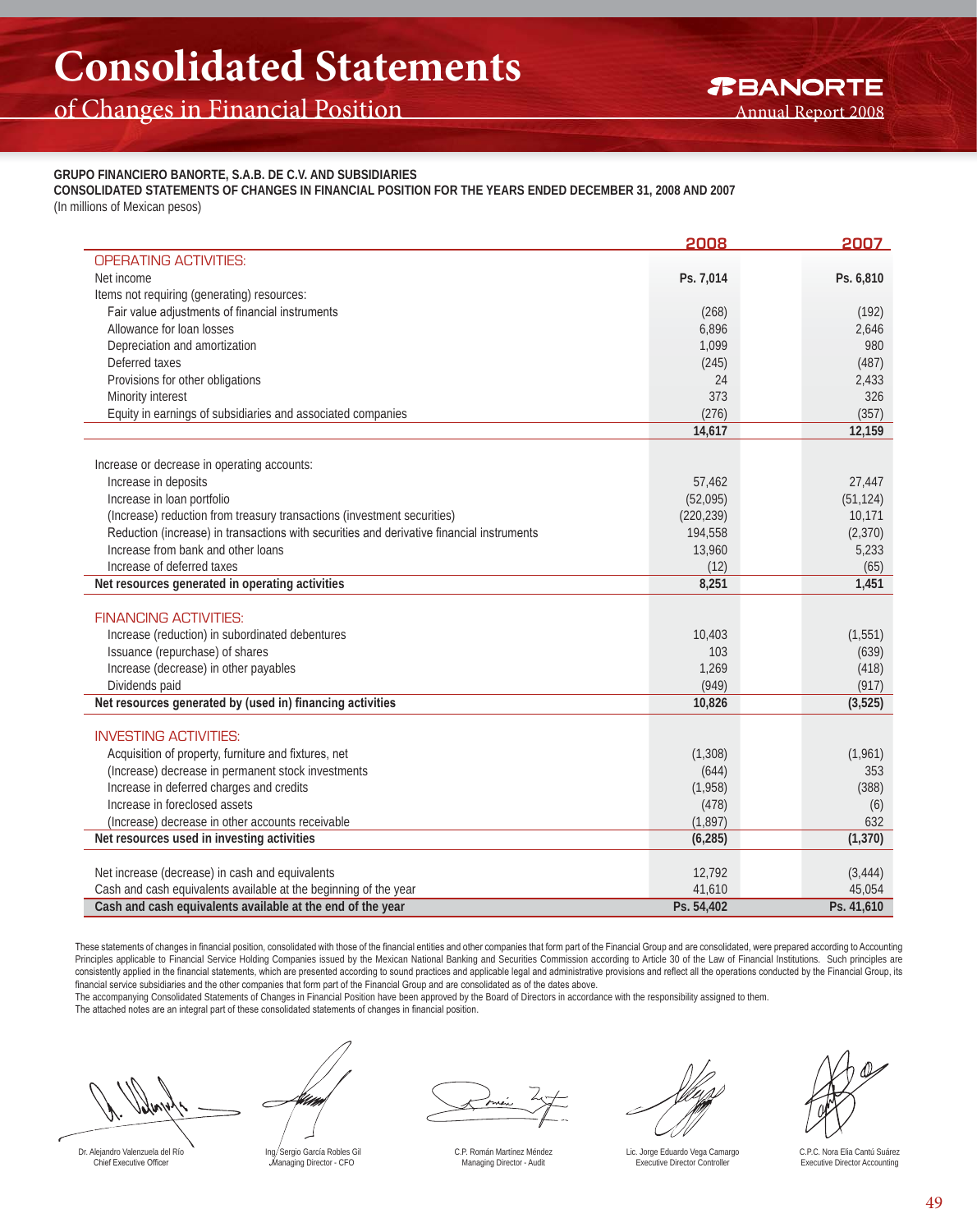of Changes in Stockholders' Equity

#### **GRUPO FINANCIERO BANORTE, S.A.B. DE C.V. AND SUBSIDIARIES**

**CONSOLIDATED STATEMENTS OF CHANGES IN STOCKHOLDERS' EQUITY FOR THE YEARS ENDED DECEMBER 31, 2008 AND 2007** (In millions of Mexican pesos)

|                                                                                  | <b>PAID-IN CAPITAL</b> |                            |  |
|----------------------------------------------------------------------------------|------------------------|----------------------------|--|
|                                                                                  | Common stock           | Additional paid-in capital |  |
| Balances, January 1, 2007                                                        | Ps. 12,020             | Ps. 1,862                  |  |
| <b>TRANSACTIONS APPROVED BY STOCKHOLDERS:</b>                                    |                        |                            |  |
| Issuance (repurchase of shares)                                                  | (55)                   | (590)                      |  |
| Transfer of prior year's result                                                  |                        |                            |  |
| Creation of reserves as per General Stockholders' meeting on March 30, 2007      |                        |                            |  |
| Dividend declared at the General Stockholders' meeting on October 3, 2007        |                        |                            |  |
| Total transactions approved by stockholders                                      | (55)                   | (590)                      |  |
| <b>COMPREHENSIVE INCOME:</b>                                                     |                        |                            |  |
| Net income                                                                       |                        |                            |  |
| Effect of holding non-monetary assets                                            |                        |                            |  |
| Changes in accounting principles                                                 |                        |                            |  |
| <b>Total comprehensive income</b>                                                | $\overline{a}$         |                            |  |
|                                                                                  |                        |                            |  |
| Minority interest                                                                |                        |                            |  |
|                                                                                  |                        |                            |  |
| Balances, December 31, 2007 previously reported                                  | 11,965                 | 1,272                      |  |
| Change in credit card loan rating criterion                                      |                        |                            |  |
| Balances, January 1, 2008                                                        | 11,965                 | 1,272                      |  |
|                                                                                  |                        |                            |  |
| <b>TRANSACTIONS APPROVED BY STOCKHOLDERS:</b><br>Issuance (repurchase of shares) |                        | 199                        |  |
| Transfer of prior year's result                                                  | (24)                   |                            |  |
| Creation of reserves as per General Stockholders' meeting on April 29, 2008      |                        |                            |  |
| Dividends declared at the General Stockholders' meeting on October 6, 2008       |                        |                            |  |
| Total transactions approved by stockholders                                      | (24)                   | 199                        |  |
|                                                                                  |                        |                            |  |
| <b>COMPREHENSIVE INCOME:</b>                                                     |                        |                            |  |
| Net income                                                                       |                        |                            |  |
| <b>Effects of subsidiaries</b>                                                   |                        | (3)                        |  |
| Unrealized gain on valuation of cash flow hedge instruments                      |                        |                            |  |
| Changes in accounting principles (NIF B-10)                                      |                        |                            |  |
| Total comprehensive income                                                       |                        | (3)                        |  |
|                                                                                  |                        |                            |  |
| Minority interest                                                                |                        |                            |  |
| Balances, December 31, 2008                                                      | Ps. 11,941             | Ps. 1,468                  |  |
|                                                                                  |                        |                            |  |

These statements of changes in stockholders' equity, consolidated with those of the financial entities and other companies that form part of the Financial Group and are consolidated, were prepared according to Accounting Principles applicable to Financial Service Holding Companies issued by the Mexican National Banking and Securities Commission according to Article 30 of the Law of Financial Institutions. Such principles are consistently a in the financial statements, which are presented according to sound practices and applicable legal and administrative provisions and reflect all the operations conducted by the Financial Group, its financial service subsid and the other companies that form part of the Financial Group and are consolidated as of the dates above.

The accompanying Consolidated Statements of Changes in Stockholders' Equity have been approved by the Board of Directors in accordance with the responsibility assigned to them.

The attached notes are an integral part of these consolidated statements of changes in stockholders' equity.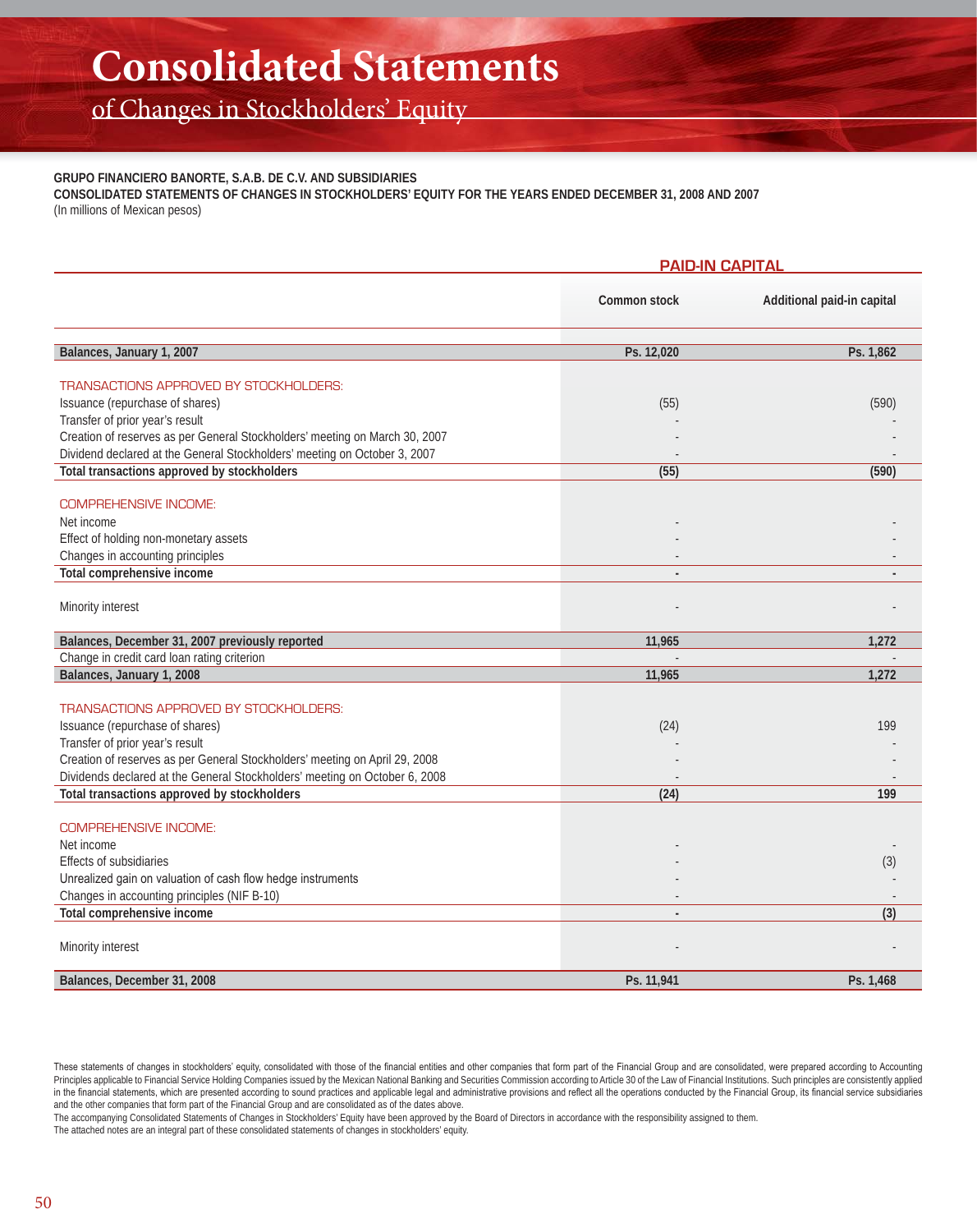|                          |                                          |                                                              | <b>OTHER CAPITAL</b>                                        |                                                      |                                                 |                         |                               |                                   |                                  |
|--------------------------|------------------------------------------|--------------------------------------------------------------|-------------------------------------------------------------|------------------------------------------------------|-------------------------------------------------|-------------------------|-------------------------------|-----------------------------------|----------------------------------|
| Capital<br>reserves      | Retained<br>earnings from<br>prior years | Result from valuation<br>of available for sale<br>securities | Cumulative<br>foreign currency<br>translation<br>adjustment | Insufficiency<br>in restated<br>stockholders' equity | Effect of<br>holding non-<br>monetary<br>assets | <b>Net</b><br>income    | Total<br>majority<br>interest | Total<br>minority<br>interest     | Total<br>stockholders'<br>equity |
|                          |                                          |                                                              |                                                             |                                                      |                                                 |                         |                               |                                   |                                  |
| Ps. 2,140                | Ps. 16,417                               | $Ps. -$                                                      | $Ps. -$                                                     | (Ps. 6, 380)                                         | (Ps. 5, 734)                                    | Ps. 6,255               | Ps. 26,580                    | Ps. 1,446                         | Ps. 28,026                       |
|                          |                                          |                                                              |                                                             |                                                      |                                                 |                         |                               |                                   |                                  |
| $\boldsymbol{6}$         | $\sim$                                   |                                                              |                                                             |                                                      |                                                 |                         | (639)                         |                                   | (639)                            |
| $\overline{a}$           | 6,255                                    |                                                              |                                                             |                                                      |                                                 | (6, 255)                |                               |                                   |                                  |
| 306                      | (306)                                    |                                                              |                                                             |                                                      |                                                 |                         | $\overline{\phantom{a}}$      |                                   |                                  |
|                          | (917)                                    |                                                              |                                                             |                                                      |                                                 |                         | (917)                         |                                   | (917)                            |
| 312                      | 5,032                                    |                                                              |                                                             |                                                      |                                                 | (6,255)                 | (1, 556)                      | $\blacksquare$                    | (1, 556)                         |
|                          |                                          |                                                              |                                                             |                                                      |                                                 |                         |                               |                                   |                                  |
|                          |                                          |                                                              |                                                             |                                                      |                                                 |                         |                               |                                   |                                  |
|                          |                                          |                                                              |                                                             |                                                      | $\overline{\phantom{a}}$                        | 6,810                   | 6,810                         |                                   | 6,810                            |
|                          |                                          |                                                              |                                                             |                                                      | 147                                             |                         | 147                           | $\overline{\phantom{a}}$          | 147                              |
|                          | (70)                                     |                                                              |                                                             |                                                      | 578                                             |                         | 508                           | 15                                | 523                              |
|                          | (70)                                     |                                                              | ÷.                                                          |                                                      | 725                                             | 6,810                   | 7,465                         | 15                                | 7,480                            |
|                          |                                          |                                                              |                                                             |                                                      |                                                 |                         |                               |                                   |                                  |
|                          | $\overline{\phantom{a}}$                 |                                                              |                                                             |                                                      |                                                 |                         | $\overline{a}$                | 206                               | 206                              |
|                          |                                          |                                                              |                                                             |                                                      |                                                 |                         |                               |                                   |                                  |
| 2,452<br>$\sim$          | 21,379                                   | $\blacksquare$                                               | $\overline{\phantom{a}}$                                    | (6, 380)<br>$\mathcal{L}$                            | (5,009)<br>$\mathbb{Z}$                         | 6,810<br>$\overline{a}$ | 32,489                        | 1,667<br>$\overline{\phantom{a}}$ | 34,156                           |
| 2,452                    | (100)<br>21,279                          | ÷,                                                           | ÷.                                                          | (6, 380)                                             |                                                 |                         | (100)<br>32,389               |                                   | (100)<br>34,056                  |
|                          |                                          | $\blacksquare$                                               | $\blacksquare$                                              |                                                      | (5,009)                                         | 6,810                   |                               | 1,667                             |                                  |
|                          |                                          |                                                              |                                                             |                                                      |                                                 |                         |                               |                                   |                                  |
| (72)                     | $\sim$ $-$                               |                                                              |                                                             |                                                      |                                                 |                         | 103                           |                                   | 103                              |
| $\sim$                   | 6,810                                    |                                                              |                                                             |                                                      |                                                 | (6, 810)                |                               |                                   | $\sim$                           |
| 340                      | (340)                                    |                                                              |                                                             |                                                      |                                                 |                         |                               |                                   |                                  |
|                          | (949)                                    |                                                              |                                                             |                                                      |                                                 |                         | (949)                         |                                   | (949)                            |
| 268                      | 5,521                                    | $\overline{\phantom{a}}$                                     | $\overline{\phantom{a}}$                                    | $\overline{\phantom{a}}$                             |                                                 | (6, 810)                | (846)                         | $\blacksquare$                    | (846)                            |
|                          |                                          |                                                              |                                                             |                                                      |                                                 |                         |                               |                                   |                                  |
|                          |                                          |                                                              |                                                             |                                                      |                                                 |                         |                               |                                   |                                  |
|                          |                                          |                                                              |                                                             |                                                      |                                                 | 7,014                   | 7,014                         |                                   | 7,014                            |
|                          | (30)                                     | (550)                                                        | 1,095                                                       |                                                      |                                                 |                         | 512                           |                                   | 512                              |
|                          |                                          |                                                              |                                                             |                                                      | (1, 267)                                        |                         | (1, 267)                      |                                   | (1, 267)                         |
|                          | (9,835)                                  |                                                              |                                                             | 6,380                                                | 3,455                                           |                         |                               |                                   |                                  |
| $\overline{\phantom{a}}$ | (9, 865)                                 | (550)                                                        | 1,095                                                       | 6,380                                                | 2,188                                           | 7,014                   | 6,259                         | $\blacksquare$                    | 6,259                            |
|                          |                                          |                                                              |                                                             |                                                      |                                                 |                         |                               |                                   |                                  |
|                          |                                          |                                                              |                                                             |                                                      |                                                 |                         |                               | 277                               | 277                              |
| Ps. 2,720                | Ps. 16,935                               | (Ps. 550)                                                    | Ps. 1,095                                                   | Ps. -                                                | (Ps. 2,821)                                     | Ps. 7,014               | Ps. 37,802 Ps. 1,944          |                                   | Ps. 39,746                       |
|                          |                                          |                                                              |                                                             |                                                      |                                                 |                         |                               |                                   |                                  |

w

Num  $\subset$ 

 $\frac{1}{\sqrt{2}}$ 

Lic. Jorge Eduardo Vega Camargo Executive Director Controller



C.P.C. Nora Elia Cantú Suárez Executive Director Accounting

Dr. Alejandro Valenzuela del Río<br>Chief Executive Officer

Ing. Sergio García Robles Gil Managing Director - CFO

C.P. Román Martínez Méndez Managing Director - Audit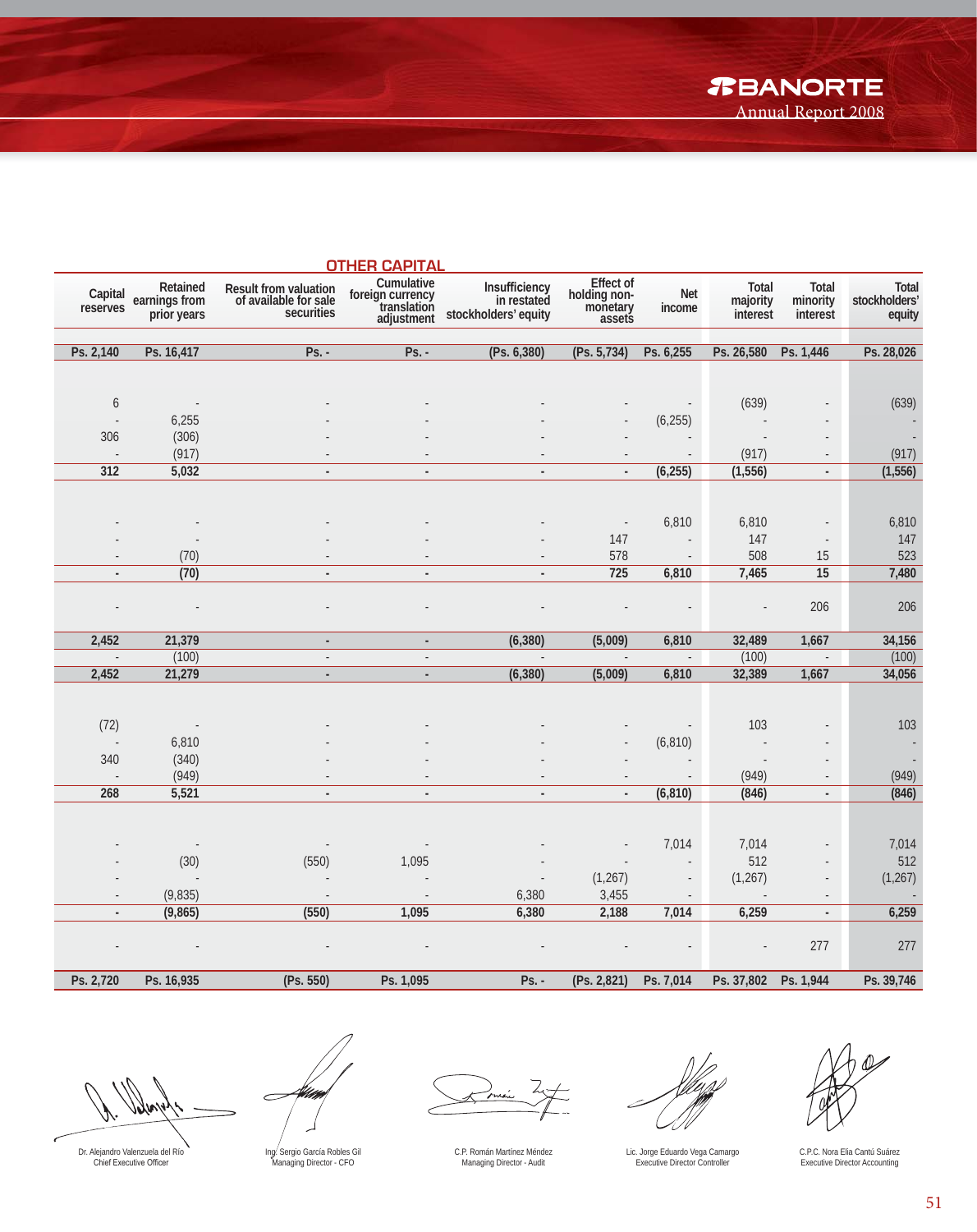**GRUPO FINANCIERO BANORTE, S.A.B. DE C.V. AND SUBSIDIARIES NOTES TO CONSOLIDATED FINANCIAL STATEMENTS FOR THE YEARS ENDED DECEMBER 31, 2008 AND 2007** (In millions of Mexican pesos)

#### **1 – ACTIVITY AND REGULATORY ENVIRONMENT**

Grupo Financiero Banorte, S.A.B. de C.V. (the "Financial Group") is authorized by the Mexican Treasury Department (SHCP) to operate as a financial group under the form and terms established by the Mexican Financial Group Law, subject to the supervision and monitoring of the Mexican National Banking and Securities Commission (the "Commission"). Its main activities consist of acquiring and managing entities engaged in the financial services industry and supervising their activities, as defined in the above-mentioned Law. The Financial Group and its subsidiaries are regulated, depending on their activities, by the Commission, the Mexican National Insurance and Bond Commission, the Mexican National Retirement Savings Systems Commission (the Commissions), the Mexican Central Bank (Banco de México) and other applicable laws and regulations.

The main activity of the Financial Group's subsidiaries is to carry out financial transactions that include the rendering of full-banking services, securities brokerage activities, management of retirement funds, leasing, the purchase and sale of uncollected invoices and notes, rendering of general warehousing services, annuities (pensions) and providing life insurance and casualty insurance.

Per legal requirements, the Group has unlimited liability for the obligations assumed and losses incurred by each of its subsidiaries.

The powers of the Commission in their capacity as regulator of the Financial Group and its subsidiaries include reviewing the financial information and requesting modifications to such information.

The Financial Group's consolidated financial statements have been approved by the Board of Directors at their January 29, 2009 meeting in accordance with the responsibility assigned to them.

#### **2 – SIGNIFICANT EVENTS DURING THE YEAR**

#### **a. Economic situation**

The difficult worldwide economic situation has rendered several financial sector participants bankrupt. In Mexico, several companies have reported losses derived from transactions involving derivative

financial instruments, including applications to file for bankruptcy. caused by the concern in the local markets. The Financial Group has declared the risk exposure of its subsidiary, Banco Mercantil del Norte, S.A. (Banorte) with each of the affected companies, and has acknowledged such risks in the earnings as per subsections f) and g) of this Note. Even though such effects were reported, Banorte has been able to reach a record accumulated profit as of December 31, 2008, which shows it has ample liquidity, strong levels of capitalization and sufficient reserves for its past-due loans, as well as to continue to be a profitable investment for its shareholders.

#### **b. Issue of subordinated debentures**

Banorte listed three issues of subordinated debentures on the Mexican Stock Exchange for a total of Ps. 7,525. The transactions included the simultaneous placement of two issues of subordinated debentures, one in March and another in June, which due to their features, helped strengthen Banorte's capital. The first issue of nonpreferred and non-convertible subordinated debentures (BANORTE 08) was for Ps. 3,000 with a 10-year term and a 28-day TIIE rate plus 60 basis points; the second issue of non-preferred non-convertible debentures (BANORTE 08U) was made in Units of Investment (UDIS) for an amount equivalent to Ps. 1,775 with a 20-year term and a fixed rate of 4.95% payable every 182 days; the third issue of non-preferred non-convertible subordinated debentures (BANORTE08-2) was for Ps. 2,750 with a 10-year term and a 28-day TIIE rate plus 77 basis points. These placements are part of a preferred and non-preferred non-convertible subordinated debenture program that is calculated as regulatory capital for a sum of up to Ps. 15,000 over a five-year period, approved at the Extraordinary General Stockholders' Meeting held on February 22, 2008.

#### **c. Effects of the VISA Inc. reorganization**

Banorte recorded 1,545,128 ordinary class C (series I) shares of Visa Inc. (VISA) that were assigned to it as a consequence of VISA's reorganization in March 2008, through which VISA indirectly acquired VISA LAC, in which Banorte has a share as a member authorized to use its trademark. The purpose of reorganizing VISA was to go public and place shares on the New York Stock Exchange. A total of 868,138 shares were sold at the time of the assignment, recording an income before taxes of Ps. 394 in "Other income". Furthermore, Banorte recorded the remaining 676,990 shares received by VISA that were not put up for trading as investments in securities under the category "Available for sale securities." During the third quarter of the year, 544,690 shares were sold, recording a gain of Ps. 312. The remaining 132,300 VISA shares in possession of Banorte are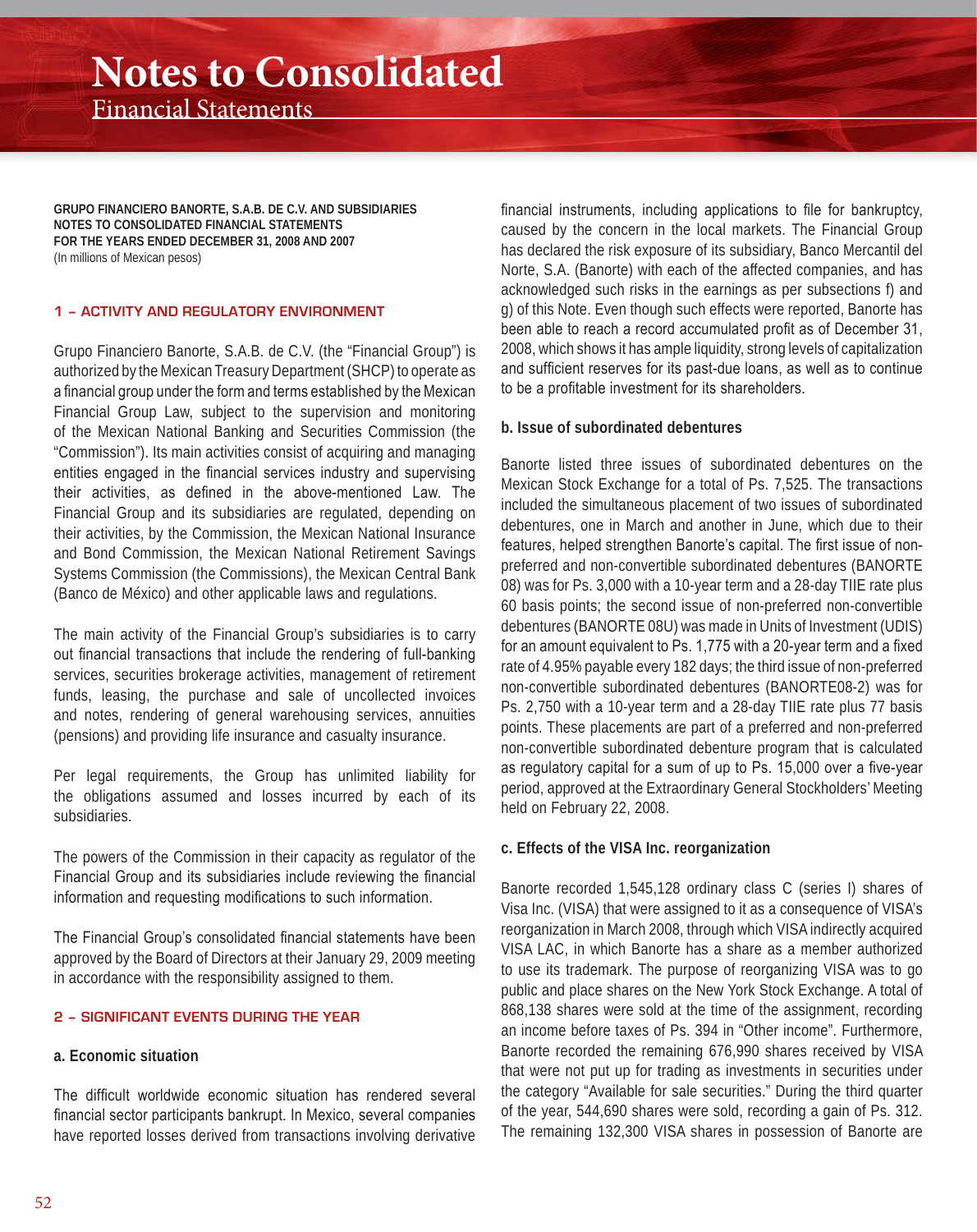recorded at market value, with the valuation effect presented under "Valuation of available for sale securities" in stockholders' equity.

#### **d. Effects of the Mexican Stock Exchange Reorganization**

As a result of the Mexican Stock Exchange's reorganization to become a public company during the second quarter of 2008, Banorte sold the shares of S.D. Indeval Institución para el Depósito de Valores, S.A. de C.V. (S.D. Indeval) that it had recorded under "Permanent Investments in Shares", thereby recording a Ps. 91 profit before taxes in "Other income".

Moreover, Casa de Bolsa Banorte, S.A. de C.V. (Brokerage House) generated revenues from selling the shares it had that were recorded under "Earnings from available for sale securities valuation" in the Balance Sheet for Ps. 144 and under "Other income" in the income statement for Ps. 40. The share and corporate restructuring consisted mainly of the sale or swap of shares of the Mexican Stock Exchange, Asigna, Mexder, Contraparte Central de Valores de México and S.D. Indeval, for which a specific treatment was applied in each case. In the case of S.D. Indeval, such treatment consisted of selling the total number of shares in two parts. The first was for 75% of the transaction value that corresponds to the future benefits of the share in the Brokerage House for Ps. 40 million recorded under "Other income". The remaining 25% corresponded to payment of the shares, because they cannot be realized until the Stock Market Law that restricts this operation is modified.

#### **e. Merger of subsidiaries**

At the Extraordinary Stockholders' Meetings held on October 3, 2007, the merger of "Arrendadora y Factor Banorte, S.A. de C.V., Sociedad Financiera de Objeto Múltiple, Entidad Regulada, Grupo Financiero Banorte" (previously Factor Banorte, S.A. de C.V.) with "Arrendadora Banorte, S.A. de C.V., Sociedad Financiera de Objeto Múltiple, Entidad Regulada, Grupo Financiero Banorte" was authorized, whereby the former was the merged entity and the latter the merging entity that took on the merged entity's name. The merger became effective as of January 31, 2008.

At the Extraordinary Stockholders' Meetings held on June 16, 2008, the merger of Banorte, as the merging entity, with its subsidiaries Inmobiliaria Bancrecer, S.A. de C.V., Inmobiliaria Innova, S.A. de C.V., Inmobiliaria Banormex, S.A. de C.V., Inmuebles de Tijuana, S.A. de C.V., Inmobiliaria Banorte, S.A. de C.V., Constructora Primero, S.A. de C.V., Inmuebles de Occidente, S.A., Inmobiliaria Finsa, S.A. de C.V., and Inmobiliaria Bra, S.A. de C.V., as the

merged entities was authorized, using the May 31, 2008 balance sheets as a basis for the merger. The merger will become effective when the approved agreements or basis for the merger are inscribed in the Public Registry of Commerce and when the Mexican Treasury Department's (SHCP) gives its authorization.

#### **f. Lehman Brothers' securities**

During September 2008, Banorte recorded under "Brokerage revenues" a loss of Ps. 295 associated with the permanent impairment and loss generated by the sale of these securities. The loss is made up of USD 24 million in senior debt notes and USD 1 million in derivative financial instruments

#### **g. COMERCI's credit quality impairment**

As a result of the difficult economic situation and its participation in transactions involving derivative financial instruments and given the request submitted by Controladora Commercial Mexicana, S.A.B. de C.V. (COMERCI) to file for bankruptcy, Banorte acknowledged a loan loss exposure from COMERCI in the amount of Ps. 1,030 created an unsecured loan maturing in March 2009. Such exposure represents 0.18% of Banorte's total assets, 0.4% of the overall loan portfolio, and 2.8% of the stockholders' equity reported by December 31, 2008. COMERCI never revealed its derivative position that could lead it to the current situation when the loan was originated nor during the periodic revisions. Banorte is waiting for COMERCI's request to file for bankruptcy to be resolved in order to start the restructuring process and negotiate the partial or total recovery of the loan.

As of December 31, 2008, Management has created sufficient loan reserves according to the corresponding methodology.

#### **h. Credit card payment campaign**

Given the liquidity problems some customers are having in the current difficult economic situation, as reflected in the impairment of credit card loan asset quality, Banorte decided to take a series of measures to help its customers face these difficult times. During 2008, a massive campaign was launched to offer an option to customers who wanted to defer their debt repayment and improve their payment profile, under which the customer's debt was frozen for the agreed term and amortized in fixed payments. As of December 31, 2008, the total amount of the loans under this campaign was Ps. 703.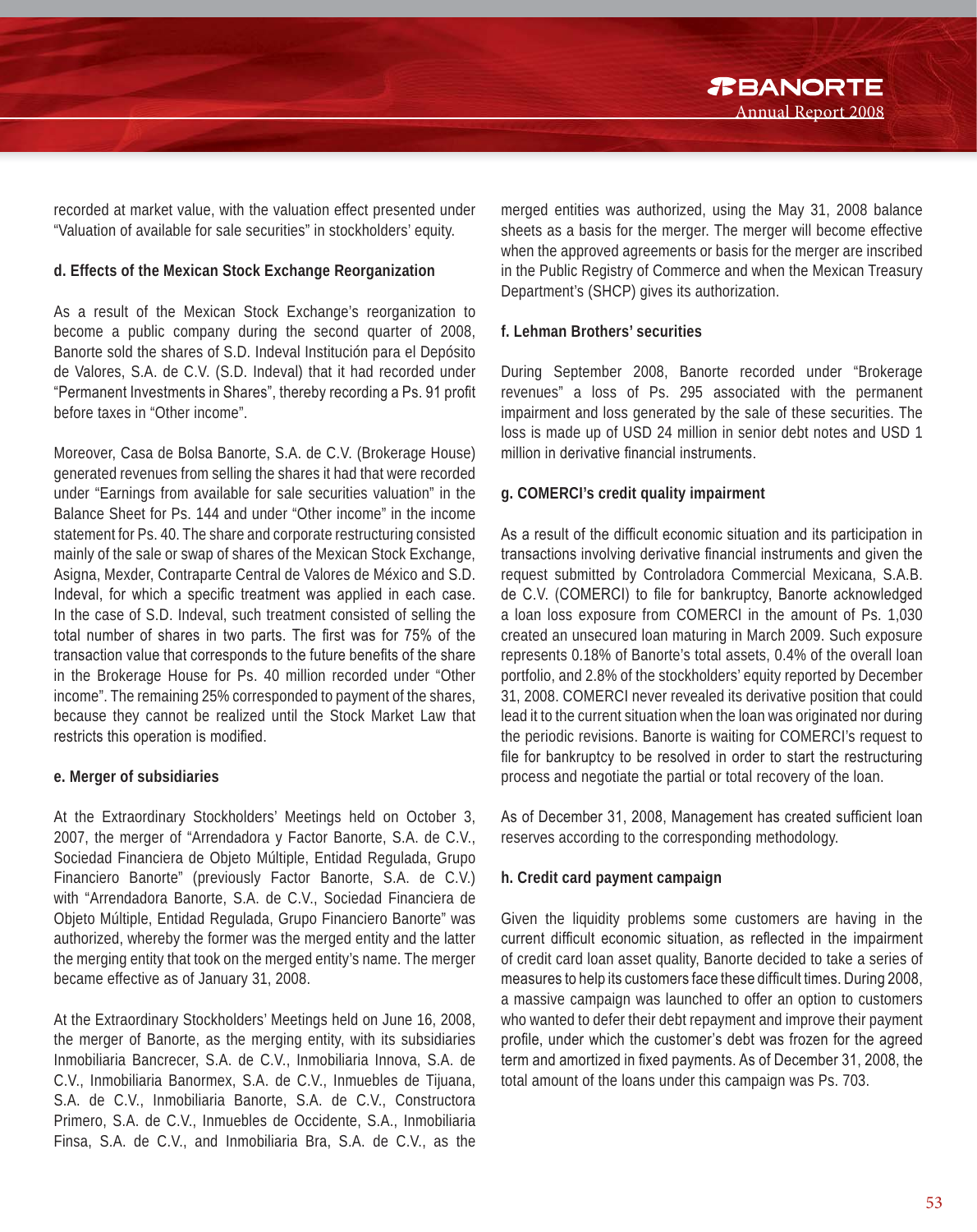#### **3 – BASIS OF PRESENTATION**

#### **Monetary unit of the financial statements**

The financial statements and notes as of December 31, 2008 and for the year then ended include balances and transactions in Mexican pesos of a different purchasing power. The financial statements and notes as of December 31, 2007 and for the year then ended include balances and transactions in Mexican pesos of purchasing power of December 31, 2007.

#### Consolidation of financial statements

The accompanying consolidated financial statements include those of the Financial Group and its subsidiaries mentioned below. All significant intercompany balances and transactions have been eliminated in consolidation.

As of December 31, 2008 and 2007, the Financial Group's consolidated subsidiaries and its ownership percentage are as follows:

| Banco Mercantil del Norte, S. A. and Subsidiaries | 97.06% |
|---------------------------------------------------|--------|
| Casa de Bolsa Banorte, S. A. de C. V.             | 99.99% |
| Arrendadora y Factor Banorte, S. A. de C. V.      | 99.99% |
| Almacenadora Banorte, S. A. de C. V.              | 99.99% |
| Créditos Pronegocio, S. A. de C. V.               | 99.99% |

#### Consolidation of financial statements of Banorte USA, **Corporation and subsidiaries (indirect foreign subsidiary)**

In order to consolidate the financial statements of Banorte USA, they are first adjusted in the recording currency (U.S. dollar) to conform to the accounting criteria established by the Commission. The financial statements are then converted to Mexican pesos according to the following methodology:

As of 2008, foreign operations whose recording and functional currency are one and the same convert their financial statements using the following exchange rates: a) year-end rate for assets and liabilities, b) historical rate for stockholders' equity, and c) weighted average rate of the period for income, costs and expenses. Up until 2007, conforming to the accounting criteria established by the Commission included recording the inflation effects of the foreign country and then converting them at the year-end exchange rate for all assets, liabilities income, costs and expenses, and the historical exchange rate was used for paid-in capital. In 2008 and 2007 the conversion effects are presented in stockholders' equity.

#### **Comprehensive income**

This is the change in stockholders' equity during the year, for concepts other than distributions and activity in contributed common stock, and is comprised of the net income of the year, plus other comprehensive income (loss) items of the same period, which are presented directly in stockholders' equity without affecting the consolidated statements of income, in accordance with the accounting practices established by the Commission. In 2008 and 2007, comprehensive income includes the net income of the year, the result from valuation of available for sale securities, the unrealized gain or loss on valuation from cash flow hedge instruments, and the conversion effects of foreign operations.

#### **4 – SIGNIFICANT ACCOUNTING POLICIES**

The significant accounting policies of the Financial Group are in conformity with practices prescribed by the Commission through issued accounting standards and other applicable laws, which require Management to make certain estimates and use certain assumptions to determine the valuation of certain items included in the consolidated financial statements and make the required disclosures therein. Even though they may differ in their final effect, the Management considers the estimates and assumptions were adequate under the current circumstances.

Pursuant to accounting Circular A-1, "Basic Scheme of the Set of Accounting Criteria Applicable to Banking Institutions", prescribed by the Commission, the institutions' accounting will adhere to the Financial Reporting Standards (NIF), defined by the Mexican Board for Research and Development of Financial Reporting Standards (CINIF), except when the Commission deems it necessary to apply a specific accounting standard or Circular, considering the fact that the institutions perform specialized operations.

#### **Changes in accounting principles**

On September 1, 2008, the Commission issued a resolution that modifies the "General Provisions Applicable to Banking Institutions" thereby replacing accounting Circular C-1, "Recording and Cancellation of Financial Assets", and C-2, "Securitization Operations", and adding accounting Circular C-5 "Consolidation of Special Purpose Entities." These provisions will become effective as of January 1, 2009, except for C-1, which according to the following paragraph, should be applied as of October 14, 2008.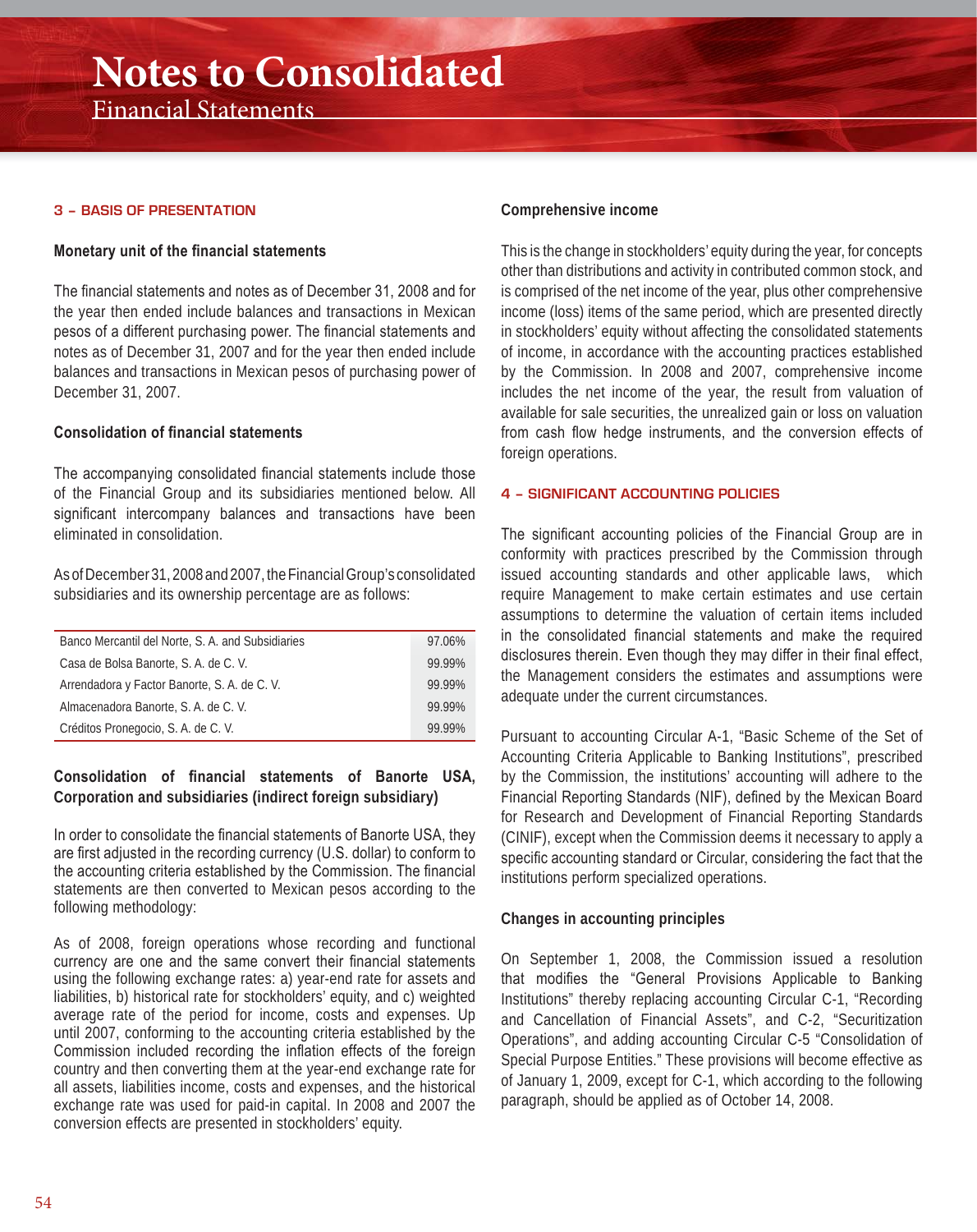Moreover on October 13, 2008, the Commission issued another resolution that modifies the "General Provisions Applicable to Banking Institutions" thereby replacing accounting Circular B-3, "Repurchase or Resale Agreements", B-4, "Securities Loans", and C-1, "Recording and Cancellation of Financial Assets," as well as Circular D-1, "Balance Sheet", D-2, "Income Statements", and D-4, "Statement of Changes in the Financial Position." This resolution became effective as of October 14, 2008, for which Banorte certified that it had the necessary systems to implement the aforementioned accounting criteria. If it hadn't, been able to it would have had to use the criteria in effect until this Resolution became effective. As Banorte certified the above, it applied these criteria as of October 1, 2008. The application of Circular B-3 was made "prospectively" pursuant to NIF B-1, "Accounting Changes and Corrections of Errors", and therefore transactions previously recorded were not reevaluated.

Additionally, on October 16 and November 10, 2008, by means of official documents 100-035/2008 and 100-042/2008, respectively, the Commission authorized Banorte to transfer the investment in securities it held in the category of "Trading securities" to the category of "Available for sale securities" or "Securities held to maturity", at the last book value recorded in the balance sheet at the time of the reclassification without reversing the valuation recorded in income on the transfer date. Furthermore, it enabled Banorte to transfer debt instruments from "Available for sale securities" to "Securities held to maturity" at the last book value recorded in the balance sheet at the time of the reclassification without reversing the valuation recorded in stockholders' equity at the transfer date, which will be amortized in the year's earnings based on the security's remaining life. These provisions were applied equally to securities to receive in repurchase agreement operations. The Commission allowed this accounting criteria to be applied only once on the value date of October 1, 2008 and during the last quarter of 2008.

Given the above, during October 2008 Banorte reclassified from "Trading securities" to "Securities held to maturity" a total of 6,035,947,400 securities with an accounting value of Ps. 12,803 on the reclassification date. Additionally, it reclassified from "Available for sale securities" to "Securities held to maturity" a total of 560,523,193 instruments with an accounting value of USD 553 million and EUR 20 million.

The aforementioned reclassifications were driven by the value loss in trading securities when stated at fair value, caused by the volatility and uncertainty of the financial markets during the last quarter of 2008. According to the analyses made by the Management as of

December 31, 2008, the securities held to maturity position has not shown any indication of permanent impairment.

Annual Report 2008

*R***BANORTE** 

If the Financial Group had not made this reclassification, as of October 31, 2008 it would have recorded a loss in the year's earnings equivalent to Ps. 20 and Ps. 710 in stockholders' equity, for "Trading securities" and "Available for sale securities", respectively.

The principle changes in the accounting policies that apply to the Financial Group are explained below:

 Repurchase or resale transactions pursuant to Circular B-3, "Repurchase or Resale Agreements", are recorded according to the economic substance of the transaction, which is financing with collateral, by which the purchaser gives cash as financing in exchange for financial assets as guarantee in case of noncompliance. The financial assets pledged as collateral are still recorded in the balance sheet as it retains the risks, benefits and control over them.

On the repurchasing agreement operation contract date, the cash income or outlay should be recorded, or a liquidating account as well as receivable or payable account at its fair value, initially at the agreed price, which represents the right or the obligation of restoring the cash to the counterparty.

- Circular C-1, "Recording and Cancellation of Financial Assets", states that in order for an entity to cancel a financial asset, it must transfer all the contract rights to receive the cash flows from the financial asset or retain the contract rights to receive the cash flows from the financial asset and, at the same time, assume the contract obligation of paying such cash flows to a third party who meets certain requirements. Moreover, the substantial transfer of risks and benefits is considered a prerequisite for cancelling an asset as a sale. This modification impacts the accounting recording of repurchase agreements and securities loans, as well as securitization transactions as mentioned below.
- Up until 2007 securitization transactions were not reported in the balance sheet, as the transferred assets met the requirements of a sale and, consequently, the transferred asset, the liability corresponding to issues made and the effects in earnings based on this Circular were not recorded. As of October 14, 2008, securitization operations must meet the requirements established in accounting Circular C-1 to be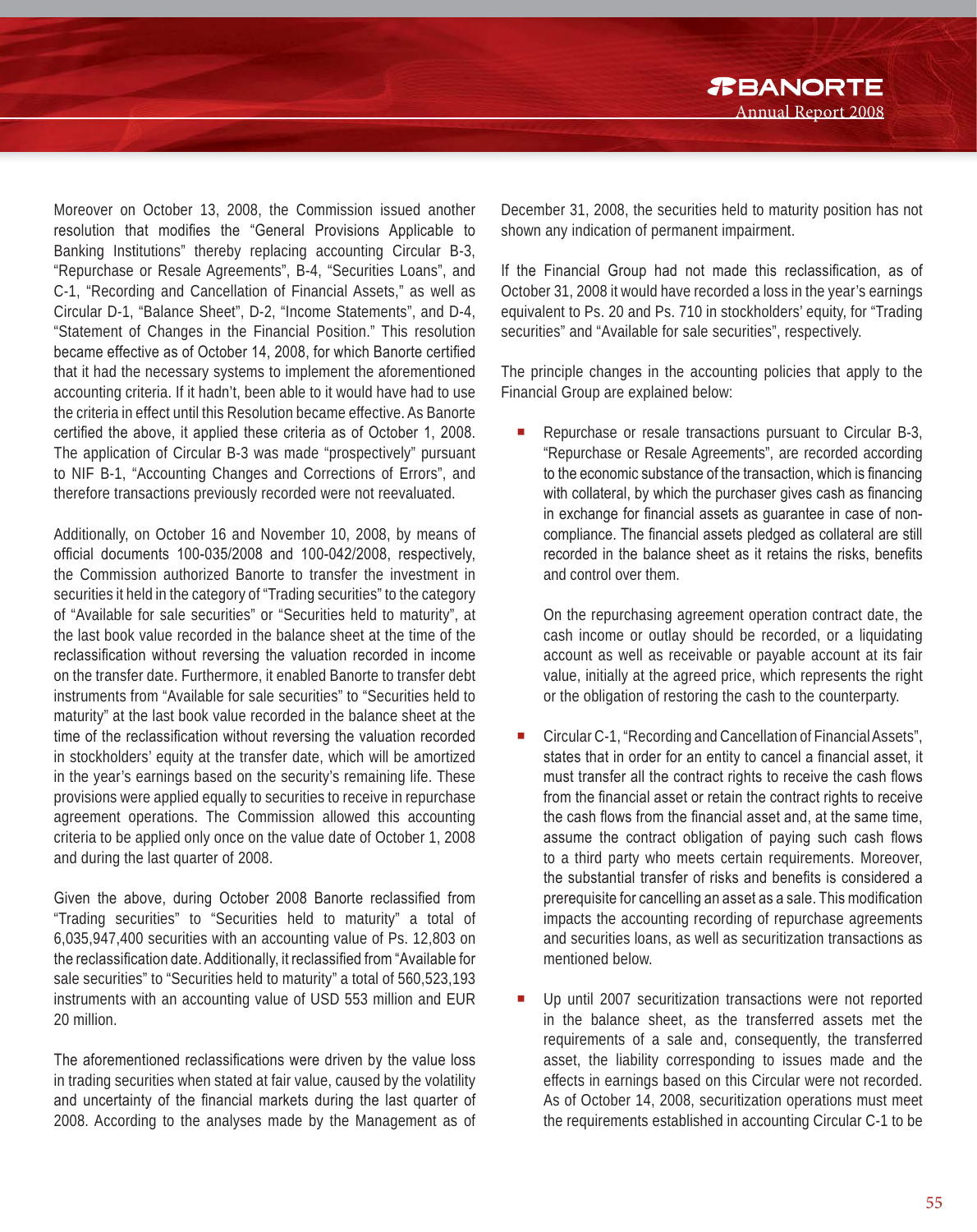considered as a sale. Otherwise, the assets, debt issues made on the same and the effects on earning based on this Circular should remain in the balance sheet. On the other hand, the prerequisite of "control" is established in order to consolidate the specific purpose entities (e.g. securitization trusts), regardless of the equity holding percentage. Therefore, unless it is proven that the special purpose entity is not controlled by the asset "assigning" entity, it must be consolidated.

Note 37 describes the effects that would have been recorded if the new accounting Circulars C-1, C-2 and C-5 had been applied retrospectively.

The following are some of the principal changes derived from the new NIF's and interpretations (INIF's) issued or modified by CINIF that went into effect as of January 1, 2008:

NIF B-10, "Effects of Inflation", considers two economic environments: a) inflationary; when the cumulative inflation of the three previous annual periods is 26% or more, in which case the inflation effects must be recognized; b) noninflationary; when in the same period cumulative inflation is less than  $26\%$ ; in this case the effects of inflation may not be recorded in the financial statements. Furthermore, it eliminates the replacement cost valuation and specific indexing methods and requires that the equity monetary position and the result of holding non-monetary assets holding (RETANM) be reclassified to retained earnings, except the RETANM identified as unrealized at the date this standard becomes effective, which will be kept in stockholders' equity to be applied to the earnings of the year when such assets are realized.

The Financial Group reclassified Ps. 6,380 to retained earnings from prior years, which corresponds to the cancellation of the initial balance of the "Insufficiency in Restated Stockholders' Equity".

The cumulative inflation over the previous three years was 11.26%. Therefore, the Mexican economy qualifies as noninflationary. As of January 1, 2008, the Financial Group discontinued recording the inflation effects in the financial statements. However, assets, liabilities and stockholders' equity of December 31, 2008 and 2007 include the restatement effects recorded up until December 31, 2007.

- NIF B-15, "Conversion of Foreign Currencies", eliminates the classifications of integrated foreign operation and foreign entity as it incorporates the concepts of currency of recording, functional and reporting currencies. It sets forth the procedures for converting financial information of foreign operations: i) from the recording currency to the functional currency; and ii) from the functional to the reporting currency.
- NIF D-3, "Employee Benefits", incorporates current and deferred PTU as part of its scope and establishes that deferred PTU should be determined with the same asset and liability methodology as NIF D-4, "Income Taxes." It includes the concept of career salary, and the amortization period of most of the items is reduced to the lower of the remaining labor life or five vears, as follows:
	- The initial balance of the severance and retirement benefits liability transition.
	- The initial balance of previous services and plan modifications.
	- The initial balance of the actuarial gains and losses of severance benefits is amortized in 2008 income statements.
	- The initial balance of the actuarial gains and losses of severance benefits is amortized in five years (net transition liability) with the option to amortize it in the 2008 income statement.
- NIF D-4, "Income Taxes", eliminates the term "permanent difference" and incorporates some definitions. It also requires that the line item called "Initial Cumulative Effect of Deferred Income Taxes" be reclassified to retained earnings, unless it is identified with any items of other comprehensive income that have not yet been applied to earnings.
- INIF 5, "Recording the Additional Compensation Agreed at the Beginning of the Derivative Financial Instrument to Adjust to its Fair Value", establishes an additional compensation agreed at the beginning of the derived financial instrument equivalent to its fair value and, therefore, should be part of the instrument's initial fair value instead of being subject to amortization as per Bulletin C-10.
- INIF 8, "Effects of the Business Flat Tax", establishes that the Business Flat Tax (IETU) should be considered as a tax on profit and provides the accounting guidelines to record it as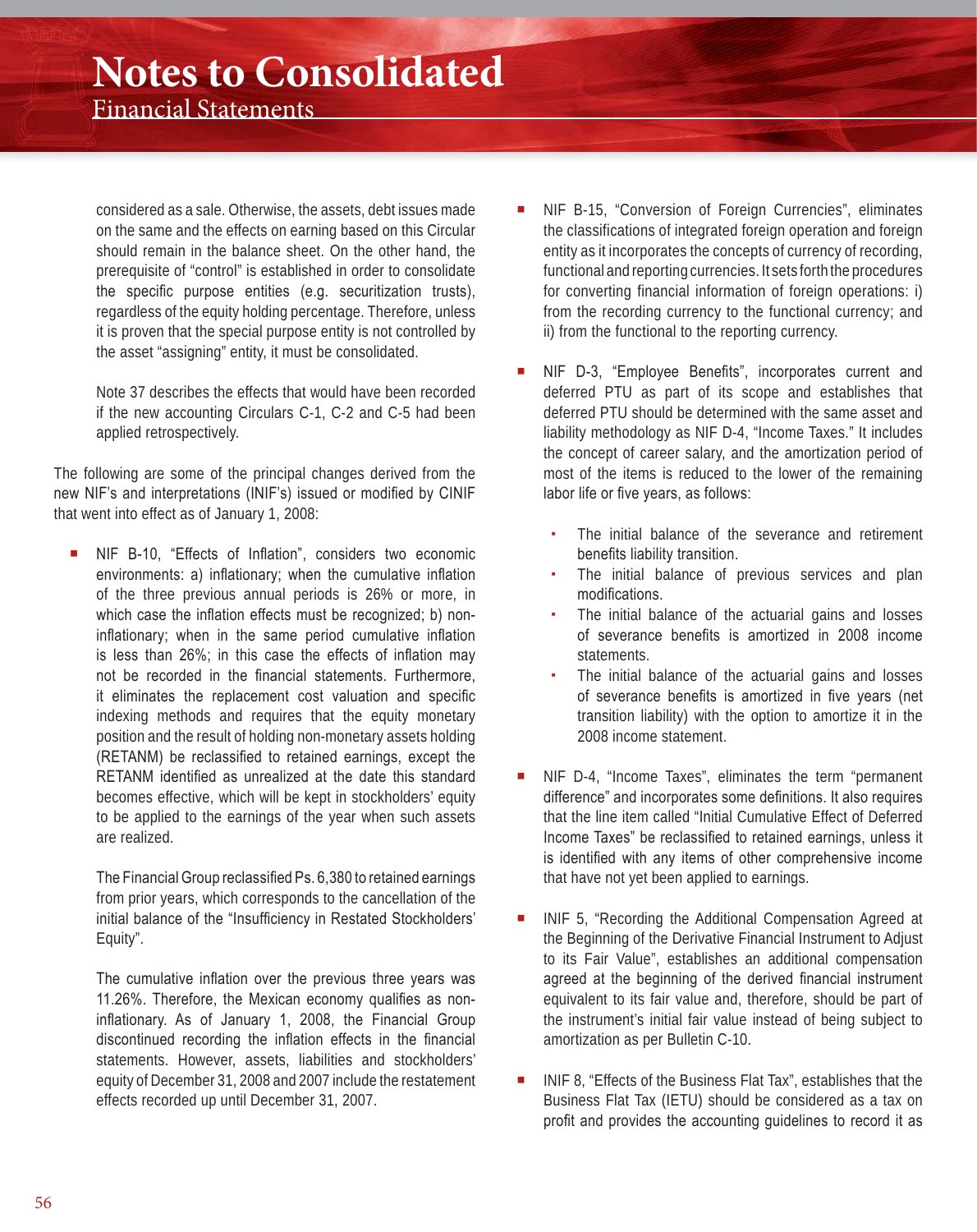a deferred tax when it is expected to be greater than the ISR (income tax) of the same period. To date the Financial Group has not incurred IETU.

The significant accounting policies followed by the Financial Group are described below:

#### **Recognition of the effects of inflation in financial information**

As mentioned above, as of January 1, 2008, the Financial Group discontinued recording the effects of inflation. Up until December 31, 2007, such recording resulted mainly in inflationary gains or losses on non-monetary and monetary items, which are shown in the financial statements under "Insufficiency in Restated Stockholders' Equity", "Effect of Holding Non-Monetary Assets" and "Monetary Position Gains and Losses".

The inflation rates for the periods ending on December 31, 2008 and 2007 were 6.39% and 3.80%, respectively.

#### **Cash and cash equivalents**

Cash and cash equivalents are stated at nominal value plus accrued yields, which are recognized in results as they accrue. Funds available in foreign currency are valued at the exchange rate published by Banco de México at the balance sheet date.

#### **Trading securities**

Trading securities represent debt instruments and equity securities owned by the Financial Group, from which it intends to obtain profits by actively trading in the market. They are stated at fair value, which is determined by the price vendor contracted by the Financial Group, in conformity with the following guidelines:

#### *Debt securities*

- Applying market values
- If the market value cannot be obtained from a reliable source or it is not representative, the market prices of similar instruments or prices calculated based on formal valuation techniques will be used.
- When the fair value of the securities cannot be determined, these will be stated at the last fair value determined or at the acquisition cost, plus accrued interest.

#### *Equity securities*

- Applying market values
- If the market value cannot be obtained from a reliable source or it is not representative, the fair value will be determined based on the equity method described in Bulletin B-8, "Consolidated and Combined Financial Statements and Permanent Stock Investments", of MFRS or, in rare cases, based on the acquisition cost restated by a factor derived for the value of the UDI.
- When the fair value of the securities cannot be determined, these will be stated at the last fair value determined or at the acquisition cost, which should be adiusted to it net trading value.

The increase or decrease in the fair value of these securities is recognized in the results of operations.

#### **Available for sale securities**

Available for sale securities are debt or equity securities that are classified neither as trading nor held to maturity. They are valued in the same way as trading securities, but with unrealized gains and losses recognized in stockholders' equity.

#### **Held to maturity securities**

Held to maturity securities consist of debt instruments whose payments can be determined and with known maturities exceeding 90 days, which are acquired with the intent to hold them to maturity. They are initially recorded at acquisition cost and are subsequently carried at amortized cost.

If sufficient evidence exists that a security represents a high credit risk and/or its estimated value decreases, the book value could be modified based on the net realizable value determined by using formal valuation techniques, with a charge to results recorded in the year of the write-down.

Transfers from this item to "Available for sale securities" can only be made providing the related instruments will not be held to maturity.

#### **Customer repurchase agreements**

This is a transaction by which the purchaser acquires ownership of credit titles for a sum of money and is obliged to transfer titles of the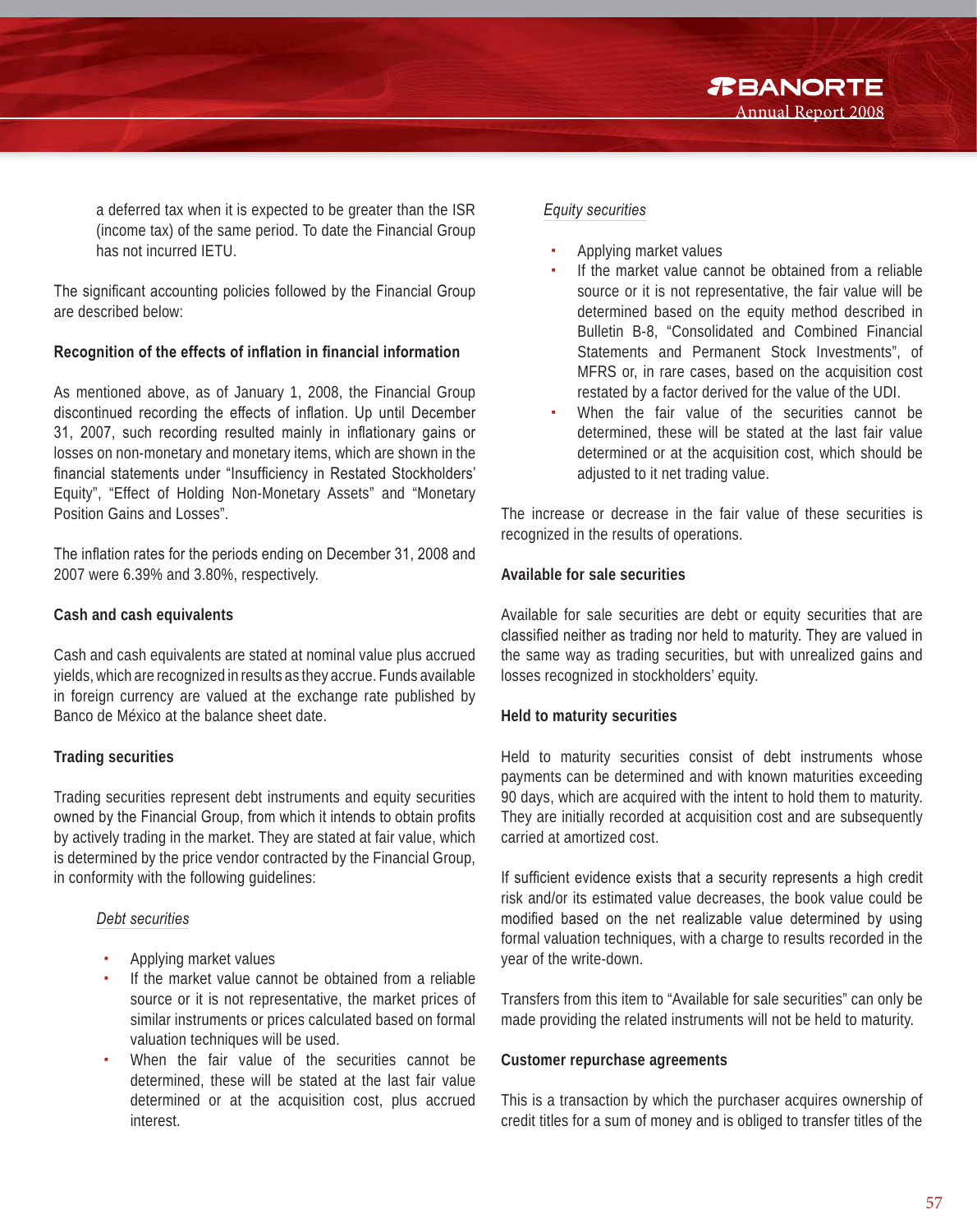same kind to the seller of the securities within the agreed term and in exchange for the same price plus a premium. The purchaser keeps the premium unless otherwise agreed.

Until September 30, 2008, when the Financial Group acted as the seller, the repurchase agreement transactions were recorded net and represented the difference between the fair value of the securities given under the repurchase agreement (asset position), which represented the securities to receive in the operation pursuant to the trading securities valuation criteria, and the current value of the maturity price (liability position). When the Financial Group acts as the purchaser of securities, the net position represents the difference between the present value of the price at maturity (asset position) and the fair value of the securities received under the repurchase agreement (liability position), which are valued according to the method discussed in the preceding paragraph.

Since October 1, 2008, repurchase transactions are recorded as follows:

Repurchase transactions are recorded according to their economic substance, which is financing with collateral, by which the Financial Group, acting as the purchaser, gives cash as financing in exchange for financial assets as guarantee in case of non-compliance.

On the repurchase agreement transaction contract date, the Financial Group acting as the seller, records the cash income or outlay, or a liquidating debtor account as well as receivable or payable account at its fair value, initially at the agreed price, which represents the obligation of restoring the cash to the purchaser. The payable account will be valued subsequently throughout the life of the repurchase agreement at its fair value by recognizing the repurchase agreement interest in the earnings of the year according to the effective interest method.

As to the collateral, the Financial Group classifies the financial asset in its balance sheet as restricted, valuing it according to the criteria mentioned above in this note through the repurchase agreement's maturity.

The Financial Group, acting as the purchaser, on the repurchase transaction contract date cash and cash equivalents are recorded or a creditor liquidating account, recording an account receivable at its fair value, initially at the agreed price, which represents the right to recover the cash that was given. The receivable account will be valued subsequently throughout the life of the repurchase agreement

at its fair value by recognizing the repurchase agreement interest in the earnings of the year according to the effective interest method.

As to the collateral received, the Financial Group records it in memorandum accounts through the repurchase agreement's maturity, following the guidelines of Circular B-9, "Asset Custody and Management", issued by the Commission.

#### Derivative financial instruments

The Financial Group is authorized to perform two types of transactions involving derivative financial instruments:

*Transactions to hedge the Financial Group's exposed position:*  Such transactions involve purchasing or selling derivative financial instruments to mitigate the risk resulting from a given transaction or group thereof.

*Transactions entered into for trading purposes:* The Financial Group enters into such transactions as a market participant for reasons other than to hedge its exposed position.

Transactions with derivative financial instruments are presented in assets or liabilities, as applicable, under the heading "Securities and derivative financial instruments".

When entering into transactions involving derivative financial instruments, the Financial Group's internal policies and procedures require an assessment and risk exposure regarding the financial institution acting as the counterparty to the transaction and that it be authorized by the Banco de México to enter into this type of transaction. Before entering into these types of transactions with corporate customers, a precautionary credit line must be granted by the National Credit Committee or liquid guarantees given through a securitized collateral contract. Transactions entered into with medium and small sized companies and individuals provide for liquid guarantees established in securitized collateral contracts.

The recognition or cancellation of assets and/or liabilities derived from transactions involving derivative financial instruments occurs when these transactions are entered into to, regardless of the respective settlement or delivery date of the goods.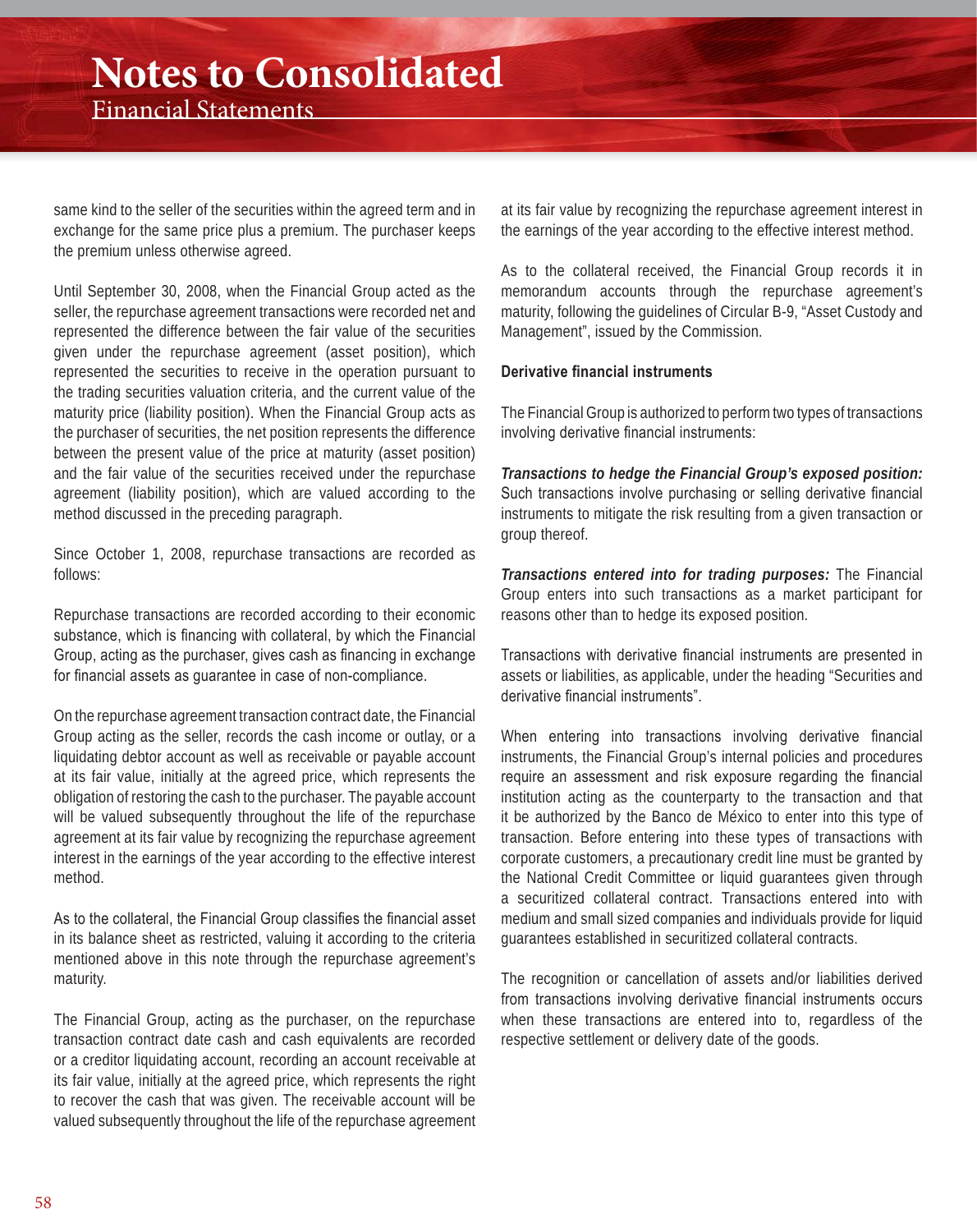*TBANORTE* Annual Report 2008

#### *Forward and futures contracts*

Forward and futures contracts for trading purposes establish an obligation to buy or sell an underlying at a future date in the quantity, quality and prices pre-established in the contract. Futures contracts are recorded initially by the Financial Group in the balance sheet as an asset and a liability at fair value, which represents the price agreed in the contract in order to acknowledge the right and obligation of receiving and/delivering the underlying, as well as the right and obligation of receiving and/or delivering the cash equivalent to the underlying, object of the contract.

For the purpose of financial statement presentation, for derivative financial instruments that incorporate both rights and obligations. such as futures and forwards, the asset and liability positions are netted individually. If the net is a debit balance, the difference is presented in the asset under "Derivative financial instruments". If it is a credit balance, it is presented in the liability of the same line item.

The balance of these transactions entered into for trading purposes represents the difference between the fair value of the contract and the established "forward" price.

#### *Option contracts*

Options are contracts that, by paying a premium, grant the right but not the obligation to buy or sell a specific number of underlying instruments at a given price within an established term.

Options are divided into: buy options (calls) and sell options (puts). Both can be used as trading or hedging instruments.

Options can be executed on a specific date or within a certain period of time. The price is agreed in the option and may be exercised at the discretion of the buyer. The instrument to which the price is linked is the reference or underlying value.

The premium is the price the holder pays the issuer for the option rights.

The holder of a call/put option has the right, but not the obligation, to purchase/sell from/to the issuer a certain number of underlying instruments at a fixed price (transaction price) within a certain term.

The Financial Group records the option premium as an asset or liability at the transaction date. The fluctuations of the option's premium market valuation are recorded in the income statement under "Trading" thereby affecting the corresponding account's balance.

Option contracts for trading purposes are recorded in memorandum accounts at their current price, multiplied by the number of securities, and distinguishing the options that are negotiable in the stock market from those that are not in order to control risk exposure.

All valuation results recorded before the option is exercised or expires are unrealized and not susceptible to capitalization or distribution among their shareholders until they are realized in cash.

#### *Swaps*

These are two-party contracts by which a bilateral obligation is established to exchange a series of cash flows for a certain period of time on pre-set dates at a nominal or reference value.

The Financial Group records the asset and liability portion for the rights and obligations agreed upon, valuing the future flows to receive or give at the current value according to the forecast of future applicable rates, discounting the market rate on the valuation date with curves provided by the price provider and verified by the market risk area.

The balance of these transactions entered into for trading purposes represents the difference between the fair value of the asset and liability positions. Balances are presented as assets or liabilities under the "Derivative financial instruments" heading.

Trading transactions are valued at market price, and the result of each valuation is recorded in the year's results.

Management's policy with regards to hedge contracts is to protect the Financial Group's individual balances and stockholders' equity by anticipating interest rate and exchange rate fluctuations.

For hedging derivative financial instruments, the Financial Group applies in all cases the cash flow hedging method and the accumulated compensation method to measure effectiveness. Both methods are approved by current accounting standards. The results of ineffective hedging are recorded in the year's results.

The Financial Group documents hedging transactions from the moment the derivative instruments are designated as hedging transactions. A file is drawn up for each transaction in order to have documented proof as per Bulletin C-10 paragraph 51.

Accordingly, the Financial Group documents its hedging transactions based on the following guidelines: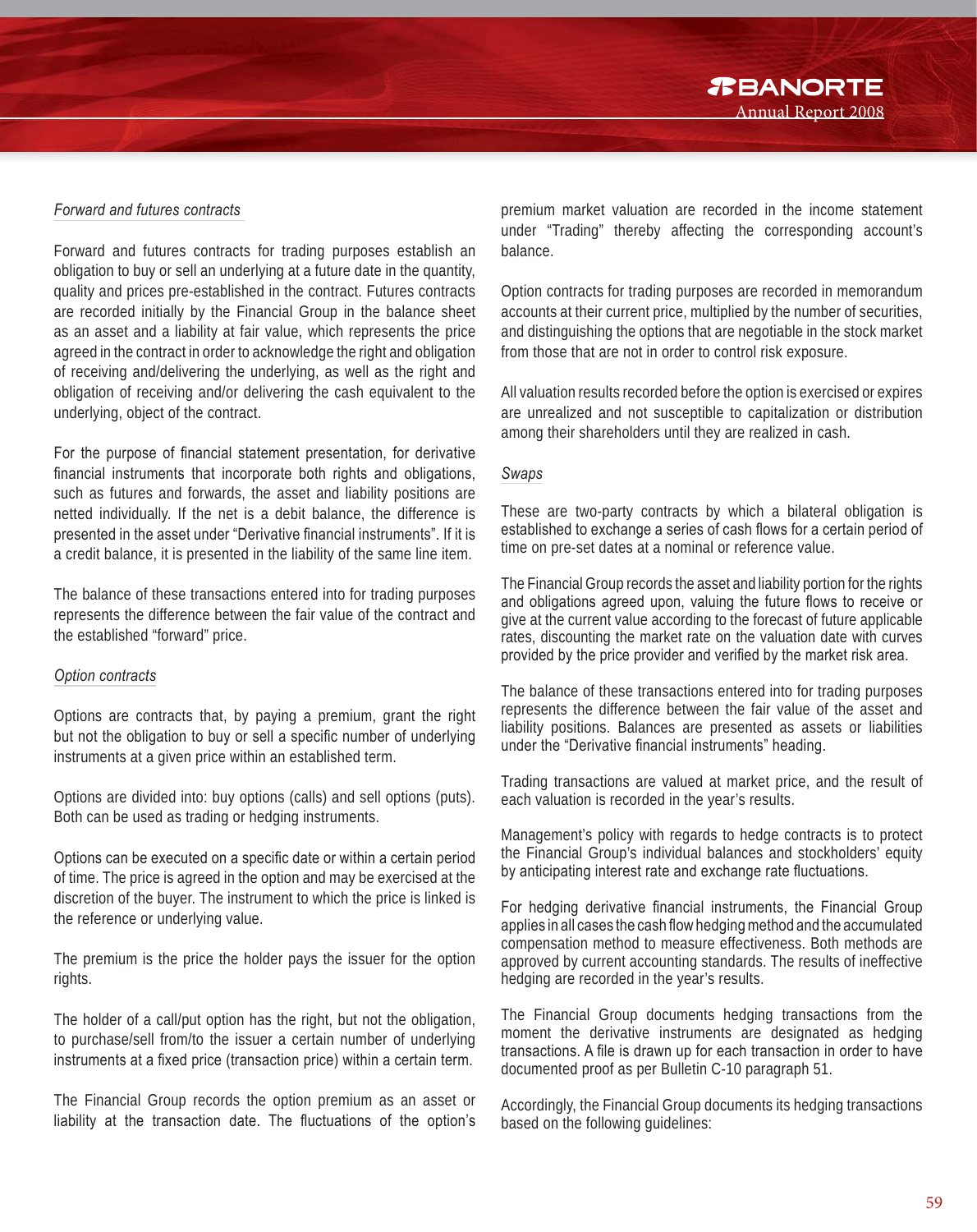- A fair value hedging transaction is recorded as follows:
	- a. The gain or loss from valuing the hedging instrument at its fair value is recognized immediately in the period's income statement; and
	- b. The gain or loss from valuing the hedging instrument's primary position attributable to the hedged risk should be restated to such position's book value and recognized immediately in the period's income statement.
- A cash flow hedging transaction is recorded as follows:
	- a. The effective portion of the hedging instrument's gain or loss is recorded as a component of other comprehensive income in stockholders' equity using an asset or liability account called "securities and derivative financial instruments" as a counter-account. The ineffective portion of the gain or loss on the hedging instrument is recognized in current earnings.
	- b. The stockholders' equity balance that is part of other comprehensive income associated with the primary position is restated at the lower value (absolute value) of:
		- I. The accumulated gain or loss on the hedging instrument; and
		- II. The accumulated change in the primary position cash flow fair value from the beginning of the hedging transaction.

#### *Valuation methods*

As the derivative products transacted are considered conventional ("Plain Vanilla"), the standard valuation models contained in the derivative transaction systems and the Financial Group's risk management are used.

All the valuation methods that the Financial Group uses result in the fair value of the transactions and are periodically adjusted. Furthermore, they are audited by internal and external auditors, as well as by the financial authorities.

Valuation of the positions is done on a daily basis and a price provider generates the input used by the transaction and risk management systems. The price provider generates these valuations based on daily market conditions.

#### *Operating strategies*

#### *Trading*

The Financial Group participates in the derivative instruments market for trading purposes, and the risk exposures generated are computed within its overall VaR limit.

The trading strategy is submitted on a weekly basis to the Financial Group's Treasury Committee, which analyzes the current risks and makes a decision.

#### *Hedging*

The hedging strategy is determined annually and each time the market conditions so require. Hedging strategies are submitted to the Risk Policies Committee.

Hedging transactions comply with the applicable standard set forth in Circular C-10 of the NIF. This implies, among other things, that the hedge's effectiveness is evaluated both prior to its arrangement (prospective) and thereafter (retrospective). These tests are performed on a monthly basis.

#### **Loan portfolio**

The loan portfolio represents the balance of amounts effectively granted to borrowers plus uncollected accrued interest minus prepaid interest received. The allowance for loan losses from credit risks is presented as a reduction of the loan portfolio.

The unpaid loan balance is classified in the past-due portfolio as follows:

- Single payment loans upon the maturity of principal and interest, 30 calendar days after maturity.
- **Loans involving a single principal payment at maturity,** but with periodic interest payments, total principal and interest payments 30 and 90 calendar days after maturity, respectively.
- **Loans for which the payment of principal and interest is** agreed based on partial periodic payments, 90 calendar days after the first payment is due.
- In the case of revolving loans, whenever payment is outstanding for two billing periods or 60 or more days have elapsed following maturity.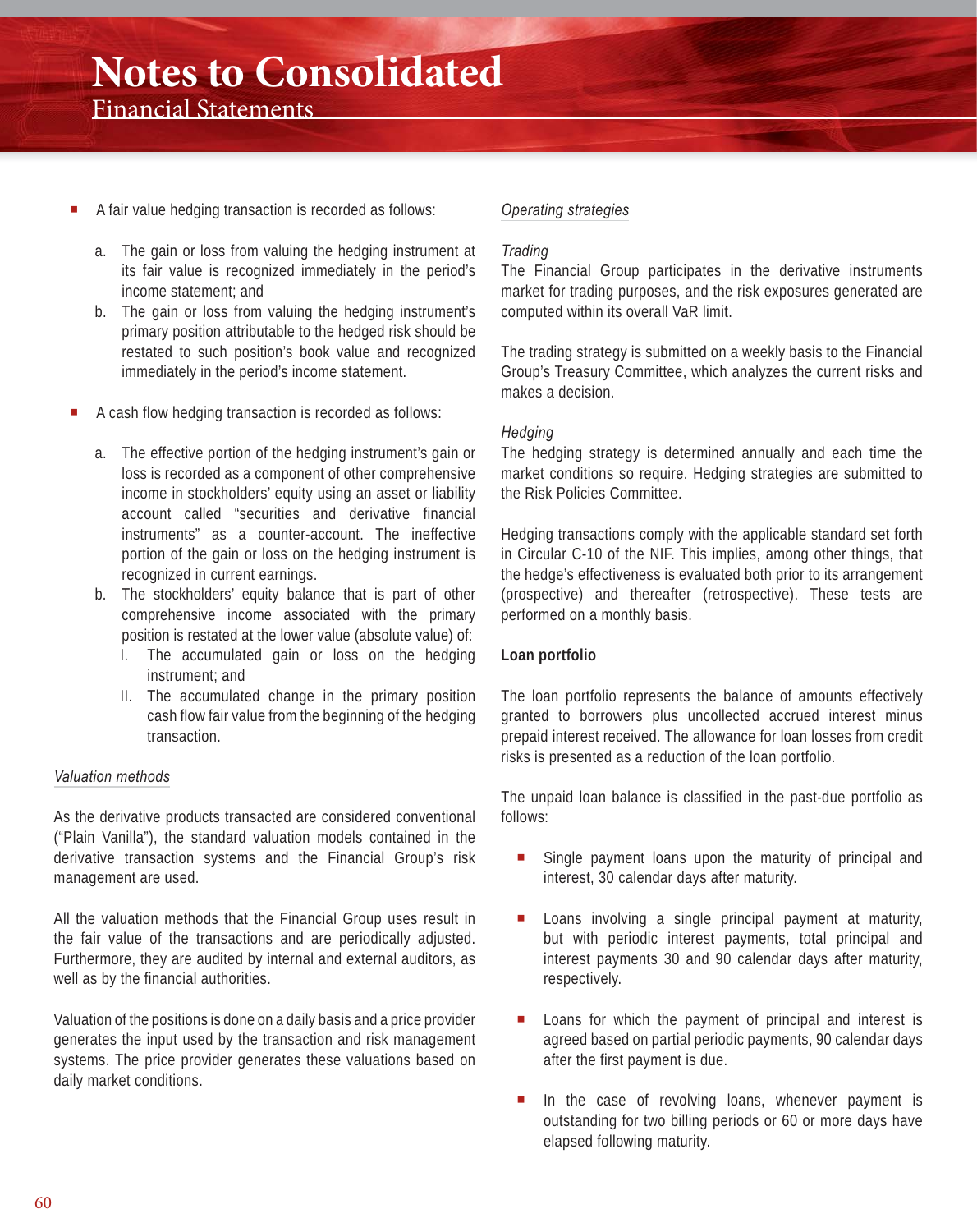Overdrawn customer checking accounts are considered as part of the past-due portfolio when such situations arise.

Interest is recognized and accrued into income as it is earned. The accrual of interest income is suspended when loans are transferred to the past-due portfolio.

The fees charged for the initial granting of loans will be recorded as a differed credit, which will be amortized as interest income, as per the straight line method during the loan's contractual term.

Restructured past-due loans are not considered in the current portfolio until evidence of sustained payment is obtained; this occurs when credit institutions receive three timely consecutive payments, or a payment is received for periods exceeding 60 days.

Renewed loans in which the borrower has not paid on time or when the accrued interest balance equals least 25% of the original loan amount are considered past-due until evidence of sustained payment is obtained.

Accrued interest during the period in which the loan was included in the past-due portfolio is recognized as income when collected.

#### **Allowance for loan losses**

#### *Application of new portfolio classification provisions*

The loan portfolio is classified according to the rules issued by the SHCP and the methodology established by the Commission. Internal methodologies may be used providing they are authorized by the Commission.

In the case of consumer and mortgage loans, the Financial Group applies the general provisions applicable to credit institutions in classifying the loan portfolio as issued by the Commission on August 22, 2005 and December 2, 2008 and the internal methodology authorized by the Commission for classifying commercial loans.

Such provisions also establish general methodologies for the classification and calculation of allowances for each type of loan, while also permitting credit institutions to classify and calculate allowances based on internal methodologies, when previously approved by the Commission.

As of June 2001, the Financial Group has the Commission's approval to apply its own methodology, called Internal Risk Classification (CIR Banorte) to commercial loans. CIR Banorte applies to commercial loans with outstanding balances equal to or greater than 4 million UDIS or its equivalent in Mexican pesos. Loan classification and reserve allowance are determined based on the rules set by the Commission. This methodology is explained later in this note.

Annual Report 2008

*TBANORTE* 

The commercial loan portfolio classification procedure requires that credit institutions apply the established methodology (general or internal) based on quarterly information for the periods ending in March, June, September and December of each year, while also recording the allowances determined at the close of each period in their financial statements. Furthermore, during the month following each quarterly close, financial institutions must apply the respective classification to any loan at the close of the immediately preceding quarter, based on the outstanding balance in effect on the last day of the aforementioned months. The preventive estimates for loan risks that have exceeded the amount required to rate the loan will be cancelled on the date of the following quarterly rating against the period earnings. Additionally, the previously written-off loan portfolio recoveries are applied against the ending balance sheet.

Through its subsidiary Banorte USA, the Financial Group acquired Inter National Bank (INB) in 2006 and continues to apply INB's loan classification methodologies by adjusting the allowance for loan losses, derived from applying such methodologies.

As of November 27, 2008, the Commission issued Document 111- 2/26121/2008, which renews for a two-year period, as of December 1, 2008, the authorization for such internal loan classification methodology.

Commercial loans equal to or greater than 4 million UDIS or its equivalent in Mexican pesos are classified according to the following criteria:

- **Debtor's credit quality.**
- The loans, in relation to the value of the guarantees or the value of the assets in trusts or in "structured" programs, as applicable.

The commercial loan segment includes loans granted to business groups and corporations, state and municipal governments and their decentralized agencies, as well as financing to companies of the financial services sector.

The Financial Group applied the internal risk classification methodology, CIR Banorte, authorized by the Commission to rate the debtor, except in financing granted to state and municipal governments and their decentralized agencies, loans intended for investment projects with their own source of payment and financing granted to trustees that act under trusts and "structured" loan programs in which the affected assets allow for an individual risk evaluation associated with the type of loan, for which the Financial Group applied the procedure established by the Commission.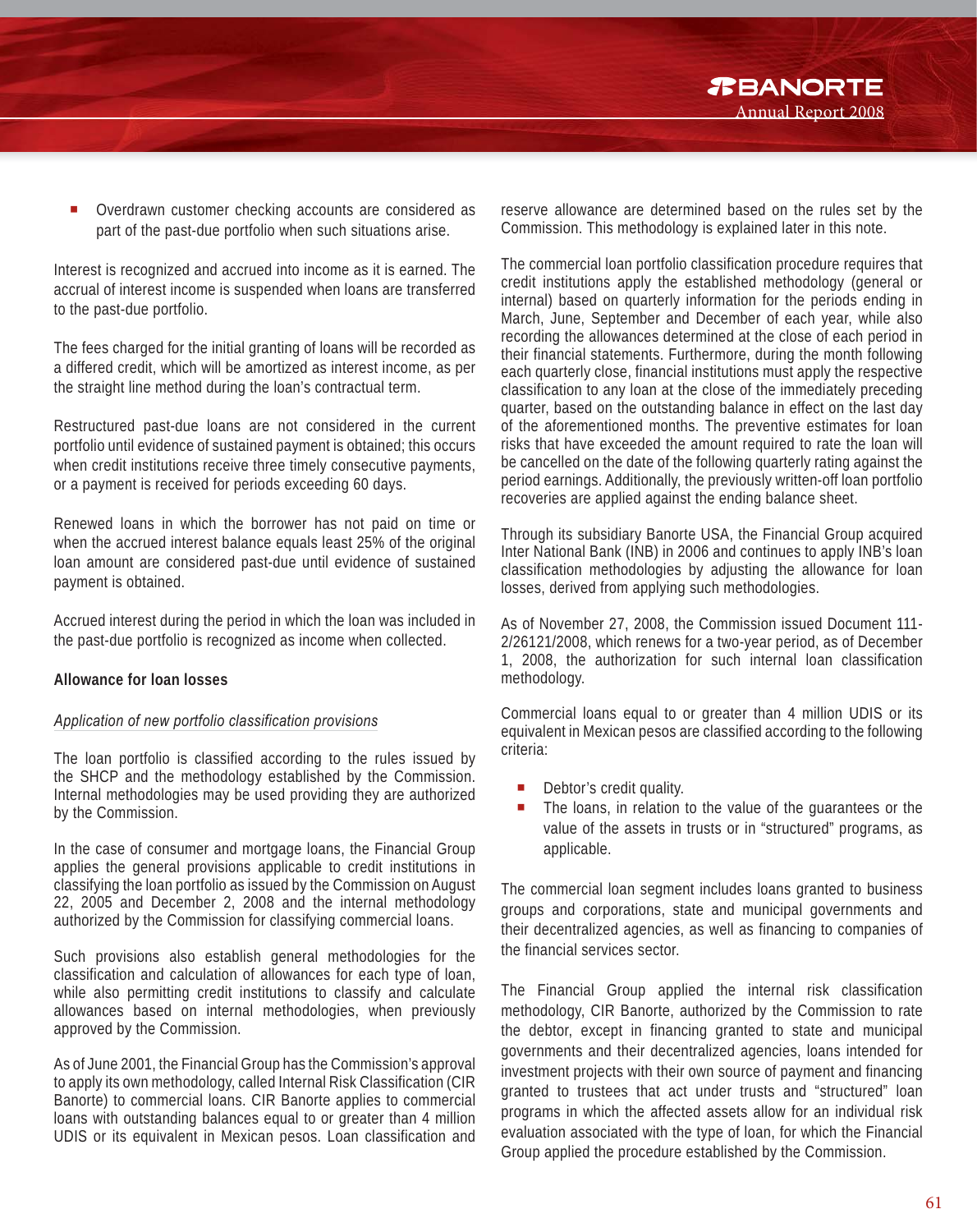When evaluating a debtor's credit quality with the CIR Banorte method, the following risks and payment experiences are classified specifically and independently:

| <b>Risk criteria</b>     | <b>Risk factors</b>                                    |
|--------------------------|--------------------------------------------------------|
| 1. Financial risk        | 1. Financial structure and payment capability          |
|                          | 2. Financing sources                                   |
|                          | 3. Management and decision-making                      |
|                          | 4. Quality and timeliness of financial information     |
| 2. Industry risk         | 5. Positioning and market in which debtor participates |
|                          | - Target markets                                       |
|                          | - Risk acceptance criteria                             |
| 3. Borrower's experience | 6. Borrower's experience                               |
| 4. Country risk          | 7. Country risk                                        |

Each of the risk factors is analyzed using descriptive evaluation tables, the result of which indicates the borrower's rating. This, in turn, is standardized with the risk degrees established by the Commission.

| <b>CIR Banorte</b> | <b>Risk level description</b>       | <b>Commission classification</b><br>equivalent |
|--------------------|-------------------------------------|------------------------------------------------|
|                    | Substantially risk free             | A <sub>1</sub>                                 |
|                    | Below minimal risk                  | A <sub>2</sub>                                 |
|                    | Minimal risk                        | A <sub>2</sub>                                 |
|                    | Low risk                            | <b>B1</b>                                      |
| ה.                 | Moderate risk                       | <b>B2</b>                                      |
| <sub>0</sub>       | Average risk                        | <b>B3</b>                                      |
|                    | Risk requiring management attention | C <sub>1</sub>                                 |
| 8                  | Potential partial loss              | C <sub>2</sub>                                 |
| O                  | High loss percentage                | D                                              |
| 10                 | Total loss                          |                                                |

For commercial loans under 4 million UDIS or its equivalent in Mexican pesos, loans under 900 thousand UDIS to state and municipal governments and their decentralized agencies, mortgage loans and consumer loans, the Financial Group applied the general provisions applicable to credit institutions for classifying the loan portfolio as issued by the Commission.

#### **Acquired loan portfolios**

This balance is represented by the acquisition cost of the various loan asset packages acquired by the Financial Group, which are subsequently valued by applying one of the three following methods:

*Cost recovery method.-* Payments received are applied against the acquisition cost of the loan portfolio until the balance equals zero. Recoveries in excess of the acquisition cost are recognized in current earnings.

*Interest method.-* The result of multiplying the acquired portfolio's outstanding balance by the estimated yield is recorded in current earnings. Differences between the Financial Group's collection estimates and actual collections are reflected prospectively in the estimated yield.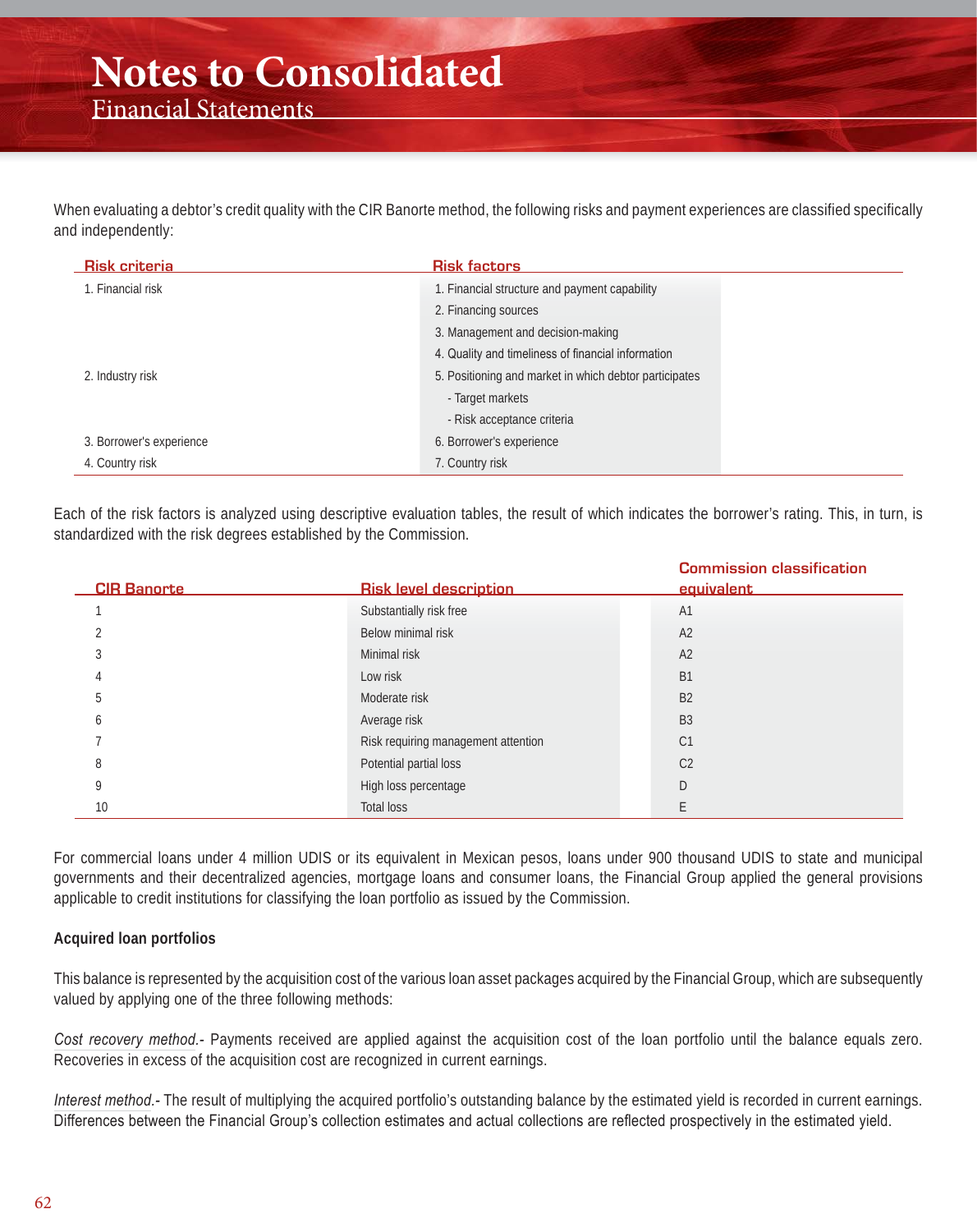*Cash basis method.-* The amount resulting from multiplying the estimated yield times the amount actually collected is recorded in the income statement, provided it is not greater than the amount obtained by the interest method. The difference between the recorded amount and the amount collected reduces the outstanding portfolio balance, once the entire initial investment has been amortized. Any subsequent recovery is recorded in the income statement.

For its portfolios valued using the interest method, the Financial Company evaluates twice a year to verify if the cash flow estimate of its collection rights is consistent with actual recoveries and therefore considered to be effective. The Financial Company uses the cost recovery method on those collection rights in which the expected cash flow estimate is not effective. The expected cash flow estimate is considered "highly effective" if the result of dividing the sum of the flows actually collected by the sum of the expected cash flows is between 0.8 and 1.25 when such effectiveness is evaluated.

#### **Other accounts receivable and payable**

The Financial Group performs a study to quantify the different future events that could affect the amount in accounts receivable over 90 days and thus determine their percentage of non-recoverability to calculate its allowance for doubtful accounts. The remainder of the accounts receivable balances are reserved at 90 calendar days from their initial recognition.

The balances of asset and liability settlement accounts represent transactions involving the sale and purchase of currency and securities, which are recorded when entered into and settled within 48 hours.

#### **Merchandise inventory**

This is comprised mainly of finished goods and prior to 2008 was restated at its replacement or market cost, whichever is lower. In 2008 finished good are stated at the lower of cost or their net realizable value. The cost of sales, recorded under "Other expenses", is restated using the replacement cost at the time of the sale prior to 2008.

#### **Impairment of the value of long-lived assets and their disposal**

The Financial Group has established guidelines to identify and, if applicable, record losses derived from the impairment or decrease in value of long-lived, tangible or intangible assets, including goodwill.

Foreclosed property or property received as payments in kind are recorded at the lower of their net realizable value or cost. Cost is determined as the forced-sales value determined by a judge upon foreclosure or, in the case of payments in kind, the price agreed between the parties involved.

Annual Report 2008

*R***BANORTE** 

If the book value of the loan exceeds that of the foreclosed property, the difference is recognized by canceling the allowance for loan losses when such assets are awarded. If the carrying value of the loan is lower than the value of the foreclosed property, the latter must be adjusted to match the loan's carrying value.

The carrying value is only modified when there is evidence that the net realizable value is lower than the recorded carrying value. Reductions in the carrying value of the loan are recorded in current earnings as they occur.

The provisions applicable to the valuation methodology for the allowance for loan losses mentioned above define the valuation methodology for reserves related to either foreclosed property or those assets received as payment in kind, establishing that additional quarterly provisions must be created to recognize the potential decrease in value over time of property awarded under legal proceedings, out-of-court or received as payment in kind and the investments in securities received as foreclosed goods or payment in kind, based on the following guidelines:

I. In the case of collection rights and real property, the provisions referred to by the preceding paragraph must be treated as follows:

**Personal property reserves Time elapsed as of award date or receipt as payments in kind (months) Reserve percentage** Up to  $6$  0% More than 6 and up to 12 10% More than 12 and up to 18 20% More than 18 and up to 24 45% More than 24 and up to 30 60% More than 30 100%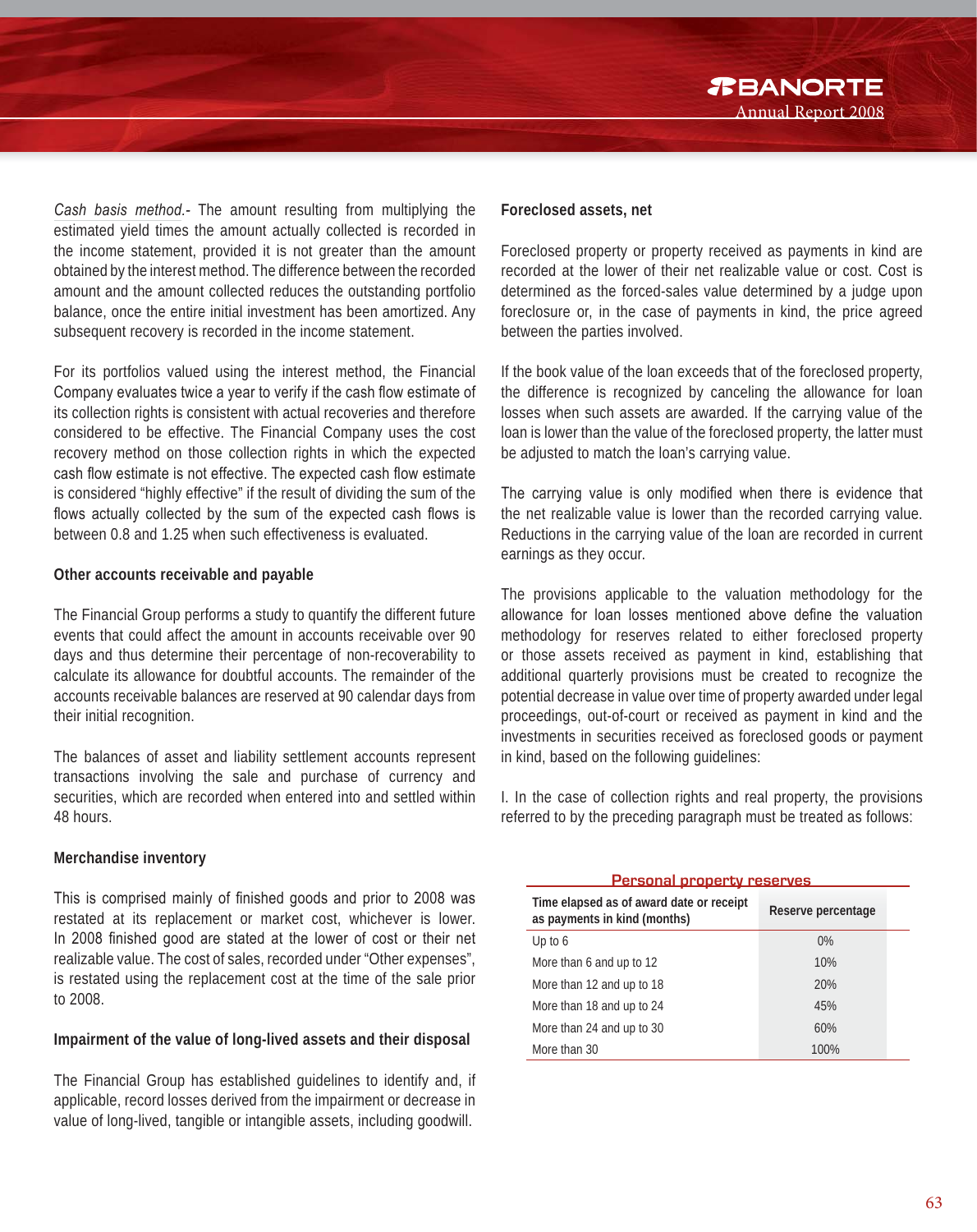The amount of the reserves to be created will be the result of applying the reserve percentage determined under the preceding table to the value of collection rights or foreclosed property, received as payment in kind or awarded in a court proceeding.

II. Investments in securities must be valued in accordance with the provisions of the Commission's accounting Circular B-2, "Investments in Securities", using annual audited financial statements and monthly financial information of the investee.

Following the valuation of foreclosed assets or those received as payment in kind, the reserves resulting from applying the percentages established in the table of Section I above to the estimated value, must be created.

III. In the case of real property, provisions must be created as follows:

| <u>Real property reserves</u>                                            |                    |  |  |  |
|--------------------------------------------------------------------------|--------------------|--|--|--|
| Time elapsed as of award date or receipt<br>as payments in kind (months) | Reserve percentage |  |  |  |
| Up to $12$                                                               | $0\%$              |  |  |  |
| More than 12 and up to 24                                                | 10%                |  |  |  |
| More than 24 and up to 30                                                | 15%                |  |  |  |
| More than 30 and up to 36                                                | 25%                |  |  |  |
| More than 36 and up to 42                                                | 30%                |  |  |  |
| More than 42 and up to 48                                                | 35%                |  |  |  |
| More than 48 and up to 54                                                | 40%                |  |  |  |
| More than 54 and up to 60                                                | 50%                |  |  |  |
| More than 60                                                             | 100%               |  |  |  |

The amount of the reserves to be created will be the result of applying the reserve percentage determined under the preceding table to the awarding value of the property based on the accounting criteria. Furthermore, when problems are identified regarding the realization of the value of the foreclosed property, the Financial Group records additional reserves based on management's best estimates. On December 31, 2008 there are no reserves in addition to those created by the percentage applied based on the accounting criteria that could indicate realization problems on the values of the foreclosed properties.

If appraisals subsequent to the foreclosure or payment in kind result in the recording of a decrease in the value of the collection rights, securities, personal or real property, the reserve percentages contained in the preceding table can be applied to the adjusted value.

#### **Property, furniture and fixtures**

Property, furniture and fixtures are recorded at acquisition cost. The balances of acquisitions made up to December 31, 2007 are restated using factors derived from the value of the UDI of that date.

Depreciation is calculated using the straight-line method based on the useful lives of the assets as estimated by independent appraisers.

#### **Permanent stock investments**

The Financial Group recognizes its investments in associated companies using the equity method, based on the book values  $\frac{1}{2}$  shown in the most recent financial statements of such entities

#### **Income Taxes ("ISR"), Business Flat Tax ("IETU") and Employee Statutory Profit Sharing ("PTU")**

The provisions for ISR, IETU and PTU are recorded in the results of the year in which they are incurred. Deferred taxes are recognized if, based on financial projections the Financial Group expects to incur ISR or IETU, and records the deferred tax it will pay. Deferred taxes are calculated by applying the corresponding tax rate to the applicable temporary differences resulting from comparing the accounting and tax bases of assets and liabilities and including, if any, future benefits from tax loss carryforwards and certain tax credits. Deferred tax assets are recorded only when there is a high probability of recovery.

The net effect of the aforementioned items is presented in the consolidated balance sheet under the "Deferred taxes, net" heading.

#### **Intangible assets**

Intangible assets are recognized in the consolidated balance sheet provided they are identifiable and generate future economic benefits that are controlled by the Financial Group. Intangible assets with definite lives are amortized systematically over the period expected to receive benefits. The value of the intangible assets with indefinite lives is subject to annual impairment tests.

#### **Goodwill**

Goodwill represents the excess of cost over the fair value of subsidiary shares, as of the date of acquisition. At least once a year is subject to impairment tests following the provisions of NIF C-15, "Impairment of long-life asset value and their disposal". No impairment was detected as of December 31, 2008.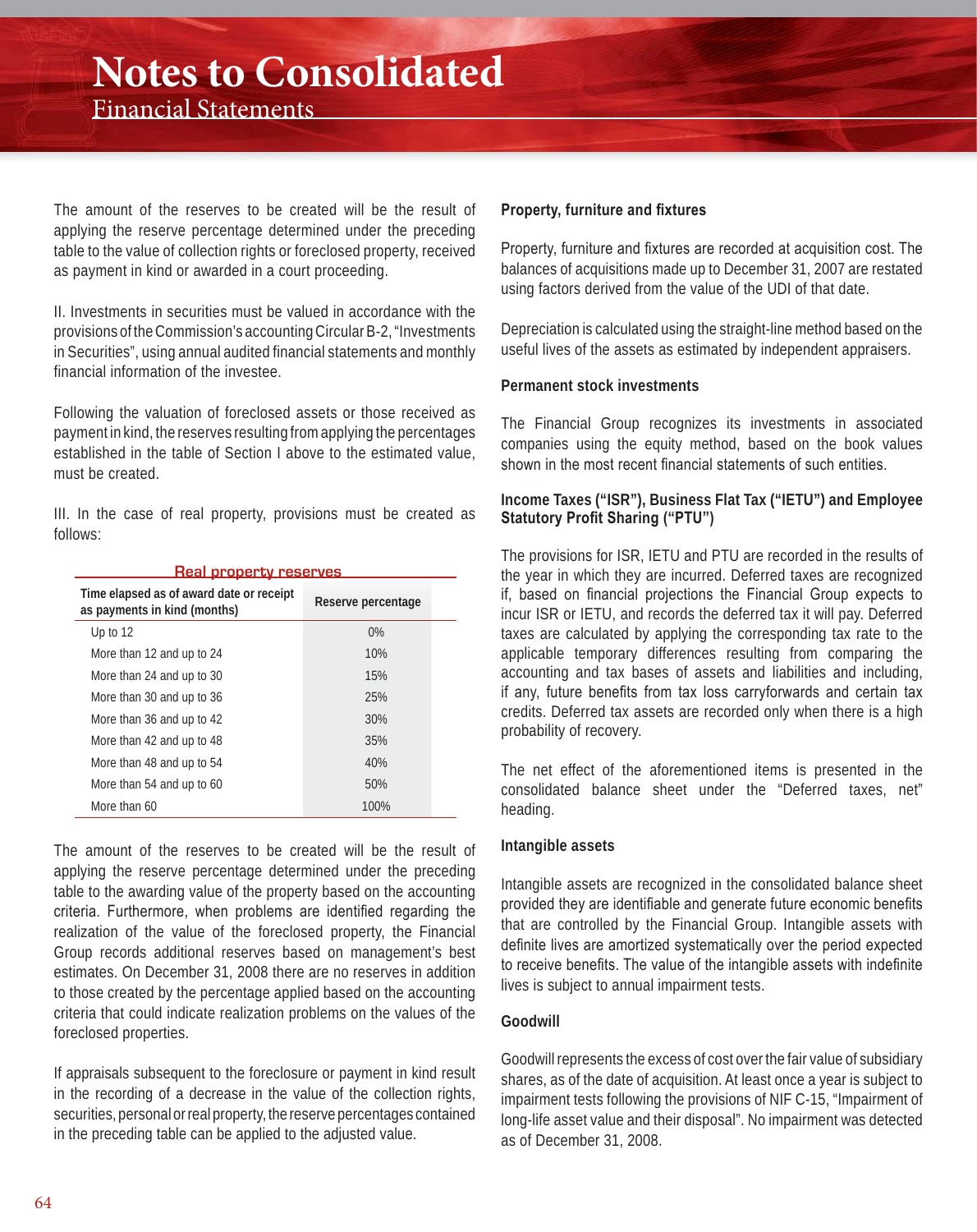#### **Deposits**

Liabilities derived from deposits, including promissory notes, are recorded at their procurement or placement cost plus accrued interest, determined according to the number of days elapsed at each monthly close and charged to results as incurred.

#### **Provisions**

Provisions are recognized when the Financial Group has a current obligation that results from a past event and are likely to result in the use of economic resources and can be reasonably estimated.

#### **Employee retirement obligations**

According to Mexican Federal Labor Law, the Financial Group has obligations derived from severance payments and seniority premiums payable to employees that cease to render their services under certain circumstances.

#### $Delta$ *berined benefit plans*

The Financial Group records a liability for seniority premiums and medical services after retirement and severance payments for reasons other than restructuring, which are recognized as costs over employee years of service and are calculated by independent actuaries using the projected unit credit method at nominal interest rates in 2008 and actual interest rates in 2007. Accordingly, the liability is being accrued which, at present value, will cover the obligation from benefits projected to the estimated retirement date of the Company's current employees, as well as the obligation related to retired personnel.

The Financial Group applies the provision of NIF D-3 related to the recognition of the liability for severance payments at the end of the work relationship for reasons other than restructuring, which is recorded using the projected unit credit method based on calculations by independent actuaries.

#### *Defined contribution plan*

In January 2001 the Financial Group provided a voluntary defined contribution pension plan to participating employees who were hired before such date. This pension plan is invested in a diversified mutual fund, which is included in "Other assets".

The employees who were hired before January 1, 2001 and decided to enroll voluntarily in the defined contribution pension plan received a contribution from the Financial Group for prior services equivalent to the actuarial benefit accrued in their previous defined benefit plan that was cancelled. The initial contribution was made from the plan assets that had been established for the original defined benefit plan and participants were immediately assigned 50% of such amount with the remaining 50% to be assigned over 10 years.

The initial payment to the defined contribution plan for past services was financed with funds established originally for the defined benefit plan that was early extinguished and recognized in accordance with the requirements of NIF D-3.

The labor obligations derived from the defined contribution pension plan do not require an actuarial valuation as established in NIF D-3, because the cost of this plan is equivalent to the Financial Group's contributions made to the plan's participants.

#### **Foreign currency transactions**

Foreign currency transactions are recorded at the applicable exchange rate in effect at the transaction date. Monetary assets and liabilities denominated in foreign currency are translated into Mexican pesos at the applicable exchange rate published by Banco de México in effect at the balance sheet date. Exchange fluctuations are recorded in the results of operations.

#### **Interest from outstanding subordinated debentures**

Accrued interest from outstanding subordinated debentures is recognized as it is accrued and translated according to the exchange rate in effect at each monthly close.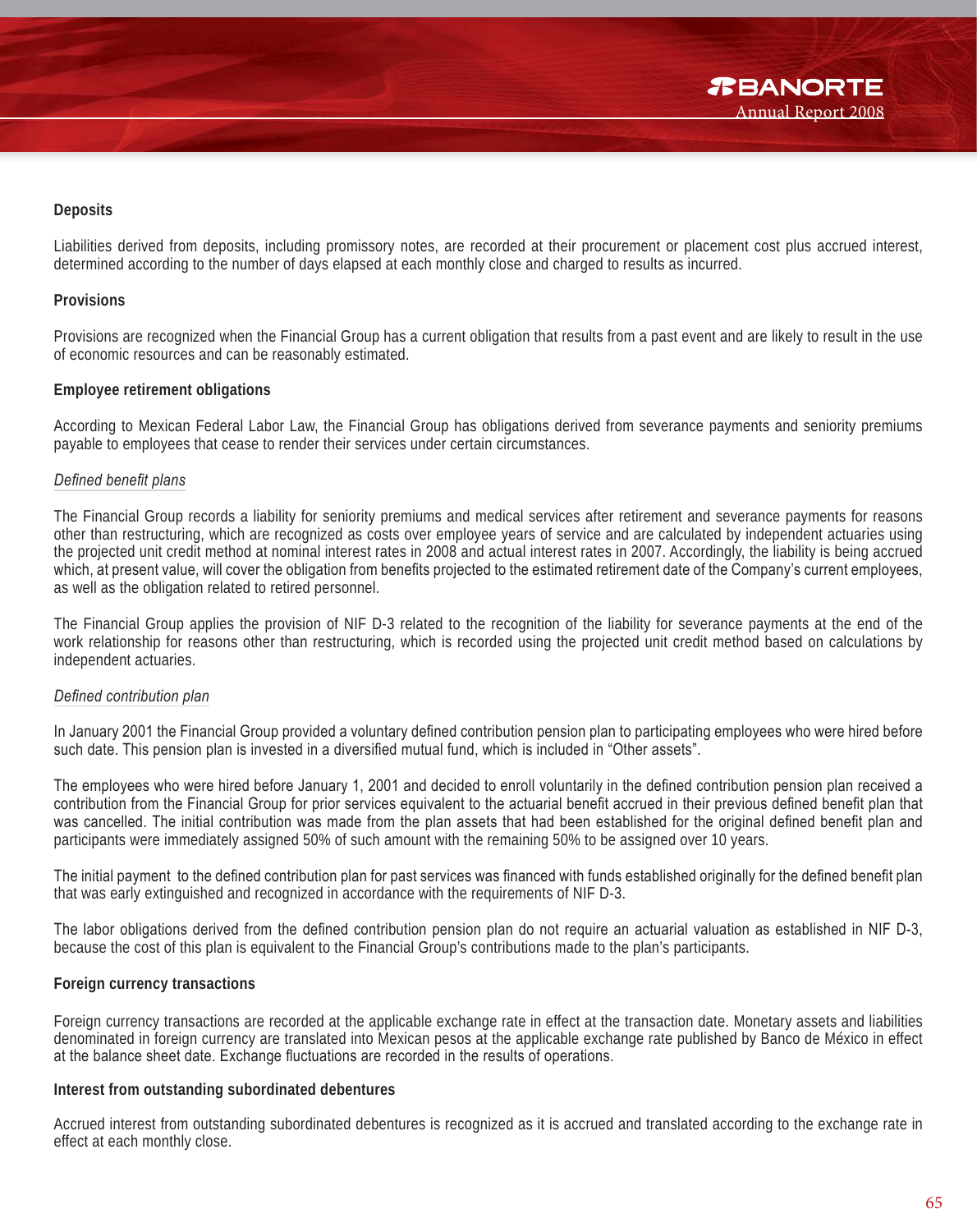## **Notes to Consolidated**

Financial Statements

#### **Transfer of financial assets**

A transfer of financial assets in which the Financial Group surrenders control over those financial assets is accounted for as a sale, with the related effects subsequently recognized in the financial statements. If a transfer of financial assets in exchange for cash or other consideration does not meet the criteria for a sale, the Financial Group accounts for the transfer as a secured borrowing.

#### **Securitizations**

Through this type of transaction, the Financial Group seeks to sell and transfer certain financial assets to a securitization vehicle, which in turn issues securities for sale to public investors representing rights to the yields or proceeds derived from the sale of the transferred assets. The Financial Group as the transferor can receive cash, securities or derivative financial instruments as payment.

However, if the Financial Group does not transfer ownership of the financial assets, i.e., if it retains the direct risk associated with such assets, the transaction is considered to be a financing securitization, whereby the payment made to the transfer is guaranteed by assets for which the latter assumes the related risk. Accordingly, the Financial Group cannot derecognize such transferred assets from its financial statements and accounts for the transfer as a secured borrowing with pledge of collateral.

#### **Share-based payments**

Banorte grants stock options to key officers who would like to acquire shares in the Financial Group. Banorte has established trusts to manage the plans and contributes the necessary funds so that shares can be purchased directly from the market at the initiation of each plan.

At the subsidiary level, Banorte reports the shares held by the trusts as available for sale securities and as of December 31, 2008 reclassifies such amounts in the Financial Group's consolidation process with an effect of Ps. 63 in "Common stock" and Ps. 392 in "Additional paid in capital".

Banorte records its stock option plans according to the guidelines of IFRS 2, "Share Based Payments", which through 2008 is supplementally applied as there is no applicable standard in the Commission's accounting criteria. According to the above and given the features of Banorte's share-based payment plans, the related compensation expense is recorded at fair value as of the date the stock options are granted and adjusted during the required service period established in the stock option agreement.

The fair value of each share is estimated as of the date of grant using the Black-Scholes option pricing model. The changes in the assumptions used may result in substantial differences in the fair value estimates. However, such assumptions are restated (updated) at the close of the reporting period.

As of December 31, 2008, the market value of the shares was below the option price, and consequently no compensation expense was recorded.

#### **5 - MAIN DIFFERENCES WITH MEXICAN FINANCIAL REPORTING STANDARDS**

The consolidated financial statements have been prepared in conformity with the accounting practices prescribed by the Commission, which, in the following instances, differ from MFRS commonly applied in the preparation of financial statements for other types of unregulated entities:

- Up until September 30, 2008, repurchase and resale agreements were recorded as purchase and sale transactions or temporary transfer of securities that guarantee the operation; however, they were not recognized based on the substance of the transaction (financing). They were, however, valued considering the current value of the securities' price upon maturity instead of the straight-line accrued premium as stipulated by MFRS.
- The effects of the applying the change to the credit card reserves mentioned in Note 11 were recorded as an adjustment to the accumulated net income (profit). MFRS require that the change be applied retrospectively to the financial statements pursuant to NIF B-1, "Accounting Changes and Corrections of Errors".
- The loan support programs estimates were canceled during the first quarter of 2007 and additional estimates for the UDIS Trusts were made as per the Commission circulars. According to MFRS, additional estimates for the loan support programs are required and must be made; whereas the UDI Trusts additional estimates should be canceled.
- The consolidated financial statements do not include the insurance and annuities sector subsidiaries. MFRS require that all controlled subsidiaries be consolidated, regardless of the sector to which they belong.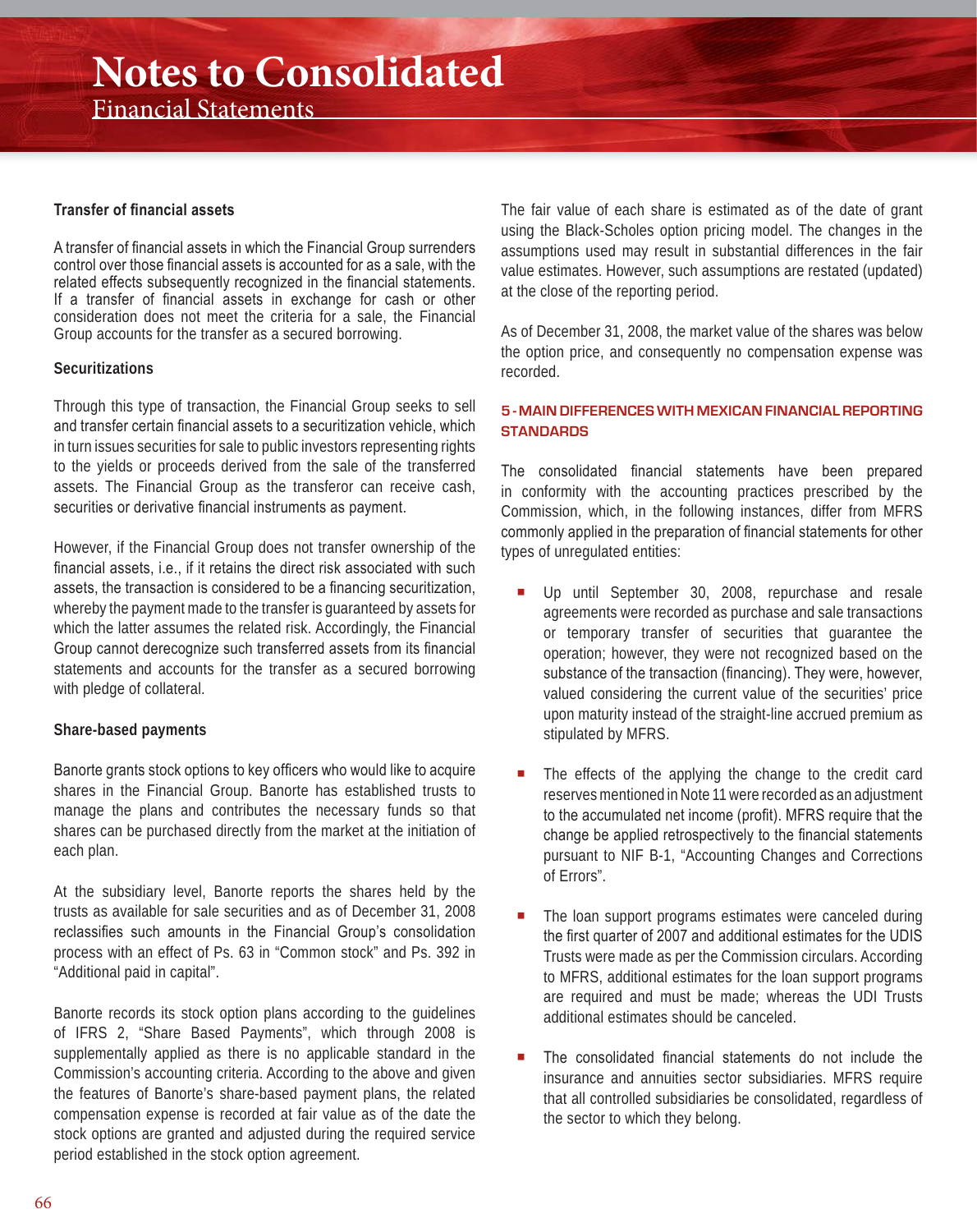- *TBANORTE* Annual Report 2008
- The Commission requires that the changes in the financial situation be submitted as part of the basic financial statements. Beginning in 2008, MFRS require that a cash flow statement should be submitted instead.
- The costs associated with credit placement are recorded in the earnings statement as incurred. According to MFRS, the costs should be identified with the income they generate in the same period regardless of the date they are incurred.
- The Commission's accounting criteria establish that the reserve for foreclosed assets should be recorded according to the nature of the assets and the number of months transpired since the foreclosure. Additionally, MFRS indicate that the impairment potential of these assets should be assessed and recorded if necessary.
- Sundry debtors not collected within the contract term, under 60 days in the case of unidentified debtors, and 90 calendar days in the case of identified debtors, other than collection rights, items associated with the loan portfolio and loans to employees are fully reserved with the effects recognized in current earnings, regardless of whether the Financial Group may recover them.
- The contribution or managed margin accounts (delivered and received) with financial derivative instruments listed in liquid markets (stock exchanges) or traded over the counter are presented under the heading of "Funds available" and "Sundry creditors and other payable", respectively, instead of presenting them under the heading of "Derivative financial instruments", as established by MFRS.
- The gain or loss from valuing a hedging instrument at fair value is recognized in the balance sheet and the earnings statement under "Derivative financial instruments" and "Trading", respectively. The primary position's valuation is recognized under "Trading", which differs from NIF C-10, which requires that both the primary position and hedge valuations be presented under the same line item according the nature of the primary position.
- When loans are classified as past-due, interest is not recorded, and the related accrued interest is reflected in memorandum accounts. When such interest is collected, it is recognized directly in the period's results. MFRS require recording the accrued interest and recognizing the corresponding reserve.
- Credit asset packages are valued using one of the following methods: i) Cash Basis Method, ii) interest method, and iii) cost recovery method, established in the Commission's Circular B-11, "Collection Rights". According to MFRS, there is no specific standard, and therefore the US GAAP "Statement of Position 03-3" is used instead. This principle does not contemplate the Cash Basis Method.
- The contractual acquisition value of the remaining 30% of the INB Financial Corp. shares was recognized in goodwill for a value of 20 times the average net profit of the two years prior to the purchase. According to NIF B-7, "Business Acquisitions", this operation should be recorded as an acquisition of the minority interest at its fair value, that is, as a transaction among shareholders of the same entity that should not generate goodwill. Any payment made in excess or below thereof should be considered as a distribution or contribution of capital.
- **The PTU generated and deferred is presented in the earnings statement along with the ISR after Other Expenses and Revenues** instead of as an other expense, as established by MFRS.
- **The Financial Group recognizes revenue from investment premiums and discounts in available for sale securities and securities held** to maturity based on the straight-line method. MFRS require that these be registered based on the interest method.
- Pursuant to the Commission's criteria, the Financial Group is not obliged to separate the embedded derivatives associated with the service contracts and purchase-sale transaction contracts that originated them, nor to recognize them at fair value. MFRS require that they be separated from the contract and recorded at their fair value.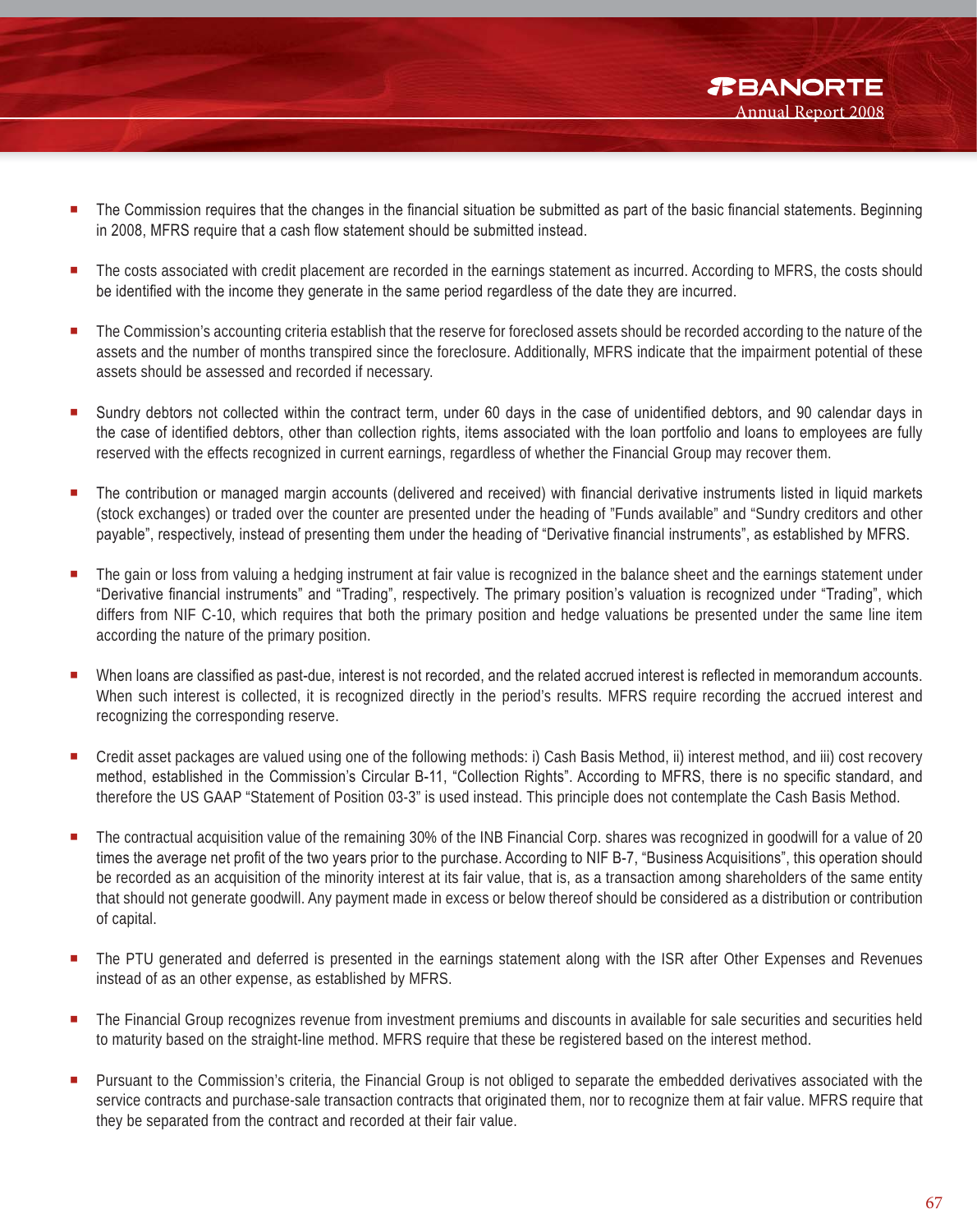#### **6 - CASH AND CASH EQUIVALENTS**

As of December 31, 2008 and 2007, this line item was composed as follows:

|                                    | 2008       | 2007       |
|------------------------------------|------------|------------|
| Cash                               | Ps. 8,419  | Ps. 7,831  |
| <b>Banks</b>                       | 40,004     | 31,487     |
| Other deposits and available funds | 5,979      | 2,292      |
|                                    | Ps. 54,402 | Ps. 41,610 |

On December 31, 2008, the "Other" item includes Ps. 5,738 for funds due to be received in 24 and 48 hours, and Ps. 25 in gold and silver coins. In 2007, it included Ps. 1,456 for funds to be received in 24 and 48 hours, and Ps. 28 in gold and silver coins.

The "Banks" item is represented by cash in Mexican pesos and USD converted at the exchange rate issued by Banco de México at Ps. 13.8325 and Ps. 10.9157 for 2008 and 2007, respectively, and is made up as follows:

|                                           | Denominated in           |                      |           |                   |            |            |  |
|-------------------------------------------|--------------------------|----------------------|-----------|-------------------|------------|------------|--|
|                                           |                          | <b>Mexican pesos</b> |           | <b>US dollars</b> |            | Total      |  |
|                                           | 2008                     | 2007                 | 2008      | 2007              | 2008       | 2007       |  |
| Call money                                | Ps. 3.184                | $Ps. -$              | $Ps. -$   | Ps. 109           | Ps. 3.184  | Ps. 109    |  |
| Deposits with foreign credit institutions | $\overline{\phantom{a}}$ | $\sim$               | 6,866     | 5,309             | 6,866      | 5,309      |  |
| Domestic banks                            | 503                      | 250                  |           |                   | 503        | 250        |  |
| Banco de México                           | 29,405                   | 25,782               | 46        | 37                | 29,451     | 25,819     |  |
|                                           | Ps. 33,092               | Ps. 26,032           | Ps. 6,912 | Ps. 5,455         | Ps. 40,004 | Ps. 31,487 |  |

As of December 31, 2008 and 2007, the Financial Group had made monetary regulation deposits of Ps. 26,394 and Ps. 25,782, respectively.

As of December 31, 2008 and 2007, the total sum of restricted cash and cash equivalents is Ps. 35,476 and Ps. 28,089, respectively. This includes monetary regulation deposits, futures placed in the domestic and foreign market, call money and contracted transactions pending liquidation in 24 and 48 hours.

#### **7 - INVESTMENTS IN SECURITIES**

#### **a. Trading securities**

As of December 31, 2008 and 2007, trading securities are as follows:

|                                                           |                          | 2008                     |                                         |                          |                      |  |  |
|-----------------------------------------------------------|--------------------------|--------------------------|-----------------------------------------|--------------------------|----------------------|--|--|
|                                                           | Acquisition<br>cost      | Accrued<br>interest      | <b>Valuation increase</b><br>(decrease) | <b>Book</b><br>value     | <b>Book</b><br>value |  |  |
| Commercial paper                                          | Ps. 114                  | $Ps. -$                  | Ps. 9                                   | Ps. 123                  | Ps. 1,254            |  |  |
| <b>CETES</b>                                              | $\overline{a}$           | $\overline{\phantom{a}}$ |                                         |                          | 518                  |  |  |
| Government bonds                                          | $\overline{\phantom{a}}$ | $\overline{\phantom{a}}$ |                                         | $\overline{\phantom{a}}$ | 113                  |  |  |
| Saving Protection Bonds (BPAS)                            | 101                      |                          |                                         | 102                      |                      |  |  |
| <b>Bank securities</b>                                    | 5,824                    | 23                       |                                         | 5,847                    | 5,395                |  |  |
| Securitization certificates                               | $\overline{a}$           |                          |                                         |                          | 216                  |  |  |
| Shares listed in the International Quotation System (SIC) | $\overline{a}$           | $\overline{a}$           |                                         | $\sim$                   |                      |  |  |
| <b>Futures</b>                                            | 4                        | $\overline{a}$           |                                         | 4                        |                      |  |  |
| Investment funds                                          |                          |                          |                                         | $\overline{\phantom{a}}$ | 11                   |  |  |
| Subordinated securities                                   | 236                      | $\overline{\phantom{a}}$ | 318                                     | 554                      | 241                  |  |  |
|                                                           | Ps 6,279                 | <b>Ps 24</b>             | Ps 327                                  | Ps 6,630                 | Ps 7,754             |  |  |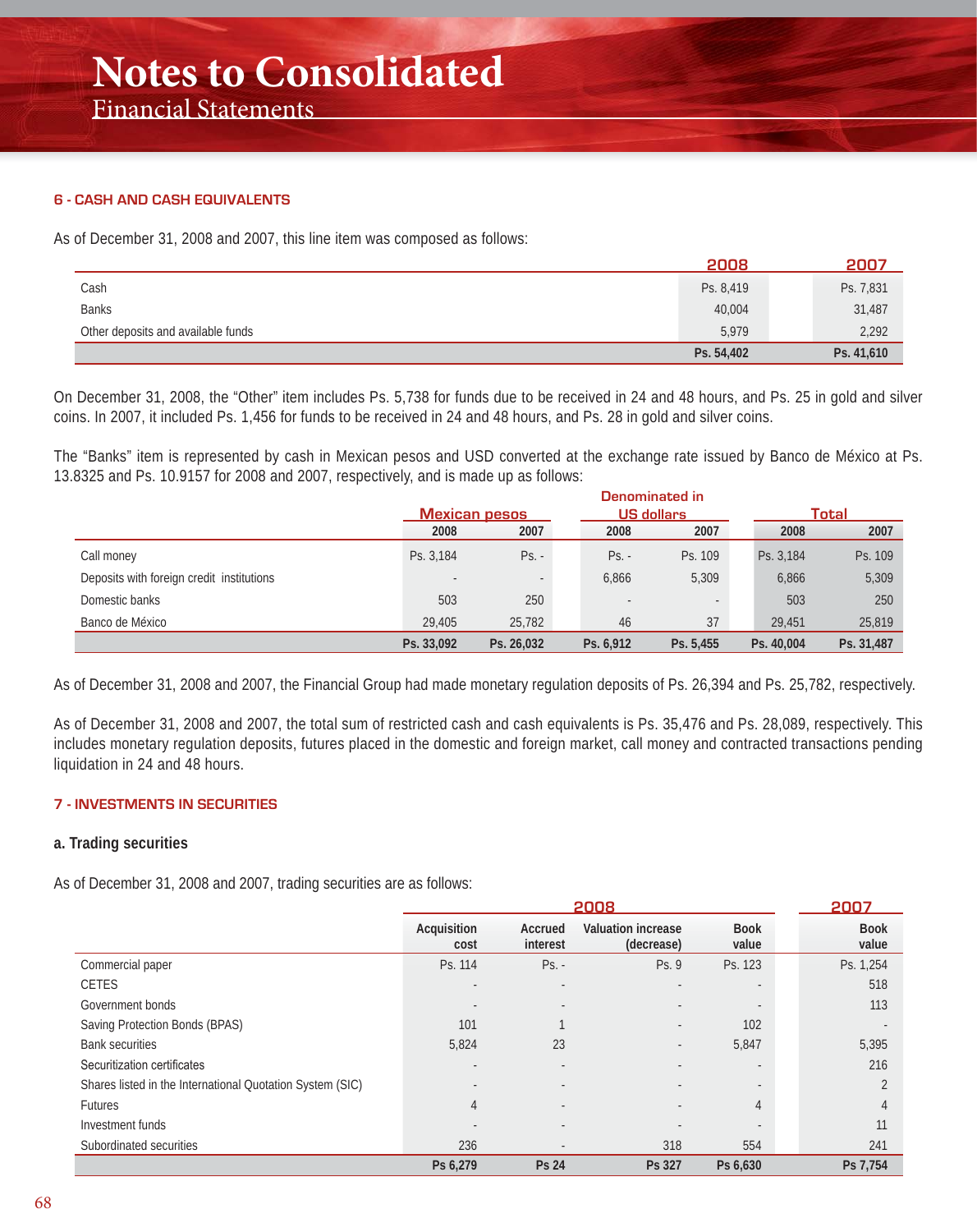During 2008 and 2007, the Financial Group recognized a valuation effect for the net amount of Ps. 109 and Ps. 1, respectively, in the results of operations related to its trading securities.

As of December 31, 2008, these investments mature as follows (stated at their acquisition cost):

|                                | From 1 to 179 days | <b>From 6 to 12 months</b> | More than 2 years | <b>Total at acquisition cost</b> |
|--------------------------------|--------------------|----------------------------|-------------------|----------------------------------|
| Commercial paper               | Ps. 98             | Ps. 16                     | $Ps. -$           | Ps. 114                          |
| Saving Protection Bonds (BPAS) | 101                |                            |                   | 101                              |
| <b>Bank securities</b>         | 5,824              |                            |                   | 5,824                            |
| <b>Futures</b>                 |                    |                            |                   |                                  |
| Subordinated securities        |                    |                            | 236               | 236                              |
|                                | Ps. 6,027          | Ps. 16                     | Ps. 236           | Ps. 6,279                        |

#### **b. Available for sale securities**

As of December 31, 2008 and 2007, available for sale securities were as follows:

|                            |                          | 2007                     |                                         |                          |                          |
|----------------------------|--------------------------|--------------------------|-----------------------------------------|--------------------------|--------------------------|
|                            | Acquisition<br>cost      | Accrued<br>interest      | <b>Valuation increase</b><br>(decrease) | <b>Book</b><br>value     | <b>Book</b><br>value     |
| <b>US Government Bonds</b> | Ps. 6,153                | Ps. 26                   | Ps. 48                                  | Ps. 6,227                | Ps. 4,634                |
| <b>UMS</b>                 | 502                      | 13                       |                                         | 516                      | 1,361                    |
| <b>Bonds</b>               | 4,086                    | 56                       | (434)                                   | 3,708                    | 285                      |
| <b>VISA</b>                | $\overline{2}$           | $\overline{\phantom{a}}$ | 94                                      | 96                       | $\overline{\phantom{a}}$ |
| <b>MASTER CARD</b>         |                          | $\overline{\phantom{a}}$ | 21                                      | 21                       |                          |
| <b>BMV Shares</b>          | 234                      | $\overline{\phantom{a}}$ | (90)                                    | 144                      |                          |
| <b>EUROBONDS</b>           | 553                      | 12                       | (1)                                     | 564                      | 386                      |
| PEMEX bonds                | 212                      | $\overline{2}$           | (10)                                    | 204                      | 3,881                    |
| Subordinated securities    | 21                       | $\overline{\phantom{a}}$ | 221                                     | 242                      | 330                      |
| <b>CYDSA</b> shares        | $\overline{\phantom{a}}$ | $\overline{\phantom{a}}$ |                                         | $\overline{\phantom{a}}$ | 71                       |
|                            | Ps. 11,763               | Ps. 109                  | (Ps. 150)                               | Ps. 11,722               | Ps. 10,948               |

As of December 31, 2008, these investments mature as follows (stated at their acquisition cost):

|                            | From 1 to 179 days       | From 6 to 12 months | More than 1 year | <b>Total at acquisition cost</b> |
|----------------------------|--------------------------|---------------------|------------------|----------------------------------|
| <b>US Government Bonds</b> | Ps. 6                    | Ps. 39              | Ps. 6,108        | Ps. 6,153                        |
| <b>UMS</b>                 |                          |                     | 502              | 502                              |
| <b>Bonds</b>               |                          |                     | 4,086            | 4,086                            |
| <b>VISA</b>                | $\overline{\phantom{a}}$ |                     |                  |                                  |
| <b>BMV Shares</b>          |                          |                     | 234              | 234                              |
| <b>EUROBONDS</b>           | $\overline{\phantom{a}}$ |                     | 553              | 553                              |
| PEMEX bonds                | $\overline{\phantom{a}}$ |                     | 212              | 212                              |
| Subordinated securities    | $\overline{\phantom{a}}$ |                     | 21               | 21                               |
|                            | Ps. 6                    | Ps. 39              | Ps. 11,718       | Ps. 11,763                       |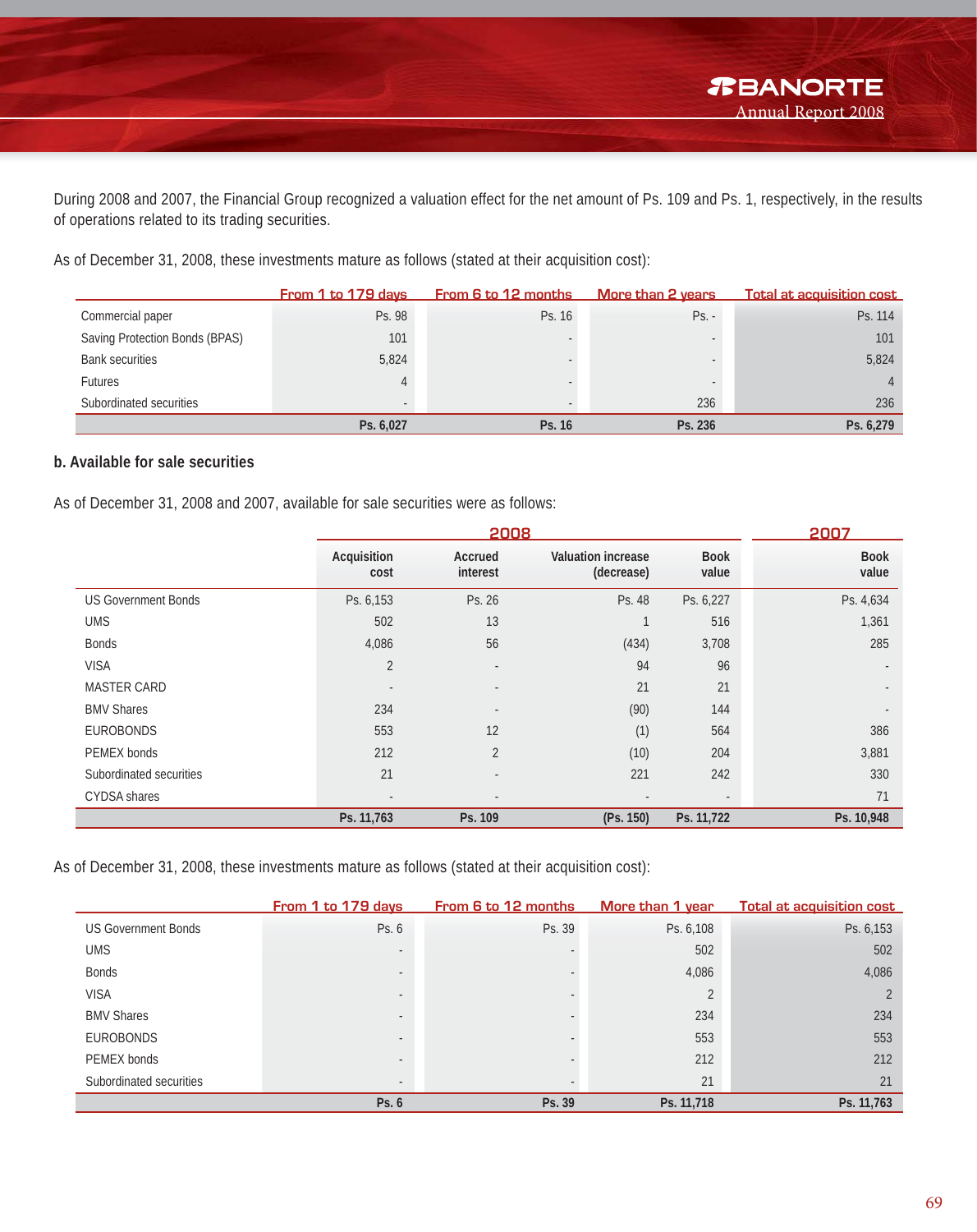#### **c. Held to maturity securities**

As of December 31, 2008 and 2007, held to maturity securities are as follows:

#### *Medium and long-term debt instruments:*

| $\frac{1}{2}$ and $\frac{1}{2}$ and $\frac{1}{2}$ and $\frac{1}{2}$ and $\frac{1}{2}$ and $\frac{1}{2}$ and $\frac{1}{2}$ |                     | <u> 2007</u>        |                      |                      |
|---------------------------------------------------------------------------------------------------------------------------|---------------------|---------------------|----------------------|----------------------|
|                                                                                                                           | Acquisition<br>cost | Accrued<br>interest | <b>Book</b><br>value | <b>Book</b><br>value |
| Government bonds- support program for Special Federal<br><b>Treasury Certificates</b>                                     | Ps. 684             | Ps. 6               | Ps. 690              | Ps. 651              |
| Fiduciary rights                                                                                                          |                     |                     |                      | 8                    |
| CETES                                                                                                                     | 3                   |                     | 3                    |                      |
| Government bonds                                                                                                          | 653                 | $\overline{2}$      | 655                  |                      |
| <b>Bonds</b>                                                                                                              | 33,062              |                     | 33,062               |                      |
| Saving Protection Bonds (BPAS)                                                                                            | 124,691             | 177                 | 124,868              |                      |
| <b>UMS</b>                                                                                                                | 2,541               | 68                  | 2,609                |                      |
| <b>UDIBONOS</b>                                                                                                           | 3                   |                     | 3                    |                      |
| Separable securitization certificates                                                                                     | 24                  | 9                   | 33                   |                      |
| <b>Bank securities</b>                                                                                                    | 31,494              | 63                  | 31,557               |                      |
| <b>US Government Bonds</b>                                                                                                | 13                  |                     | 13                   | 10                   |
| PEMEX bonds                                                                                                               | 5,361               | 102                 | 5,463                |                      |
| Private securitization certificates                                                                                       | 21,722              | 48                  | 21,770               |                      |
| Strip and Myra bonds                                                                                                      |                     |                     |                      | 14                   |
| Structured notes                                                                                                          | 520                 |                     | 520                  |                      |
| Other debt titles                                                                                                         | 349                 |                     | 349                  |                      |
| Subordinated securities                                                                                                   | 22                  |                     | 22                   | 77                   |
|                                                                                                                           | Ps. 221,142         | Ps. 475             | Ps. 221,617          | Ps. 760              |

As of December 31, 2008, there is Ps 192,726 in restricted securities from the Financial Groups repurchasing operations.

As of December 31, 2008, these investments mature as follows (stated at their acquisition cost):

|                                               | From 1 to 179 days | More than 2 years | <b>Total at acquisition cost</b> |
|-----------------------------------------------|--------------------|-------------------|----------------------------------|
| Government bonds- support program for Special |                    |                   |                                  |
| <b>Federal Treasury Certificates</b>          | $Ps. -$            | Ps. 684           | Ps. 684                          |
| <b>CETES</b>                                  |                    |                   | 3                                |
| Government bonds                              |                    | 653               | 653                              |
| <b>Bonds</b>                                  |                    | 33,062            | 33,062                           |
| SAVING PROTECTION BONDS (BPAS)                | 124,691            |                   | 124,691                          |
| <b>UMS</b>                                    |                    | 2,541             | 2,541                            |
| <b>UDIBONOS</b>                               |                    |                   |                                  |
| Separable securitization certificates         |                    | 24                | 24                               |
| <b>Bank securities</b>                        | 31,494             |                   | 31,494                           |
| <b>US Government Bonds</b>                    |                    | 13                | 13                               |
| PEMEX bonds                                   |                    | 5,361             | 5,361                            |
| Private securitization certificates           |                    | 21,722            | 21,722                           |
| Structured notes                              |                    | 520               | 520                              |
| Other debt titles                             |                    | 349               | 349                              |
| Subordinated securities                       |                    | 22                | 22                               |
|                                               | Ps. 156,185        | Ps. 64,957        | Ps. 221,142                      |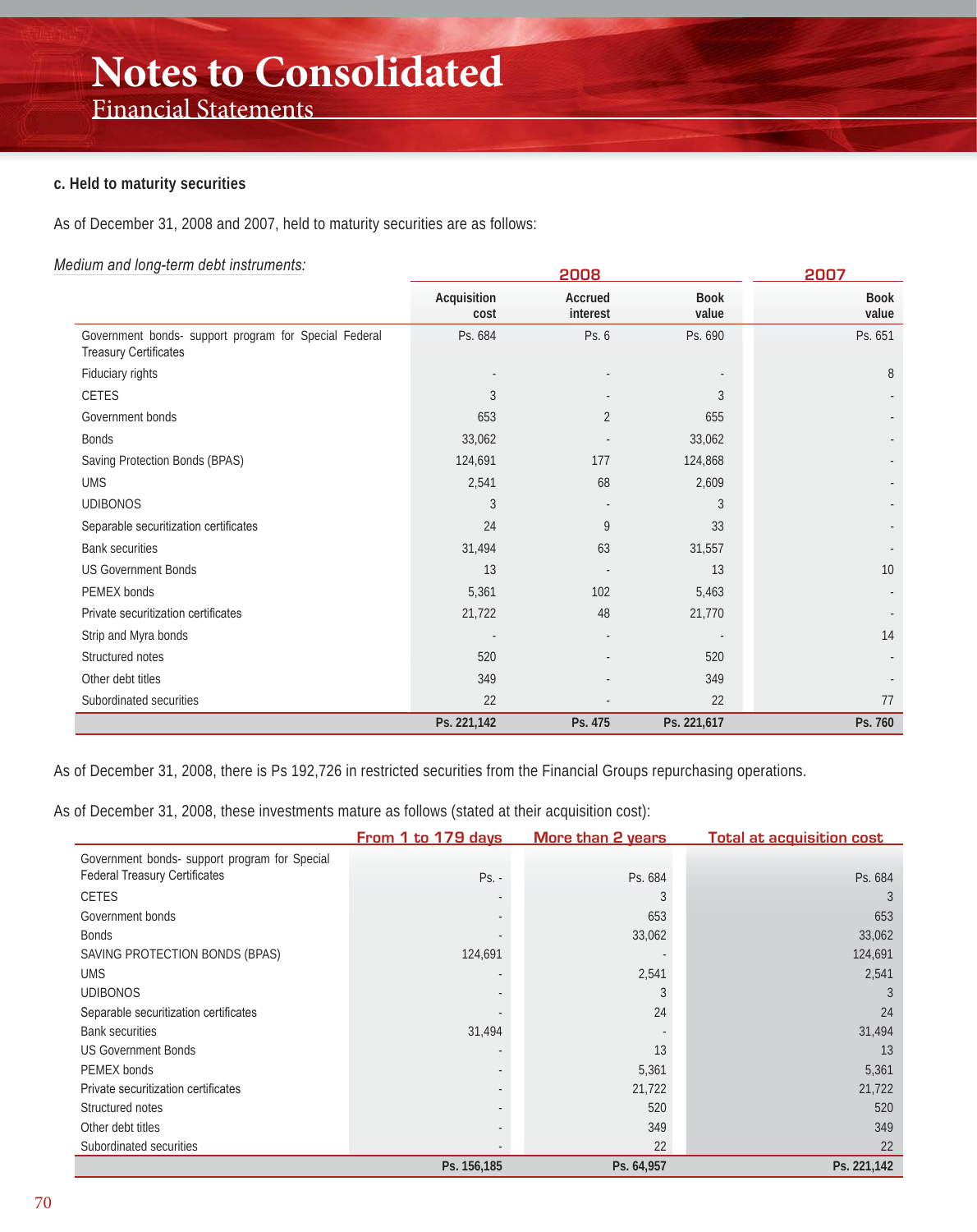#### **8 - TRANSACTIONS INVOLVING SECURITIES AND DERIVATIVE FINANCIAL INSTRUMENTS**

As of December 31, 2008 and 2007, transactions involving securities and derivative financial instruments were as follows:

#### **a. Debtor and creditor balances derived from repurchase transactions**

#### *Acting as seller of securities*

|                              |                                   | 2008                                |                          |                      | 2007                              |                                     |                          |                      |
|------------------------------|-----------------------------------|-------------------------------------|--------------------------|----------------------|-----------------------------------|-------------------------------------|--------------------------|----------------------|
|                              | Asset<br>position                 | Liability<br>position               |                          |                      | Asset<br>position                 | Liability<br>position               |                          |                      |
| Instrument                   | Value of securities<br>receivable | Creditor<br>repurchase<br>agreement | Debit<br>difference      | Credit<br>difference | Value of securities<br>receivable | Creditor<br>repurchase<br>agreement | Debit<br>difference      | Credit<br>difference |
|                              |                                   |                                     |                          |                      |                                   |                                     |                          |                      |
| <b>CETES</b>                 | $Ps. -$                           | Ps. 3                               | Ps. -                    | Ps. 3                | Ps. 4,039                         | Ps. 4,039                           | Ps. -                    | Ps. -                |
| Development Bonds            | 3,987                             | 37,085                              | $\overline{\phantom{a}}$ | 33,098               | 25,900                            | 25,901                              |                          | $\mathbf{1}$         |
| Bonds 182                    |                                   | 5                                   |                          | 5                    | 929                               | 929                                 |                          |                      |
| <b>Bonds IPAB</b>            |                                   | 351                                 |                          | 351                  | 874                               | 879                                 |                          | 5                    |
| Quarterly IPAB bonds         | 7,102                             | 106,967                             | $\mathbf{1}$             | 99,866               | 119,370                           | 119,739                             | 18                       | 387                  |
| Semiannual IPAB bonds        | 26,970                            | 51,252                              | $\mathbf{1}$             | 24,283               | 13,767                            | 13,808                              | $\overline{4}$           | 45                   |
| 7-year bonds                 |                                   | $\overline{2}$                      |                          | $\overline{2}$       | 1,684                             | 1,684                               |                          |                      |
| 10-year bonds                | 627                               | 1,275                               |                          | 648                  | 4,067                             | 4,069                               | $\mathbf{1}$             | $\overline{3}$       |
| 20-year bonds                |                                   | 5                                   |                          | 5                    | 8,758                             | 8,780                               | $\mathbf{1}$             | 23                   |
| <b>UDIBONOS</b>              |                                   |                                     |                          |                      | 102                               | 102                                 |                          |                      |
| 10-year UDIBONDS             |                                   | 4                                   | $\overline{\phantom{a}}$ | 4                    | 1,460                             | 1,459                               | $\mathbf{1}$             |                      |
| <b>Government securities</b> | 38,686                            | 196,949                             | $\overline{2}$           | 158,265              | 180,950                           | 181,389                             | 25                       | 464                  |
| <b>Promissory Notes</b>      | 537                               | 537                                 | $\overline{\phantom{a}}$ |                      | 4,001                             | 4,001                               | $\overline{\phantom{a}}$ |                      |
| <b>CEDES</b>                 | 716                               | 10,985                              | $\frac{1}{2}$            | 10,269               | 12,897                            | 12,906                              | $\sqrt{3}$               | 12                   |
| Bank acceptances             |                                   |                                     |                          |                      | 10                                | 10                                  |                          |                      |
| <b>CEBUR Bank</b>            | ÷,                                | 8,892                               | $\overline{\phantom{a}}$ | 8,892                | 2,449                             | 2,450                               |                          | $\mathbf{1}$         |
| <b>Bank securities</b>       | 1,253                             | 20,414                              | $\overline{\phantom{a}}$ | 19,161               | 19,357                            | 19,367                              | $\overline{3}$           | 13                   |
| Private paper                |                                   | 11,428                              |                          | 11,428               | 11,618                            | 11,642                              | $\mathbf{1}$             | 25                   |
| CEBUR government             |                                   | 3,602                               | $\overline{\phantom{a}}$ | 3,602                | 4,027                             | 4,026                               | $\overline{4}$           | $\mathfrak{Z}$       |
| Securitization certificates  |                                   | 269                                 |                          | 269                  | 281                               | 284                                 |                          | $\mathfrak{Z}$       |
| Private securities           | $\blacksquare$                    | 15,299                              | $\Box$                   | 15,299               | 15,926                            | 15,952                              | 5                        | 31                   |
|                              | Ps. 39,939                        | Ps. 232,662                         | Ps. 2                    | Ps. 192,725          | Ps. 216,233                       | Ps. 216,708                         | Ps. 33                   | Ps. 508              |

With the Financial Group acting as the vendor, accrued premiums were charged to the results of operations up to December 31, 2008 in the amount of Ps. 18,320 (Ps. 16,468 in 2007).

During 2008 and 2007, the period of repurchase transactions entered into by the Financial Group in its capacity as vendor ranged from 1 to 177 days.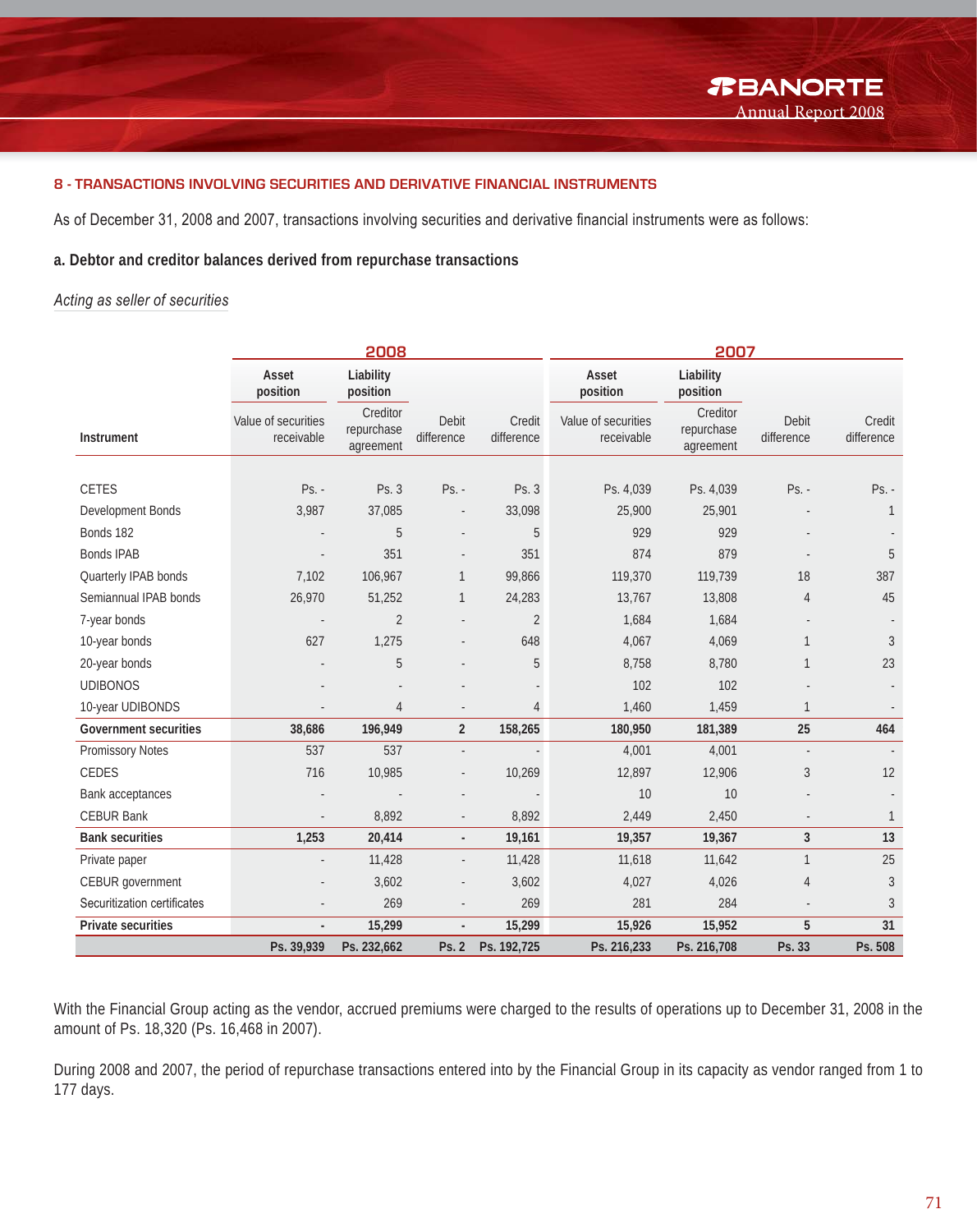### Financial Statements

#### *Acting as purchaser of securities*

|                              |                                    | 2008                                    |                     |                      | 2007                               |                                         |                     |                      |
|------------------------------|------------------------------------|-----------------------------------------|---------------------|----------------------|------------------------------------|-----------------------------------------|---------------------|----------------------|
|                              | Liability<br>position              | Asset<br>position                       |                     |                      | Liability<br>position              | Asset<br>position                       |                     |                      |
| Instrument                   | Value of securities<br>deliverable | Repurchase<br>agreement<br>from debtors | Debit<br>difference | Credit<br>difference | Value of securities<br>deliverable | Repurchase<br>agreement<br>from debtors | Debit<br>difference | Credit<br>difference |
|                              |                                    |                                         |                     |                      |                                    |                                         |                     |                      |
| <b>CETES</b>                 | Ps. 1,667                          | Ps. 1,667                               | $Ps. -$             | Ps. -                | Ps. 300                            | Ps. 300                                 | $Ps. -$             | $Ps. -$              |
| Development Bonds            | 3,992                              | 3,987                                   | 5                   |                      | 3,233                              | 3,233                                   |                     |                      |
| Bonds 182                    |                                    |                                         |                     |                      | 928                                | 928                                     |                     |                      |
| <b>Bonds IPAB</b>            |                                    |                                         |                     |                      | 878                                | 873                                     | 5                   |                      |
| Quarterly IPAB bonds         | 6,014                              | 5,992                                   | 22                  |                      | 7,558                              | 7,543                                   | 18                  | 3                    |
| Semiannual IPAB bonds        | 25,865                             | 25,751                                  | 115                 |                      |                                    |                                         |                     |                      |
| 7-year bonds                 | 1,248                              | 1,248                                   |                     |                      | 350                                | 350                                     |                     |                      |
| 10-year bonds                | 1,193                              | 1,194                                   | $\overline{2}$      | 3                    | 1,092                              | 1,093                                   |                     |                      |
| 20-year bonds                | 4,001                              | 4,001                                   |                     |                      | 1,126                              | 1,125                                   | 2                   |                      |
| <b>UDIBONOS</b>              |                                    |                                         |                     |                      | 102                                | 102                                     |                     |                      |
| 10-year UDIBONDS             |                                    |                                         |                     |                      | 501                                | 501                                     |                     |                      |
| <b>Government securities</b> | 43,980                             | 43,840                                  | 144                 | $\overline{4}$       | 16,068                             | 16,048                                  | 25                  | 5                    |
| Promissory Notes             |                                    |                                         | ÷,                  |                      | 3,011                              | 3,011                                   |                     |                      |
| CEDES                        | 568                                | 565                                     | $\sqrt{3}$          |                      | 1,773                              | 1,773                                   |                     |                      |
| <b>Bank securities</b>       | 568                                | 565                                     | $\overline{3}$      |                      | 4,784                              | 4,784                                   |                     |                      |
| CEBUR government             |                                    |                                         |                     |                      | 650                                | 652                                     |                     | $\overline{2}$       |
| Private securities           |                                    |                                         | $\overline{a}$      | $\blacksquare$       | 650                                | 652                                     |                     | $\overline{2}$       |
|                              | Ps. 44,548                         | Ps. 44,405                              | Ps. 147             | Ps. 4                | Ps. 21,502                         | Ps. 21,484                              | Ps. 25              | Ps. 7                |

With the Financial Group acting as the purchaser, accrued premiums were charged to the results of operations up to December 31, 2008 in the amount of Ps. 2,521 (Ps. 2,345 in 2007).

During 2008 and 2007, the period of repurchase transactions entered into by the Financial Group in its capacity as purchaser ranged from 1 to 21 days.

As of December 31, 2008, the amount of goods corresponding to the guarantees given and received in repurchase transactions that involved the transfer of property totaled Ps. 179 and Ps. 14, respectively, and as of December 31, 2007, the totals were Ps. 137 of guarantees given and Ps. 12 of guarantees received.

#### **b. Derivative financial instruments**

The transactions entered into by the Financial Group involving derivative financial instruments correspond mainly to futures, swaps and options contracts. These transactions are entered into to hedge various risks and for trading purposes.

As of December 31, 2008, the Financial Group has evaluated the effectiveness of transactions entered into involving derivative financial instruments for hedging purposes and has concluded that they are highly effective.

As of December 31, 2008 and 2007, the positions of the Financial Group's derivative financial instrument held for trading purposes are as follows: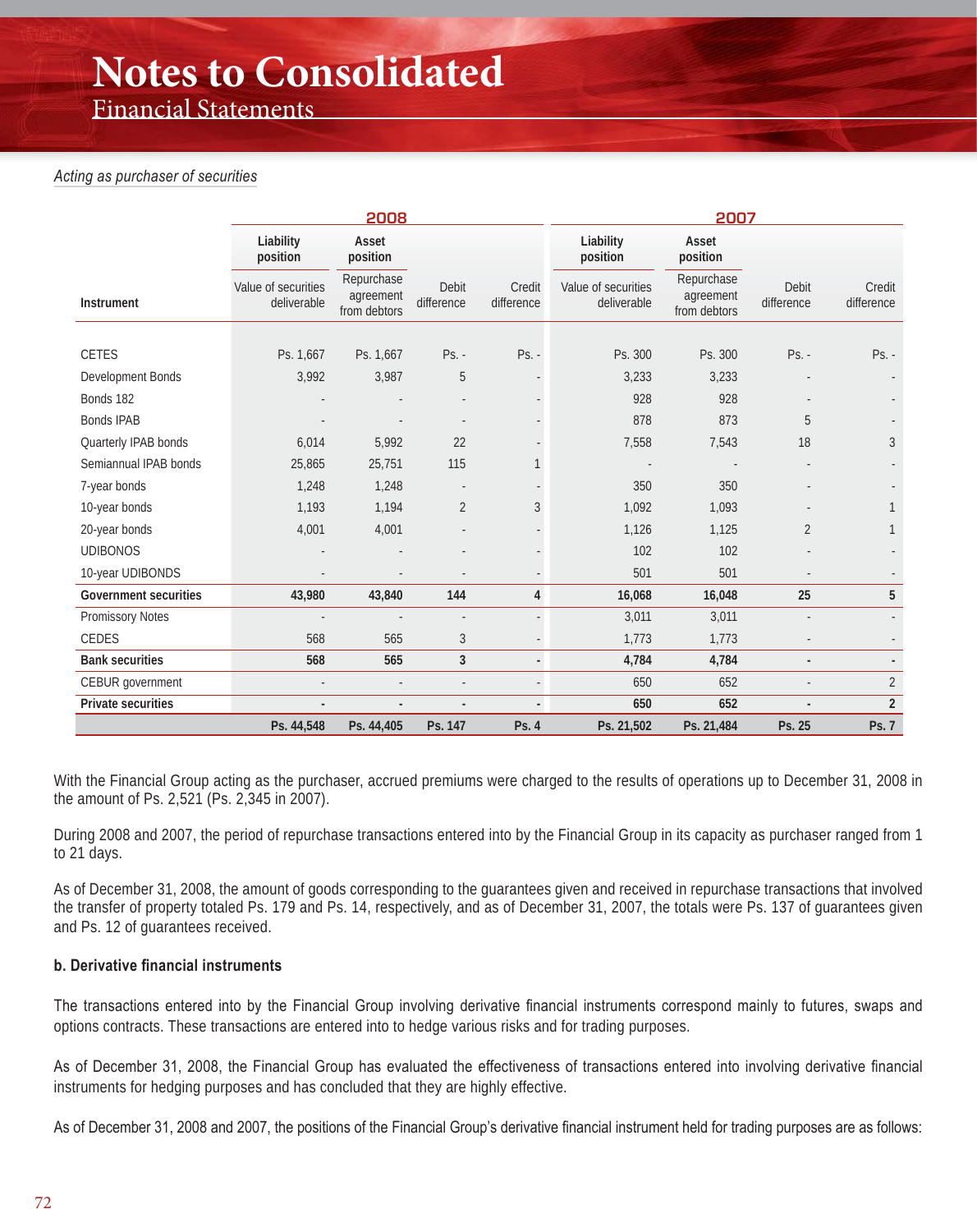*T***BANORTE** 

Annual Report 2008

|                                  | 2008       | 2007      |
|----------------------------------|------------|-----------|
| Assets                           |            |           |
| Derivative financial instruments | Ps. 8,168  | Ps. 2,302 |
| Liabilities                      |            |           |
| Derivative financial instruments | Ps. 10,746 | Ps. 2,435 |
|                                  |            |           |

|                           | 2008           |                | 2007           |                |
|---------------------------|----------------|----------------|----------------|----------------|
| Asset position            | Nominal amount | Asset position | Nominal amount | Asset position |
| <b>Futures</b>            |                |                |                |                |
| TIIE-rate futures         | Ps. 1,500      | $Ps. -$        | Ps. 980        | $Ps. -$        |
| Forwards                  |                |                |                |                |
| Foreign currency forwards | 1,892          | 40             | 571            | 42             |
| Options                   |                |                |                |                |
| Rate options              | 9,683          | 76             | 6,929          | 195            |
| Swaps                     |                |                |                |                |
| Rate swaps                | 173,097        | 1,999          | 97,357         | 873            |
| Exchange rate swaps       | 9,829          | 3,210          | 10,107         | 677            |
| <b>Total negotiation</b>  | 196,001        | 5,325          | 115,944        | 1,787          |
|                           |                |                |                |                |
| Options                   |                |                |                |                |
| Rate options              | 24,200         | 179            | 16,250         | 100            |
| Swaps                     |                |                |                |                |
| Rate swaps                | 19,298         | 10             | 12,391         | 59             |
| Exchange rate swaps       | 10,474         | 2,654          | 5,847          | 356            |
| <b>Total hedge</b>        | 53,972         | 2,843          | 34,488         | 515            |
| <b>Total position</b>     | Ps. 249,973    | Ps. 8,168      | Ps. 150,432    | Ps. 2,302      |

|                           |                | 2008               |                | 2007                     |  |  |
|---------------------------|----------------|--------------------|----------------|--------------------------|--|--|
| Liability position        | Nominal amount | Liability position | Nominal amount | Liability position       |  |  |
| <b>Futures</b>            |                |                    |                |                          |  |  |
| TIIE-rate futures         | Ps. 1,500      | $Ps. -$            | Ps. 980        | $Ps. -$                  |  |  |
| Forwards                  |                |                    |                |                          |  |  |
| Foreign currency forwards | 129            | 46                 | 571            | 46                       |  |  |
| Options                   |                |                    |                |                          |  |  |
| Foreign currency options  | 67             | $\sqrt{2}$         | 16             | $\overline{\phantom{a}}$ |  |  |
| Rate options              | 10,827         | 64                 | 3,300          | 40                       |  |  |
| Swaps                     |                |                    |                |                          |  |  |
| Rate swaps                | 173,114        | 2,024              | 97,359         | 842                      |  |  |
| Exchange rate swaps       | 9,774          | 3,133              | 9,794          | 663                      |  |  |
| <b>Total negotiation</b>  | 195,411        | 5,269              | 112,020        | 1,591                    |  |  |
| Swaps                     |                |                    |                |                          |  |  |
| Rate swaps                | 19,298         | 663                | 12,391         | 261                      |  |  |
| Exchange rate swaps       | 7,479          | 4,814              | 8,160          | 583                      |  |  |
| <b>Total hedge</b>        | 26,777         | 5,477              | 20,551         | 844                      |  |  |
| <b>Total position</b>     | Ps. 222,188    | Ps. 10,746         | Ps. 132,571    | Ps. 2,435                |  |  |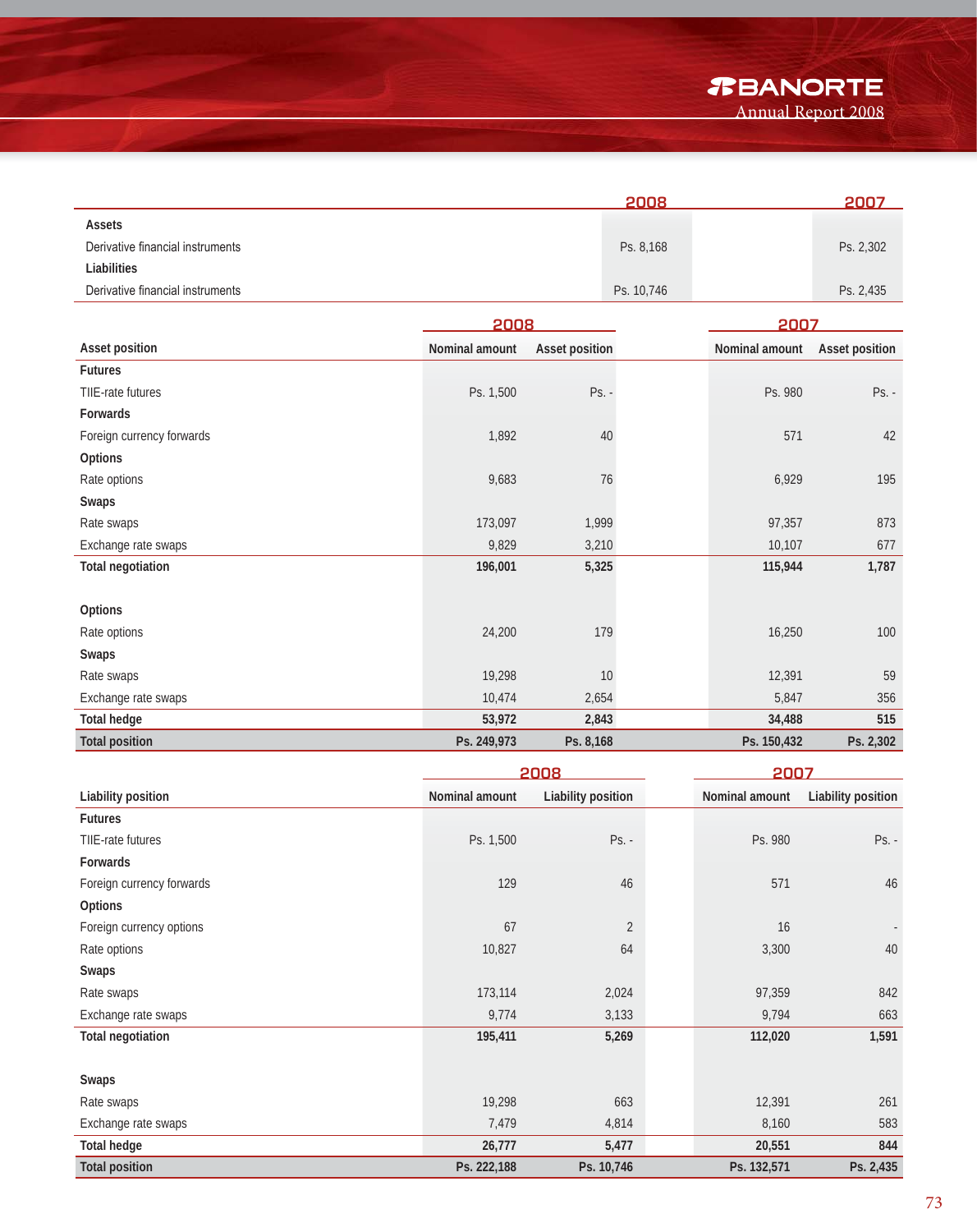The operated products and main underlying instruments are as follows:

| <u>Forwards</u> | <b>Options</b> | <b>Swaps</b>   | <b>CCS</b>     |
|-----------------|----------------|----------------|----------------|
| Fx-USD          | Fx-USD         | <b>TIIE 28</b> | <b>TIIE 28</b> |
|                 | <b>TIIE 28</b> | <b>TIIE 91</b> | <b>TIIE 91</b> |
|                 |                | CETES 91       | Libor          |
|                 |                | Libor          |                |

The risk management policies and internal control procedures for managing risks inherent to derivative instrument operations are described in Note 32.

Transactions entered into for hedging purposes have maturities from 2008 to 2018 and are intended to mitigate the financial risk derived from long-term loans offered by the Financial Group at fixed rates, as well as the exchange rate risk generated by market instruments in the Financial Group's portfolio.

The book value of collateral used to ensure compliance with obligations derived from currency swap contracts as of December 31, 2008, is USD 876,379 thousand and EUR 20,110 thousand and as of December 31, 2007 the book value is USD 413,350 thousand and EUR 21,406 thousand. Futures transactions are made through recognized markets, and as of December 31, 2008 they represent 0.60% of the nominal amount of all the derivative operation contracts; the remaining 99.32% correspond to options and swaps transactions in OTC markets.

As mentioned in Note 2 f), during the first quarter of 2008, one of our counterparts failed to comply with its obligations. Therefore, steps were taken pursuant to clause VII (bankruptcy) of the ISDA Master Agreement, and the current derivative operations with this counterparty were offset using market quotations to value them. The sum of the valuation of the derivative operations with the counterparty represents a net loss for the Financial Group in the amount mentioned in Note 2 f).

Furthermore, as a result of Lehman Brothers noncompliance, cash flow hedging was ineffective, bringing about a negative impact in the amount of USD 530 thousand.

The net amount of estimated gains or losses originated by transactions or events that are recorded in cumulative other comprehensive income as of December 31, 2008 and that are expected to be reclassified to earnings within the next 12 months totals Ps. 2.3.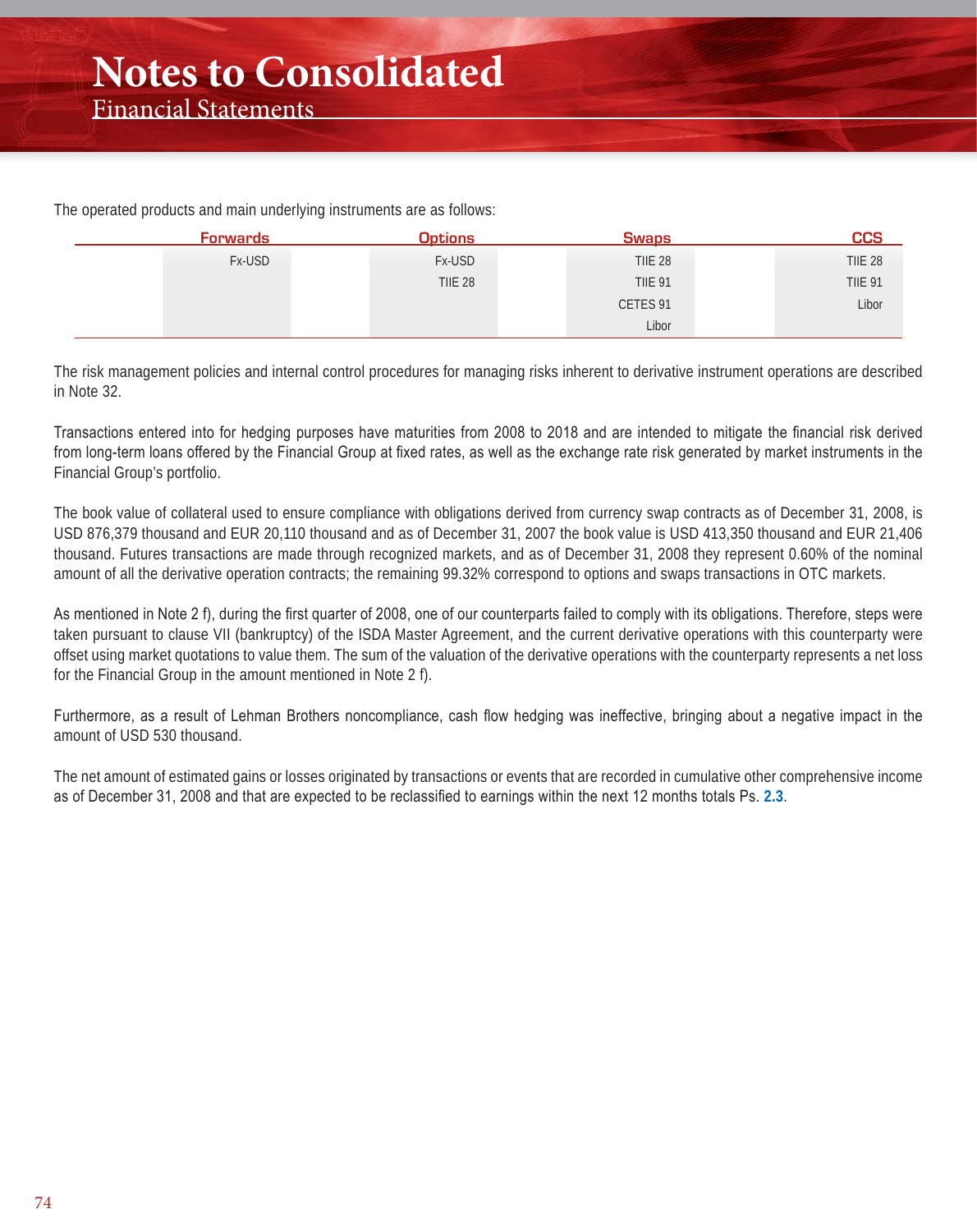#### **9 - LOAN PORTFOLIO**

As of December 31, 2008 and 2007, the loan portfolio by loan type is as follows:

|                                  | <b>Current portfolio</b> |             | <u>Past-due portfolio</u> |                          | <b>Total</b> |             |
|----------------------------------|--------------------------|-------------|---------------------------|--------------------------|--------------|-------------|
|                                  | 2008                     | 2007        | 2008                      | 2007                     | 2008         | 2007        |
| Commercial loans                 |                          |             |                           |                          |              |             |
| Denominated in domestic currency |                          |             |                           |                          |              |             |
| Commercial                       | Ps. 93,123               | Ps. 77,312  | Ps. 1,482                 | Ps. 900                  | Ps. 94,605   | Ps. 78,212  |
| Rediscounted portfolio           | 6,129                    | 6,646       |                           |                          | 6,129        | 6,646       |
| Denominated in USD               |                          |             |                           |                          |              |             |
| Commercial                       | 27,041                   | 13,975      | 221                       | 27                       | 27,262       | 14,002      |
| Rediscounted portfolio           | 505                      | 158         |                           | $\overline{\phantom{a}}$ | 505          | 158         |
| <b>Total commercial loans</b>    | 126,798                  | 98,091      | 1,703                     | 927                      | 128,501      | 99,018      |
|                                  |                          |             |                           |                          |              |             |
| Loans to financial institutions  | 10,860                   | 13,158      |                           | $\overline{\phantom{a}}$ | 10,860       | 13,158      |
| Consumer loans                   |                          |             |                           |                          |              |             |
| Credit card                      | 15,067                   | 13,881      | 2,140                     | 829                      | 17,207       | 14,710      |
| Other consumer loans             | 14,302                   | 13,344      | 359                       | 280                      | 14,661       | 13,624      |
| Housing mortgage loans           | 46,282                   | 37,216      | 746                       | 858                      | 47,028       | 38,074      |
| Government loans                 | 26,989                   | 17,948      |                           |                          | 26,989       | 17,948      |
|                                  | 113,500                  | 95,547      | 3,245                     | 1,967                    | 116,745      | 97,514      |
| Total loan portfolio:            | Ps. 240,298              | Ps. 193,638 | Ps. 4,948                 | Ps. 2,894                | Ps. 245,246  | Ps. 196,532 |

On December 31, 2008 and 2007, revenues from recoveries of previously written-off loan portfolios was Ps. 687 and Ps. 604, respectively.

The average terms of the portfolio's main balances are: commercial, 2.8 years; b) financial institutions, 3.6 years; c) mortgage, 17.4 years; and d) government, 4.7 years.

The loans granted grouped into economic sectors as of December 31, 2008 and 2007, are shown below:

|                                     | 2008        |                             | 2007        |                             |
|-------------------------------------|-------------|-----------------------------|-------------|-----------------------------|
|                                     | Amount      | Concentration<br>percentage | Amount      | Concentration<br>percentage |
| Private (companies and individuals) | Ps. 128,501 | 52.40%                      | Ps. 99,018  | 50.38%                      |
| <b>Financial institutions</b>       | 10,860      | 4.43%                       | 13,158      | 6.70%                       |
| Credit card and consumer            | 31,868      | 12.99%                      | 28,334      | 14.42%                      |
| Housing                             | 47,028      | 19.18%                      | 38.074      | 19.37%                      |
| Government loans                    | 26.989      | 11.00%                      | 17,948      | 9.13%                       |
|                                     | Ps. 245,246 | 100%                        | Ps. 196,532 | 100%                        |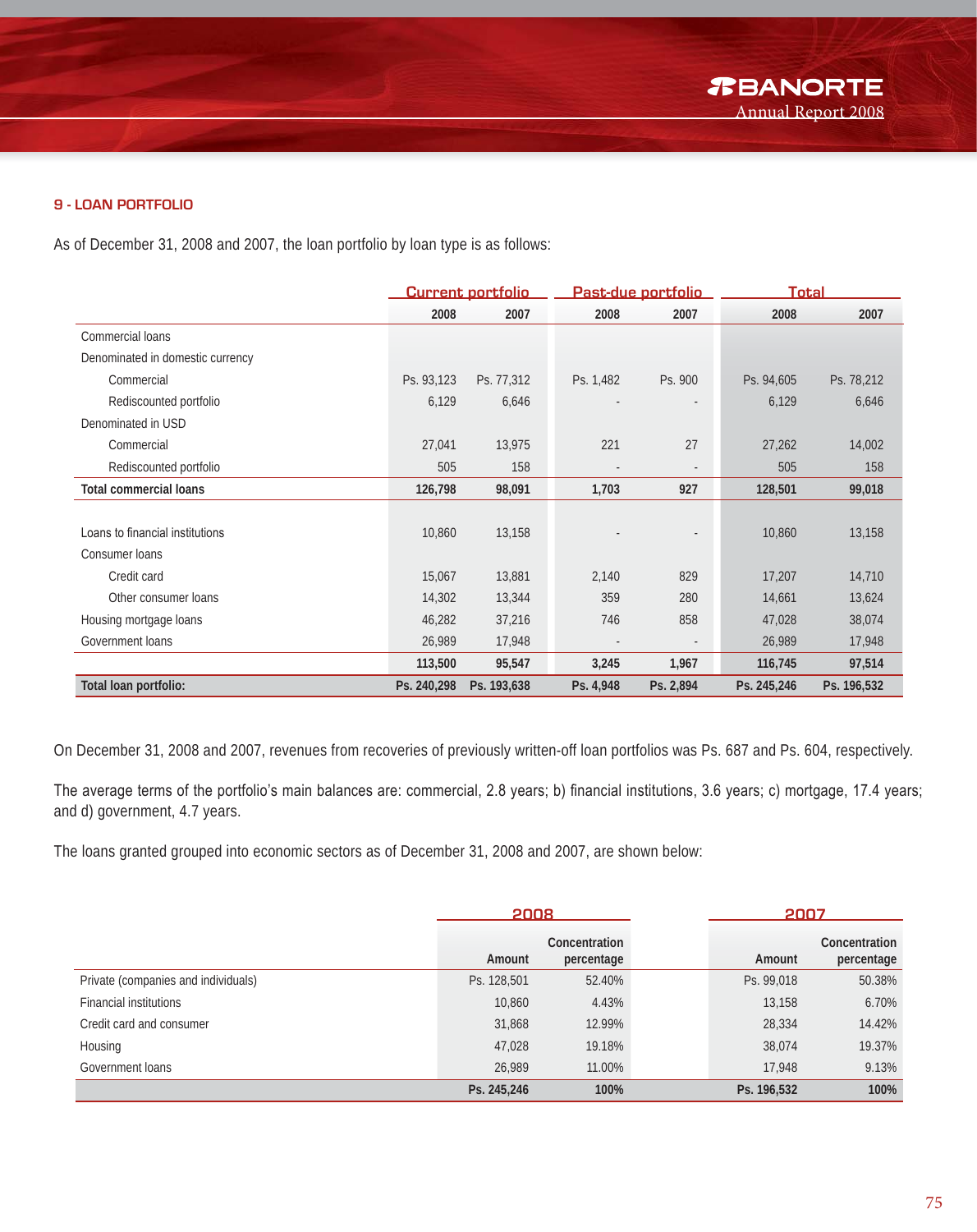#### **Loan support programs**

The Financial Group participates in different loan support programs established by the Federal Government and Mexican Bankers' Association, as detailed below:

- a. Support Program for Housing Loan Debtors and the Agreement on Benefits for Housing Loan Debtors.
- b. Agreement on Agrarian and Fishery Sector Financing (FINAPE).
- c. Agreement on the Financial Support and Promotion of Micro, Small and Medium Companies (FOPYME).
- d. Additional Benefits Program for Housing Loan Debtors FOVItype Housing Loans.

Furthermore, in December 1998, the Federal Government and Banking Sector published a new and definitive debtor support plan known as "Punto Final", which, as of 1999, replaced the benefits formerly granted by Housing Loan Debtor support programs. In the case of FOPYME and FINAPE, these support plans were replaced in 1999 and 2000, respectively, and beginning in 2001 the benefits established by original support programs continued to be applied.

The "Punto Final" plan defines housing loan discounts, which are determined based on the outstanding loan balance recorded at November 30, 1998, without considering late payment charges. In the case of FOPYME and FINAPE loans, the discount is applied to payments and the discount percentage is determined based on the recorded loan balance at July 31 and June 30, 1996, respectively, regardless of whether the balance has been subsequently modified.

The Support Program for Business Loan Debtors (FOPYME) concluded on October 1, 2006, as established in Commission document 112-6/524549/2006.

The Additional Benefits Program for Housing Loan Debtors -FOVI-type housing loans expired on December 31, 2007, as per Commission Circular 1461.

In the case of borrowers participating in the above restructured UDI programs, the amount of principal and accrued interest denominated in pesos is converted to the initial UDI value; interest is then set at an agreed-upon reference rate.

The trusts administering each of the aforementioned UDI programs issued long-term fiduciary securities to the Federal Government with fixed and variable interest rates depending on the characteristics of each trust (this interest rate must be less than that collected from borrowers). Similarly, the Financial Group received federal bonds known as "Special Cetes" from the Federal Government, which are tied to the Cetes interest rate.

These federal bonds will mature based on the fiduciary securities issued by the trust to the Federal Government. Loan payments received by the trust are used to pay the principal and interest of the fiduciary securities; at the same time, the Federal Government executes a transaction for the same amount to pay the principal and accrued interest on the Special Cetes.

In the event of noncompliance with the payment obligations established for the restructured loans under the UDI trusts, a portion of the fiduciary securities and Special Cetes will generate interest at a rate equivalent to the UDI value. This characteristic was included in October 2002 to reflect the fact that the UDI programs were created to support debtors in compliance with their agreements. The Financial Group continues to manage and evaluate the risk derived from any possible credit loss related to the programs. If a particular loan is fully reserved, fiduciary securities will continue to generate interest at regular rates.

Commission regulations require that the Financial Group consolidate the balances of trusts holding restructured loans in UDIS, so as to reflect the operating fund, which consists of an interest rate swap contracted with the Federal Government.

As of December 31, 2008 and 2007, the balances of the respective trust balances are made up as follows:

|                            | 2008           | 2007    |
|----------------------------|----------------|---------|
| <b>Banks</b>               | Ps. 7          | Ps. 10  |
| Government securities      | $\overline{2}$ | 3       |
| Current loan portfolio:    | 622            | 737     |
| Past-due loan portfolio    | 35             | 314     |
| Accrued interest on loans  | $\overline{2}$ | 3       |
| Past-due accrued interest  | 1              | 12      |
| Allowance for loan losses  | (329)          | (582)   |
| <b>Total assets</b>        | 340            | 497     |
| Investment in trust assets | 301            | 460     |
| Deferred tax liabilities   | 39             | 37      |
| <b>Total liabilities</b>   | Ps. 340        | Ps. 497 |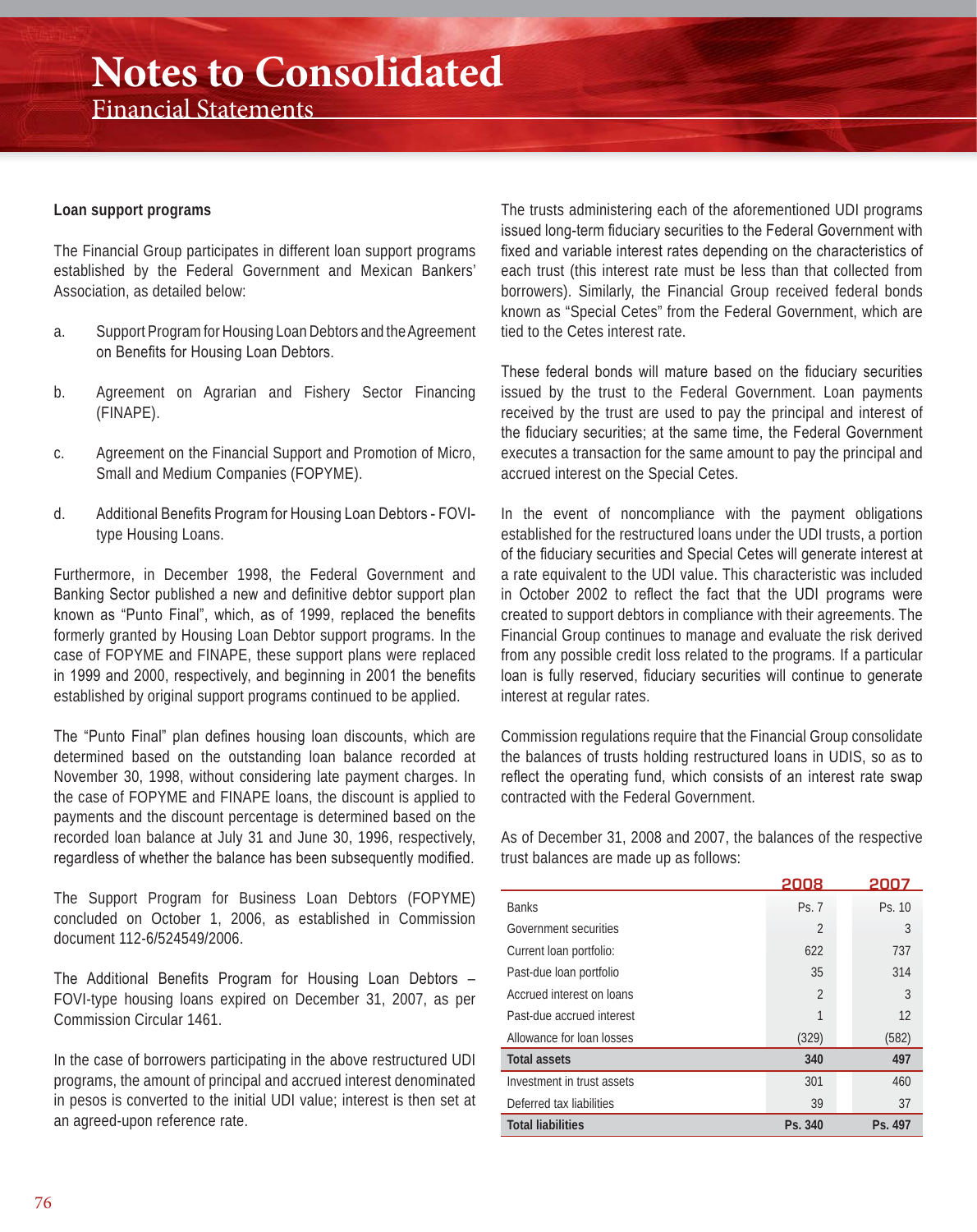#### **Policies and procedures for granting loans**

The granting, control and recovery of loans are regulated by the Financial Group's Credit Manual, which has been authorized by the Board of Directors. Accordingly, administrative portfolio control is performed in the following areas:

- I. Business Management (includes corporate, commercial, business, governmental and consumer banking), primarily through the branch network.
- II. Operations Management.
- III. General Comprehensive Risk Management.
- IV. Recovery Management.

Similarly, the Financial Group has manuals establishing the policies and procedures to be utilized for credit risk management purposes.

The structure of the credit management process is based on the following stages:

- a. Product design.
- b. Promotion.
- c. Evaluation.
- d. Formalization.
- e. Operation.
- f. Administration.
- g. Recovery.

Procedures have also been implemented to ensure that amounts related to the past-due portfolio are timely transferred and recorded in the books and records and those loans with recovery problems are properly and promptly identified.

Pursuant to Commission Circular B6, "Loan Portfolio", distressed portfolio is defined as the commercial loans which, based on the current information and facts as well as on the loan revision process, are very unlikely to be fully recovered (both principal and interest) pursuant to the original terms and conditions. The current and past-due portfolios are susceptible to be identified as a distressed portfolio. The commercial loans with D and E risk degree ratings are as follows:

|                                            | 2008      | 2007    |
|--------------------------------------------|-----------|---------|
| Distressed portfolio                       | Ps. 1.774 | Ps. 304 |
| Total rated portfolio                      | 254,496   | 202,956 |
| Distressed portfolio/total rated portfolio | 0.70%     | 0.15%   |

The Financial Group's Treasury Department is the central unit responsible for balancing resource requirement and eliminating the interest rate risk derived from transactions entered into at fixed rates through the use of hedging and arbitrage strategies.

#### **10 - LOANS RESTRUCTURED IN UDIS**

The loans restructured in UDIS correspond to mortgage loans. The balance on December 31, 2008 and 2007, is detailed below:

|                           | 2008    | 2007         |
|---------------------------|---------|--------------|
| Current portfolio         | Ps. 622 | Ps. 737      |
| Current accrued interest  |         | $\mathbf{c}$ |
| Past-due portfolio        | 35      | 314          |
| Past-due accrued interest |         | 12           |
|                           | Ps. 660 | Ps. 1,066    |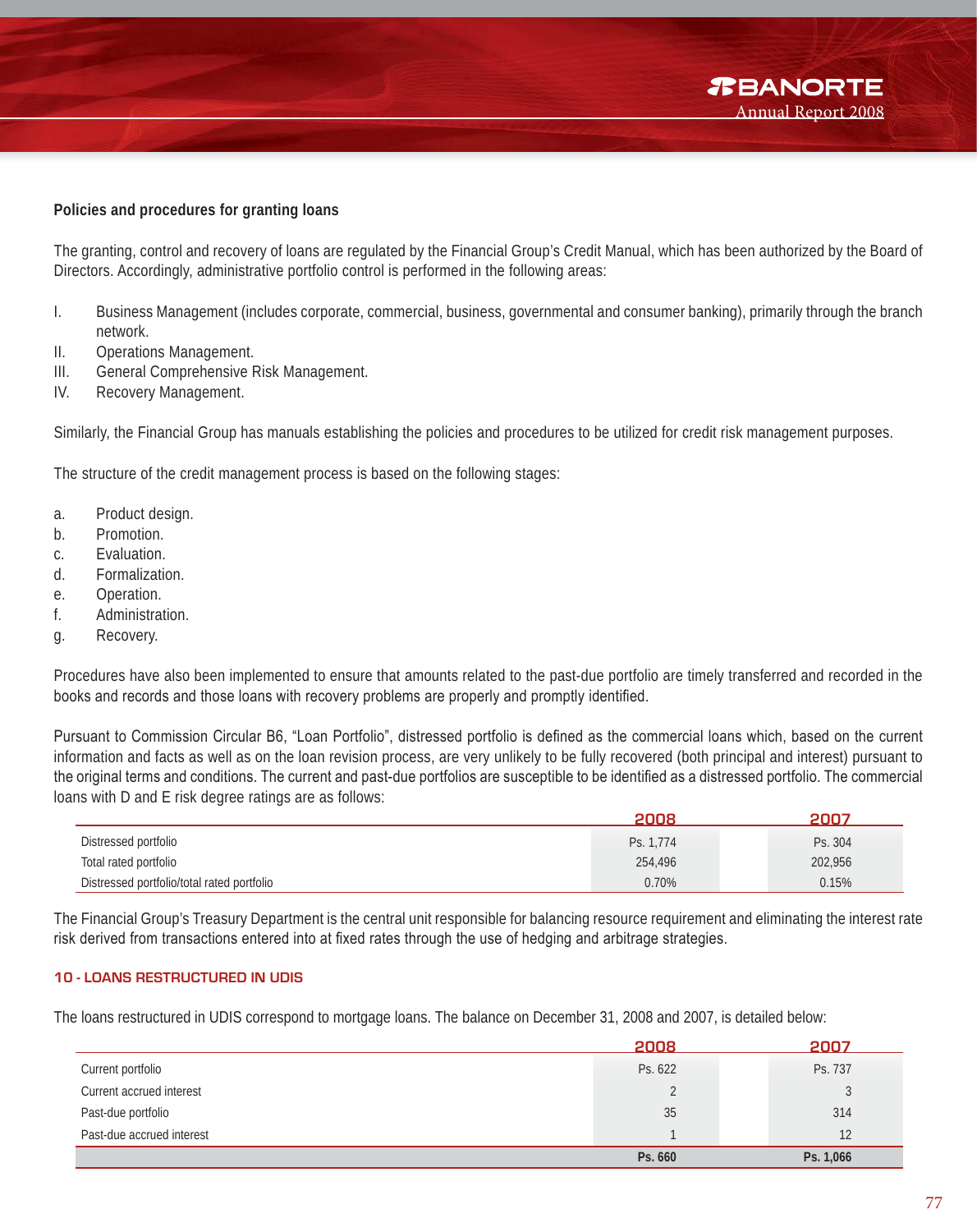#### **11 - ALLOWANCE FOR LOAN LOSSES**

The Financial Group's portfolio classification, which serves as the basis for recording the allowance for loan losses, is detailed below:

|                             |                |                          | 2008                           |                          |           |
|-----------------------------|----------------|--------------------------|--------------------------------|--------------------------|-----------|
|                             |                |                          | Required allowances for losses |                          |           |
|                             | Loan portfolio | Commercial portfolio     | Consumer portfolio             | Mortgage portfolio       | Total     |
| Exempt portfolio            | Ps. 76         | $Ps. -$                  | $Ps. -$                        | $Ps. -$                  | Ps. -     |
| Risk A                      | 54,333         |                          | 61                             | 148                      | 209       |
| Risk A1                     | 109,400        | 494                      |                                | $\overline{\phantom{a}}$ | 494       |
| Risk A2                     | 58,784         | 562                      |                                | $\overline{\phantom{a}}$ | 562       |
| Risk B                      | 5,800          | $\overline{\phantom{a}}$ | 107                            | 168                      | 275       |
| Risk B1                     | 17,034         | 49                       | 353                            | $\overline{\phantom{a}}$ | 402       |
| Risk B2                     | 1,834          | 58                       | 183                            | $\overline{\phantom{a}}$ | 241       |
| Risk B3                     | 1,277          | 140                      |                                | $\overline{\phantom{a}}$ | 140       |
| Risk C                      | 2,109          |                          | 938                            | 90                       | 1,028     |
| Risk C1                     | 358            | 74                       |                                | $\blacksquare$           | 74        |
| Risk C <sub>2</sub>         | 231            | 95                       |                                | $\overline{\phantom{a}}$ | 95        |
| Risk D                      | 1,738          | 204                      | 835                            | 190                      | 1,229     |
| Risk E                      | 1,608          | 1,501                    | 101                            | $\overline{\phantom{a}}$ | 1,602     |
| Unclassified                | (87)           | $\sim$                   | $\overline{\phantom{a}}$       | $\overline{\phantom{a}}$ |           |
|                             | Ps. 254,495*   | Ps. 3,177                | Ps. 2,578                      | Ps. 596                  | Ps. 6,351 |
| Recorded allowance          |                |                          |                                |                          | 6,690     |
| <b>Additional allowance</b> |                |                          |                                |                          | Ps. 339   |

\* The sum of the rated loan portfolio includes Ps. 5,991 in loans granted to subsidiaries whose balance was eliminated in the consolidation process.

|                             | 2007           |                          |                                |                          |           |
|-----------------------------|----------------|--------------------------|--------------------------------|--------------------------|-----------|
|                             |                |                          | Required allowances for losses |                          |           |
|                             | Loan portfolio | Commercial portfolio     | Consumer portfolio             | Mortgage portfolio       | Total     |
| Exempt portfolio            | Ps. 97         | $Ps. -$                  | $Ps. -$                        | $Ps. -$                  | Ps. -     |
| Risk A                      | 58,639         | $\overline{\phantom{a}}$ | 123                            | 119                      | 242       |
| Risk A1                     | 77,767         | 354                      |                                | $\blacksquare$           | 354       |
| Risk A2                     | 51,158         | 485                      |                                | $\overline{a}$           | 485       |
| Risk B                      | 5,441          | $\overline{\phantom{a}}$ | 164                            | 142                      | 306       |
| Risk B1                     | 5,890          | 118                      |                                |                          | 118       |
| Risk B <sub>2</sub>         | 409            | 22                       |                                |                          | 22        |
| Risk B3                     | 748            | 84                       |                                |                          | 84        |
| Risk C                      | 857            |                          | 283                            | 72                       | 355       |
| Risk C1                     | 146            | 31                       |                                |                          | 31        |
| Risk C <sub>2</sub>         | 101            | 41                       |                                | $\overline{\phantom{a}}$ | 41        |
| Risk D                      | 1,236          | 50                       | 653                            | 187                      | 890       |
| <b>Risk E</b>               | 556            | 235                      | 90                             | 227                      | 552       |
| Unclassified                | (90)           | $\sim$                   | $\overline{\phantom{a}}$       | $\overline{\phantom{a}}$ |           |
|                             | Ps. 202,955*   | Ps. 1,420                | Ps. 1,313                      | Ps. 747                  | Ps. 3,480 |
| Recorded allowance          |                |                          |                                |                          | 3,786     |
| <b>Additional allowance</b> |                |                          |                                |                          | Ps. 306   |

\* The sum of the rated loan portfolio includes Ps. 5,381 in loans granted to subsidiaries whose balance was eliminated in the consolidation process.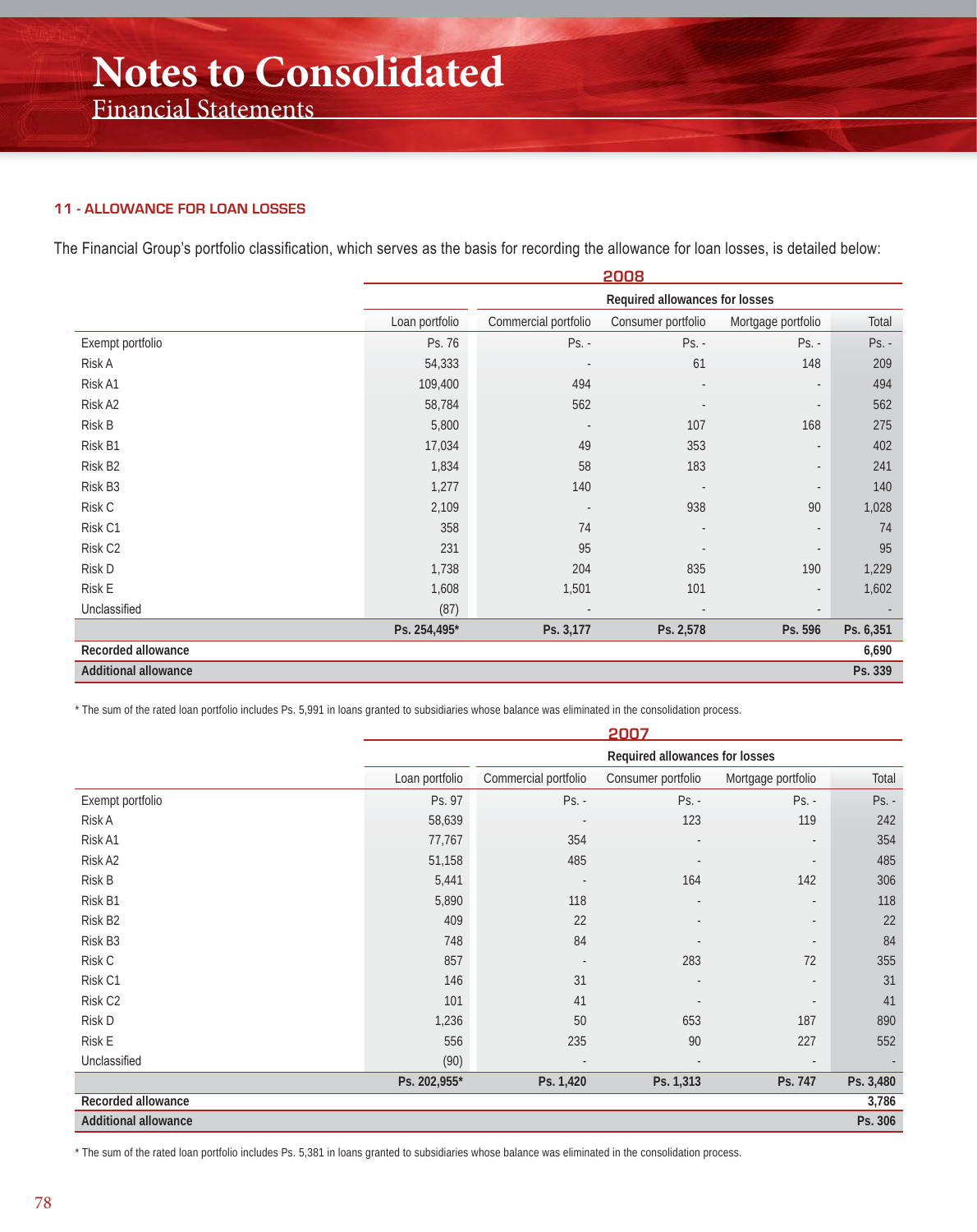The total portfolio balance used as the basis for the classification above includes amounts related to quarantees granted and credit commitments, which are recorded in memorandum accounts.

The additional allowances comply with the general provisions applicable to credit institution and the notices issued by the Commission to regulate debtor support programs, denominated in UDI trusts.

As of December 31, 2008 and 2007, the estimated allowance for loan losses is determined based on portfolio balances at those dates. As of December 31, 2008 and 2007, the allowance for loan losses includes a reserve for 100% of delinquent interest owed.

On August 22, 2008, the Commission published in the Official Gazette of the Federation (DOF) a change in the reserve percentage for non-delinquent credit card loans. According to the second temporary article that provides the possibility of making the corresponding adjustments no later than October 2008, the impact of this change was gradually realized by Banorte. Therefore the reserve percentage applied to non-delinquent loans in September 2008 was 1.72%. October closed with a 2.5% percentage for non-delinquent loans. The effects of applying the above change to credit card loan loss reserves led to the creation of preventive loan loss reserves in Banorte in the amount of Ps. 341, of which Ps. 103 was recognized as restated accumulated revenue in stockholders' equity. The remaining Ps. 238 was charged to the period's results.

As of December 31, 2008 and 2007, the allowance for loan losses represents 135% and 131%, respectively, of the past-due portfolio.

The estimated allowance includes the classification of loans granted in foreign currency, which are evaluated at the exchange rate in effect as of December 31, 2008 and 2007.

#### **Rollforward of allowance for loan losses**

A rollforward of the allowance for loan losses is detailed below:

|                                            | 2008      | 2007      |
|--------------------------------------------|-----------|-----------|
| Balance at the beginning of the year       | Ps. 3,786 | Ps. 3,140 |
| Changes in accounting policies 2007        |           | 527       |
| Increase charged to results                | 6,835     | 2,571     |
| Reserve release                            | (16)      | (36)      |
| Debt forgiveness and write-offs            | (4,085)   | (2, 194)  |
| Valuation in foreign currencies and UDIS   | 108       | 31        |
| Rebates granted to housing debtors         | (74)      | (72)      |
| Created with profit margin (UDIS Trusts)   | 48        | 27        |
| Advantages from FOPYME and FINAPE programs | (3)       |           |
| Other*                                     | 91        | (74)      |
| Restatement effects                        |           | (134)     |
| Year-end balance                           | Ps. 6,690 | Ps. 3,786 |

\*In 2008, it includes Ps. 103 in credit card allowances recognized against the retained earnings in stockholders' equity.

As of December 31, 2008, the total amount of preventive loan loss reserves charged to the income statement totals Ps. 6,896 and Ps. 13 in other revenues. Such amount is made up of Ps. 6,835 credited directly to the estimate and Ps. 48 from UDIS trusts. As of December 31, 2007, the total amount of preventive loan loss reserves charged to the earnings statement totals Ps. 2,646. Such amount is made up of Ps. 2,571 credited directly to the estimate, Ps. 27 from UDIS trusts and Ps. 48 from the restatement.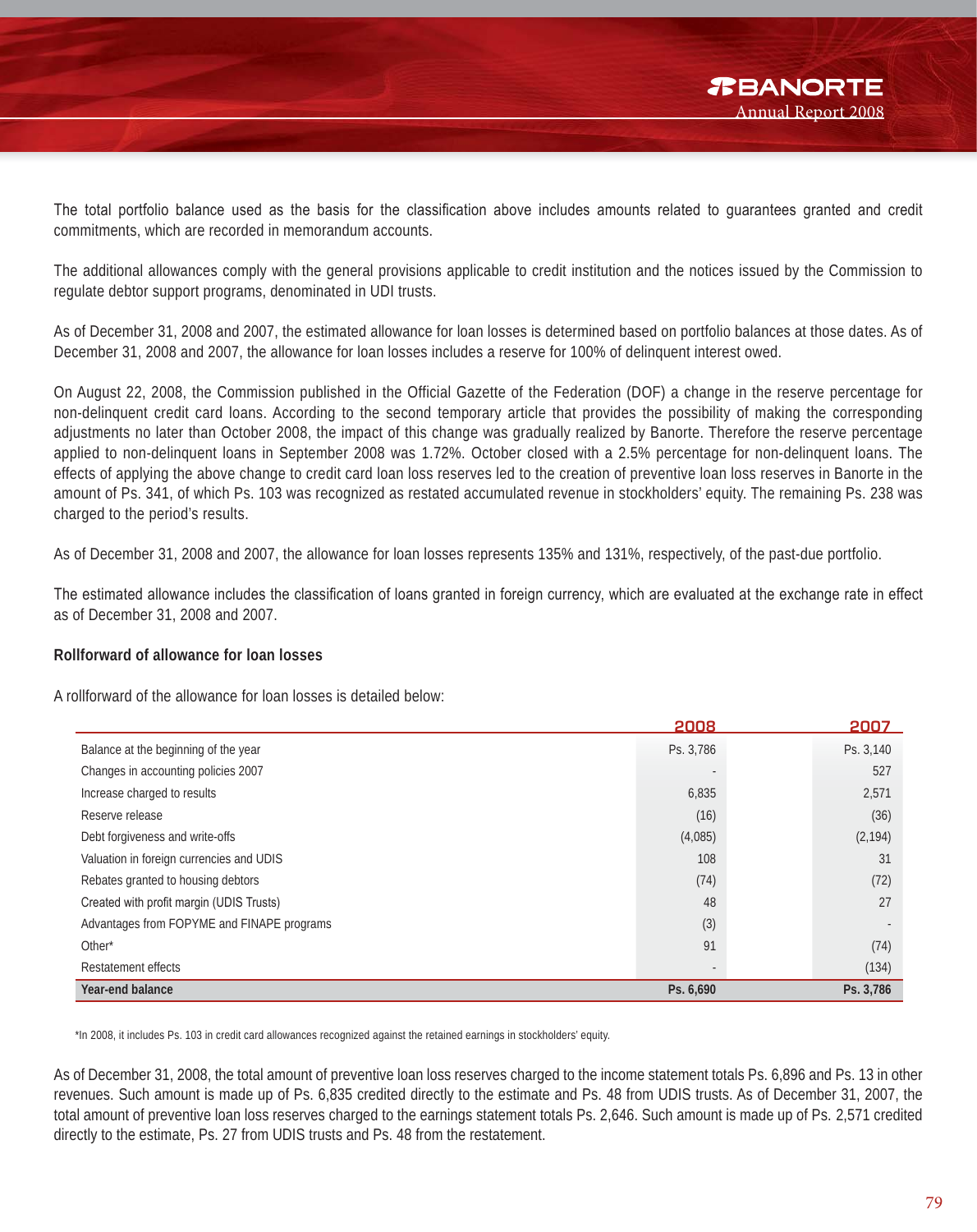#### **12 - ACQUIRED PORTFOLIOS**

As of December 31, 2008 and 2007, the acquired portfolios are as follows:

|                           | 2008      | 2007      | <b>Valuation Method</b>                                       |
|---------------------------|-----------|-----------|---------------------------------------------------------------|
| <b>Bancomer III</b>       | Ps. 141   | Ps. 164   | Cash Basis Method                                             |
| <b>Bancomer IV</b>        | 561       | 679       | Cash Basis Method                                             |
| <b>Bital I</b>            | 229       | 292       | Cash Basis Method                                             |
| <b>Bital II</b>           | 82        | 103       | Cash Basis Method                                             |
| Banamex Mortgage          | 330       | 367       | Cash Basis Method                                             |
| <b>GMAC Banorte</b>       | 95        | 144       | Cash Basis Method                                             |
| Serfin Commercial I       | 127       | 177       | Cash Basis Method                                             |
| Serfin Commercial II      | 94        | 88        | <b>Interest Method</b>                                        |
| Serfin Mortgage           | 197       | 247       | Cash Basis Method                                             |
| Santander                 | 73        | 84        | Interest Method (Commercial); Cash<br>Basis Method (Mortgage) |
| Banorte Mortgage          | 234       | 264       | <b>Interest Method</b>                                        |
| Meseta                    | 47        | 70        | Cash Basis Method                                             |
| Vipesa                    | 6         | 10        | Cash Basis Method                                             |
| Goldman Sach's            | 183       | 226       | Cash Basis Method                                             |
| Confia I                  | 93        | 107       | <b>Interest Method</b>                                        |
| Banorte Sólida Commercial | 40        | 59        | Cost Recovery Method                                          |
| Solida Mortgage           | 517       | 579       | <b>Interest Method</b>                                        |
|                           | Ps. 3,049 | Ps. 3,660 |                                                               |

As of December 31, 2008, the Financial Group recognized income from credit asset portfolios of Ps. 1,156, together with the respective amortization of Ps. 546, the effects of which were recognized under the "Other income" heading in the consolidated statement of income. For the year ended December 31, 2007, the Financial Group recognized income of Ps. 1,326, together with the respective amortization of Ps. 555.

As of this year, mortgage loans that are amortized under the interest method are evaluated jointly as a sector given the feature they have in common. The loan grouping is made pursuant to the current regulations.

The Financial Group performs an analysis based on events or information to estimate the amount of expected cash flows to determine the estimated rate of return used in applying the valuation method for the amortization of the receivable. If the analysis demonstrates that the expected future cash flows will decrease, it will make an estimate for non-recoverability or difficult collection against the year's outstanding balance for the amount that such expected cash flows are lower than the book value of the receivable.

Assets other than cash that the Financial Group has received as part of portfolio collection or recovery have been mainly real property.

The main feature considered for segmenting acquired portfolios has been the type of loan.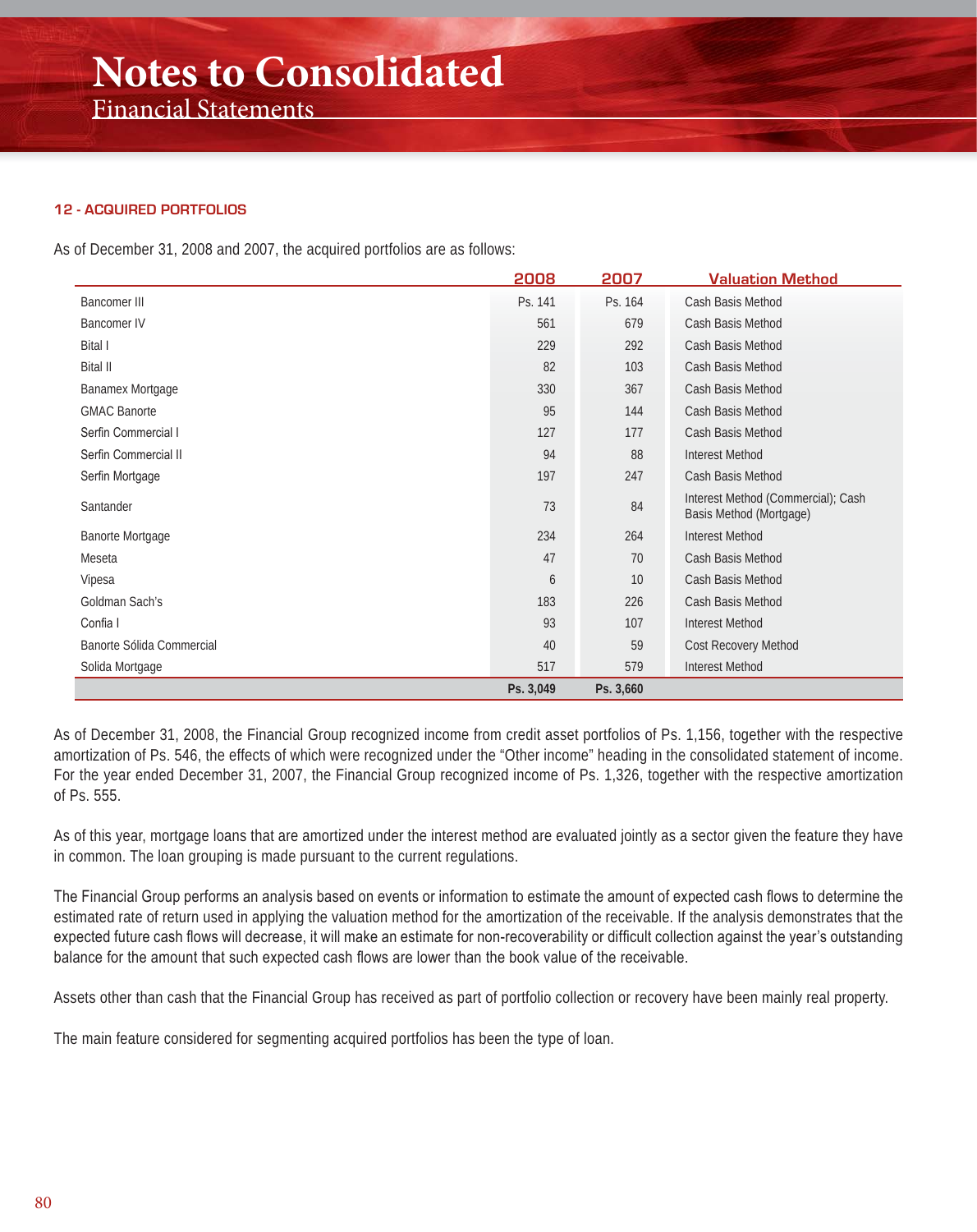#### **13 - OTHER ACCOUNTS RECEIVABLE, NET**

As of December 31, 2008 and 2007, the other accounts receivable balance is as follows:

|                                     | 2008      | 2007      |
|-------------------------------------|-----------|-----------|
| Loans to officers and employees     | Ps. 1,162 | Ps. 1,122 |
| Debtors from liquidation settlement | 2,643     | 1,382     |
| Real property portfolios            | 982       | 1,025     |
| Fiduciary rights                    | 3,083     | 2,486     |
| Sundry debtors                      | 1,382     | 1,494     |
| Taxes receivable                    | 171       | 20        |
| Other                               | 203       | 107       |
|                                     | 9,626     | 7,636     |
| Allowance for doubtful accounts     | (112)     | (19)      |
|                                     | Ps. 9,514 | Ps. 7,617 |

#### **14 - FORECLOSED ASSETS, NET**

As of December 31, 2008 and 2007, the foreclosed asset balance is as follows:

|                                           | 2008    | 2007    |
|-------------------------------------------|---------|---------|
| Personal property                         | Ps. 71  | Ps. 68  |
| Real property                             | 1,100   | 597     |
| Goods pledged for sale                    | 26      | 44      |
|                                           | 1,197   | 709     |
| Allowance for losses on foreclosed assets | (334)   | (324)   |
|                                           | Ps. 863 | Ps. 385 |

#### **15 - PROPERTY, FURNITURE AND FIXTURES, NET**

As of December 31, 2008 and 2007, the property, furniture and fixtures balance is as follows:

|                                                  | 2008      | 2007      |
|--------------------------------------------------|-----------|-----------|
| Furniture and equipment                          | Ps. 4,902 | Ps. 4,481 |
| Property intended for offices                    | 5,396     | 5,039     |
| Installation costs                               | 2,407     | 2,360     |
|                                                  | 12,705    | 11,880    |
| Less - Accumulated depreciation and amortization | (4,276)   | (3, 782)  |
|                                                  | Ps. 8,429 | Ps. 8,098 |

The average estimated useful lives of the Financial Group's assets subject to depreciation are listed below:

|                          | <b>Useful Life</b> |
|--------------------------|--------------------|
| Transportation equipment | 4 years            |
| Computer equipment       | 4.7 years          |
| Furniture and fixtures   | 10 years           |
| Real estate              | From 4 to 99 years |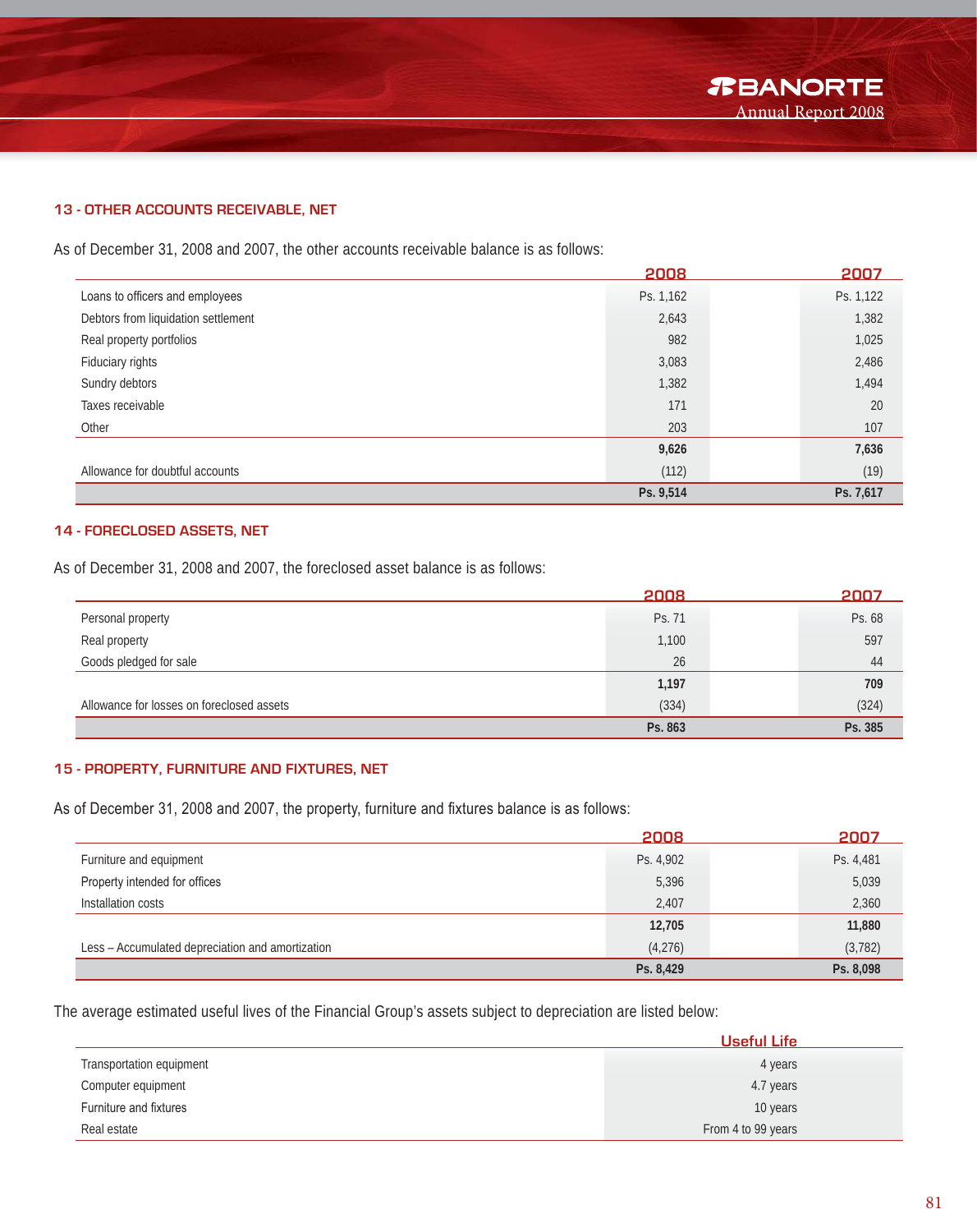### Financial Statements

#### **16 - PERMANENT STOCK INVESTMENTS**

Investment in unconsolidated subsidiaries and associated companies are valued according to the equity method, as detailed below:

|                                                                      | Share %        | 2008                     | 2007      |
|----------------------------------------------------------------------|----------------|--------------------------|-----------|
| Seguros Banorte Generali, S. A. de C. V.                             | 51.00%         | Ps. 1,086                | Ps. 932   |
| Fondo Solida Banorte Generali, S. A. de C. V., SIEFORE (one and two) | 99.00%         | 558                      | 669       |
| Pensiones Banorte Generali, S. A. de C. V.                           | 51.00%         | 503                      | 572       |
| Banorte Investment funds                                             | <b>Various</b> | 114                      | 112       |
| Controladora PROSA, S. A. de C. V.                                   | 19.73%         | 60                       | 50        |
| Bolsa Mexicana de Valores, S. A. de C. V.                            | Various        | $\overline{\phantom{a}}$ | 45        |
| Servicio Pan Americano de Protección, S. A. de C. V.                 | 8.50%          | 97                       | 29        |
| Transporte Aéreo Técnico Ejecutivo, S. A. de C. V.                   | 45.33%         | 89                       | 112       |
| Other                                                                | Various        | 52                       | 69        |
|                                                                      |                | Ps. 2.559                | Ps. 2.590 |

#### **17 - DEFERRED TAXES, NET**

The tax reported by the Financial Group is calculated based on the current tax result of the year and enacted tax regulations. However, due to temporary differences between accounting and tax balance sheet accounts, the Financial Group has recognized a recoverable net deferred tax asset of Ps. 471 and Ps. 214 as of December 31, 2008 and 2007, as detailed below:

|                                                                          | 2008             |                                       |         | 2007                                   |                 |            |
|--------------------------------------------------------------------------|------------------|---------------------------------------|---------|----------------------------------------|-----------------|------------|
|                                                                          | <b>Temporary</b> | Deferred effect<br><b>Differences</b> |         | <b>Temporary</b><br><b>Differences</b> | Deferred effect |            |
|                                                                          | <b>Base</b>      | <b>ISR</b>                            | PTU     | <b>Base</b>                            | <b>ISR</b>      | <b>PTU</b> |
| Temporary Differences - Assets:                                          |                  |                                       |         |                                        |                 |            |
| Allowance for loan losses                                                | Ps. 196          | Ps. 68                                | $Ps. -$ | Ps. 174                                | Ps. 55          | $Ps. -$    |
| Tax loss carryforwards                                                   | 78               | 22                                    |         | 5                                      | $\overline{2}$  |            |
| Tax loss carryforwards of Uniteller and Banorte USA                      | 111              | 38                                    |         | 37                                     | 13              |            |
| Recoverable asset tax (IMPAC)                                            |                  |                                       |         | $\overline{2}$                         | $\overline{2}$  |            |
| State tax on deferred assets                                             |                  |                                       |         | 5                                      | $\overline{2}$  |            |
| Unrealized loss in available for sale securities                         |                  |                                       |         | 29                                     | 10              |            |
| Surplus preventive allowances for credit risks<br>over the net tax limit | 936              | 262                                   | 94      |                                        |                 |            |
| Excess of tax over book value of foreclosed<br>and fixed assets          | 1,160            | 317                                   | 69      | 802                                    | 224             | 48         |
| PTU                                                                      | 896              | 252                                   | 90      | 842                                    | 236             | 84         |
| Other                                                                    | 1,308            | 363                                   | 121     | 1,809                                  | 507             | 169        |
| <b>Total assets</b>                                                      | Ps. 4,685        | Ps. 1,322                             | Ps. 374 | Ps. 3,705                              | Ps. 1,051       | Ps. 301    |
| Temporary Differences - Liabilities:                                     |                  |                                       |         |                                        |                 |            |
| Excess of book over tax value of fixed assets<br>and expected expenses   | Ps. 4            | Ps. 1                                 | $Ps. -$ | Ps. 591                                | Ps. 166         | Ps. 37     |
| Unrealized capital gain from investments in SIEFORES                     | 87               | 24                                    |         | 146                                    | 41              |            |
| ISR payable on UDI trusts                                                | 139              | 39                                    |         | 131                                    | 37              |            |
| Portfolios acquired                                                      | 2,083            | 583                                   | 100     | 1.751                                  | 490             | 70         |
| Reversal of sales costs                                                  | 18               | 5                                     |         | 39                                     | 11              |            |
| Contribution to pension fund                                             | 1,000            | 280                                   | 100     | 500                                    | 140             | 50         |
| Other                                                                    | 302              | 93                                    |         | 284                                    | 96              |            |
| <b>Total liabilities</b>                                                 | Ps. 3,633        | Ps. 1,025                             | Ps. 200 | Ps. 3,442                              | Ps. 981         | Ps. 157    |
| Net accumulated asset                                                    | Ps. 1,052        | Ps. 297                               | Ps. 174 | Ps. 263                                | Ps. 70          | Ps. 144    |
| Deferred taxes, net                                                      |                  |                                       | Ps. 471 |                                        |                 | Ps. 214    |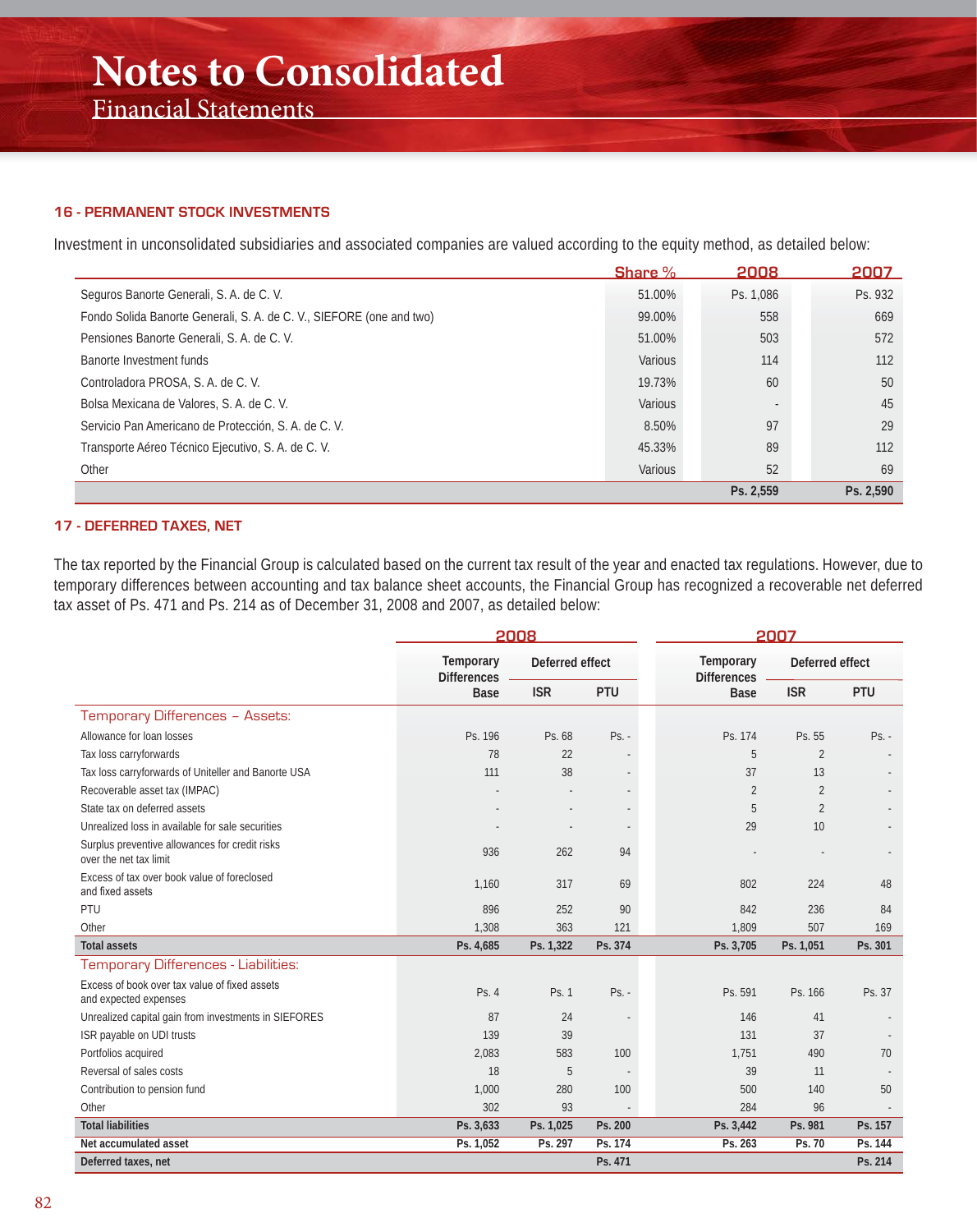

As discussed in Note 27, as of January 1, 2005, Article 10 and Temporary Article 2 of the Mexican Income Tax Law were amended, whereby the income tax rate was gradually reduced from 30% in 2005 to 29% in 2006 and 28% as of 2007 and thereafter. Pursuant to the provisions of NIF D-4, "Incomes Taxes", and INIF 8, "Effects of the Business Flat Tax", based on financial forecasts the Administration adjusted their balances based on the rates likely to be in effect at the time of their recovery. Additionally, it made forecasts for the IETU and compared it to ISR, and concluded that the Financial Group and its subsidiaries will continue to pay ISR. Thus no change was made to the deferred tax calculations.

Derived from consolidating Banorte USA, a net amount of Ps. 18 million was added to deferred taxes determined at a rate of 35% as per the tax law of the USA. Banorte USA's deferred tax assets and liabilities are determined using the liability method, under which the net asset or liability for deferred taxes is determined based on the tax effects of temporary differences between the book and tax base of assets and liabilities.

#### **18 - OTHER ASSETS**

As of December 31, 2008 and 2007, other assets are as follows:

|                                             | 2008       | 2007      |
|---------------------------------------------|------------|-----------|
| Plan assets held for employee pension plans | Ps. 3,482  | Ps. 2,727 |
| Other amortizable expenses                  | 2,352      | 2,642     |
| Accumulated amortization of other expenses  | (480)      | (969)     |
| Goodwill                                    | 5,377      | 4,134     |
|                                             | Ps. 10,731 | Ps. 8,534 |

As of December 31, 2008, goodwill was Ps. 5,377 and was comprised of the following: Ps. 32 for the purchase of Banorte Generali, S.A. de C.V., AFORE; Ps. 3,001 for the purchase of INB; Ps. 2,082 for the purchase option program for the remaining 30% of INB shares and Ps. 262 for the purchase of Uniteller. As of December 31, 2007, goodwill was Ps. 4,134 and was comprised as follows: Ps. 34 for the purchase of Banorte Generali, S.A. de C.V., AFORE; Ps. 2,368 for the purchase of INB; Ps. 1,525 for the purchase option program for the remaining 30% of INB shares and Ps. 207 for the purchase of Uniteller. As mentioned in Note 4, goodwill is not amortized and is subject to annual impairment tests. No impairment to goodwill value was recorded as of December 31, 2008 or 2007.

#### **19 - DEPOSITS**

#### Liquidity coefficient

The "Investment regime for transactions in foreign currency and conditions to be fulfilled during the term of transactions in such currency", designed for credit institutions by Banco de México, establishes the mechanism for determining the liquidity coefficient of liabilities denominated in foreign currency.

In accordance with such regime, during 2008 and 2007 the Financial Group generated a liquidity requirement of USD 412,843 thousand and USD 303,221 thousand, respectively, and held investments in liquid assets of USD 661,959 thousand and USD 490,577 thousand, representing a surplus of USD 249,116 thousand and USD 187,356 thousand, respectively.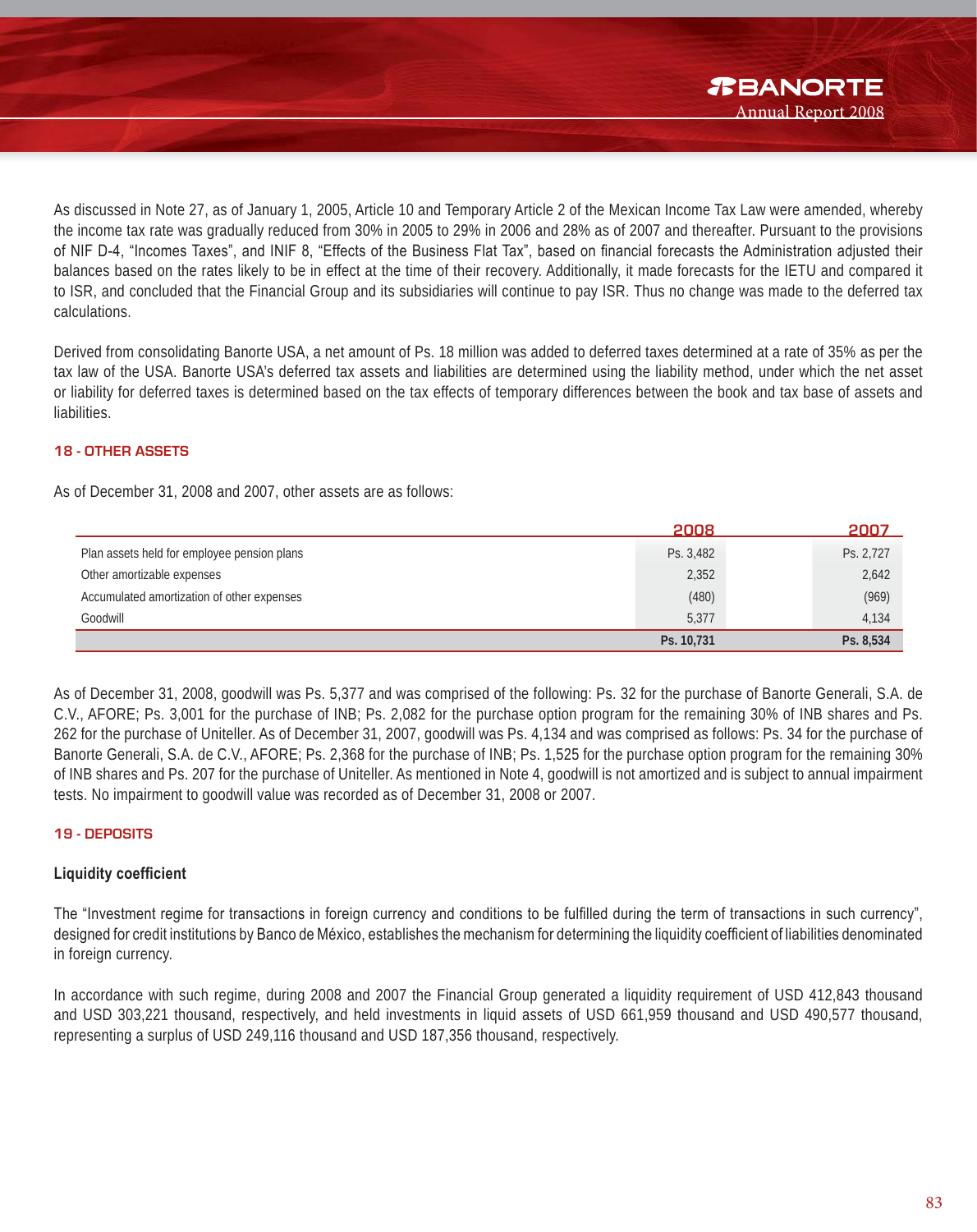Financial Statements

#### **Deposits**

The liabilities derived from traditional deposits are as follows:

|                                                                                | 2008        | 2007        |
|--------------------------------------------------------------------------------|-------------|-------------|
| Immediately due and payable deposits                                           |             |             |
| Checking accounts earning no interest:                                         |             |             |
| Cash deposits                                                                  | Ps. 56,247  | Ps. 45,518  |
| Checking accounts in US dollars for individual residents of the Mexican border | 573         | 475         |
| Demand deposits accounts                                                       | 3,433       | 2,865       |
| Checking accounts earning interest:                                            |             |             |
| Other bank checking deposit                                                    | 35,471      | 33,918      |
| Savings accounts                                                               | 234         | 167         |
| Checking accounts in US dollars for individual residents of the Mexican border | 2,166       | 1,931       |
| Demand deposits accounts                                                       | 30,212      | 26,197      |
| Tax payments                                                                   |             |             |
| IPAB checking accounts                                                         | 14          | 9           |
|                                                                                | 128,350     | 111,080     |
| Time deposits                                                                  |             |             |
| General public:                                                                |             |             |
| Fixed-term deposits                                                            | 20,681      | 17,462      |
| Over-the-counter investments                                                   | 43,436      | 15,604      |
| PRLV primary market for individuals                                            | 53,270      | 44,735      |
| PRLV primary market for business entities                                      | 1,056       | 1,389       |
| Foreign residents deposits                                                     | 78          | 54          |
| Provision for interest                                                         | 219         | 164         |
|                                                                                | 118,740     | 79,408      |
| Money market:                                                                  |             |             |
| Fixed-term deposits                                                            | 188         | 1,860       |
| Over the counter promissory notes                                              | 12,323      | 9,881       |
| Provision for interest                                                         | 1,168       | 1,078       |
|                                                                                | 13,679      | 12,819      |
|                                                                                | 132,419     | 92,227      |
|                                                                                | Ps. 260,769 | Ps. 203,307 |

The funding rates which the Financial Group uses as reference are: a) for Mexican pesos, Interbank Interest Rate (TIIE), Average Cost of Funds (CCP) and; b) for foreign currency, the London Interbank Offered Rate (LIBOR).

These liabilities incur interest depending on the type of instrument and average balance held in the investments. The average interest rates and their currency of reference are shown below:

#### **Immediately due and payable deposits:**

|                         | 2008  |       |       |       |       | 2007  |       |       |
|-------------------------|-------|-------|-------|-------|-------|-------|-------|-------|
| Foreign exchange        | 10    | 20    | 30    | 40    | 10    | 20    | 3Q    | 4Q    |
| Mexican pesos and UDIS  | 0.90% | 0.96% | 1.04% | 1.13% | 0.88% | 0.87% | 0.86% | 0.86% |
| Foreign Currency        | 0.38% | 0.27% | 0.26% | 0.04% | 0.97% | 0.92% | 0.85% | 0.74% |
| <b>Banorte USA</b>      |       |       |       |       |       |       |       |       |
| Demand, NOW and Savings | 0.43% | 0.28% | 0.25% | 0.19% | 0.43% | 0.65% | 0.67% | 0.50% |
| Money Market            | 2.79% | 1.88% | 2.06% | 1.66% | 4.60% | 4.36% | 4.23% | 3.64% |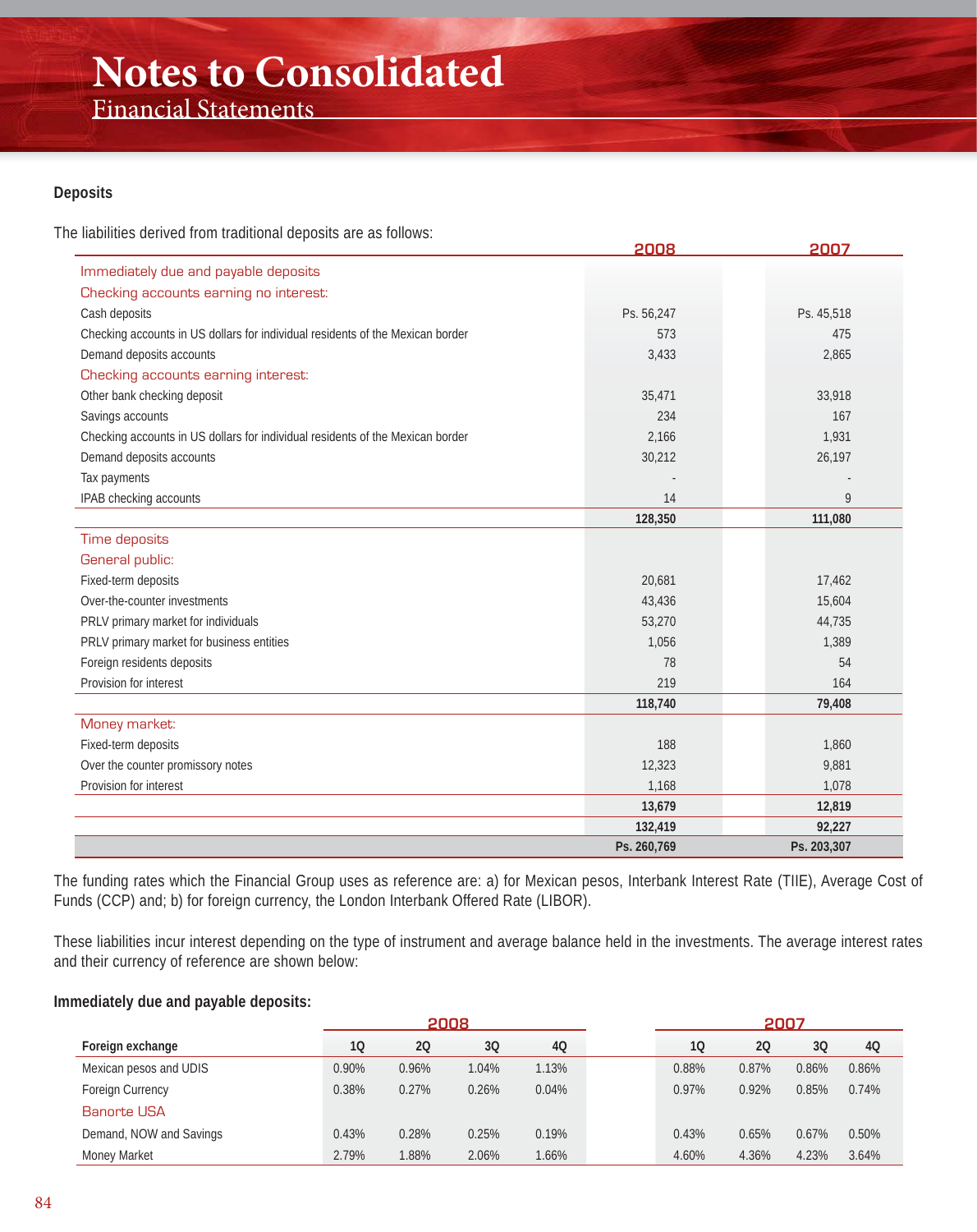#### **Time deposits:**

|                        | 2008  |       |       |       | 2007  |       |       |       |
|------------------------|-------|-------|-------|-------|-------|-------|-------|-------|
| Foreign exchange       | 10    | 20    | 30    | 40    | 10    | 20    | 30    | 4Q    |
| General public         |       |       |       |       |       |       |       |       |
| Mexican pesos and UDIS | 5.34% | 5.32% | 5.82% | 6.16% | 5.32% | 5.43% | 5.53% | 5.19% |
| Foreign Currency       | 2.35% | 1.48% | 1.75% | 2.42% | 2.88% | 2.86% | 3.00% | 2.94% |
| Money market           | 8.05% | 7.89% | 8.39% | 8.81% | 9.66% | 8.69% | 7.79% | 8.48% |
| <b>Banorte USA</b>     | 4.82% | 4.53% | 4.36% | 4.07% | 5.04% | 5.11% | 5.17% | 5.12% |

As of December 31, 2008 and 2007, the terms at which these deposits are traded are as follows:

|                                           | 2008                  |                        |                     |              |  |  |
|-------------------------------------------|-----------------------|------------------------|---------------------|--------------|--|--|
|                                           | From 1 to<br>179 days | From 6 to<br>12 months | More than<br>1 year | <b>Total</b> |  |  |
| General public                            |                       |                        |                     |              |  |  |
| Fixed term deposits                       | Ps. 12,643            | Ps. 4,400              | Ps. 3,638           | Ps. 20,681   |  |  |
| Over the counter investments              | 43,361                | 75                     |                     | 43,436       |  |  |
| PRLV primary market for individuals       | 52,902                | 330                    | 38                  | 53,270       |  |  |
| PRLV primary market for business entities | 1,021                 | 26                     | 9                   | 1,056        |  |  |
| Foreign residents deposits                | 29                    | 28                     | 21                  | 78           |  |  |
| Provision for interest                    | 201                   | 18                     | ٠                   | 219          |  |  |
|                                           | 110,157               | 4,877                  | 3,706               | 118,740      |  |  |
| Money market:                             |                       |                        |                     |              |  |  |
| Fixed-term deposits                       |                       |                        | 188                 | 188          |  |  |
| Money desk promissory notes               | 7,972                 | 3,000                  | 1,351               | 12,323       |  |  |
| Provision for interest                    | 32                    | 48                     | 1,088               | 1,168        |  |  |
|                                           | 8,004                 | 3,048                  | 2,627               | 13,679       |  |  |
|                                           | Ps. 118,161           | Ps. 7,925              | Ps. 6,333           | Ps. 132,419  |  |  |

|                                           | 2007                  |                        |                     |            |  |  |
|-------------------------------------------|-----------------------|------------------------|---------------------|------------|--|--|
|                                           | From 1 to<br>179 days | From 6 to<br>12 months | More than<br>1 year | Total      |  |  |
| General public                            |                       |                        |                     |            |  |  |
| Fixed term deposits                       | Ps. 11,746            | Ps. 2,735              | Ps. 2,981           | Ps. 17,462 |  |  |
| Over the counter investments              | 15,593                | 11                     |                     | 15,604     |  |  |
| PRLV primary market for individuals       | 44,405                | 301                    | 29                  | 44,735     |  |  |
| PRLV primary market for business entities | 1,366                 | 19                     | $\overline{4}$      | 1,389      |  |  |
| Foreign residents deposits                | 27                    | $\overline{4}$         | 23                  | 54         |  |  |
| Provision for interest                    | 143                   | 21                     |                     | 164        |  |  |
|                                           | 73,280                | 3,091                  | 3,037               | 79,408     |  |  |
| Money market:                             |                       |                        |                     |            |  |  |
| Fixed term deposits                       |                       |                        | 1,860               | 1,860      |  |  |
| Money desk promissory notes               | 8,652                 |                        | 1,229               | 9,881      |  |  |
| Provision for interest                    | 18                    | 23                     | 1,037               | 1,078      |  |  |
|                                           | 8,670                 | 23                     | 4,126               | 12,819     |  |  |
|                                           | Ps. 81,950            | Ps. 3,114              | Ps. 7,163           | Ps. 92,227 |  |  |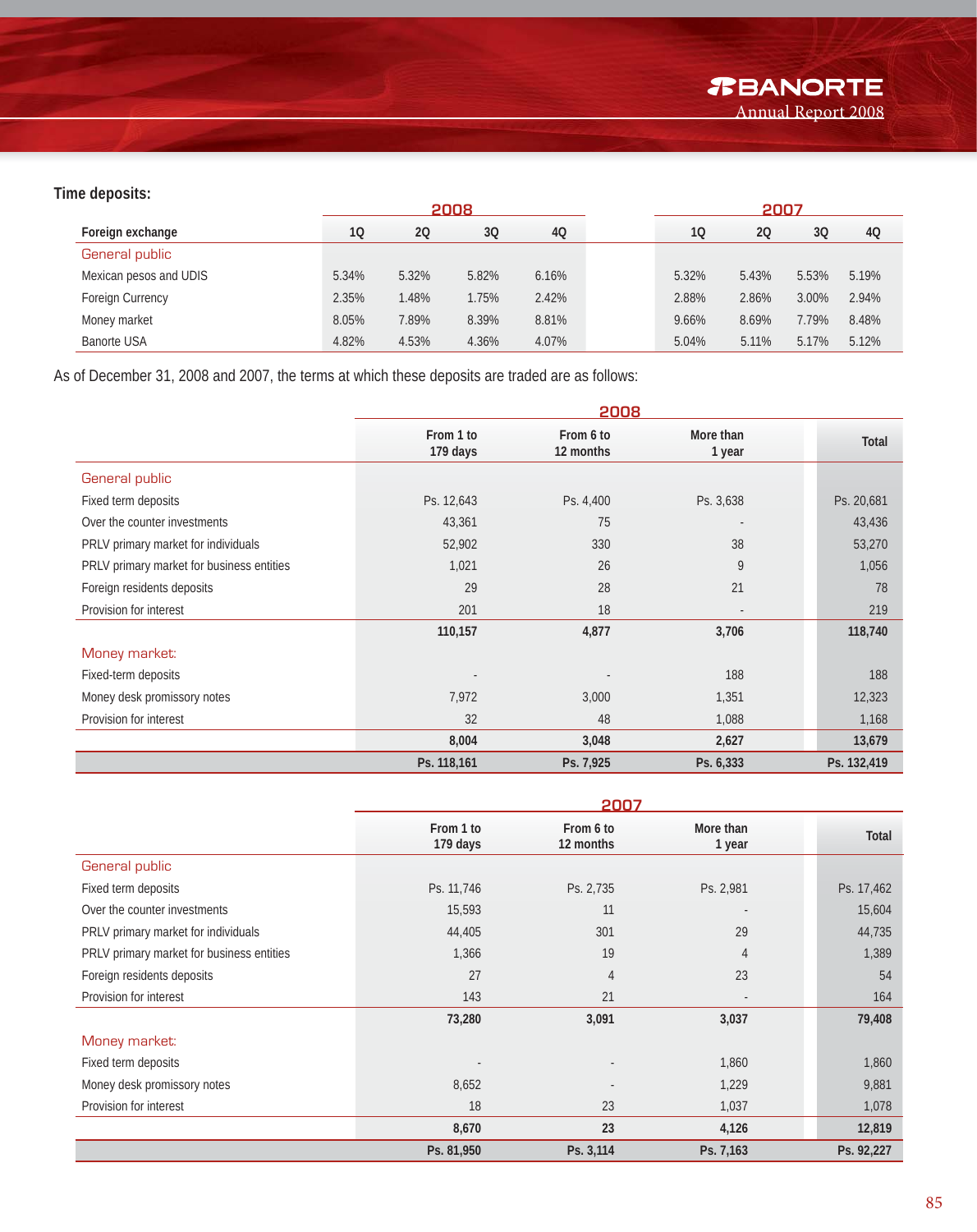#### **20 - INTERBANK AND OTHER LOANS**

The loans received from other banks as of December 31, 2008 and 2007 are as follows:

|                             | <b>Mexican pesos</b> |            |            | <b>Denominated in</b><br><b>US dollars</b> |            | <b>Total</b> |  |  |
|-----------------------------|----------------------|------------|------------|--------------------------------------------|------------|--------------|--|--|
|                             | 2008                 | 2007       | 2008       | 2007                                       | 2008       | 2007         |  |  |
| Immediately due             |                      |            |            |                                            |            |              |  |  |
| Domestic banks (Call money) | $Ps. -$              | Ps. 871    | Ps. 1,245  | $Ps. -$                                    | Ps. 1,245  | Ps. 871      |  |  |
|                             | $\blacksquare$       | 871        | 1,245      | $\blacksquare$                             | 1,245      | 871          |  |  |
| Short-term                  |                      |            |            |                                            |            |              |  |  |
| Banco de México             | 11,123               | 3          |            |                                            | 11,123     | 3            |  |  |
| Commercial banking          | 350                  | 211        | 1,670      | 1,537                                      | 2,020      | 1,748        |  |  |
| Development banking         | 4,755                | 3,869      | 2,421      | 1,754                                      | 7,176      | 5,623        |  |  |
| Public trusts               | 3,602                | 3,447      | 514        | 76                                         | 4,116      | 3,523        |  |  |
| Other agencies              |                      |            | 121        | 48                                         | 121        | 48           |  |  |
| Provision for interest      | 228                  | 85         | 19         | 26                                         | 247        | 111          |  |  |
|                             | 20,058               | 7,615      | 4,745      | 3,441                                      | 24,803     | 11,056       |  |  |
| Long-term                   |                      |            |            |                                            |            |              |  |  |
| Commercial banking          | 1,081                | 1,084      | 3,533      | 2,661                                      | 4,614      | 3,745        |  |  |
| Development banking         | 1,335                | 1,381      | 7          | $\overline{7}$                             | 1,342      | 1,388        |  |  |
| Public trusts               | 3,664                | 4,747      | 139        | 81                                         | 3,803      | 4,828        |  |  |
| Other agencies              |                      |            | 876        | 835                                        | 876        | 835          |  |  |
|                             | 6,080                | 7,212      | 4,555      | 3,584                                      | 10,635     | 10,796       |  |  |
|                             | Ps. 26,138           | Ps. 15,698 | Ps. 10,545 | Ps. 7,025                                  | Ps. 36,683 | Ps. 22,723   |  |  |

These liabilities incur interest depending on the type of instrument and average balance of the loans. The average interest rates are shown below:

|                        |       |       | 2008  |       |       | 2007  |       |       |
|------------------------|-------|-------|-------|-------|-------|-------|-------|-------|
| Foreign exchange       | 10    | 20    | 3Q    | 4Q    | 10    | 20    | 3Q    | 4Q    |
| Call money             |       |       |       |       |       |       |       |       |
| Mexican pesos and UDIS | 7.44% | 7.48% | 7.99% | 8.17% | 7.02% | 7.19% | 7.21% | 7.40% |
|                        |       |       |       |       |       |       |       |       |
| Other bank loans       |       |       |       |       |       |       |       |       |
| Mexican pesos and UDIS | 7.25% | 7.17% | 7.17% | 8.41% | 7.47% | 7.41% | 7.26% | 7.94% |
| Foreign currency       | 5.33% | 4.52% | 4.51% | 6.62% | 5.90% | 5.76% | 5.95% | 5.71% |

Banorte USA liabilities accrue interest at an average rate of 1.43% and 4.55% as of December 31, 2008 and 2007, respectively. Moreover, the Arrendadora y Factor Banorte, S.A. de C.V. loans accrue an average interest rate of 9.21% and 8.91% in Mexican pesos and 4.44% and 5.58% in USD by December 31, 2008 and 2007, respectively.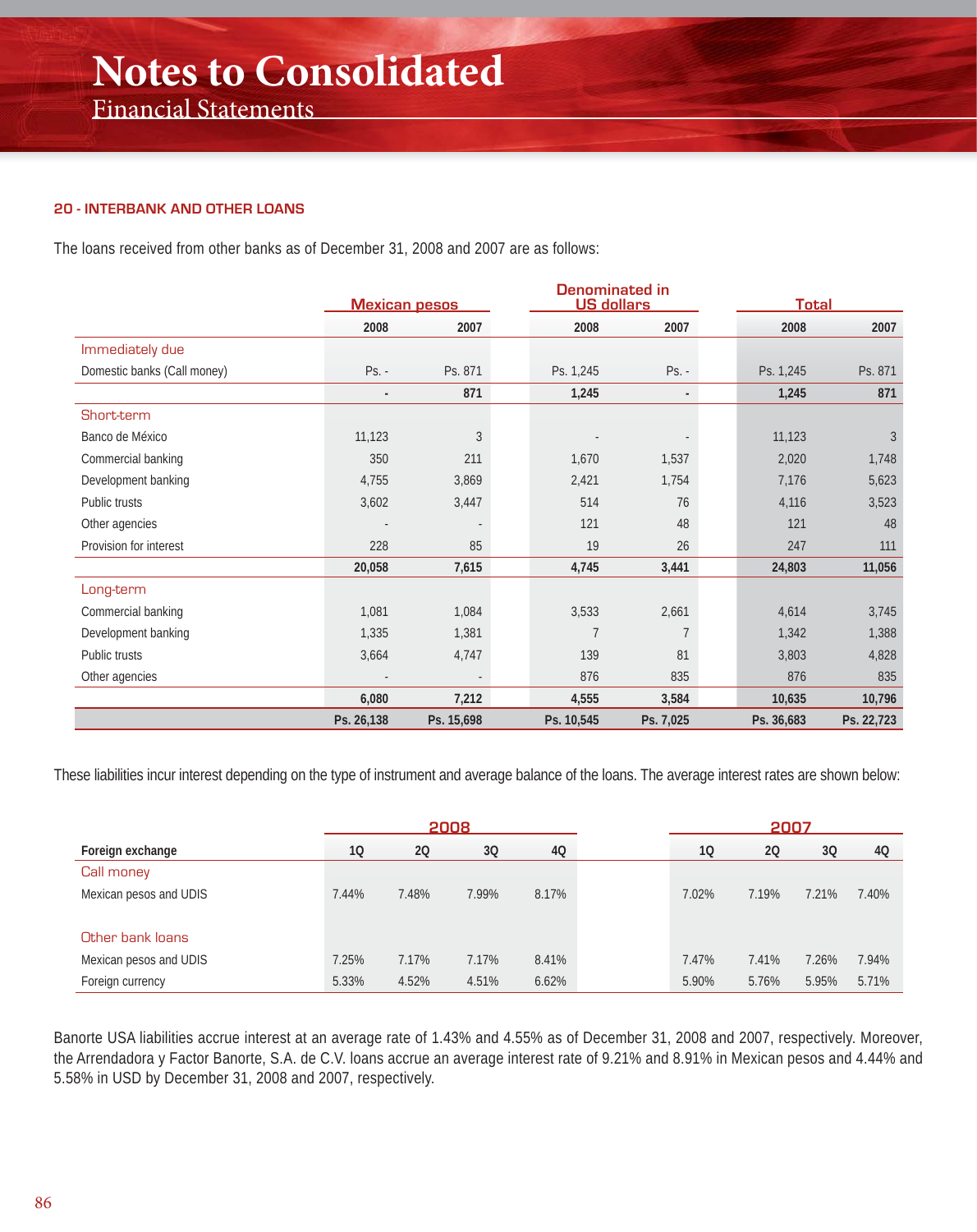#### **21 - SUNDRY CREDITORS AND OTHER PAYABLES**

As of December 31, 2008 and 2007, the other accounts receivable balance is as follows:

|                                                               | 2008       | 2007       |
|---------------------------------------------------------------|------------|------------|
| Cashier and certified checks and other negotiable instruments | Ps. 2,750  | Ps. 2,302  |
| Creditors from liquidation settlement                         | 2,405      | 1,756      |
| Provision for employee retirement obligations                 | 2,505      | 2,181      |
| Provisions for sundry obligations                             | 4,510      | 3,742      |
| <b>Others</b>                                                 | 951        | 907        |
|                                                               | Ps. 13,121 | Ps. 10,888 |

#### **22 - EMPLOYEE RETIREMENT OBLIGATIONS**

The Financial Group recognizes the liabilities for pension plans and seniority premium by using the projected unit credit method, which considers the benefits accrued at the balance sheet date and the benefits generated during the year.

The amount of current and projected benefits as of December 31, 2008 and 2007, related to the defined benefit pension plan, seniority premiums and retiree medical coverage, determined by independent actuaries, is analyzed below:

|                                    |              | 2008               |                          |              |  |  |  |
|------------------------------------|--------------|--------------------|--------------------------|--------------|--|--|--|
|                                    | Pension plan | Seniority premiums | <b>Medical services</b>  | <b>Total</b> |  |  |  |
| Projected benefit obligation (PBO) | (Ps. 728)    | (Ps. 136)          | (Ps. 1, 318)             | (Ps. 2, 182) |  |  |  |
| Fund market value                  | 947          | 226                | 1,357                    | 2,530        |  |  |  |
| <b>Funded status</b>               | 219          | 90                 | 39                       | 348          |  |  |  |
| Transition asset (obligation)      | 32           | (13)               | 328                      | 347          |  |  |  |
| Unrecognized prior service cost    |              | (3)                | $\overline{\phantom{a}}$ | (1)          |  |  |  |
| Unrecognized actuarial losses      | 207          |                    | 203                      | 412          |  |  |  |
| Net projected asset (liability)    | Ps. 460      | Ps. 76             | Ps. 570                  | Ps. 1.106    |  |  |  |

|                                              | 2007         |                    |                          |              |  |  |
|----------------------------------------------|--------------|--------------------|--------------------------|--------------|--|--|
|                                              | Pension plan | Seniority premiums | <b>Medical services</b>  | <b>Total</b> |  |  |
| Projected benefit obligation (PBO)           | (Ps. 706)    | (Ps. 122)          | (Ps. 1, 284)             | (Ps. 2, 112) |  |  |
| Fund market value                            | 740          | 176                | 1,016                    | 1,932        |  |  |
| <b>Funded status</b>                         | 34           | 54                 | (268)                    | (180)        |  |  |
| Transition asset (obligation)                | 76           | (15)               | 411                      | 472          |  |  |
| Unrecognized prior service cost              | (31)         | (4)                | $\overline{\phantom{a}}$ | (35)         |  |  |
| Unrecognized actuarial losses                | 167          | 4                  | 190                      | 361          |  |  |
| Net projected asset                          | Ps. 246      | Ps. 39             | Ps. 333                  | Ps. 618      |  |  |
| <b>Accumulated benefit obligations (ABO)</b> | Ps. 669      | Ps. 105            | $Ps. -$                  | Ps. 774      |  |  |

The Financial Group has a net accounting provision (net prepaid asset) of Ps. 4 generated by transferring personnel from Solida Administradora de Portafolios, S.A. de C.V. (Solida) to Banorte. Moreover, as of December 31, 2008, a separate fund amounting to Ps. 2,530, (Ps. 1,932 in 2007) has been set aside to meet the above-mentioned obligations, in accordance with NIF D-3 and is recorded under "Other assets".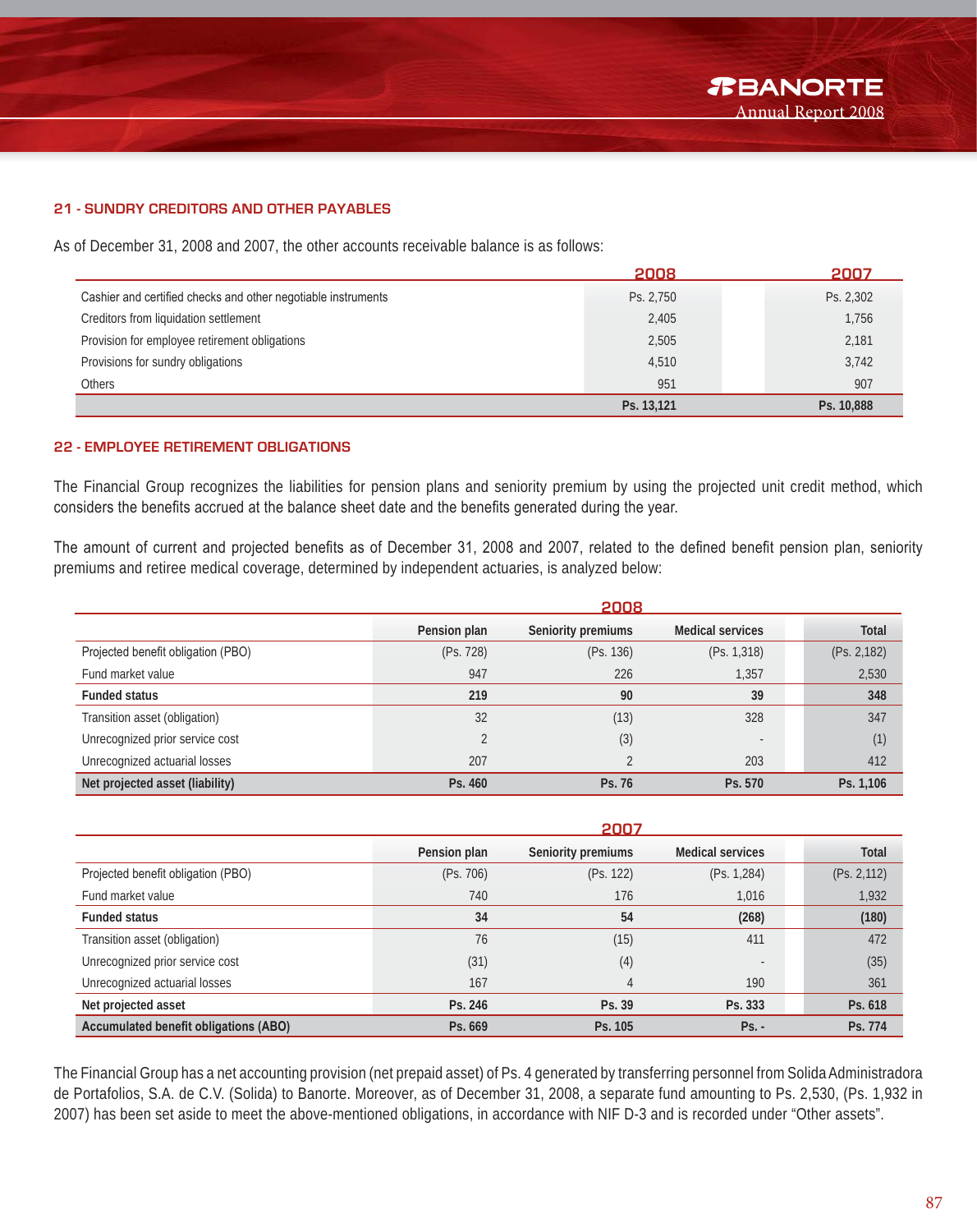For the years ended December 31, 2008 and 2007, the net periodic pension cost is as follows:

|                                                                   | 2008           | 2007    |
|-------------------------------------------------------------------|----------------|---------|
| Service cost                                                      | Ps. 81         | Ps. 68  |
| Interest cost                                                     | 181            | 100     |
| Expected return on plan assets                                    | (216)          | (82)    |
| Amortization of unrecognized items                                |                |         |
| Transition obligation                                             | 87             | 32      |
| Plan amendments                                                   |                | (2)     |
| Effects of curtailment and reduction of obligations               |                |         |
| Variation in assumptions recognized in "Other income or expenses" | 4              |         |
| Variations in assumptions recognized in 2008                      | 14             |         |
| Variations in assumptions                                         |                |         |
| <b>Actuarial losses</b>                                           | $\overline{a}$ |         |
| Net periodic pension cost                                         | Ps. 159        | Ps. 121 |

In January 2008 the Financial Group recognized an effect of the curtailment and reduction of the obligations derived from the transfer of personnel under the defined benefit plan to the defined contribution plan, originating a cost of Ps. 2.

The rates used in the calculation of the projected benefit obligation and return on plan assets as of December 31, 2008 and 2007 are shown below:

|                                                                         | 2008 nominal | 2007 nominal | 2007 actual |
|-------------------------------------------------------------------------|--------------|--------------|-------------|
| Discount rate                                                           | 9.25%        | 8.75%        | 5.00%       |
| Rate of wage increase                                                   | 4.50%        | 4.50%        | 1.00%       |
| Rate of increase in costs and expenses of other postretirement benefits | 5.57%        | 5.57%        | 2.00%       |
| Long-term inflation rate                                                | 3.50%        | 3.50%        | $-$ %       |
| Expected long-term rate of return on plan assets                        | 9.75%        | 9.75%        | 6.00%       |

The liability for severance indemnities due to causes other than organization restructuring, which was also determined by independent actuaries, is comprised as follows:

|                                           | 2008      | 2007      |
|-------------------------------------------|-----------|-----------|
| Defined and projected benefit obligations | (Ps. 156) | (Ps. 155) |
| <b>Funded status</b>                      | (156)     | (155)     |
| Transition obligation                     | 83        | 105       |
| Unrecognized actuarial gains              | $\sim$    | (3)       |
| Net projected liability                   | (Ps. 73)  | (Ps. 53)  |

For the years ended December 31, 2008 and 2007, the net periodic pension cost is as follows:

|                                                                   | 2008   | 2007   |
|-------------------------------------------------------------------|--------|--------|
| Service cost                                                      | Ps. 25 | Ps. 24 |
| Interest cost                                                     | 11     |        |
| Transition obligation                                             | 21     | 15     |
| Variation in assumptions recognized in "Other income or expenses" | (2)    |        |
| Variations in assumptions recognized in 2008                      | $\sim$ |        |
| Net periodic pension cost                                         | Ps. 55 | Ps. 46 |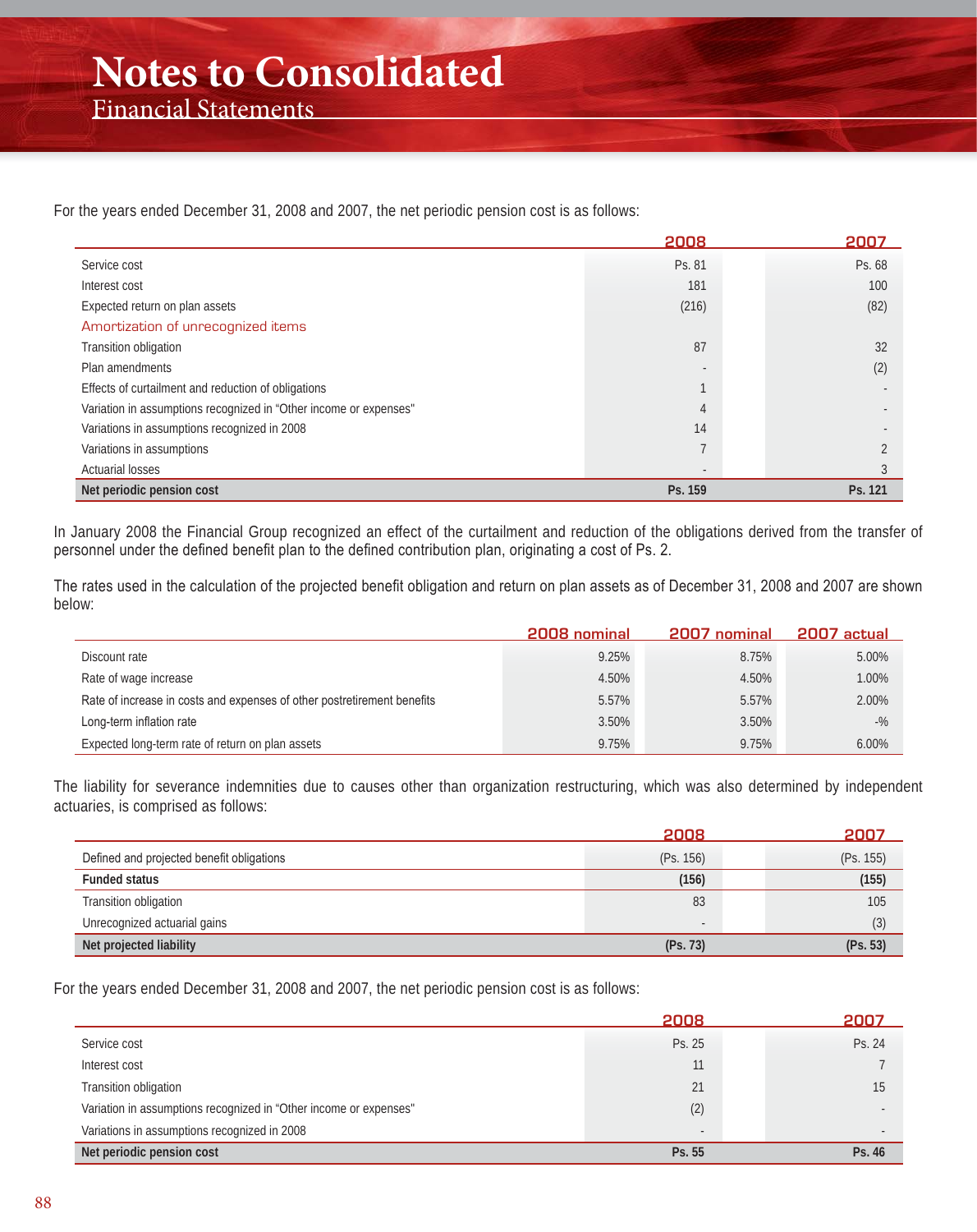The balance of the employee retirement obligations presented in this note refer to the Financial Group's defined benefit pension plan for those employees who decided to remain enrolled.

The labor obligations derived from the defined contribution pension plan do not require an actuarial valuation as established in NIF D-3, because the cost of this plan is equivalent to the Financial Group's contributions made to the plan. Moreover, as of December 31, 2008 this pension plan maintains a fund equivalent to Ps. 958, which is recorded under "Other assets" and is equivalent to the recorded plan liability.

#### **23 - SUBORDINATED DEBENTURES**

|                                                                                                                                                                                                                               | 2008       | 2007       |
|-------------------------------------------------------------------------------------------------------------------------------------------------------------------------------------------------------------------------------|------------|------------|
| Preferred subordinated debentures, maturing in April 2009, denominated in US dollars, at an interest<br>rate of 2.72%.                                                                                                        | Ps. 143    | Ps. 113    |
| Senior subordinated, nonconvertible debentures, maturing in January 2014, denominated in US<br>dollars, at an interest rate of 5.875%, payable semiannually with a final principal payment at maturity<br>(10-year term).     | 4,150      | 3,275      |
| Preferred subordinated, nonconvertible debentures, maturing in April 2016, denominated in US<br>dollars, at an interest rate of 6.135%, payable semiannually with a final principal payment at maturity<br>(10-year term).    | 5,533      | 4,366      |
| Non preferred subordinated nonconvertible debentures (Q BANORTE 08 debentures), maturing in<br>February 2018, at the 28-day TIIE rate plus 0.60%.                                                                             | 3,000      |            |
| Preferred subordinated nonconvertible debentures (Q BANORTE 08-2), maturing in June 2018, at<br>the 28-day TIIE rate plus 0.77%.                                                                                              | 2,750      |            |
| Non preferred subordinated nonconvertible debentures, maturing in April 2021, denominated in US<br>dollars, at an interest rate of 6.862%, payable semiannually with a final principal payment at maturity<br>(15-year term). | 2.766      | 2,183      |
| Preferred subordinated nonconvertible debentures (Q BANORTE 08-U), maturing in February 2028,<br>at a 4.95% annual rate.                                                                                                      | 1.871      |            |
| Subordinated debentures, maturing in June 2034, denominated in US dollars, at an interest rate of<br>2.75%.                                                                                                                   | 143        | 113        |
| Accrued interest.                                                                                                                                                                                                             | 257        | 160        |
|                                                                                                                                                                                                                               | Ps. 20,613 | Ps. 10,210 |

The costs related to these debentures are amortized using the straight-line method over the term of the debt. The amortization charged to results was Ps. 15 and Ps. 13 in 2008 and 2007, respectively.

#### **24 - TRANSACTIONS AND BALANCES WITH SUBSIDIARIES AND ASSOCIATED COMPANIES**

The balances and transactions with subsidiaries and associated companies as of December 31, 2008 and 2007 are as follows:

|                                          | <b>Revenues</b> |         | Accounts receivable |        |
|------------------------------------------|-----------------|---------|---------------------|--------|
| Institution                              | 2008            | 2007    | 2008                | 2007   |
| Seguros Banorte Generali, S. A. de C. V. | Ps. 613         | Ps. 587 | Ps. 19              | Ps. 22 |
| <b>Total</b>                             | Ps. 613         | Ps. 587 | Ps. 19              | Ps. 22 |

|                                          | <b>Expenses</b> |         | Accounts payable |       |
|------------------------------------------|-----------------|---------|------------------|-------|
| Institution                              | 2008            | 2007    | 2008             | 2007  |
| Seguros Banorte Generali, S. A. de C. V. | Ps. 300         | Ps. 310 | Ps. 24           | Ps. 8 |
| <b>Total</b>                             | Ps. 300         | Ps. 310 | Ps. 24           | Ps.8  |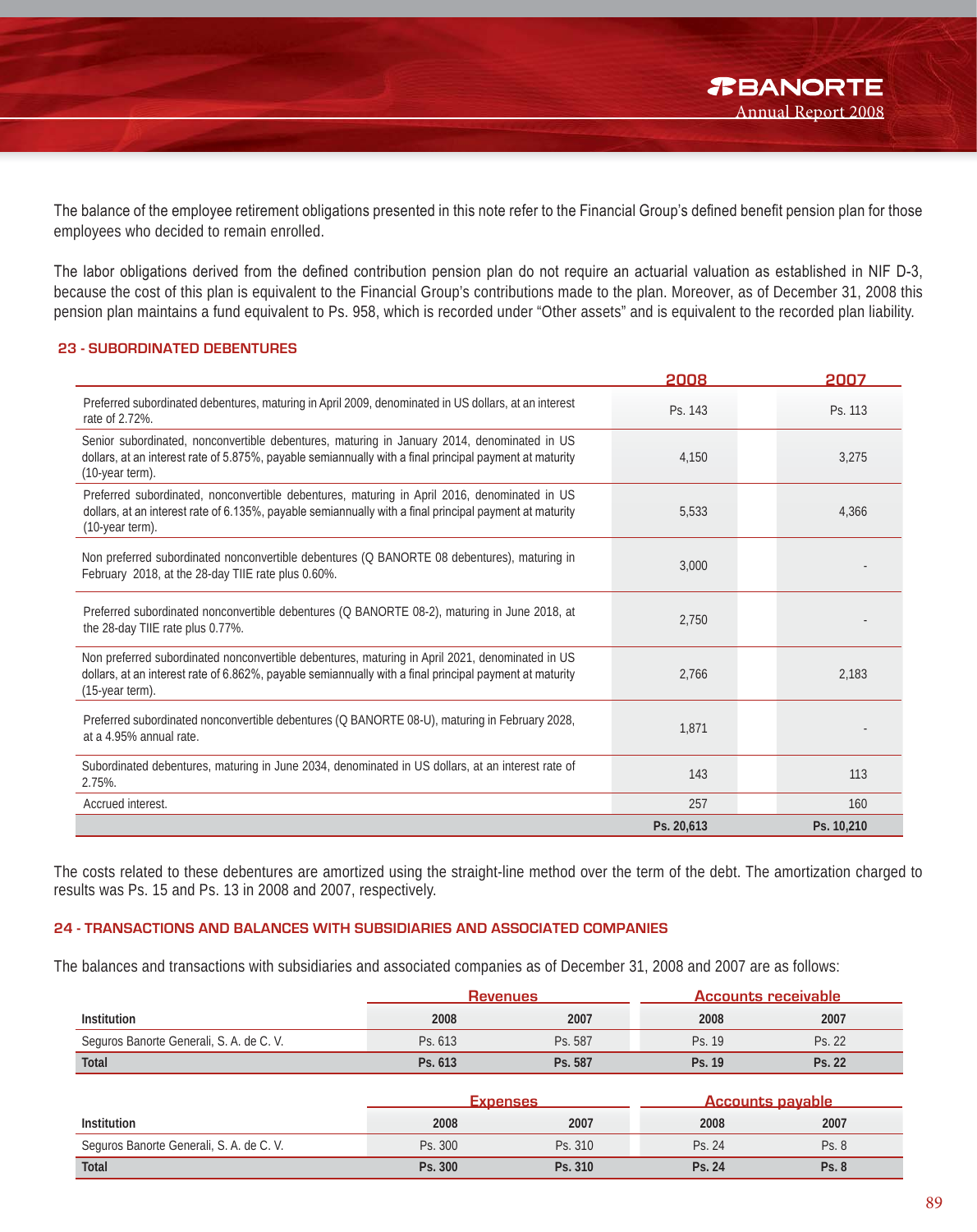All the balances and transactions with the subsidiaries indicated in Note 3 have been eliminated in consolidation. Furthermore, these transactions are supported by transfer pricing studies.

Pursuant to article 73 of the LIC (Credit Institutions Law), loans granted by Banorte to any related party may not exceed 50% and 75% of the basic portion of their net capital for the years ended December 31, 2008 and 2007, respectively. For the years ended December 31, 2008 and 2007, the amount of the loans granted to related parties is Ps. 8,216 and Ps. 5,041, respectively, representing 54% and 27%, respectively, of the limit established by the LIC.

#### **Loan portfolio sales**

#### *Sale of loan portfolio packages between related parties (nominal values)*

In February 2003 Banorte sold Ps. 1,925 of its own portfolio (with interest) to its subsidiary Sólida at a price of Ps. 378. Of this transaction, Ps. 1,891 related to past-due amounts and Ps. 64 to the current portfolio. The transaction was recorded based on figures as of August 2002, for which reason the final amount affecting the February 2003 balance sheet was Ps. 1,856, considering the collections made since August 2002. In conjunction with the sold loan portfolio, Ps. 1,577 of the associated allowance for loan losses was transferred as well.

In official letter 601-II-323110 dated November 5, 2003, the Commission set forth the accounting criteria to be applied to this transaction and issued a series of rulings whereby Banorte must provide detailed information on the activities of this transaction throughout its duration, in the understanding that this transaction was a one-time event and not a recurring portfolio transfer procedure.

Pursuant to the foregoing, below is a summary of the activity of the loan portfolio sold to Sólida since August 2002 and for the years of 2007 and 2008:

|                                          | <b>Mexican pesos</b> |         |         | <b>Foreign currency</b>  |                          |                          | <b>Total</b> |           |               |
|------------------------------------------|----------------------|---------|---------|--------------------------|--------------------------|--------------------------|--------------|-----------|---------------|
| Type of portfolio                        | Aug 02               | Dec 07  | Dec 08  | Aug 02                   | Dec 07                   | Dec 08                   | Aug 02       | Dec 07    | <b>Dec 08</b> |
| Current portfolio                        |                      |         |         |                          |                          |                          |              |           |               |
| Commercial                               | Ps. 5                | $Ps. -$ | $Ps. -$ | Ps. 5                    | $Ps. -$                  | $Ps. -$                  | Ps. 10       | $Ps. -$   | $Ps. -$       |
| Housing mortgage                         | 54                   | 77      | 34      | $\overline{\phantom{a}}$ |                          | $\overline{\phantom{a}}$ | 54           | 77        | 34            |
| Total                                    | 59                   | 77      | 34      | 5                        | $\overline{a}$           | $\overline{\phantom{0}}$ | 64           | 77        | 34            |
| Past-due portfolio                       |                      |         |         |                          |                          |                          |              |           |               |
| Commercial                               | 405                  | 375     | 367     | 293                      | 112                      | 116                      | 698          | 487       | 483           |
| Consumer                                 | 81                   | 73      | 72      |                          |                          |                          | 81           | 73        | 72            |
| Housing mortgage                         | 1,112                | 458     | 393     | ٠                        | $\overline{\phantom{a}}$ | ٠                        | 1,112        | 458       | 393           |
| Total                                    | 1,598                | 906     | 832     | 293                      | 112                      | 116                      | 1,891        | 1,018     | 948           |
| <b>Total portfolio</b>                   | Ps. 1,657            | Ps. 983 | Ps. 866 | Ps. 298                  | Ps. 112                  | Ps. 116                  | Ps. 1,955    | Ps. 1,095 | Ps. 982       |
| Allowance for loan losses <sup>(1)</sup> |                      |         |         |                          |                          |                          |              |           |               |
| Commercial                               | 326                  | 363     | 355     | 246                      | 112                      | 116                      | 572          | 475       | 471           |
| Consumer                                 | 77                   | 73      | 72      |                          |                          |                          | 77           | 73        | 72            |
| Housing mortgage                         | 669                  | 433     | 369     |                          |                          |                          | 669          | 433       | 369           |
| <b>Total allowance for loan losses</b>   | Ps. 1,072            | Ps. 869 | Ps. 796 | Ps. 246                  | Ps. 112                  | Ps. 116                  | Ps. 1,318    | Ps. 981   | Ps. 912       |

(1) Allowances required based on the classification methodology applied in Banorte that held 99.99% of the stockholders' equity of Sólida during 2008 and 2007.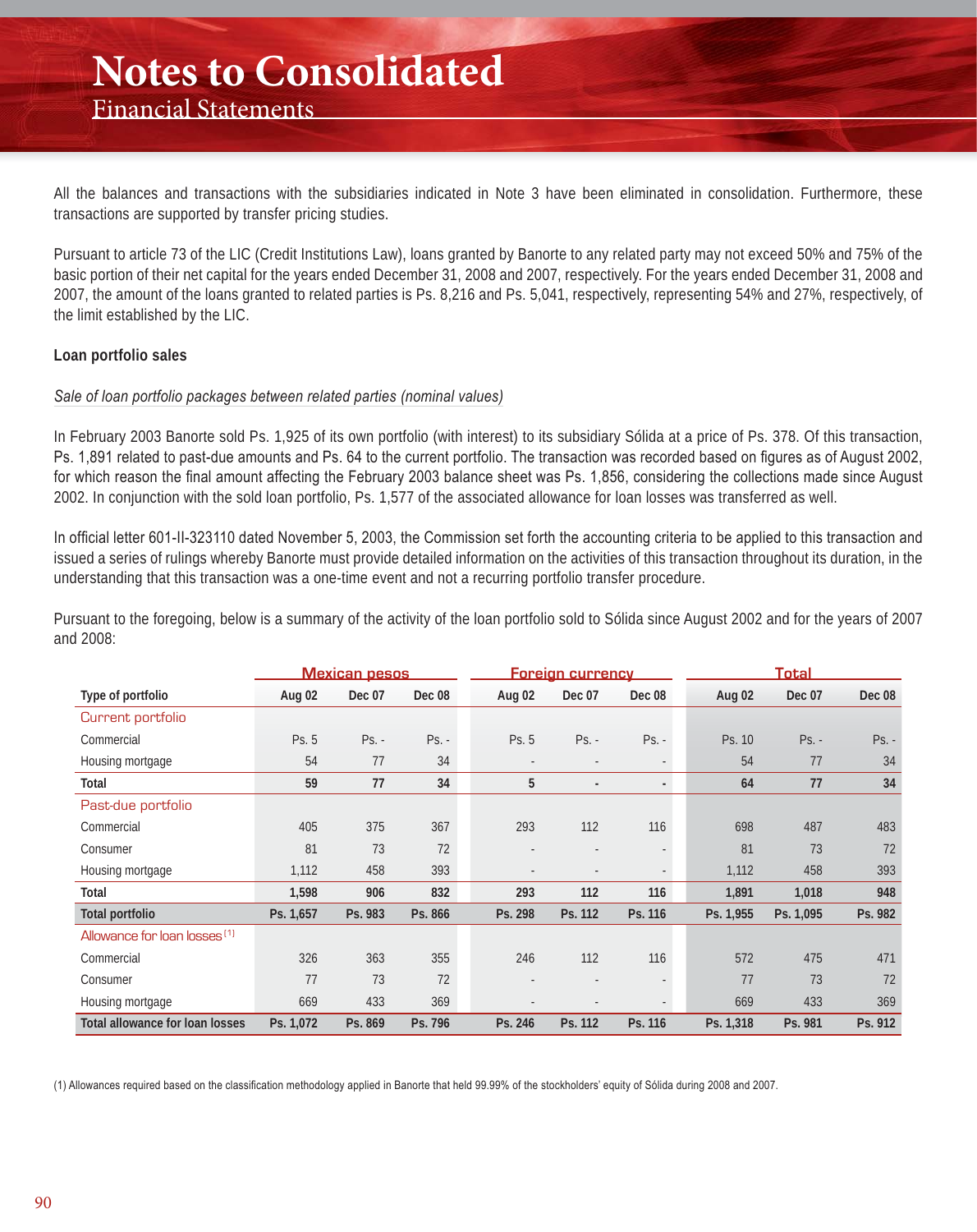**Mexican pesos Foreign currency Total Type of portfolio Dec 08 Dec 07 Dec 08 Dec 07 Dec 08 Dec 07** Commercial loans Ps. 129,995 Ps. 99,311 Ps. 15,377 Ps. 21,791 Ps. 145,372 Ps. 121,102 Consumer loans 27,220 - 29,116 27,045 - 29,116 27,220 - 29,116 27,220 Housing mortgage loans 13,784 43,784 43,784 35,602 43,784 43,784 43,784 37,293 **Current portfolio 202,895 161,958 15,377 23,657 218,272 185,615** Commercial loans 1,738 1,060 153 204 1,891 1,264 Consumer loans 2,570 2,570 1,182 - 2,570 1,182 - 2,570 1,182 Housing mortgage loans 1,315 **Past-due portfolio 5,406 3,541 153 220 5,559 3,761 Total portfolio 208,301 165,499 15,530 23,877 223,831 189,376** Allowance for loan losses 6,950 4,319 285 369 7,235 4,688 **Net portfolio Ps. 201,351 Ps. 161,180 Ps. 15,245 Ps. 23,508 Ps. 216,596 Ps. 184,688 Allowance for loan losses % of past-due portfolio 130.15% 2.48% 124.64% 1.98%**

As of December 31, 2008 and 2007, the composition of the Banorte's loan portfolio, including the loan portfolio sold to Sólida, is as follows:

#### **25 - INFORMATION BY SEGMENT**

To analyze the financial information of the Financial Group, the data of the most representative segments as of December 31, 2008 and 2007 is presented.

a. The balances by service sector of the Financial Group, without considering the eliminations relative to the consolidation of the financial statements, are as follows:

|                                                 | 2008         | 2007         |
|-------------------------------------------------|--------------|--------------|
| <b>Banking sector</b>                           |              |              |
| Net income                                      | Ps. 6,543    | Ps. 6,151    |
| Stockholders' equity:                           | 35,526       | 30,440       |
| Total portfolio                                 | 236,236      | 188,235      |
| Past-due portfolio                              | 4,836        | 2,743        |
| Allowance for loan losses                       | (6, 582)     | (3,707)      |
| Total net assets                                | 562,433      | 274,361      |
|                                                 |              |              |
| Brokerage sector                                |              |              |
| Net income                                      | 183          | 288          |
| Stockholders' equity:                           | 1,143        | 1,020        |
| Portfolio balance                               | 119,286      | 180,972      |
| Total net assets                                | 1,662        | 1,333        |
|                                                 |              |              |
| Savings sector                                  |              |              |
| Net income                                      | 579          | 736          |
| Stockholders' equity:                           | 4,216        | 3,962        |
| Total net assets                                | 27,789       | 23,701       |
|                                                 |              |              |
| Auxiliary credit organizations sector           |              |              |
| Net income                                      | 336          | 271          |
| Stockholders' equity:                           | 1,308        | 1,092        |
| Total portfolio                                 | 13,874<br>74 | 12,222<br>37 |
| Past-due portfolio<br>Allowance for loan losses | (79)         | (339)        |
| Total net assets                                | Ps. 14,322   | Ps. 12,587   |
|                                                 |              |              |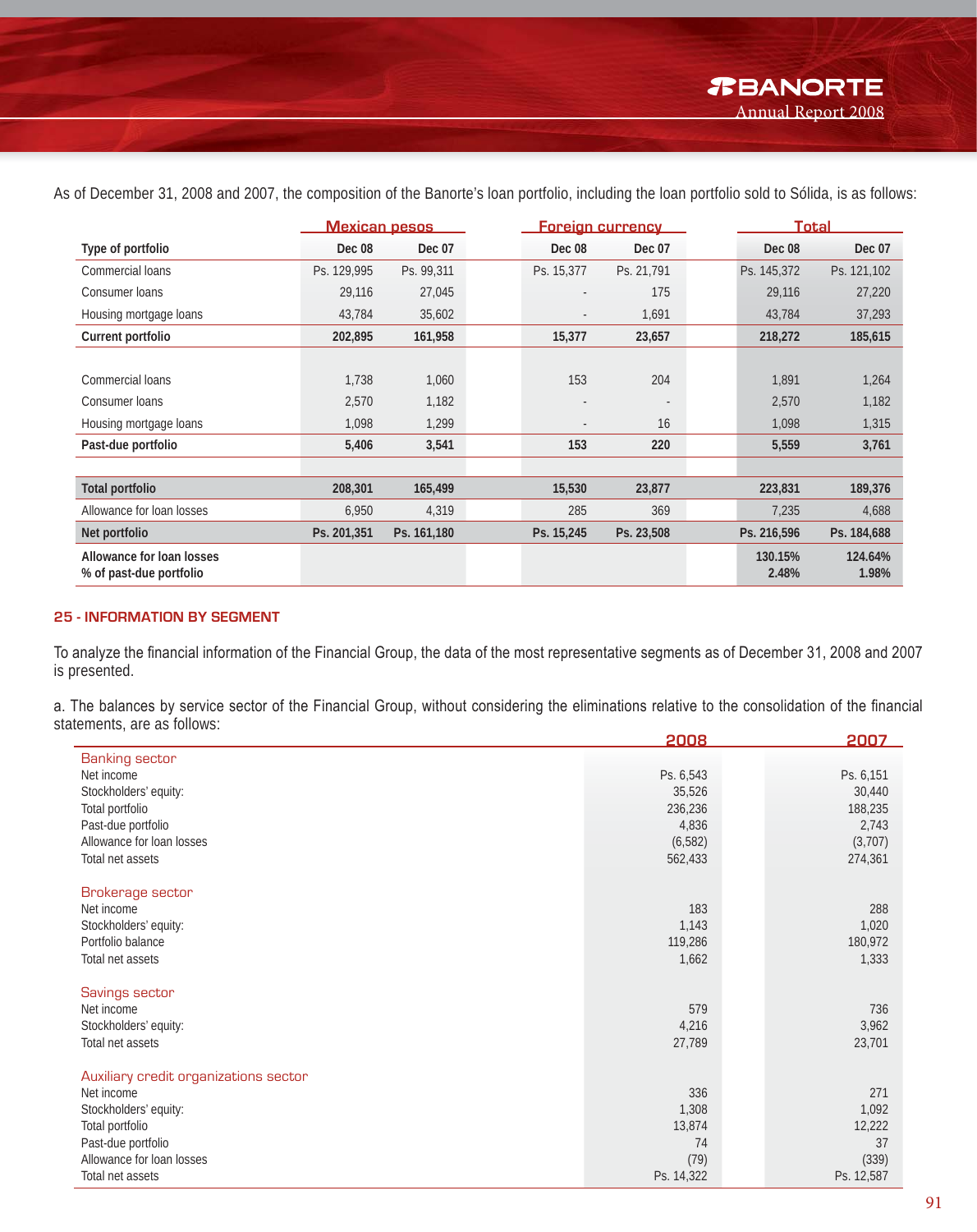# **Notes to Consolidated**

Financial Statements

#### b. The trading results for the years ended on December 31, 2008 and 2007, are as follows:

|                                      | 2008         | 2007      |
|--------------------------------------|--------------|-----------|
| <b>Valuation results</b>             |              |           |
| Trading securities                   | Ps. 109      | Ps. 1     |
| Securities repurchase agreement      | 49           | 82        |
| Derivative financial instruments     | (172)        | 234       |
| <b>Futures</b>                       | (1)          |           |
| <b>Total valuation results</b>       | (15)         | 318       |
| Dividends received                   | $\mathbf{1}$ |           |
| Purchase-sale results                |              |           |
| Trading securities                   | 26           | 503       |
| Available for sale securities        | (178)        | (36)      |
| Derivative financial instruments     | 428          | 46        |
| Total securities purchase sale       | 276          | 513       |
| Spot foreign currency                | 712          | 454       |
| Foreign currency forwards            | 48           |           |
| Foreign currency futures             | 1            |           |
| Foreign currency valuation           | 6            | (15)      |
| Minted metals purchase sales         | 5            |           |
| Minted metals valuation              | 6            | (2)       |
| Total foreign currency purchase sale | 778          | 438       |
| Restatement                          |              | 23        |
| Total purchase-sale results          | 1,054        | 974       |
| <b>Total trading results</b>         | Ps. 1,040    | Ps. 1,292 |

c. The current loan portfolio, grouped by economic sector and geographical location, is as follows:

|                                     | 2008       |            |                |                              |             |  |  |
|-------------------------------------|------------|------------|----------------|------------------------------|-------------|--|--|
|                                     |            |            |                | <b>Geographical location</b> |             |  |  |
| Economic sector                     | North      | Central    | West           | South                        | Total       |  |  |
| Agriculture                         | Ps. 2,576  | Ps. 1,317  | Ps. 571        | Ps. 737                      | Ps. 5,201   |  |  |
| Mining                              | 58         | 20         | 11             | 30                           | 119         |  |  |
| Manufacturing                       | 8,502      | 5,159      | 1,879          | 874                          | 16,414      |  |  |
| Construction                        | 6,819      | 6,215      | 870            | 971                          | 14,875      |  |  |
| Public utilities                    | 48         | 154        | $\overline{2}$ |                              | 205         |  |  |
| Commerce                            | 13,870     | 9,345      | 3,477          | 6,359                        | 33,051      |  |  |
| Transportation                      | 1,464      | 6,724      | 126            | 201                          | 8,515       |  |  |
| <b>Financial services</b>           | 9,319      | 13,385     | 242            | 1,713                        | 24,659      |  |  |
| Communal, social services           | 2,904      | 3,728      | 1,651          | 822                          | 9,105       |  |  |
| Business groups                     | 22         | 56         | $\overline{2}$ | 23                           | 103         |  |  |
| Public administration and services  | 14,668     | 8,382      | 1,626          | 2,413                        | 27,089      |  |  |
| International organization services |            |            |                |                              |             |  |  |
| <b>USA</b>                          |            |            |                |                              | 15,618      |  |  |
| Credit card                         |            |            |                |                              | 15,067      |  |  |
| Consumer                            |            |            |                |                              | 14,053      |  |  |
| Housing mortgage                    |            |            |                |                              | 43,750      |  |  |
| Other                               |            |            |                |                              | 47          |  |  |
| Arrendadora y Factor Banorte        |            |            |                |                              | 12,194      |  |  |
| Créditos Pronegocio                 |            |            |                |                              | 232         |  |  |
| Current Ioan portfolio              | Ps. 60,251 | Ps. 54,485 | Ps. 10,457     | Ps. 14,144                   | Ps. 240,298 |  |  |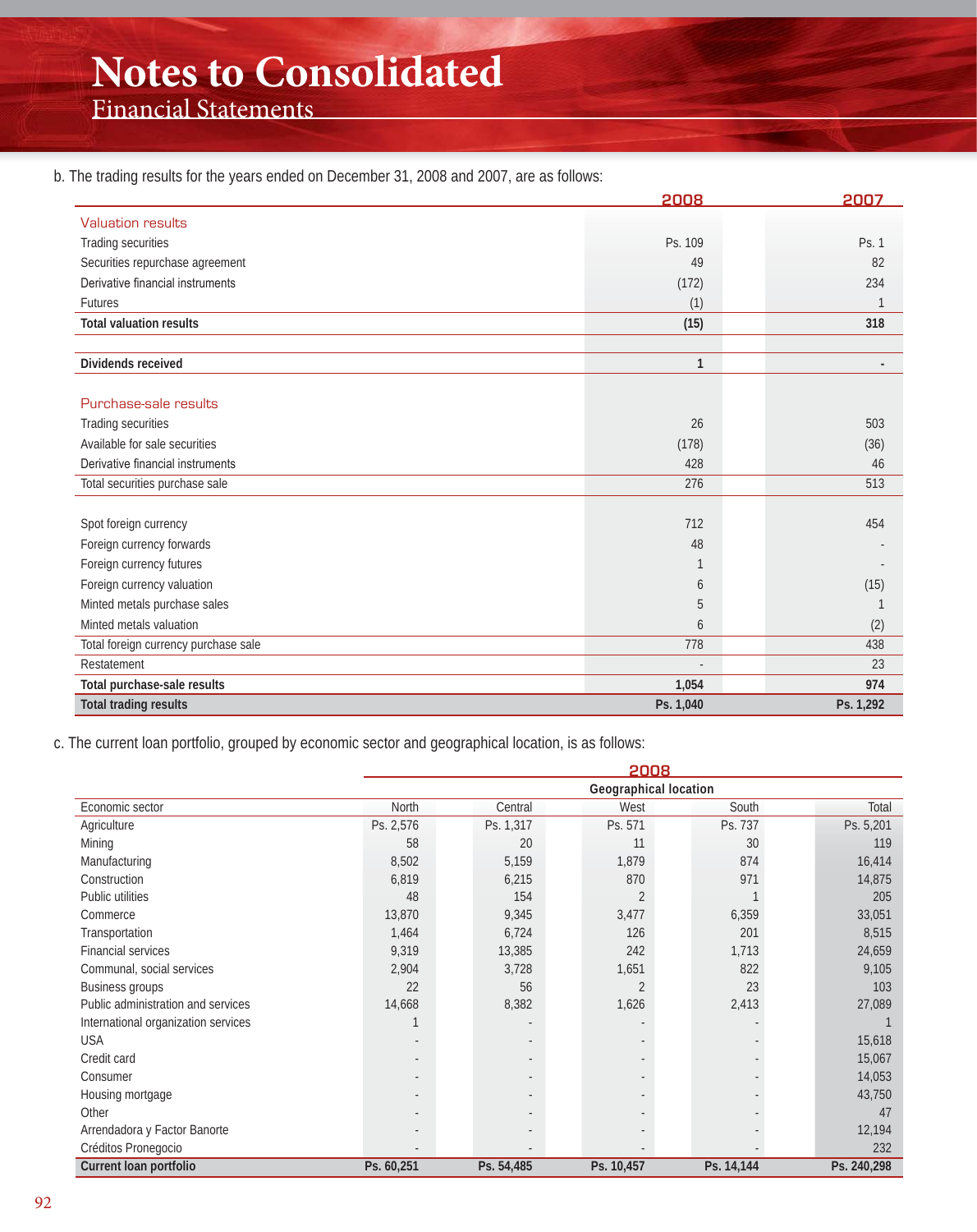### *R***BANORTE**

Annual Report 2008

|                                     | 2007       |            |                       |            |             |  |  |
|-------------------------------------|------------|------------|-----------------------|------------|-------------|--|--|
|                                     |            |            | Geographical location |            |             |  |  |
| Economic sector                     | North      | Central    | West                  | South      | Total       |  |  |
| Agriculture                         | Ps. 2,430  | Ps. 1,260  | Ps. 575               | Ps. 681    | Ps. 4,946   |  |  |
| Mining                              | 117        | 29         | 11                    | 30         | 187         |  |  |
| Manufacturing                       | 5,822      | 4,506      | 1,660                 | 819        | 12,807      |  |  |
| Construction                        | 4,537      | 3,366      | 459                   | 361        | 8,723       |  |  |
| Public utilities                    | 41         | 4          | $\mathbf 1$           |            | 47          |  |  |
| Commerce                            | 7,415      | 7,207      | 2,909                 | 5,020      | 22,551      |  |  |
| Transportation                      | 1,164      | 5,085      | 110                   | 205        | 6,564       |  |  |
| <b>Financial services</b>           | 11,040     | 13,259     | 249                   | 2,362      | 26,910      |  |  |
| Communal, social services           | 2,128      | 3,757      | 1,724                 | 621        | 8,230       |  |  |
| <b>Business groups</b>              | 52         | 173        | $\mathfrak{Z}$        | 23         | 251         |  |  |
| Public administration and services  | 7,195      | 4,606      | 1,589                 | 4,461      | 17,851      |  |  |
| International organization services | 1          |            |                       |            |             |  |  |
| <b>USA</b>                          |            |            |                       |            | 10,776      |  |  |
| Credit card                         |            |            |                       |            | 13,882      |  |  |
| Consumer                            |            |            |                       |            | 13,169      |  |  |
| Housing mortgage                    |            |            |                       |            | 35,525      |  |  |
| <b>Others</b>                       |            |            |                       |            | 54          |  |  |
| Arrendadora y Factor Banorte        |            |            |                       |            | 10,692      |  |  |
| Créditos Pronegocio                 |            |            |                       |            | 472         |  |  |
| Current Ioan portfolio              | Ps. 41,942 | Ps. 43,252 | Ps. 9,290             | Ps. 14,584 | Ps. 193,638 |  |  |

d. The past-due loan portfolio, grouped by economic sector and geographical location, is summarized as follows:

|                              | 2008                     |                |                       |         |                |  |  |
|------------------------------|--------------------------|----------------|-----------------------|---------|----------------|--|--|
|                              |                          |                | Geographical location |         |                |  |  |
| Economic sector              | North                    | Central        | West                  | South   | Total          |  |  |
| Agriculture                  | Ps. 30                   | Ps. 80         | Ps. 16                | Ps. 19  | Ps. 145        |  |  |
| Mining                       | 4                        | $\overline{2}$ | 1                     | 6       | 13             |  |  |
| Manufacturing                | 72                       | 129            | 57                    | 43      | 301            |  |  |
| Construction                 | 24                       | 73             | 4                     | 23      | 124            |  |  |
| Commerce                     | 214                      | 206            | 95                    | 122     | 637            |  |  |
| Transportation               | 19                       | 14             | 9                     | 10      | 52             |  |  |
| Financial services           | $\overline{2}$           | 11             |                       | 3       | 16             |  |  |
| Communal, social services    | 39                       | 31             | 13                    | 33      | 116            |  |  |
| Business groups              | $\overline{\phantom{m}}$ | 1              |                       |         |                |  |  |
| <b>USA</b>                   | $\overline{\phantom{a}}$ | ٠              |                       |         | 225            |  |  |
| Credit card                  | $\overline{\phantom{a}}$ |                |                       |         | 2,140          |  |  |
| Consumer                     |                          |                |                       |         | 359            |  |  |
| Housing mortgage             | $\overline{\phantom{m}}$ |                |                       |         | 705            |  |  |
| Other                        | $\overline{a}$           |                |                       |         | $\overline{2}$ |  |  |
| Arrendadora y Factor Banorte |                          |                |                       |         | 74             |  |  |
| Créditos Pronegocio          |                          |                |                       |         | 38             |  |  |
| Past-due loan portfolio      | Ps. 404                  | Ps. 547        | Ps. 195               | Ps. 259 | Ps. 4,948      |  |  |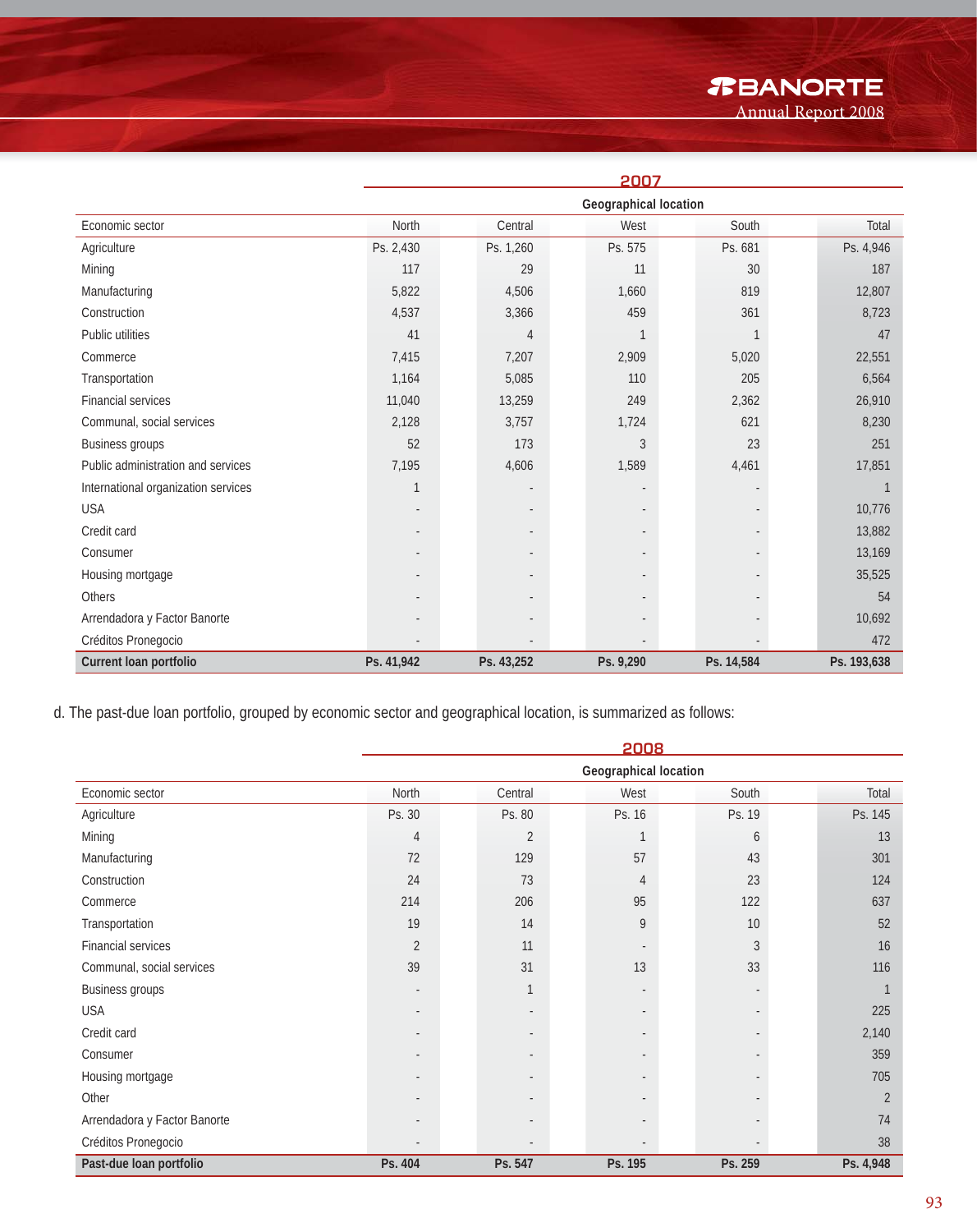## **Notes to Consolidated**

Financial Statements

|                              | 2007           |                          |                          |                |           |  |  |  |  |
|------------------------------|----------------|--------------------------|--------------------------|----------------|-----------|--|--|--|--|
|                              |                | Geographical location    |                          |                |           |  |  |  |  |
| Economic sector              | North          | Central                  | West                     | South          | Total     |  |  |  |  |
| Agriculture                  | Ps. 19         | Ps. 56                   | Ps. 7                    | Ps. 6          | Ps. 88    |  |  |  |  |
| Mining                       | $\overline{2}$ |                          | $\overline{\phantom{a}}$ | $\overline{2}$ | 5         |  |  |  |  |
| Manufacturing                | 23             | 100                      | 42                       | 10             | 175       |  |  |  |  |
| Construction                 | $\overline{7}$ | 56                       |                          | 13             | 77        |  |  |  |  |
| Commerce                     | 87             | 111                      | 59                       | 37             | 294       |  |  |  |  |
| Transportation               | 4              | 6                        | 6                        | 3              | 19        |  |  |  |  |
| Financial services           | $\overline{2}$ | $\overline{2}$           |                          |                | 5         |  |  |  |  |
| Communal, social services    | 27             | 14                       | $\overline{2}$           | 4              | 47        |  |  |  |  |
| <b>USA</b>                   |                | $\overline{\phantom{a}}$ |                          |                | 83        |  |  |  |  |
| Credit card                  |                |                          |                          |                | 829       |  |  |  |  |
| Consumer                     |                |                          |                          |                | 280       |  |  |  |  |
| Housing mortgage             |                |                          |                          |                | 841       |  |  |  |  |
| Other                        |                |                          |                          |                |           |  |  |  |  |
| Arrendadora y Factor Banorte |                |                          |                          |                | 38        |  |  |  |  |
| Créditos Pronegocio          |                |                          |                          |                | 112       |  |  |  |  |
| Past-due loan portfolio      | Ps. 171        | Ps. 346                  | Ps. 117                  | Ps. 76         | Ps. 2,894 |  |  |  |  |

e. Deposit accounts grouped by product and geographical location are as follows:

|                                             | 2008                  |             |                          |                          |            |                       |            |             |
|---------------------------------------------|-----------------------|-------------|--------------------------|--------------------------|------------|-----------------------|------------|-------------|
|                                             | Geographical location |             |                          |                          |            |                       |            |             |
| Product                                     | Monterrey             | Mexico City | West                     | Northwest                | Southeast  | Treasury<br>and other | Foreign    | Total       |
| Non-interest bearing checking accounts      | Ps. 14,364            | Ps. 18,134  | Ps. 5,506                | Ps. 6,334                | Ps. 7,625  | Ps. 72                | $Ps. -$    | Ps. 52,035  |
| Interest-bearing checking accounts          | 7,550                 | 21,108      | 2,546                    | 6,157                    | 7,554      | 145                   |            | 45,060      |
| Savings accounts                            |                       |             | $\overline{\phantom{a}}$ |                          |            |                       |            | 3           |
| Current account in pesos and preestablished | 3,392                 | 4,275       | 1,328                    | 2,236                    | 2,247      | 149                   |            | 13,627      |
| Non-interest bearing demand deposits, USD   | 585                   | 480         | 69                       | 957                      | 227        |                       | 3,507      | 5,826       |
| Interest bearing demand deposits, USD       | 2,390                 | 1,634       | 359                      | 2,136                    | 242        |                       | 4,792      | 11,553      |
| Savings accounts in USD                     |                       |             | $\overline{\phantom{a}}$ | $\overline{\phantom{a}}$ |            |                       | 231        | 231         |
| Over the counter promissory notes           | 11,852                | 22,783      | 5,671                    | 5,570                    | 8,450      | 1,387                 |            | 55,713      |
| Time deposits, USD                          | 2,199                 | 3,804       | 1,677                    | 1,595                    | 931        | 18                    | 10,535     | 20,759      |
| Money desk customers                        | 14,949                | 15,738      | 4,987                    | 3,531                    | 3,918      | 23                    |            | 43,146      |
| <b>Financial intermediaries</b>             |                       |             |                          |                          |            | 12,802                |            | 12,802      |
| FOBAPROA checking accounts bearing interest | 14                    |             |                          |                          |            |                       |            | 14          |
| <b>Total deposits</b>                       | Ps. 57,296            | Ps. 87,957  | Ps. 22,143               | Ps. 28,516               | Ps. 31,195 | Ps. 14,597            | Ps. 19,065 | Ps. 260,769 |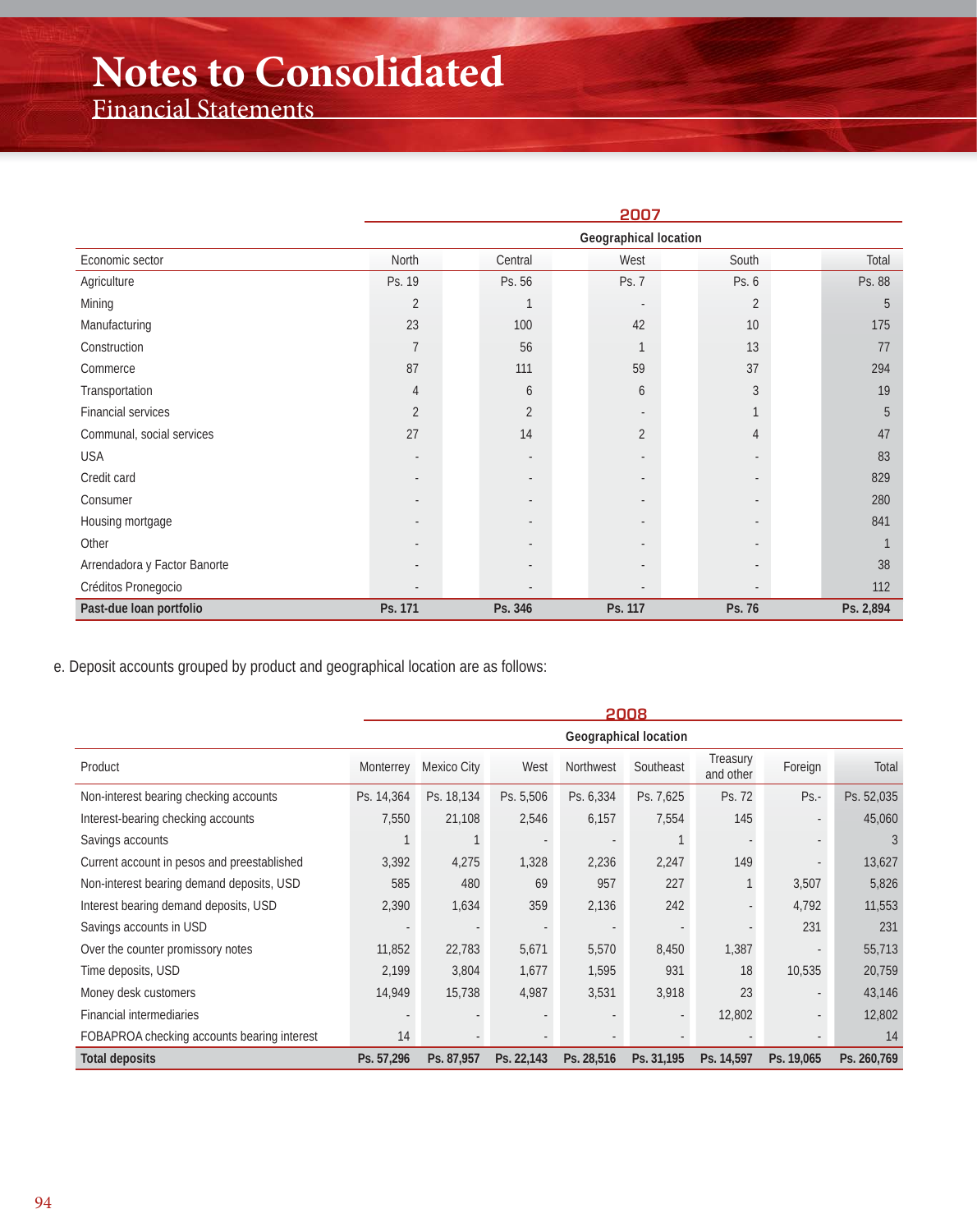|                                             | 2007                  |             |            |                  |            |                       |            |             |
|---------------------------------------------|-----------------------|-------------|------------|------------------|------------|-----------------------|------------|-------------|
|                                             | Geographical location |             |            |                  |            |                       |            |             |
| Product                                     | Monterrey             | Mexico City | West       | <b>Northwest</b> | Southeast  | Treasury<br>and other | Foreign    | Total       |
| Non-interest bearing checking accounts      | Ps. 11,579            | Ps. 14,424  | Ps. 4,359  | Ps. 5,381        | Ps. 5,988  | Ps. 137               | $Ps. -$    | Ps. 41,868  |
| Interest-bearing checking accounts          | 8,051                 | 19,999      | 3,061      | 4,507            | 5,528      | 80                    |            | 41,226      |
| Savings accounts                            | $\overline{2}$        |             |            |                  |            |                       |            | 3           |
| Current account in pesos and preestablished | 3,077                 | 3,859       | 1,224      | 2,028            | 2,145      | 102                   |            | 12,435      |
| Non-interest bearing demand deposits, USD   | 442                   | 349         | 73         | 797              | 262        | (3)                   | 3,106      | 5,026       |
| Interest bearing demand deposits, USD       | 2,263                 | 937         | 304        | 2,056            | 320        | (1)                   | 4,471      | 10,350      |
| Savings accounts in USD                     |                       |             |            |                  |            |                       | 164        | 164         |
| Over the counter promissory notes           | 10,741                | 18,845      | 4,743      | 4,830            | 6,962      | 1,243                 |            | 47,364      |
| Time deposits, USD                          | 2,326                 | 3,401       | 1,563      | 1,521            | 1,115      | 14                    | 7,577      | 17,517      |
| Money desk customers                        | 5,516                 | 5,131       | 1,806      | 1,392            | 1,217      |                       |            | 15,062      |
| Financial intermediaries                    |                       |             |            |                  |            | 12,283                |            | 12,283      |
| FOBAPROA checking accounts bearing interest | 9                     |             |            |                  |            |                       |            | 9           |
| <b>Total deposits</b>                       | Ps. 44,006            | Ps. 66,946  | Ps. 17,133 | Ps. 22,512       | Ps. 23,537 | Ps. 13,855            | Ps. 15,318 | Ps. 203,307 |

#### **26 - TAX ENVIRONMENT**

In 2008 the Financial Group is subject to ISR and IETU and in 2007 to ISR and IMPAC.

#### **Income tax**

Income tax (ISR) is calculated considering as taxable or deductible certain inflation effects. As of 2007 the ISR rate is 28%. The Financial Group obtained a tax credit in 2007 for Ps. 42, equivalent to 0.5% of the tax result as it complied with the requirements set forth the in the Federal Income Law.

#### **Book to tax reconciliation**

The principal items affecting the determination of the current tax expense of the Financial Group were the annual adjustment for inflation, the non-deductible amount of the allowance for loan losses that was over 2.5% of the average loan portfolio and the valuation of financial instruments.

#### **PTU**

The Financial Group determine employee statutory profit sharing based on the criteria established in the guidelines set forth by the Mexican Constitution.

#### **Business Flat Tax**

On October 1, 2007, the Business Flat Tax Law ("LIETU") was enacted and went into effect on January 1, 2008. In addition, the Tax Benefits Decree and the Third Omnibus Tax Bill were published on November 5 and December 31, 2007, respectively and on May 27, 2008 the Omnibus Tax Bill for 2008 went into effect, clarifying or expanding the transitory application of the law regarding transactions carried out in 2007 that will have an impact in 2008. IETU applies to the sale of goods, the provision of independent services and the granting of use or enjoyment of goods, according to the terms of the LIETU, less certain authorized deductions. IETU payable is calculated by subtracting certain tax credits from the tax determined. Revenues, as well as deductions and certain tax credits, are determined based on cash flows generated beginning January 1, 2008. For the financial system, revenues subject to IETU include the financial trading margin which is composed of the net accrued interest. LIETU establishes that the IETU rate will be 16.5% in 2008, 17% in 2009, and 17.5% as of 2010. The Asset Tax Law was repealed upon enactment of LIETU; however, under certain circumstances, IMPAC paid in the ten years prior to the year in which ISR is paid, may be refunded, according to the terms of the law.

Based on financial projections, pursuant to the provisions in INIF 8, the Financial Group has determined that it will essentially pay ISR and therefore only recognizes deferred ISR.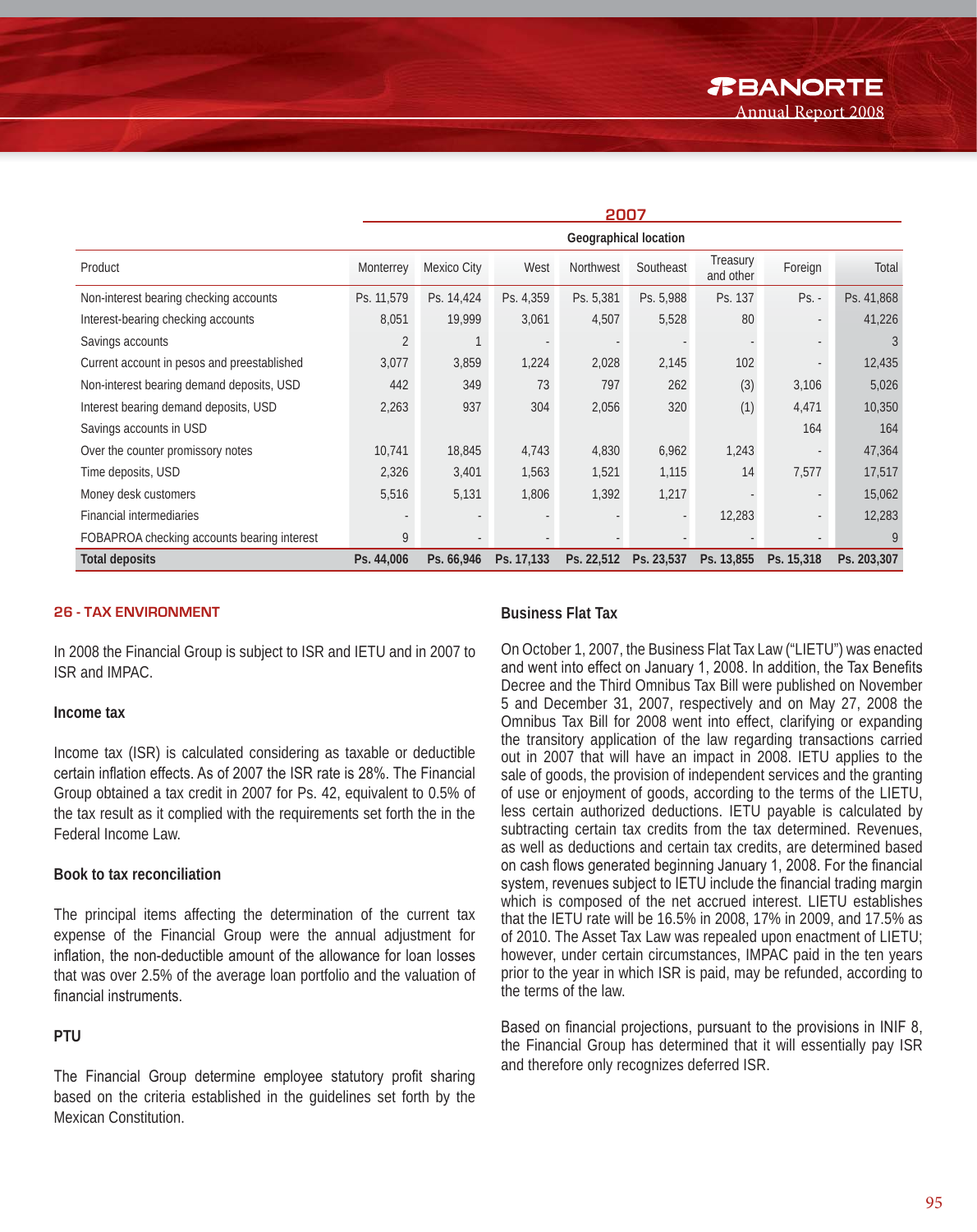### Financial Statements

#### **27 - STOCKHOLDERS' EQUITY**

At the Stockholders' Ordinary General Meetings held on April 29 and October 6, 2008, the following resolutions were adopted, among others:

- a. To transfer the profits from 2007 equal to Ps. 6,810 to earnings from prior years and increase the legal reserve by Ps. 340.
- b. Declare cash dividends for Ps. 949, equivalent to Ps. 0.47 pesos per share.

The Financial Group's common stock as of December 31, 2008 and 2007, is comprised as follows:

|            | Number of shares with a nominal value of Ps. 3.50 |                 |                 |
|------------|---------------------------------------------------|-----------------|-----------------|
|            | 2008                                              |                 |                 |
|            |                                                   | Paid-in Capital | Paid-in Capital |
| "O" Series |                                                   | 2.013.997.548   | 2,002,718,738   |

|                                               | <b>Historical amounts</b> |                 |  |
|-----------------------------------------------|---------------------------|-----------------|--|
|                                               | 2008                      | 2007            |  |
|                                               | Paid-in Capital           | Paid-in Capital |  |
| "O" Series                                    | Ps. 6,986                 | Ps. 7,009       |  |
| Restatement in Mexican pesos of December 2007 | 4,955                     | 4,956           |  |
|                                               | 11,941                    | Ps. 11,965      |  |

#### **Restrictions on profits**

Stockholders' equity distribution, except restated paid-in capital and tax retained earnings, will be subject to a tax payable by the Financial Group at the rate in effect when the dividend is distributed. Any tax paid on such distribution may be credited against the income tax payable of the year in which the tax on the dividend is paid and the two fiscal years following such payment against the year's tax and its partial payments.

The Financial Group's net profit is subject to the requirement that at least 5% of net income of each year be transferred to the legal reserve until the reserve equals 20% of capital stock at par value. The legal reserve may not be distributed to the stockholders during the life of the Financial Group, except in the form of a stock dividend.

#### **Capitalization ratio (regarding Banorte, the Financial Group's main subsidiary)**

The capitalization rules for financial institutions establish requirements for specific levels of net capital, as a percentage of assets subject to both market and credit risk.

The information for December 31, 2008 submitted to Banco de México for review is shown below.

The capitalization ratio of Banorte as of December 31, 2008 was 14.31% of total risk (market and credit), and 21.11% of credit risk, which in both cases exceed the current regulatory requirements.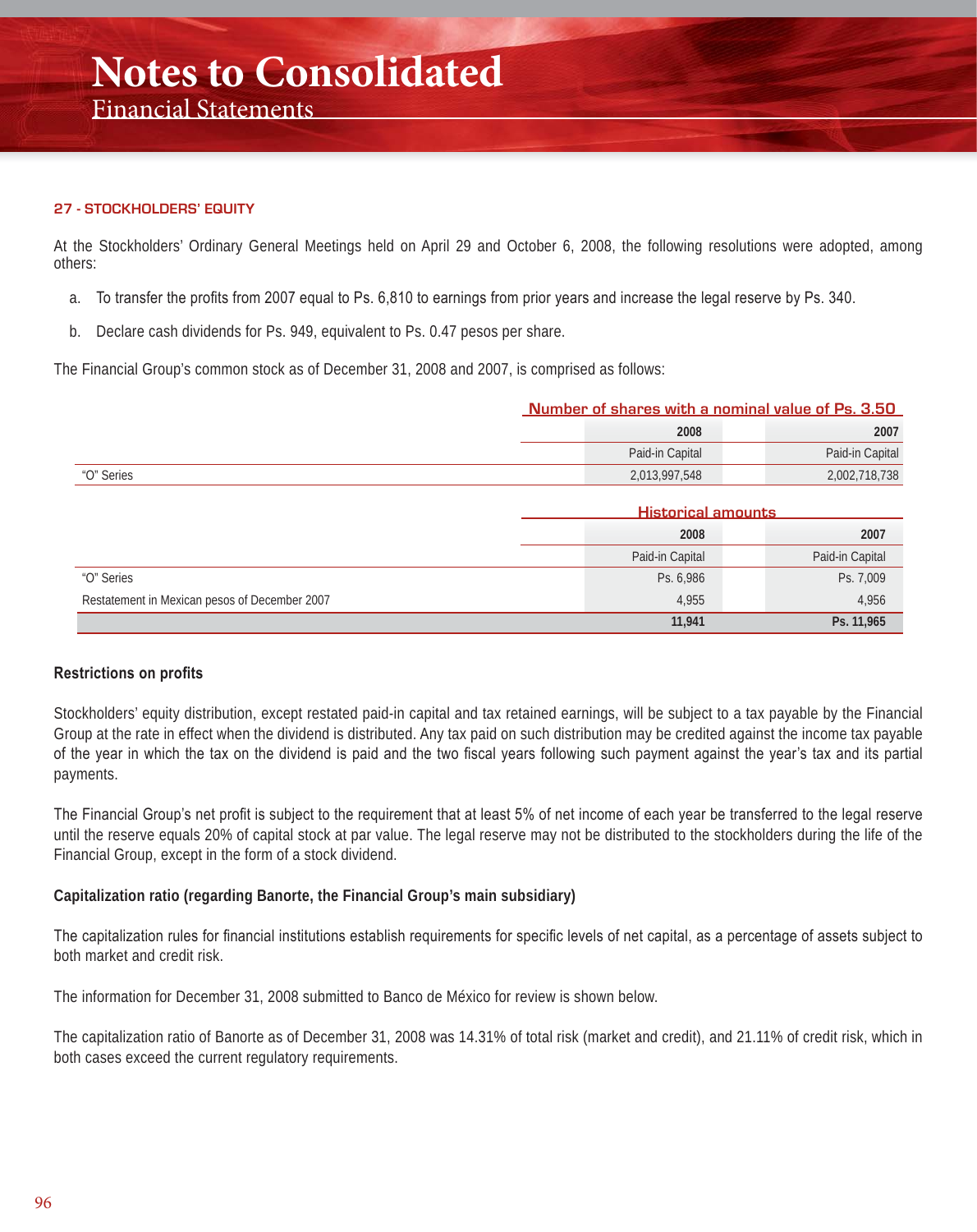The amount of net capital, divided by basic and complementary capital, is detailed below (these figures may differ from those in the basic financial statements):

| <b>Net capital as of December 31</b>                         | 2008       |
|--------------------------------------------------------------|------------|
| Stockholders' equity                                         | Ps. 35,129 |
| Subordinated debentures and capitalization instruments       | 3,691      |
| Deduction of investment in securitized instruments           | 371        |
| Deduction of investments in shares of financial entities     | 7,690      |
| Deduction of investments in shares of non-financial entities | 2,074      |
| Deduction of intangibles and expenses or deferred costs      | 385        |
| <b>Basic capital</b>                                         | 28,300     |
| Debentures and capitalization instruments                    | 14,150     |
| Allowance for loan losses reserves                           | 1.169      |
| Deduction of investment in securitized instruments           | 371        |
| Complementary capital                                        | 14,948     |
| Net capital                                                  | \$43,248   |

Characteristics of the subordinated debentures:

| <b>Concept</b>                          | <b>Issuance amount</b> | <b>Maturity</b> | <b>Basic capital</b><br>proportion | <b>Complementary</b><br>capital proportion |
|-----------------------------------------|------------------------|-----------------|------------------------------------|--------------------------------------------|
| Complementary capital debentures 2004   | Ps. 4.240              | 17/02/2014      | 0%                                 | 100%                                       |
| Complementary capital debentures 2006   | Ps. 5,606              | 13/10/2016      | 0%                                 | 100%                                       |
| Basic capital debentures 2006           | Ps. 2,807              | 13/10/2021      | 100%                               | 0%                                         |
| Basic capital debentures 2008           | Ps. 3,012              | 27/02/2018      | 29%                                | 71%                                        |
| Complementary capital debentures 2008   | Ps. 1.900              | 15/02/2028      | 0%                                 | 100%                                       |
| Complementary capital debentures 2008-2 | Ps. 276                | 15/06/2018      | 0%                                 | 100%                                       |

Assets subject to risk are detailed below:

#### **Assets subject to credit risk**

|                                                                                            | <b>Positions weighted</b> | <b>Capital</b> |
|--------------------------------------------------------------------------------------------|---------------------------|----------------|
| <b>Concept</b>                                                                             | <u>bv risk</u>            | requirement    |
| Transactions in Mexican pesos with nominal interest rate                                   | Ps. 62,670                | Ps. 5,014      |
| Transactions with debt instruments in Mexican pesos with interest and reset rates          | 16,092                    | 1.287          |
| Transactions in Mexican pesos with real interest rates or in UDIS                          | 1.352                     | 108            |
| Transactions in UDIS or with yields referenced to the National Consumer Price Index (INPC) |                           |                |
| Transaction in Mexican pesos with nominal interest rates                                   | 4,080                     | 326            |
| Exchange transactions                                                                      | 1,288                     | 103            |
| Transactions involving shares                                                              | 83                        |                |
| <b>Total</b>                                                                               | Ps. 85,572                | Ps. 6,846      |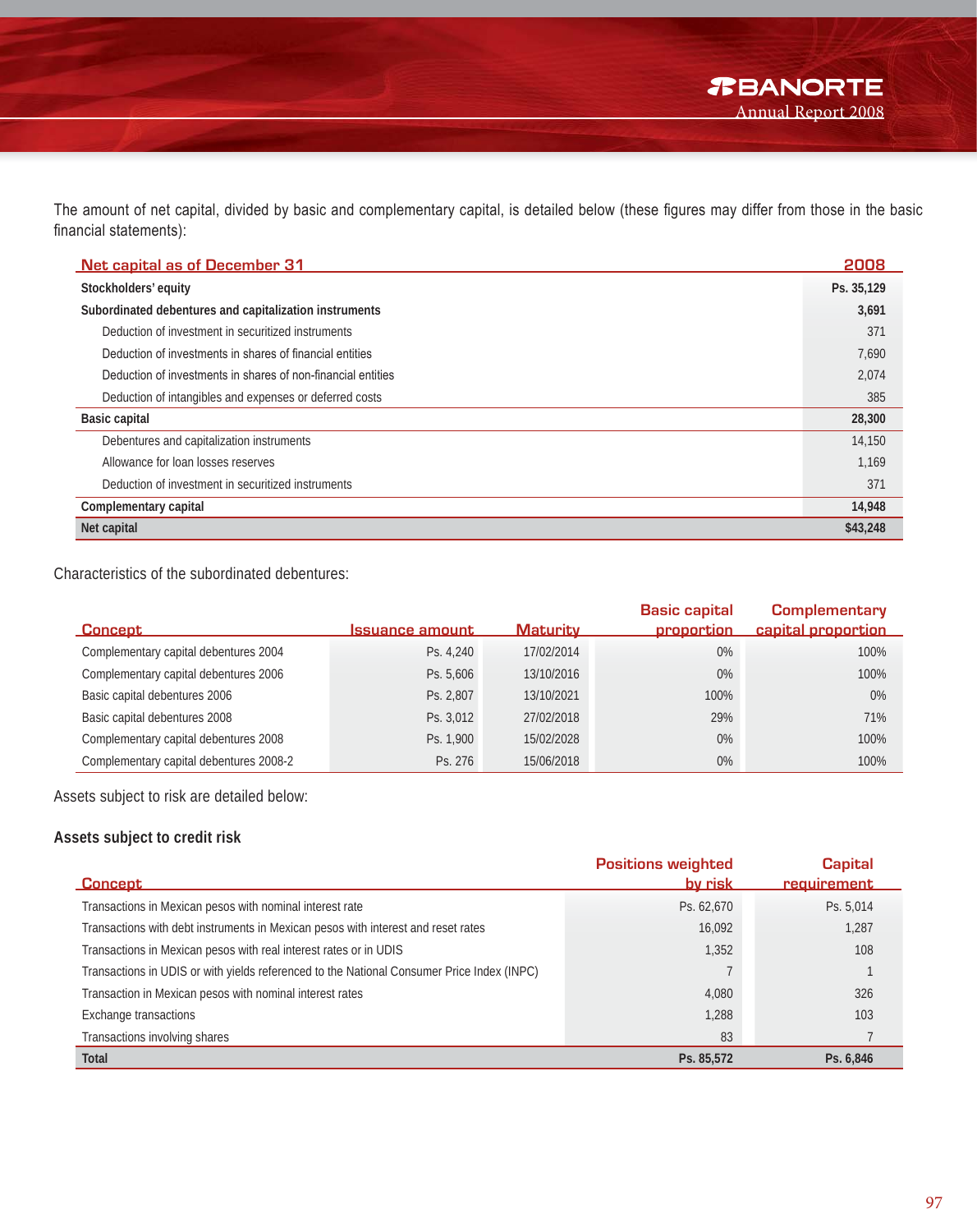## **Notes to Consolidated**

Financial Statements

#### **Assets subject to credit risk**

|                                                                                              | <b>Assets weighted</b> | <b>Capital</b> |
|----------------------------------------------------------------------------------------------|------------------------|----------------|
| <b>Concept</b>                                                                               | <u>by risk</u>         | requirement    |
| Group III (weighted at 10%)                                                                  | Ps. 58                 | Ps. 5          |
| Group III (weighted at 20%)                                                                  | 8,066                  | 645            |
| Group III (weighted at 23%)                                                                  | 809                    | 65             |
| Group III (weighted at 50%)                                                                  | 2,235                  | 179            |
| Group IV (weighted at 20%)                                                                   | 6,735                  | 539            |
| Group V (weighted at 10%)                                                                    | 19                     |                |
| Group V (weighted at 20%)                                                                    | 759                    | 61             |
| Group V (weighted at 50%)                                                                    | 675                    | 54             |
| Group V (weighted at 150%)                                                                   | 2,762                  | 221            |
| Group VI (weighted at 50%)                                                                   | 6,027                  | 482            |
| Group VI (weighted at 75%)                                                                   | 5,103                  | 408            |
| Group VI (weighted at 100%)                                                                  | 52,176                 | 4,174          |
| Group VII (weighted at 20%)                                                                  | 895                    | 72             |
| Group VII (weighted at 50%)                                                                  | 47                     | 4              |
| Group VII (weighted at 100%)                                                                 | 58,386                 | 4,671          |
| Group VII (weighted at 115%)                                                                 | 7,044                  | 563            |
| Group VII (weighted at 150%)                                                                 | 648                    | 52             |
| Group VIII (weighted at 125%)                                                                | 2,064                  | 165            |
| Group IX (weighted at 100%)                                                                  | 37,400                 | 2,992          |
| Subtotal                                                                                     | 191,908                | 15,353         |
| For permanent shares, furniture and real property, and advance payments and deferred charges | 12,976                 | 1,038          |
| <b>Total</b>                                                                                 | Ps. 204,884            | Ps. 16,391     |

#### Assets subject to credit risk:

|                | <b>Assets weighted</b> | <b>Capital</b> |
|----------------|------------------------|----------------|
| <b>Concept</b> | by risk                | requirement    |
| Total          | Ps. 8,669              | Ps. 694        |

#### **28 - FOREIGN CURRENCY POSITION**

As of December 31, 2008 and 2007, the Financial Group holds certain assets and liabilities in foreign currency, mainly USD, converted to the exchange rate issued by Banco de México of Ps. 13.8325 and Ps. 10.9157 per USD 1.00, respectively, as shown below:

|                                     | <b>Thousands of US dollars</b> |           |  |
|-------------------------------------|--------------------------------|-----------|--|
|                                     | 2008                           | 2007      |  |
| Assets                              | 5,179,560                      | 4,946,554 |  |
| Liabilities                         | 4.894.904                      | 4,563,009 |  |
| Net asset position in US dollars    | 284.656                        | 383,545   |  |
| Net asset position in Mexican pesos | Ps. 3.938                      | Ps. 4,187 |  |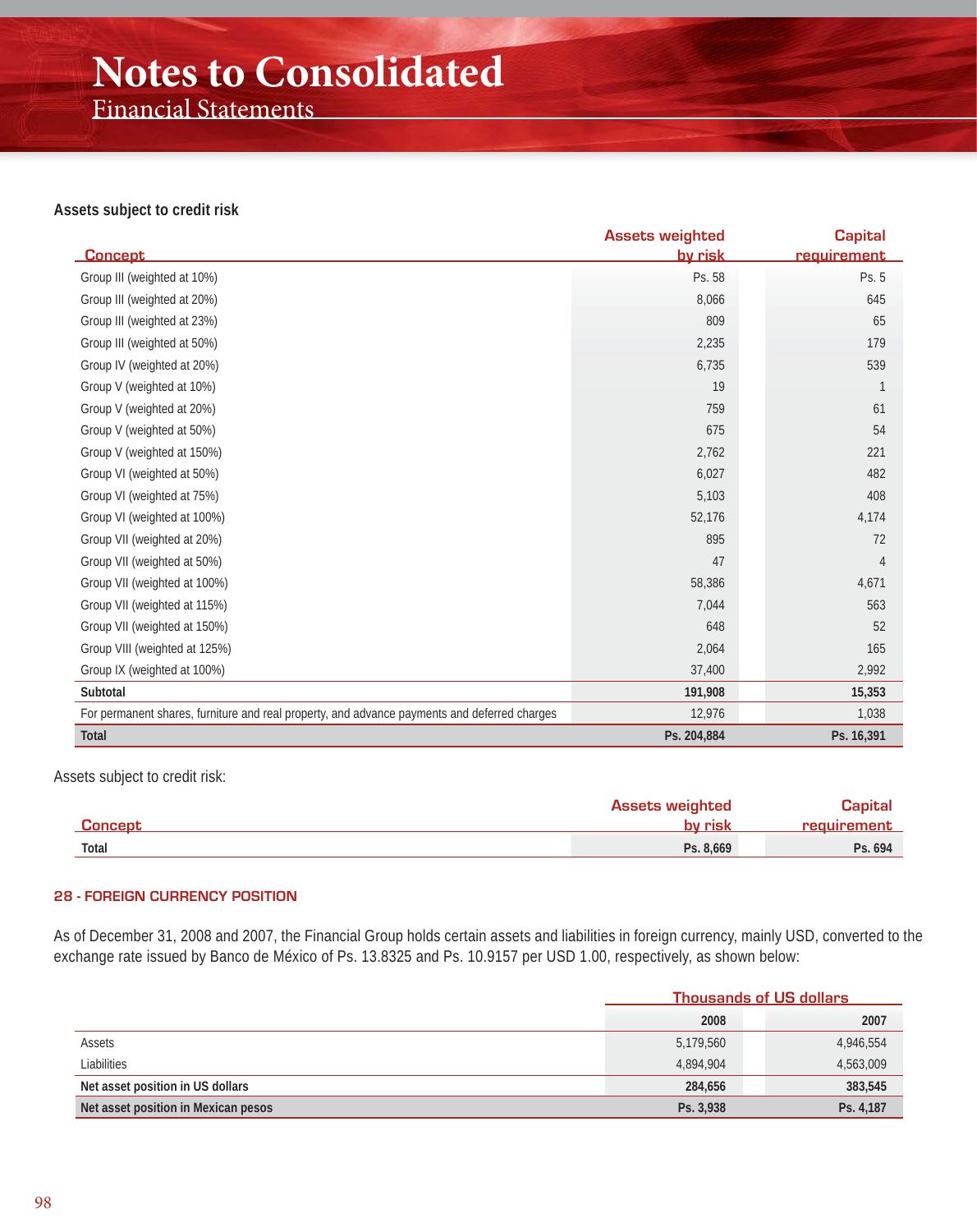#### **29 - POSITION IN UDIS**

As of December 31, 2008 and 2007, the Financial Group holds certain assets and liabilities denominated in UDIS, converted to Mexican pesos based on the current equivalency of Ps. 4.184316 and Ps. 3.932983, per UDI, respectively, as shown below:

|                                                 |             | <b>Thousands of UDIS</b> |  |  |
|-------------------------------------------------|-------------|--------------------------|--|--|
|                                                 | 2008        | 2007                     |  |  |
| Assets                                          | 152,453     | 171,932                  |  |  |
| Liabilities                                     | 548,366     | 94,163                   |  |  |
| Net (liability) asset position in UDIS          | (395, 913)  | 77,769                   |  |  |
| Net asset (liability) position in Mexican pesos | (Ps. 1,657) | Ps. 306                  |  |  |

#### **30 - EARNINGS PER SHARE**

Earnings per share is the result of dividing the net income by the weighted average of the Financial Group's shares in circulation during the year.

Earnings per share for the years ended December 31, 2008 and 2007 are shown below:

|                      | 2008       |                        |                    | דחחכ               |  |
|----------------------|------------|------------------------|--------------------|--------------------|--|
|                      | Net Income | Weighted share average | Earnings per share | Earnings per share |  |
| Net income per share | Ps. 7.014  | 2,016,959,232          | Ps. 3.4775         | Ps. 3.3744         |  |

#### **31 - MANAGEMENT RISK (unaudited)**

#### **Authorized bodies**

To ensure adequate risk management of the Financial Group, as of 1997 the Financial Group's Board of Directors created the Risk Policy Committee (CPR), whose purpose is to manage the risks to which the Financial Group is exposed, and ensure that the performance of operations adheres to the established risk management objectives, guidelines, policies and procedures.

Furthermore, the CPR provides oversight on the global risk exposure limits approved by the Board of Directors, and also approves the specific risk limits for exposure to different types of risk.

The CPR is composed of regular members of the Board of Directors, the Managing Director of the Financial Group, the General Director of Comprehensive Risk Management, the General Director of Banking, Savings and Welfare, and the General Director of the Brokerage House, as well as the General Director of Internal Audits, who has the right to speak but not to vote.

To adequately carry out its duties, the CPR performs the following functions, among others:

- 1. Propose for the approval of the Board of Directors:
	- The objectives, quidelines and policies for comprehensive risk management.
	- The global limits for risk exposure.
	- The mechanisms for implementing corrective measures.
	- The special cases or circumstances in which the global and specific limits may be exceeded.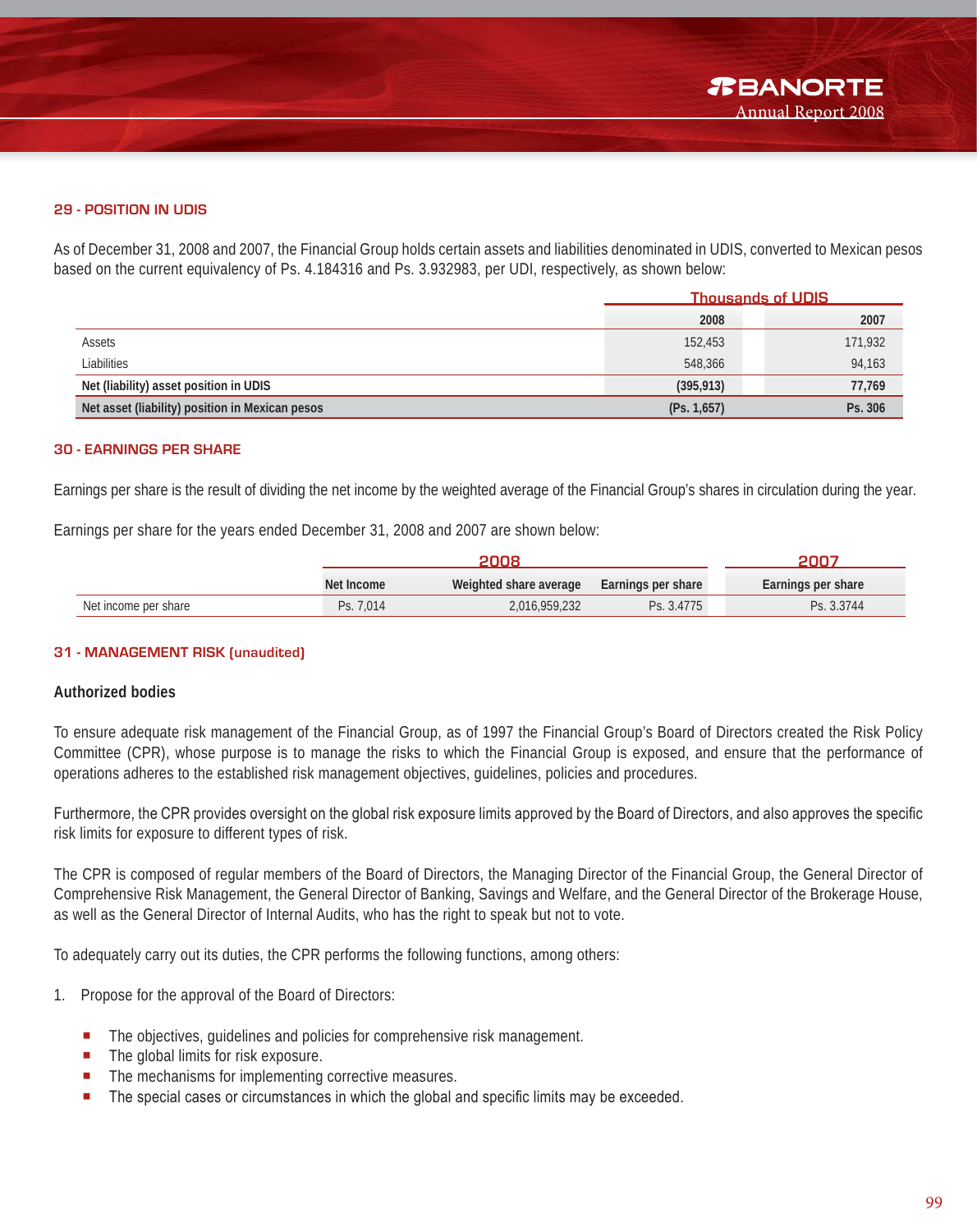- 2. Approve and review at least once a year:
	- The specific limits for discretionary risks, as well as tolerance levels for nondiscretionary risks.
	- The methodology and procedures to identify, measure, oversee, limit, control, report and disclose the different kinds of risks to which the Financial Group is exposed.
	- The models, parameters and scenarios used to perform the valuation, measurement and control of risks proposed by the Comprehensive Risk Management Unit.
- 3. Approve:
	- The methodologies for identification, valuation, measurement and control of risks of the new operations, products and services which the Financial Group intends to introduce into the market.
	- The corrective measures proposed by the Comprehensive Risk Management Unit.
	- The manuals for comprehensive risk management.
- 4. Appoint and remove the person responsible for the Comprehensive Risk Management Unit, who is ratified by the Board of Directors.
- 5. Inform the Board, at least every quarter, of the exposure to risk and its possible negative effects, as well as follow up on limits and tolerance levels.
- 6. Inform the Board of the corrective measures implemented.

#### **32 – COMPREHENSIVE RISK MANAGEMENT UNIT (UAIR) (unaudited, regarding Banorte, the Financial Group's main subsidiary)**

The function of the UAIR is to identify, measure, oversee, limit, control, report and disclose the different kinds of risk to which the Financial Group is exposed, and it is the responsibility of the Office of Risk Management (DGAR).

The DGAR reports to the CPR in compliance with the requirements set forth in the Commission's circular, the "General Risk Management Rules Applicable to Credit Financial Groups", in relation to the independence of the different business areas.

The DGAR focuses Comprehensive Risk Management efforts through four different departments:

- **Credit Risk Management**
- **Market Risk Management**
- **Operating Risk Management, and**
- **Risk Policy Management**

The Financial Group currently has methodologies for managing risk in its different phases, such as credit, market, liquidity and operating risk.

The primary objectives of the DGAR are summarized as follows:

- Provide the different business areas with clear rules that facilitate their understanding so as to minimize risks and ensure that they are within the parameters established and approved by the Board of Directors and the Risk Policy Committee.
- Establish mechanisms that provide for follow-up on risktaking within the Financial Group, ensuring that they are preventive as much as possible, and supported by advanced systems and processes.
- Standardize risk measurement and control.
- Protect the Financial Group's capital against unexpected losses from market movements, credit losses and operating risks.
- Develop valuation methods for the different types of risks.
- Establish procedures for portfolio optimization and loan portfolio management.

The Financial Group has segmented risk assessment and management into the following headings:

*Credit Risk:* Volatility of revenues due to the creation of provisions for impairment of credits and potential credit losses due to nonpayment by a borrower or counterpart.

*Market Risk:* Volatility of revenues due to changes in the market, which affect the valuation of the positions from operations involving assets, liabilities or generating contingent liabilities, such as: interest rates, exchange rates, price indexes, etc.

*Liquidity Risk:* Potential loss derived from the impossibility of renewing debts or contracting others under normal conditions for the Financial Group, due to the anticipated or forced sale of assets at unusual discounts to meet its obligations.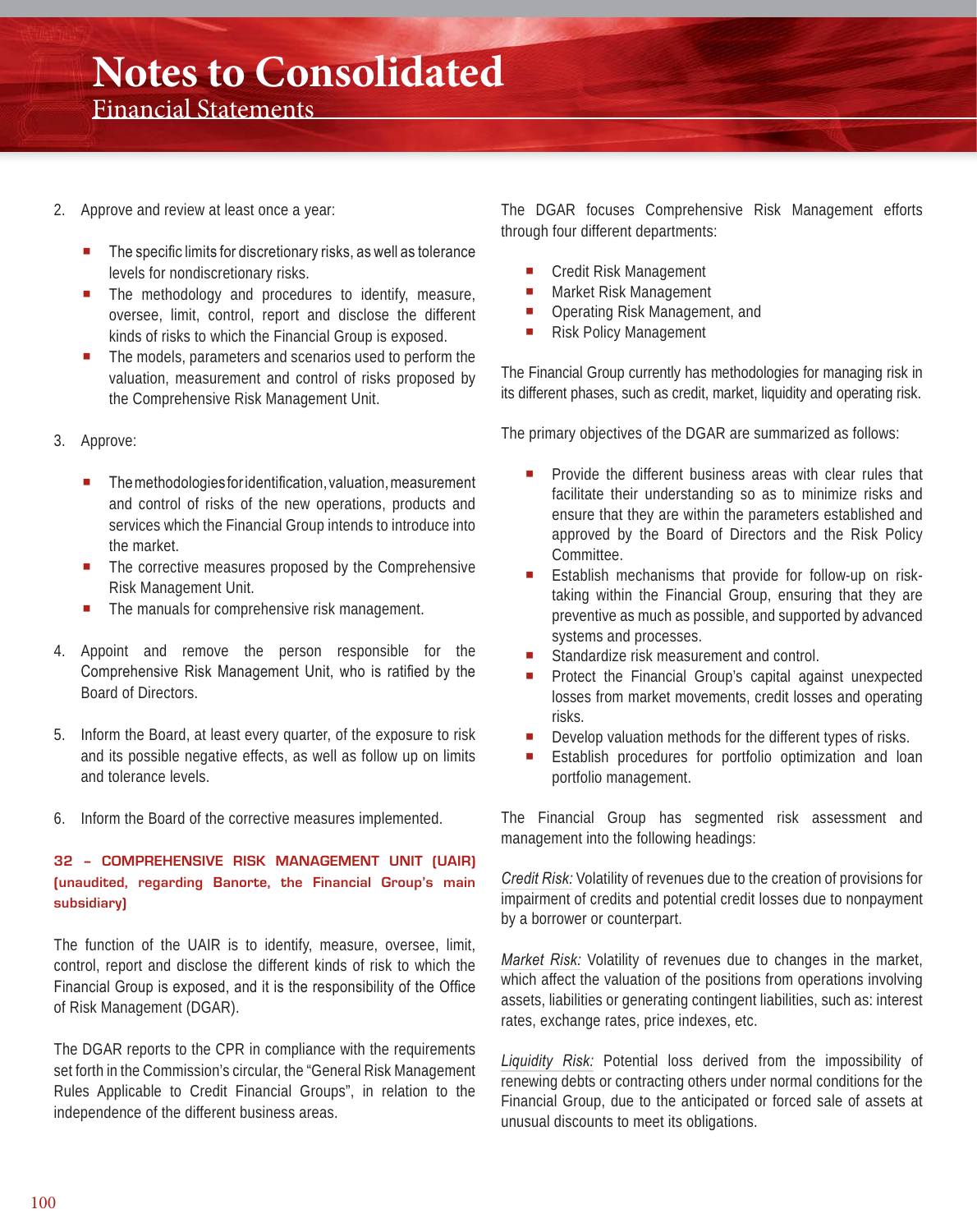*R***BANORTE** Annual Report 2008

*Operating Risk:* Loss resulting from lack of adaptation or failure in processes, personnel, internal systems or external events. This definition includes Technological Risk and Legal Risk. Technological Risk groups includes all potential losses from damage, interruption, alteration or failures derived from the use of or dependence on hardware, software, systems, applications, networks and any other information distribution channel, while Legal Risk involves the potential loss from penalties for noncompliance with legal and administrative requlations or the issuance of adverse final court rulings in relation to the operations performed by the Financial Group

#### **Credit risk**

Credit Risk is the risk that the customers will not comply with their payment obligations; therefore, adequate risk management is essential to maintain a high quality loan portfolio.

The Financial Group's management credit risk objectives are as follows:

- $\blacksquare$  Improve the quality, diversification and composition of the loan portfolio to optimize the risk-return ratio.
- **Provide senior management with reliable and timely** information to support decision-making in credit matters.
- **P** Provide the business departments with clear and sufficient tools to support credit placement and follow up.
- Support the creation of economic value for shareholders by means of efficient credit risk management.
- Define and constantly update the regulatory framework for credit risk management.
- Comply with the credit risk management reporting requirements established by the relevant authorities.
- **Perform risk management in accordance with best practices;** implementing models, methodologies, procedures and systems based on the latest international advances.

#### **Individual credit risk**

The Financial Group's banks segment the loan portfolio into two large groups: the consumer and corporate portfolios.

Individual credit risk for the consumer portfolio is identified, measured and controlled by means of a parametric system (scoring) which includes models for each of the consumer products: mortgage, automotive, payroll credit, personal and credit card.

Individual risk for the corporate portfolio is identified, measured and controlled by means of the Target Markets, the Risk Acceptance Criteria and the Banorte Internal Risk Classification (CIR Banorte).

The Target Markets and Risk Acceptance Criteria are tools which, together with the Internal Risk Rating CIR, form part of the credit strategy of the Financial Group and support the estimate of the credit risk level.

The Target Markets are activities selected by region and economic activity - supported by economic studies and portfolio behavior analyses - in which the Financial Group wishes to place credits.

The Risk Acceptance Criteria are parameters which describe the risks identified by industries, facilitating an estimate of the risk involved for the Financial Group in granting a credit to a customer depending on the economic activity which it performs The types of risks evaluated in the Risk Acceptance Criteria are the financial risk, operating risk, market risk, company lifecycle risk, legal and regulatory risk, credit history and quality of management.

Early Warnings are a set of criteria based on information and indicators of the borrowers and their environment that have been set forth for timely prevention and identification of likely impairment in the loan portfolio, in order to take credit risk mitigating preventive actions in a timely manner.

The CIR Banorte is in line with the "General Regulations Applicable to the Classification Methodology for the Loan Portfolio of Credit Institutions" issued by the Commission on December 2, 2005. The CIR Banorte has been certified by the Commission and by an international external auditor since 2001.

The CIR Banorte is applied to a commercial portfolio equal to or exceeding an amount equivalent in Mexican pesos to four million UDIS at the classification date.

#### **Portfolio credit risk**

The Financial Group has designed a portfolio credit risk methodology which, while also including the best and most current international practices with regard to identification, measurement, control and follow up, has been adapted to function within the context of the Mexican financial system.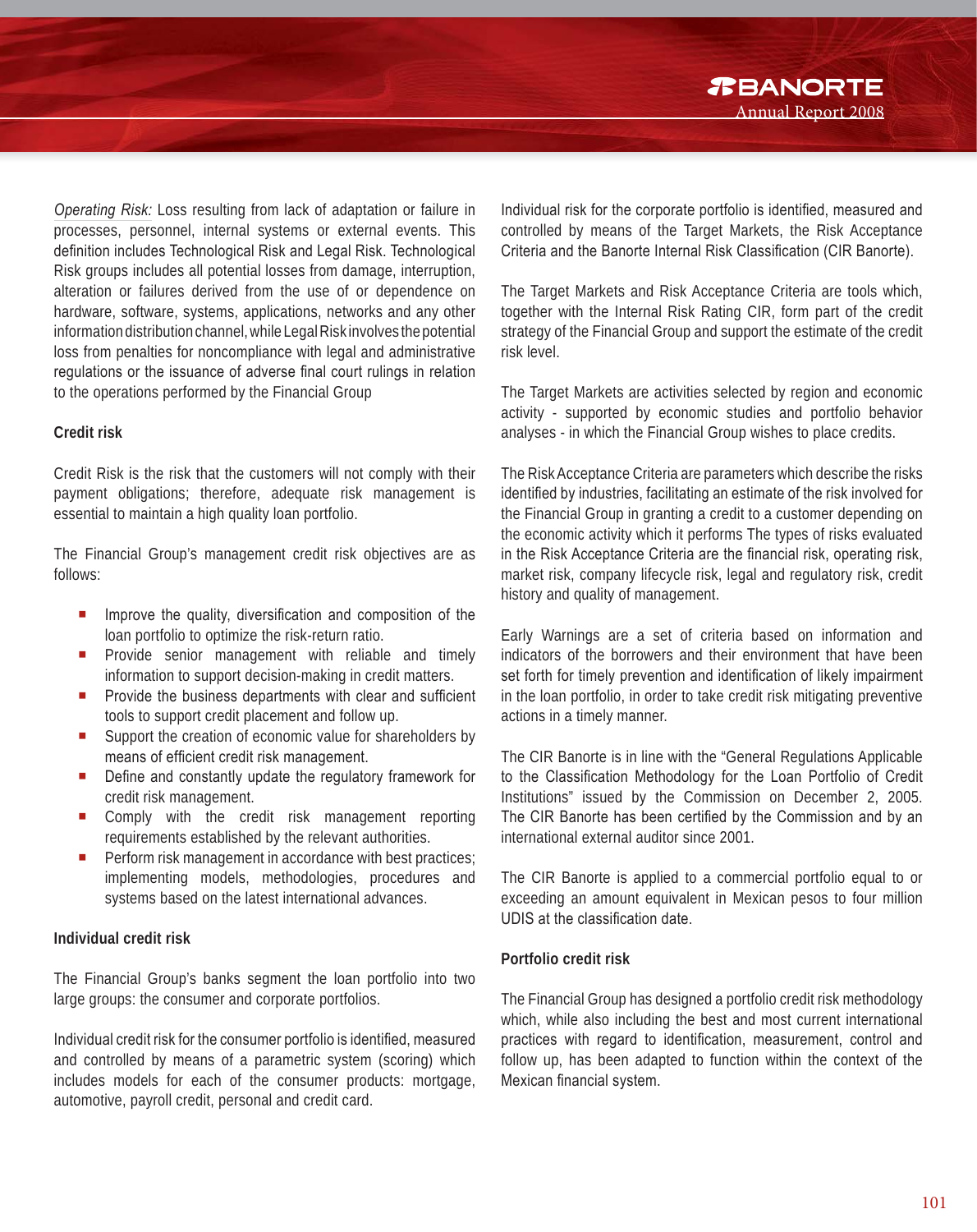## **Notes to Consolidated**

Financial Statements

The credit risk methodology identifies the exposure of all the loan portfolios of the Financial Group, overseeing risk concentration levels based on risk classifications, geographical regions, economic activities, currencies and type of product, for the purpose of ascertaining the portfolio profile and taking actions to diversify it and maximize profit with the lowest possible risk.

The calculation of loan exposure involves the generation of the cash flow from each of the loans, both in terms of principal and interest, for their subsequent discount. This exposure is sensitive to market changes, and facilitates the performance of calculations under different economic scenarios.

Apart from considering loan exposure, the methodology takes into account the probability of default, the recovery level associated with each customer and the sorting of the borrowers based on the Merton model. The probability of default is the probability that a borrower will not comply with its debt obligation to the Financial Group on the terms and conditions originally agreed. The probability of default is based on the transition matrixes which the Financial Group calculates as of the migration of the borrowers to different risk classification levels. The recovery level is the percentage of the total exposure that is expected to be recovered if the borrower defaults on its obligations. The sorting of the borrowers based on the Merton model is intended to tie the future behavior of the borrower to credit and market factors on which, using statistical techniques, the borrower's "credit health" depends.

The primary results obtained are the expected loss and unexpected loss over a one-year time horizon. The expected loss is the median of the distribution of losses of the loan portfolio, which enables a measurement of the average loss expected in the following year due to noncompliance or variations in the credit status of the borrowers. The unexpected loss is an indicator of the loss expected under extreme circumstances, and is measured as the difference between the maximum loss based on the distribution of losses, at a specific confidence level, which in the case of the Financial Group is 95%, and the expected loss.

The results obtained are used as a tool for better decision-making in granting loans and portfolio diversification, in accordance with the global strategy of the Financial Group. The individual risk identification tools and the portfolio credit risk methodology are reviewed and updated periodically to incorporate new techniques that can support or strengthen them.

As of December 31, 2008, the total portfolio of Banorte is Ps. 222,849 million. The expected loss represents 2.6% and the unexpected loss represents 4.4% of the total operating portfolio. The average expected loss was 2.4% for the period between October and December 2008.

#### **Risk Diversification**

In December 2005, the CNBV issued the "General Rules for Risk Diversification in Performing Asset and Liability Transactions Applicable to Credit Institutions".

These regulations require that the Financial Group perform an analysis of the borrowers and/or loans they hold to determine the amount of their "Common Risk". Also, the Financial Group must have the necessary documentation to support that a person or group of persons represents a common risk in accordance with the assumptions established under such rules.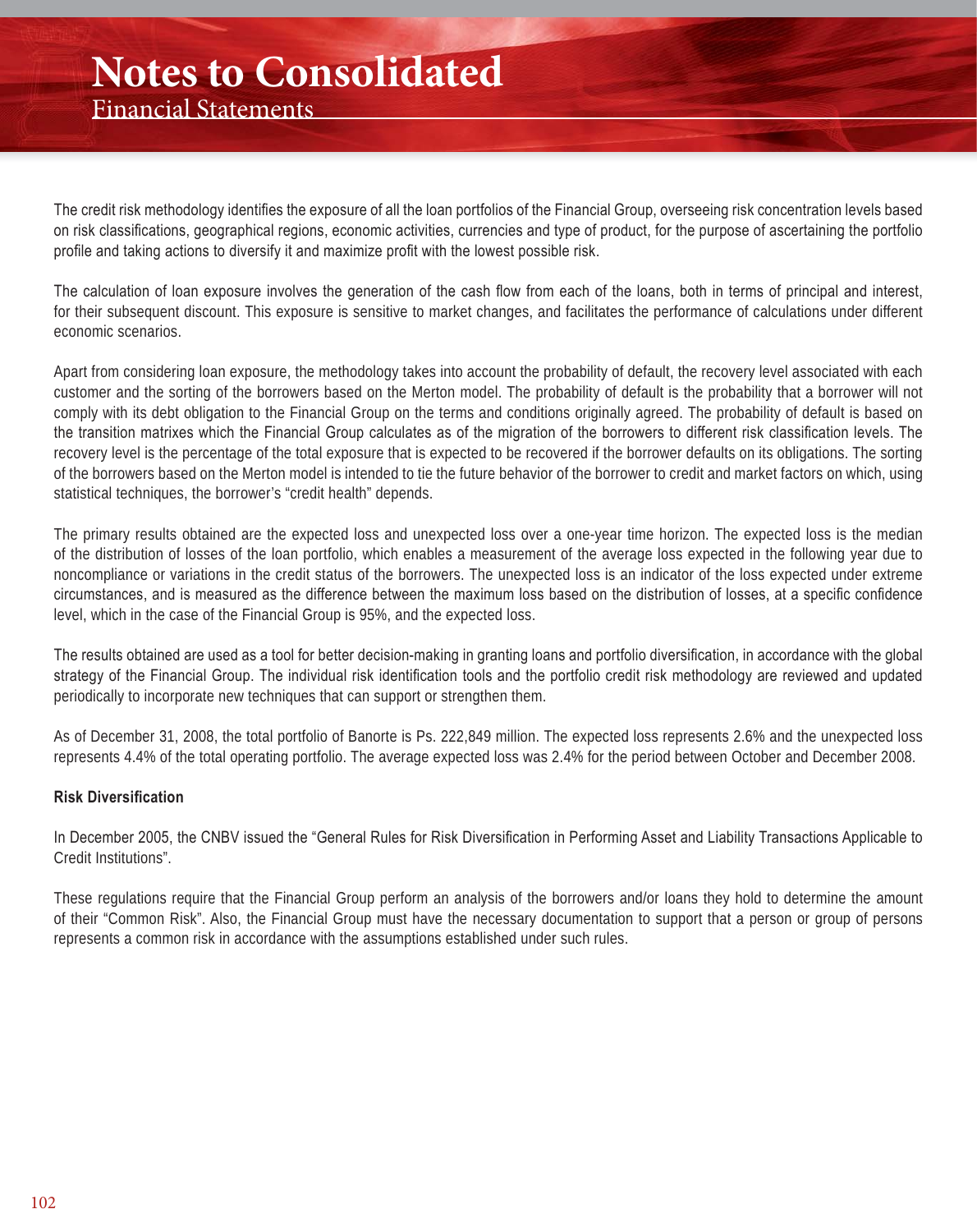In compliance with the risk diversification rules for asset and liability transactions, the following information is provided below:

| Basic capital as of September 30, 2008                                            | Ps. 30,538 |
|-----------------------------------------------------------------------------------|------------|
| I. Financing whose individual amount represents more than 10% of basic capital:   |            |
| Credit transactions                                                               |            |
| Number of financings                                                              |            |
| Amount of financings taken as a whole                                             | Ps. 4,542  |
| % in relation to basic capital                                                    |            |
| Money market transactions                                                         |            |
| Number of financings                                                              |            |
| Amount of financings taken as a whole                                             | Ps. 3,491  |
| % in relation to basic capital                                                    | 11%        |
| Overnight transactions                                                            |            |
| Number of financings                                                              |            |
| Amount of financings taken as a whole                                             | Ps. 6,294  |
| % in relation to basic capital                                                    |            |
|                                                                                   |            |
| II. Maximum amount of financing with the 3 largest debtors and common risk groups | Ps.31,710  |

#### **Market risk**

#### *Value at risk*

The exposure to market risk is determined through the calculation of the Value at Risk ("VaR"). The meaning of the VaR under this method is the potential one day loss which could be generated in the valuation of the portfolios at a given date. This methodology is used both for the calculation of market risk and for the establishment and control of internal limits.

The Financial Group applies the nonparametric historical simulation method to calculate the VaR, considering for such purpose a 99% confidence level, using the 500 immediate historical scenarios, multiplying the result by a security factor that fluctuates between 3 and 4 depending on the annual Back Testing results calculated on the previous quarter, considering 10 days to dispose of the risk portfolio in question. These measures insure that unforeseen volatiles are considered in the main risk factors that affect such portfolios.

Such methodology is applied to all financial instrument portfolios within and beyond the scope of the Financial Group, including money market and treasury transactions, capital, foreign-exchange and derivatives held for trading and hedging purposes, which are exposed to variations in their value due to changes in the risk factors affecting their market valuation (domestic and foreign interest rates, exchange rates and indexes, among others).

The average VaR for financial instruments portfolio was Ps 2,430 for the last quarter 2008.

| <b>Millions of pesos</b>  | 4007      | 1008      | 2008      | 3008      | 4008      |
|---------------------------|-----------|-----------|-----------|-----------|-----------|
| VaR Banorte*              | Ps. 2,168 | Ps. 2.199 | Ps. 2,269 | Ps. 2.198 | Ps. 2,430 |
| Banorte net capital***    | 33,710    | 39.052    | 43.788    | 45,361    | 43,248    |
| VaR / net capital Banorte | 6.43%     | 5.63%     | 5.18%     | 4.85%     | 5.62%     |

Quarterly Average

<sup>\*\*\*</sup> Sum of net capital at the close of the quarter.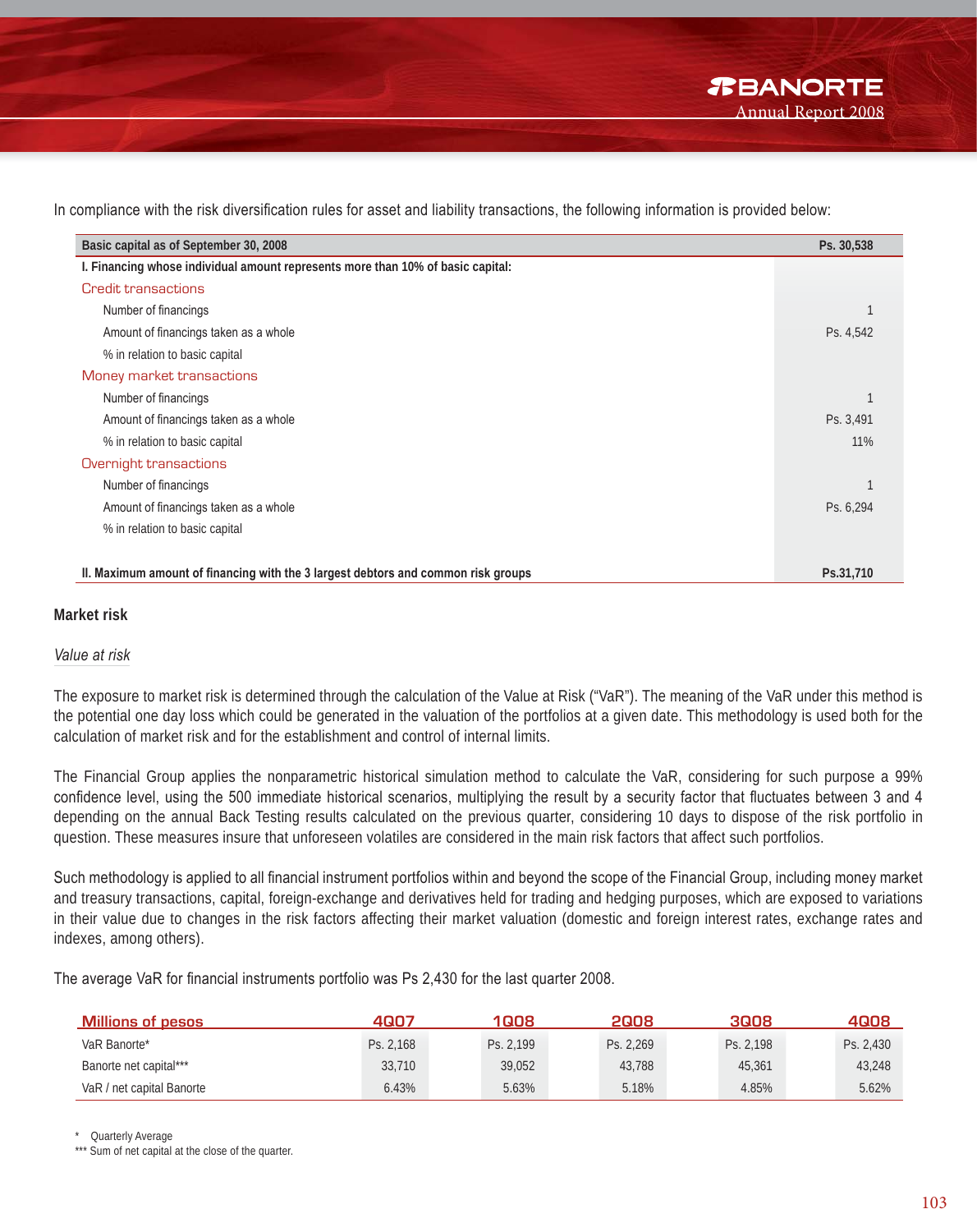Also, the average of the VaR for the risk factor of the portfolio of instrument described for the Financial Group behaved as follows during the fourth quarter of 2008:

| <b>Risk factor</b>           | <b>VaR</b> |
|------------------------------|------------|
| Domestic interest rate       | Ps. 2,680  |
| Foreign interest rate        | 167        |
| Exchange rate                | 872        |
| Capital                      | 53         |
| Foreign currency bond prices | 357        |
| <b>Total VaR</b>             | Ps. 2,430  |

The VaR for each of the risk factors presented is determined by simulating 500 historical scenarios of the variables comprising each of such factors, maintaining constant the variables that affect the other risk factors shown. By the same token, the consolidated VaR for the Financial Group considers the correlations of all the risk factors influencing the valuation of the portfolios, for which reason the arithmetical sum of the VaR Factor does not match.

#### **Retrospective analysis**

To validate the effectiveness of the measurements of the calculation of the daily VaR as a measurement of market risk, the retrospective analysis is updated each week. This analysis makes it possible to compare the estimated results through the VaR with the actual results generated.

#### **Sensitivity analysis and tests under extreme conditions**

To improve analysis and obtain the impact of any movements in risk factors, sensitivity analyses and tests under extreme conditions are performed periodically. These analyses foresee potential situations in which the Financial Group might suffer extraordinary losses from the valuation of the financial instruments in which it holds positions.

#### **Liquidity and balance sheet risk**

In order to provide a measurement of liquidity risk in the Financial Group and provide follow-up consistently, the Financial Group relies on the use of financial ratios, which include the Liquidity Ratio (Current Assets/Liquid Liabilities), which consider among the liquid assets the cash and cash equivalents, trading securities and available for sale securities, whereas the liquid liabilities include immediate demand deposits, immediate demand interbank loans and short-term loans. The liquidity ratio at the end of the fourth quarter of 2008 is 49.2%, while the average during the quarter is 48.1%, as shown below:

|                    |             |                | <b>End of quarter</b> |             |             |
|--------------------|-------------|----------------|-----------------------|-------------|-------------|
|                    | 4007        | 1008           | 2008                  | 3Q08        | 4008        |
| Liquid assets      | Ps. 59,540  | Ps. 62,818     | Ps. 66,756            | Ps. 71,045  | Ps. 72,557  |
| Liquid liabilities | Ps. 116,879 | Ps. 123,114    | Ps. 116,697           | Ps. 115,100 | Ps. 147,498 |
| Liquidity ratio    | 50.9%       | 51.0%          | 57.2%                 | 61.7%       | 49.2%       |
|                    |             |                |                       |             |             |
|                    |             | <b>Average</b> |                       |             |             |
|                    | 4007        | 1008           | 2008                  | 3Q08        | 4008        |
| Liquid assets      | Ps. 56,520  | Ps. 59,777     | Ps. 59,543            | Ps. 61,285  | Ps. 64,453  |
| Liquid liabilities | Ps. 98,706  | Ps. 108,939    | Ps. 108,798           | Ps. 105,771 | Ps. 127,061 |
| Liquidity ratio    | 57.3%       | 54.9%          | 54.7%                 | 57.9%       | 48.1%       |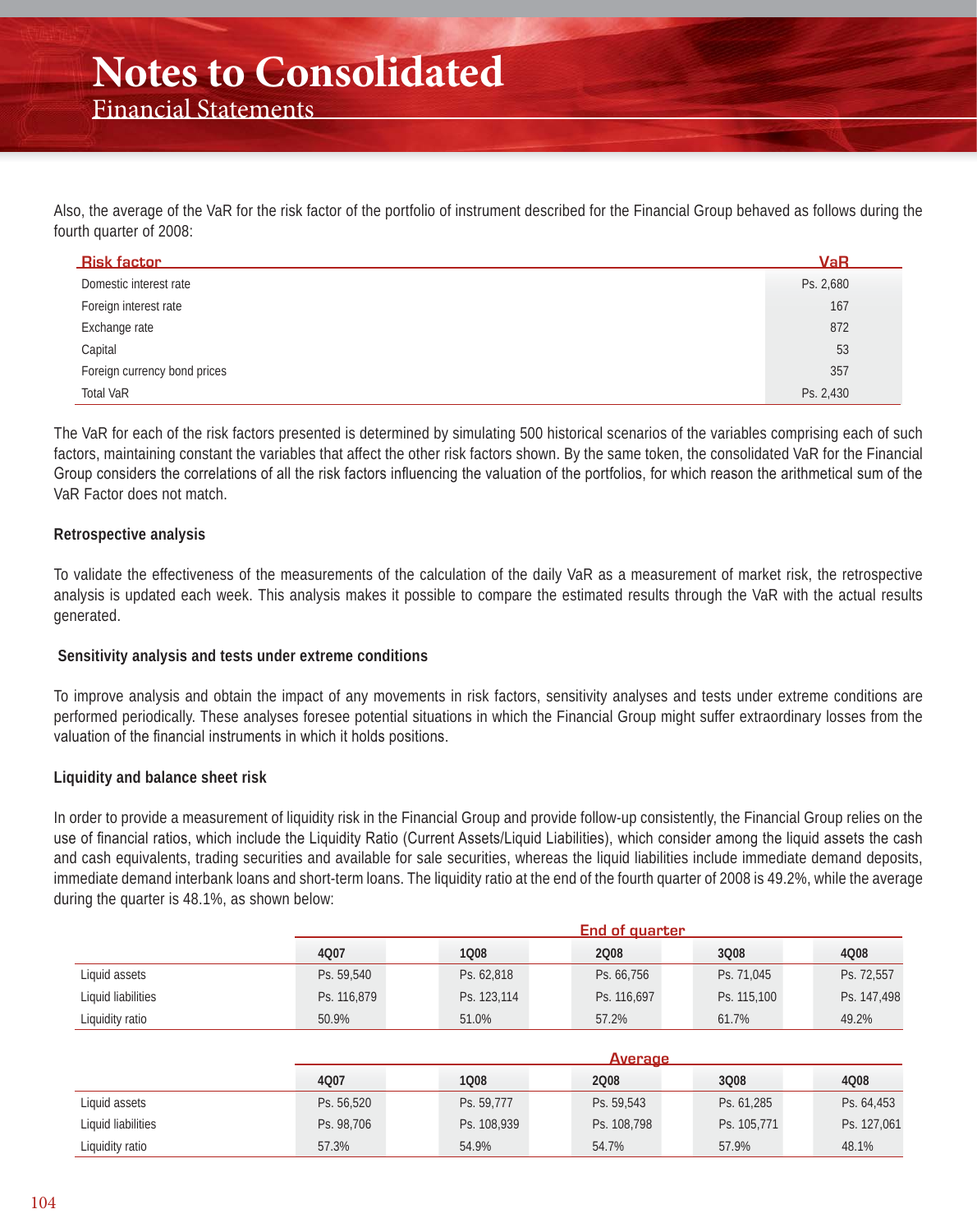#### *Average calculation considering the Liquidity Ratio's weekly estimates*

To quantify and follow up on the liquidity risk for its dollar portfolio, the Financial Group uses the criteria established by Banco de México for the determination of the Liquidity Ratio. It facilitates an evaluation of the differences between the flows of assets and liabilities in different time periods. The above promotes a healthier distribution of terms for these assets.

Also, to prevent concentration risks in relation to payment terms and dates for the Financial Group, gap analysis is performed to match the resources with the funding sources, which detects any concentration in a timely fashion. These analyses are performed separately by currency (Mexican pesos, foreign currency and UDIS).

Furthermore, balance sheet simulation analyses are prepared for the Financial Group, which provides either a systematic or dynamic evaluation of the future behavior of the balance sheet. The base scenario is used to prepare sensitivity analyses for movements in domestic, foreign and real interest rates. Also, tests are performed under extreme conditions to evaluate the result of extreme changes in interest, funding and exchange rates.

As an evaluation measure of the effectiveness of the simulation model, the projections are periodically compared with actual data. Using these tests, the assumptions and methodology used can be evaluated and, if necessary, adjusted.

#### **Operating risk**

As of January 2003, the Financial Group established a formal operating risk department denominated "Operating Risk Management Department" as part of its Risk Management Strategy.

The Financial Group defines operating risk as the potential loss due to failures or deficiencies in internal controls because of operation processing and storing or in data transfer, and adverse administrative and judicial rulings, frauds or theft (this definition includes technology and legal risk).

Operating Risk Management's objectives are: a) to enable and support the organization to reach its institutional objectives through operating risk prevention and management; b) to insure that the existing operating risks and the required controls are duly identified, evaluated and aligned with the organization's risk strategy; and c) to insure that operating risks are duly quantified in order to assign the proper capital for operating risk.

#### **Operating risk management's cornerstones**

#### **I. Policies, objectives and guidelines**

The Financial Group has documented the operating risk policies, objectives, guidelines, methodologies and responsible areas.

The Operating Risk Department works closely with the Controllership Department to promote effective Internal Control that defines the proper procedures and controls to mitigate operating risk. The Internal Audit department follows up on compliance.

Regulations Control, as part of the Internal Control System, performs the following risk-mitigating activities: a) internal control validation; b) institutional regulations management and control; c) monitoring of operating process internal control by means of control indicator reports submitted by the process controllers in the various areas; d) money-laundering prevention process management; e) regulatory provisions controls and follow-up; and f) analysis and assessment of operating processes and projects with the participation of the directors in each process in order to insure proper internal control.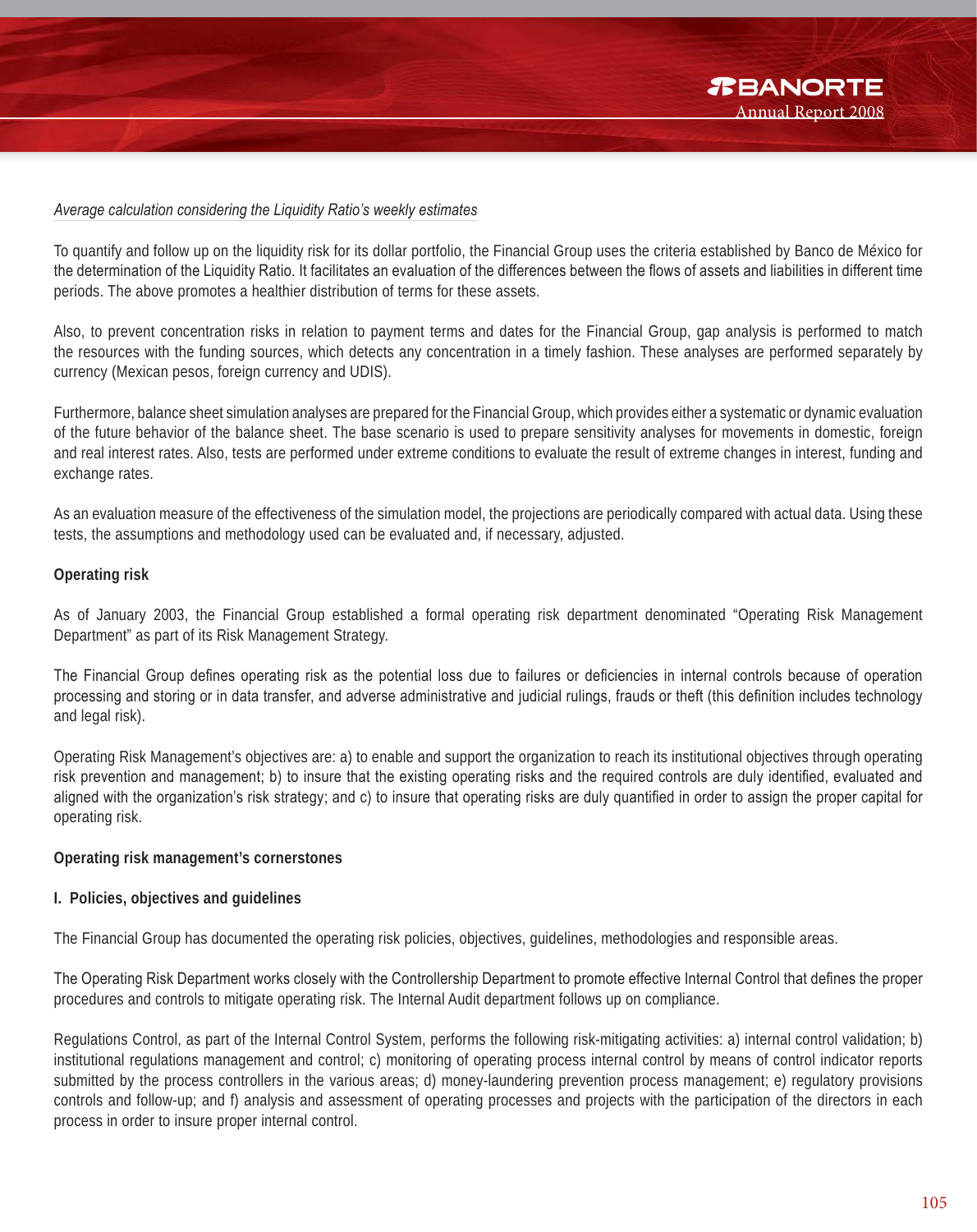#### **II. Quantitative and qualitative measuring tools**

#### *Operating Losses Database*

To record operating loss events, a system has been developed internally known as the "Operating Loss and Events Capture System" (SCERO). This system enables the central information supplier areas to directly record such events online, which are classified by type of event in accordance with the following categories (in line with the Basle II Agreement proposals):

| <b>Types of events</b>                     | <b>Description</b>                                                                                                                                                                                                               |
|--------------------------------------------|----------------------------------------------------------------------------------------------------------------------------------------------------------------------------------------------------------------------------------|
| Internal fraud                             | Losses derived from actions intended to defraud, illegally seize ownership or evade<br>the regulations, law or policies of the Institution (excluding diversity/discrimination<br>events) involving at least one internal party. |
| External fraud                             | Losses derived from actions taken by third parties intended to defraud, illegally seize<br>ownership or evade the law.                                                                                                           |
| Labor relations and job safety             | Losses derived from actions inconsistent with laws or employment, health or safety<br>agreements, or which result in the payment of claims for damages to personnel or<br>diversity/discrimination claims.                       |
| Customers, products and business practices | Losses derived from negligence or unintentional breaches which prevent compliance<br>with professional obligations with customers (including trust and adaptation require-<br>ments or due to the nature or design of a product. |
| Natural disasters and other events         | Losses due to damage or harm to physical assets due to natural disasters or other<br>events.                                                                                                                                     |
| Business incidences and system failures    | Losses derived from incidences in the business and system failures.                                                                                                                                                              |
| Process execution, delivery and management | Losses derived from errors in transaction processing or in process management, as<br>well as relations with counterparties and suppliers.                                                                                        |

This historical database provides the statistics of the operating events experienced by the Financial Group in order to be able to determine the respective trends, frequency, impact and distribution. Furthermore, the database will serve to calculate capital requirements for advanced models in the future.

#### *Legal and tax contingencies database*

For the recording and follow-up of legal, administrative and tax issues that may arise from adverse unappealable ruling, an internal system called "Legal Risk Issues Monitoring System" (SMARL) was developed. This system enables the central data supplying areas to record such events directly and on-line, which are then classified by company, sector and legal issue, among others.

As part of the Financial Group's legal risk management initiative, legal and tax contingencies are estimated by the attorneys that process the issues based on an internal methodology. This makes it possible to create the necessary book reserve to face such estimated contingencies.

#### *Risk management model*

The Financial Group and its subsidiaries have defined objectives, which are achieved through different plans, programs and projects. Compliance with such objectives may be adversely affected due to operating risks, for which reason a methodology must be in place to manage them within the organization. Consequently, operating risk management is now an institutional policy defined and supported by senior management.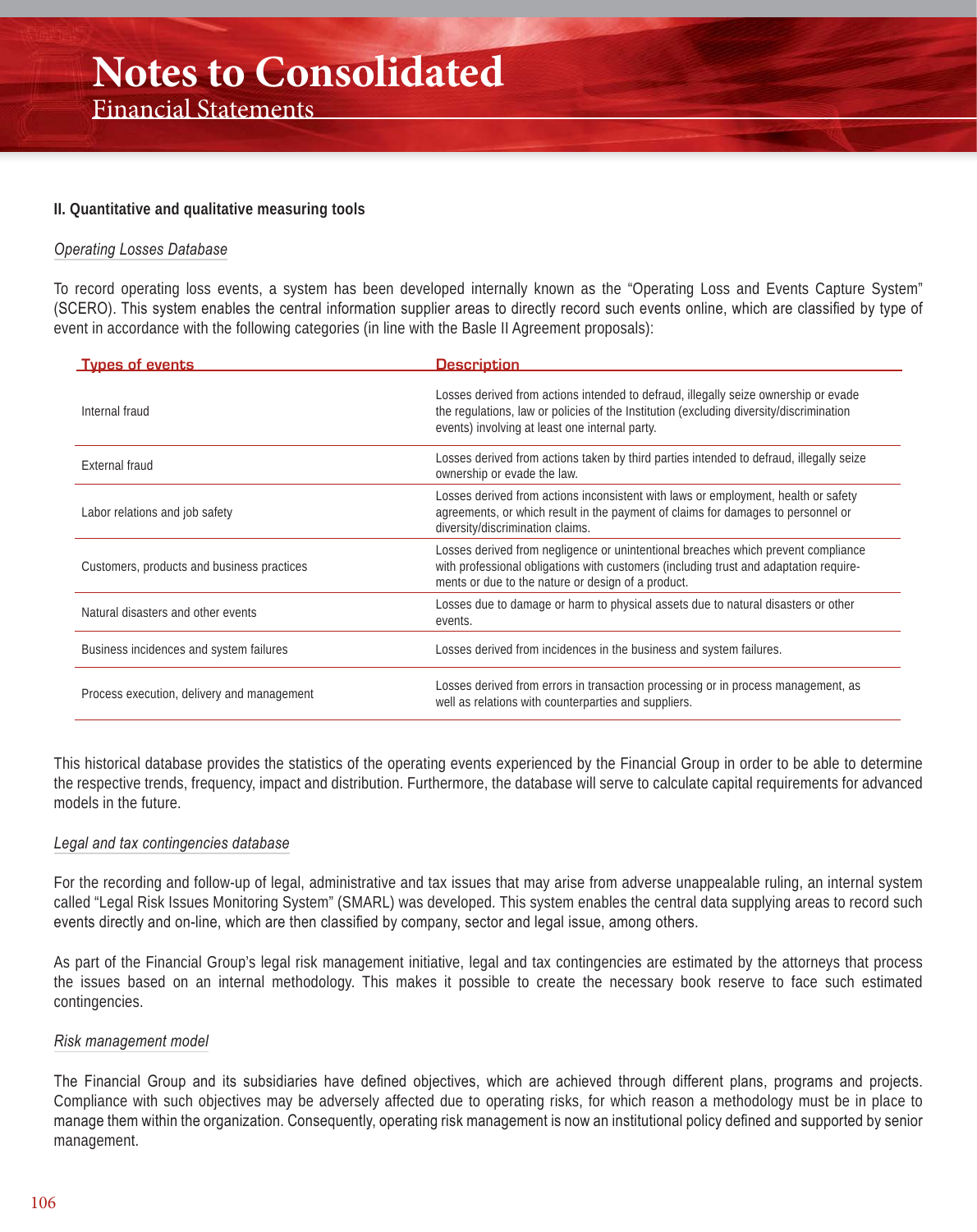To perform operating risk management, each of the operating risks involved in the processes must be identified in order to analyze them. In this regard, the risks identified by Regulations Control are recorded in a risk matrix and processed to eliminate or mitigate them (trying to reduce their severity or frequency) and to define the tolerance levels, as applicable. A new Operating Risk Management Model and the technology tool for its implementation are currently being developed.

#### **III. Calculating capital requirement**

On November 23, 2007, the Official Gazette of the Federation published the Operating Risk Capitalization Rules that set forth a basic model, which is calculated and reported periodically to the authorities.

#### **IV. Information and reporting**

The information generated by the databases and the Management Model is processed regularly in order to report the main operating events detected, trends, identified risks (risk matrix) and the mitigating strategies to the Risk Policy Committee and the Board of Directors. The status of the principal initiatives for operating risk mitigation implemented by the different areas of the organization is also reported.

#### **Technology risk**

It is defined as the potential loss due to damage, interruption, alteration or failures in the use of or dependence on hardware, software, IT systems, applications, networks and any other data distribution channel for rendering services to customers. Technology risk forms an inherent part of operating risk, for which reason its management is performed throughout the entire organization.

To address operating risk associated with data integrity, the "Integrity Committee" was created. Its objectives include aligning data security and control efforts to a prevention approach, defining new strategies, policies, processes or procedures and solving data security issues that affect or may affect the Financial Group's assets.

The Financial Group performs the functions for technology risk management set forth by the Commission under the guidelines established by the institutional regulations and the Integrity Committee.

To address the operating risk caused by high impact external events, the Financial Group has a Business Continuity Plan (BCP) and Business Recovery Plan (BRP) based on a same-time data replication system at an alternate computer site. This guarantees the back-up and recovery of critical applications in the event of an operating contingency.

#### **Legal risk**

Legal risk is defined as the potential loss due to noncompliance with applicable legal and administrative provisions, adverse administrative and judicial rulings, and imposed penalties.

The legal risk must be measured as an inherent part of operating risk in order to understand and estimate its impact. Therefore, those legal issues which result in actual operating losses in the SMARL system are recorded in the SCERO in accordance with a predetermined classification.

Based on the statistics of the current legal issues and real loss events, the Financial Group can identify specific legal or operating risks, which are analyzed in order to eliminate or mitigate them in an attempt to reduce or limit their future occurrence or impact.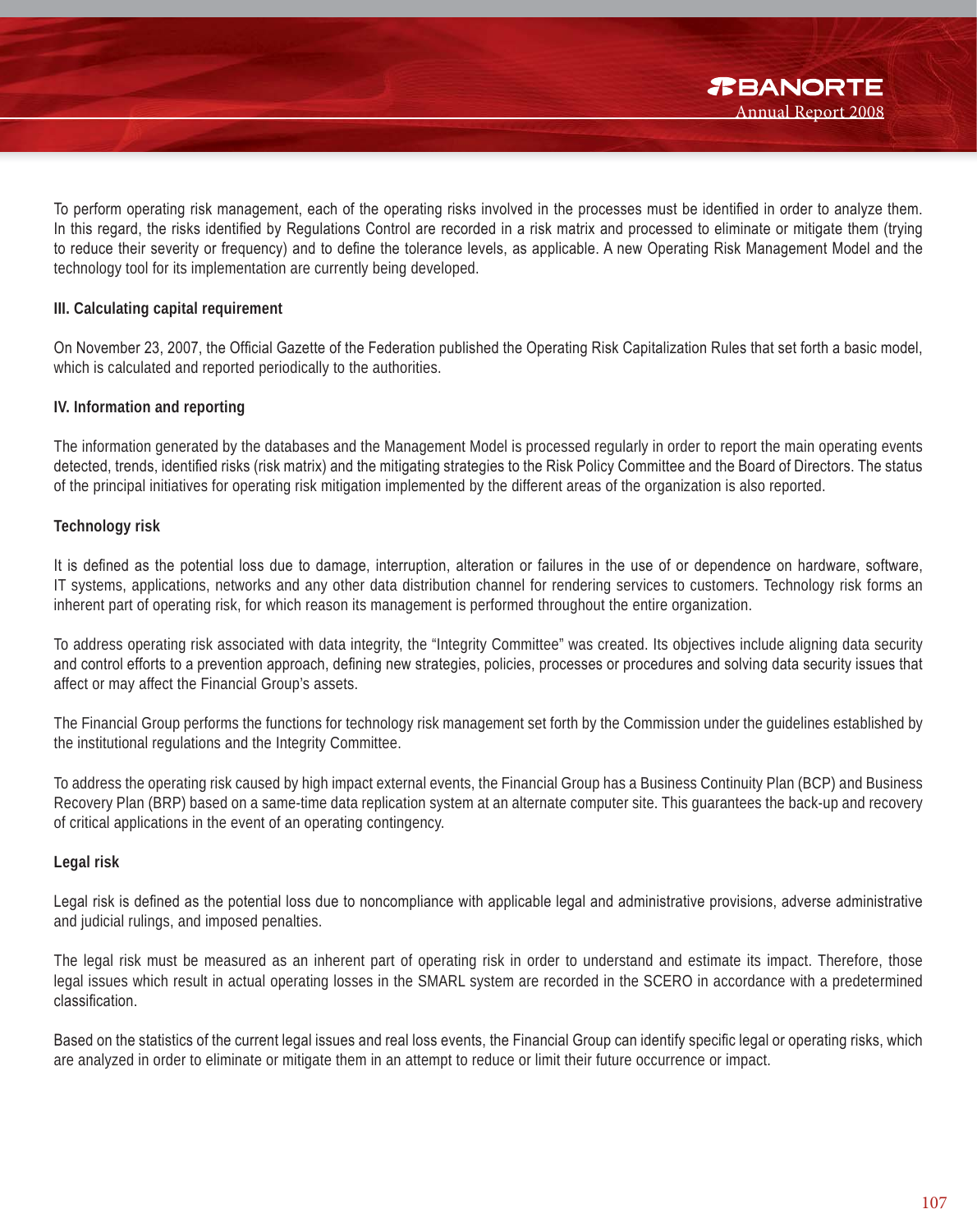### **Notes to Consolidated**

Financial Statements

#### **33 - MEMORANDUM ACCOUNTS**

|                                                                   | 2008        | 2007        |
|-------------------------------------------------------------------|-------------|-------------|
| Banks customers (current accounts)                                | Ps. 74      | Ps. 11      |
| Settlement of customer transactions                               | 35          | 58          |
| Customer valuables received in custody                            | 118,537     | 180,385     |
| Customer repurchase agreements                                    | 35,688      | 21,803      |
| Customer call options transactions                                | 274         | 146         |
| Managed trusts                                                    | 2,378       | 3,048       |
|                                                                   | Ps. 156,986 | Ps. 205,451 |
| Other contingent assets and liabilities                           | Ps. 266     | Ps. 279     |
| Credit commitments                                                | 2,793       | 2,365       |
| Deposits of assets                                                | 3,006       | 1,541       |
| Financial Group securities delivered into custody                 | 886         | 610         |
| Financial Group government securities held in custody             | 101         | 147         |
| Assets in trusts or under mandate                                 | 90,469      | 101,632     |
| Managed assets in custody                                         | 131,886     | 117,167     |
| Investment banking transactions on account of third parties (net= | 84,615      | 91,329      |
| Collateral received by the institution                            | 31,567      |             |
| Past-due loan portfolio accrued but not charged interest          | 137         | 102         |
|                                                                   | Ps. 345,726 | Ps. 315,172 |
| Securities to be received in repurchase agreements                | Ps. 39,939  | Ps. 216,233 |
| Less: Creditor repurchase agreement                               | (40, 176)   | (216, 708)  |
|                                                                   | (Ps. 237)   | (Ps. 475)   |
| Repurchase agreement from debtors                                 | Ps. 35,054  | Ps. 21,502  |
| Less: Securities to be received in repurchase agreements          | (34,908)    | (21, 484)   |
|                                                                   | Ps. 146     | Ps. 18      |

#### **34 - COMMITMENTS**

As of December 31, 2008 and 2007, the Financial Group had the following contingent obligations and commitments:

- Other contingent obligations and opening of credits totaling Ps. 3,059 (Ps. 2,644 in 2007), which are recorded in memorandum accounts.
- Certain real property and operating equipment are leased. Total property lease payments for the periods ended December 31, 2008 and 2007, were Ps. 159 and Ps. 195, respectively.

#### **35 - CONTINGENCIES**

As of December 31, 2008, there are lawsuits filed against the Financial Group in civil and business court cases. However, the Financial Group's attorneys consider that the claims filed are unsubstantiated and, in the event of an adverse ruling, they would not significantly impact the Financial Group's consolidated financial position. A reserve of Ps. 120 is recorded for such contentious matters.

Furthermore, contingencies may arise due to differences in taxes derived from a potential review of the tax returns filed by the Financial Group and differences in the interpretation of legal provisions between the Financial Group and the tax authorities.

#### **36 - SAVINGS PREVENTIVE AND PROTECTION MECHANISM**

The objective of the Institute for the Protection of Bank Savings (IPAB) is to protect the deposits of small customers and thereby contribute to maintaining the financial system's stability and the proper functioning of the payments systems.

According to the Law of Bank Savings Protection (LPAB), the IPAB manages a bank savings protection system that guarantees the payment of bank deposits or loans or credits to Full Service Banking Institution up to an amount equivalent to 400 thousand UDIS per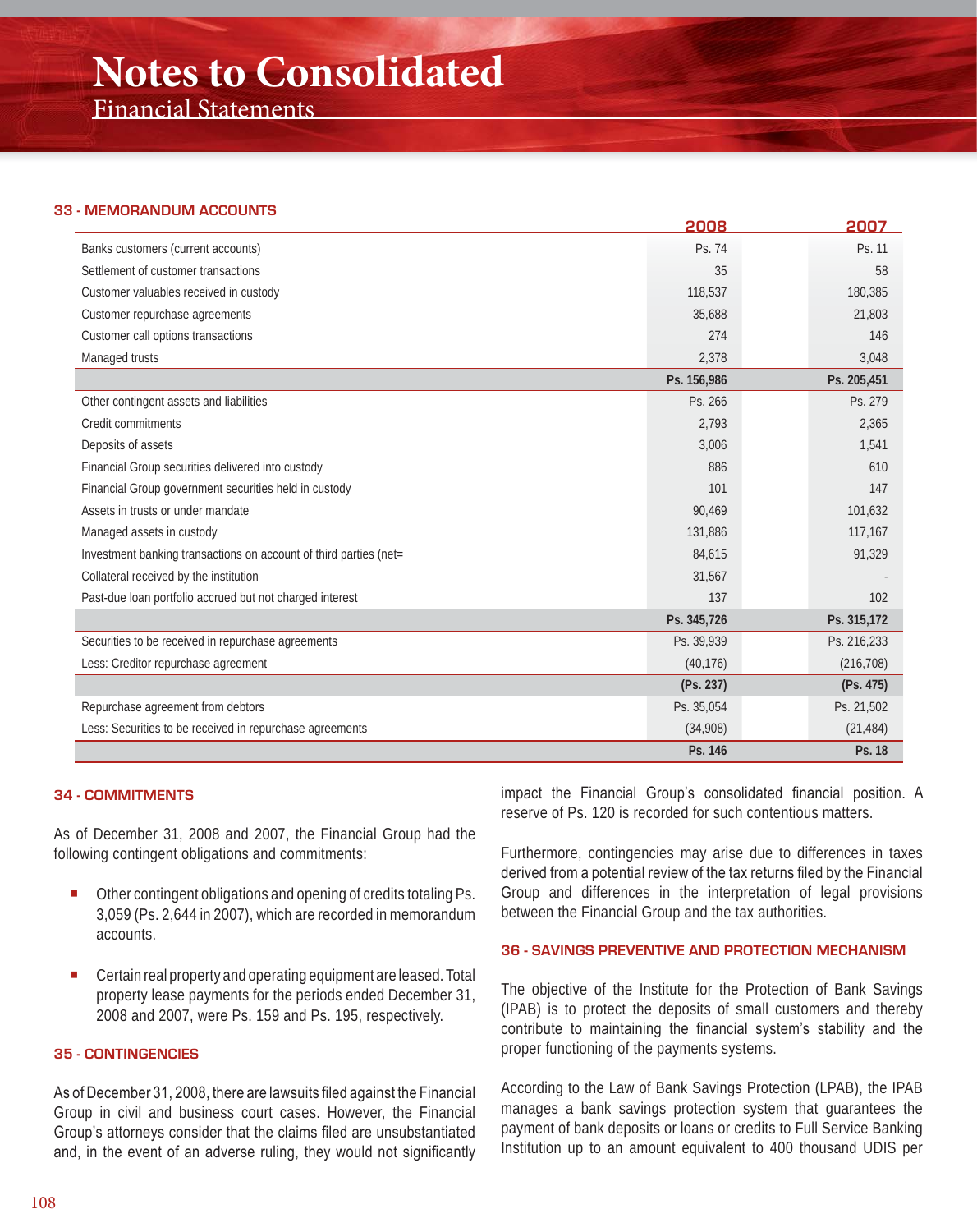individual or business entity, regardless of the number or type of such obligations in the customer's favor and charged to a single bank.

On July 30, 2007, general rules were issued for addressing joint accounts or those in which there is more than one account holder, referred to in art.14 of the LPAB, as well as the rules banks must observe for classifying information relative to transactions associated with guaranteed obligations.

The IPAB plays a major role in the implementation of the LPAB resolutions methods and the Law of Credit Institutions (LIC) as timely and adequate mechanisms for salvaging and liquidating Full Service Banking Institutions in financial trouble that may affect their solvency. The purpose is to provide maximum protection to the public while minimizing the negative impact that salvaging an institution may have on others in the banking system.

During 2008 and 2007, the amount of contributions to the IPAB payable by Banorte for fees amounted to Ps. 938 and Ps. 774, respectively.

#### **37 – NEW ACCOUNTING PRINCIPLES**

The following are some of the principal changes derived from the new standards or modifications issued by the Commission and the CINIF effective as of January 1, 2009:

 Circular C-2 "Securitization Transactions" states that in securitization transactions the assignor may or may not transfer the risks and benefits on the financial assets to the assignee, and may or may not transfer control over such assets.

It also establishes that the benefits on the assignee's remainder shall be recognized as "Benefits to receive in securitization transactions" and valuated at its fair value from the onset. Valuation adjustments are recognized in the year's results. This valuation shall be consistent with the accounting policies of the Special Purpose Entity (SPE), established as a securitizing vehicle.

If the assignor renders administration services of the transferred assets, an asset or liability for transferred asset administration should be recognized initially at its fair value, pursuant to Circular C-1 as follows:

a. An asset is recorded if the consideration exceeds the costs and expenses incurred in rendering the service, otherwise a liability is recorded.

b. Then such asset or liability will be valued at its fair value, recognized its valuation effects in the year's results.

Annual Report 2008

*R***BANORTE** 

The benefits on the securitization transactions' remnant and the transferred financial assets administration asset will be presented under "Benefits to receive in securitization transactions."

The valuation of the receivable benefits as well as of the administration asset or liability will be presented on "Other income" or "Other expenses", as applicable.

The effects of such Circular, if applied to securitizations in effect by December 31, 2008 are detailed below:

For realized securitization transactions, the financial assets were removed from the balance sheet based on the accounting criteria in effect at that date, C-1, "Transfer of Financial Assets", and C-2, "Securitizations". As the new accounting criteria that replaced the previous ones are prospectively applied, retroactive records will not be realized for transactions made before its application. Therefore, previously recognized transfers of financial assets don't have to be reevaluated.

However, according to these new accounting criteria, the securitized loans of the mortgage can state and municipal government loans that Banorte made during 2006 and 2007, respectively had not met the requirements of the new accounting criteria to be removed from the balance sheet, as in both transactions most of the inherent risks and/or benefits are substantially retained.

On December 31, 2008, the outstanding balance of the securitized loans of the mortgage and state and municipal government loans that were including in the balance sheet was Ps. 6,475. Moreover, the impact accumulated in their results that would have been recorded is (Ps. 103).

- Circular C-5, "Consolidation of Special Purpose Entities", defines the special standards relative to the consolidation of the SPE. It establishes that an entity should consolidate an SPE when the economic substance of the relationship between both entities indicates control over such SPE.
- NIF B-7, "Business Acquisitions", establishes the "purchase method" as the method for recognizing business acquisitions.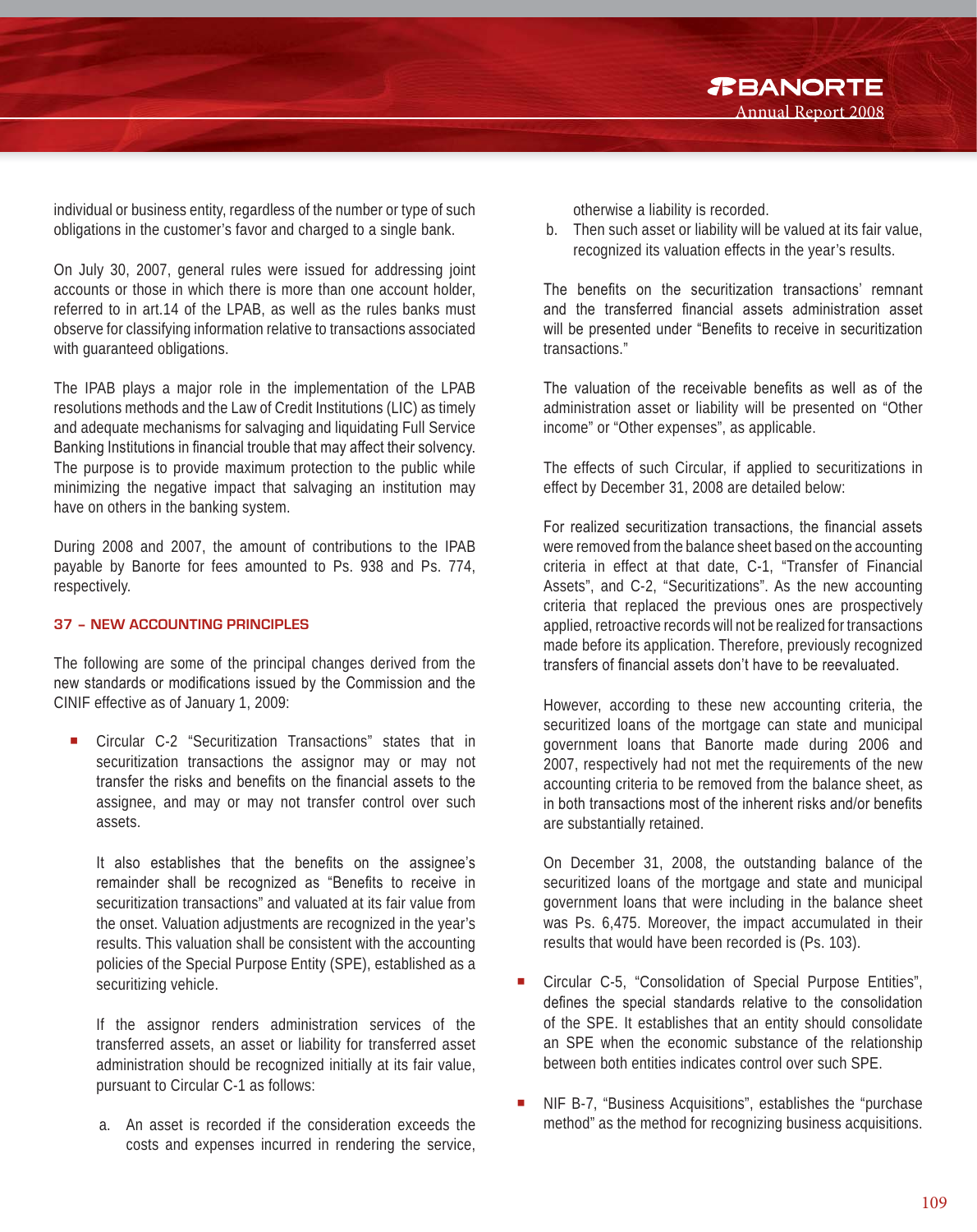It does not allow the recognition of earning in an acquisition process.

The value of the net acquired assets should be adjusted to a value that is equal to the sum of the consideration and the value of the non-controlling share valued in proportion to this consideration.

Goodwill should be recognized when the sum of the consideration paid in the acquisition and the non-controlling share valued at their fair value is greater than the amount of the net acquired assets valued at fair value according to this NIF.

- NIF B-8, "Consolidated and Combined Financial Statements", separates consolidation and permanent investment valuation.
	- a. It requires that the noncontrolling interest be valued in the consolidated financial statements based on the fair value of the subsidiary's net assets and the goodwill determined with the purchase method at the time of the acquisition of such subsidiary.
	- b. It states that at the purchase date of a subsidiary the purchase method should be applied, therefore the assets and liabilities are valued at their fair value at such date as per NIF B-7.
	- c. The above causes adjustments to its book value, nevertheless it clarifies such adjustments should not be recognized in the subsidiary but instead in the controlling share as part of its permanent investment in the subsidiary.
	- d. The consolidation process is defined in greater detail.
- The objective of issuing NIF C-7, "Investments in Associates and Other Permanent Investments", separating the financial statements' consolidation and permanent investments' valuation under the equity method, establishes the standards to recognize investments as associated, as well as the other permanent investments over which it has no control, joint control or significant influence.
- The new NIF C-8, "Intangible Assets", define them as nonmonetary identifiable assets, without physical substance that will generate future financial benefits controlled by the entity.
- According to NIF D-8, "Share-based Payments", the entities that realize share-based payment transactions and grant share

purchase options to employees, should recognize the cost or expense incurred, either in net income or as a capitalizable item, and the corresponding effect in the liability or asset. This NIF eliminates the use of the International Financial Reporting Standard 2 that has been applicable in Mexico on a supplementary basis in lieu of a Mexican standard that would cover share-based payments and share purchase options.

The Financial Group's management is studying the possible effect these standards will have on its consolidated financial position and results of operations.

#### **38 - SUBSEQUENT EVENTS**

#### **Prepayment of subordinated debentures**

Banorte exercised the prepayment option of its non-convertible subordinated debentures issued in 2004 maturing in 2014 for USD 300 million, which were listed on the Luxemburg Stock Exchange. The settlement was made on February 17, 2009. This subordinated debt was issued in February 2004 with a 10-year term and included a prepayment option as of the fifth year. The main reasons for prepaying this debentures were: i) the actual capital base is strengthened based on recent local subordinated debenture issues; ii) maintain Banorte's credibility as an international issuer in this type of market; iii) liquidate debentures whose effectiveness will gradually diminish for the purpose of being considered as regulatory capital pursuant to the Commission regulations; and iv) as part of Banorte's strategy to maintain proper regulatory capital levels.

#### **Merger of Créditos Pronegocio, S.A. de C.V.**

At the Board of Directors' Meeting held on January 29, 2009, the merger of Banorte, as the merging entity, with Créditos Pronegocio, S.A. de C.V., as the merged entity, was approved.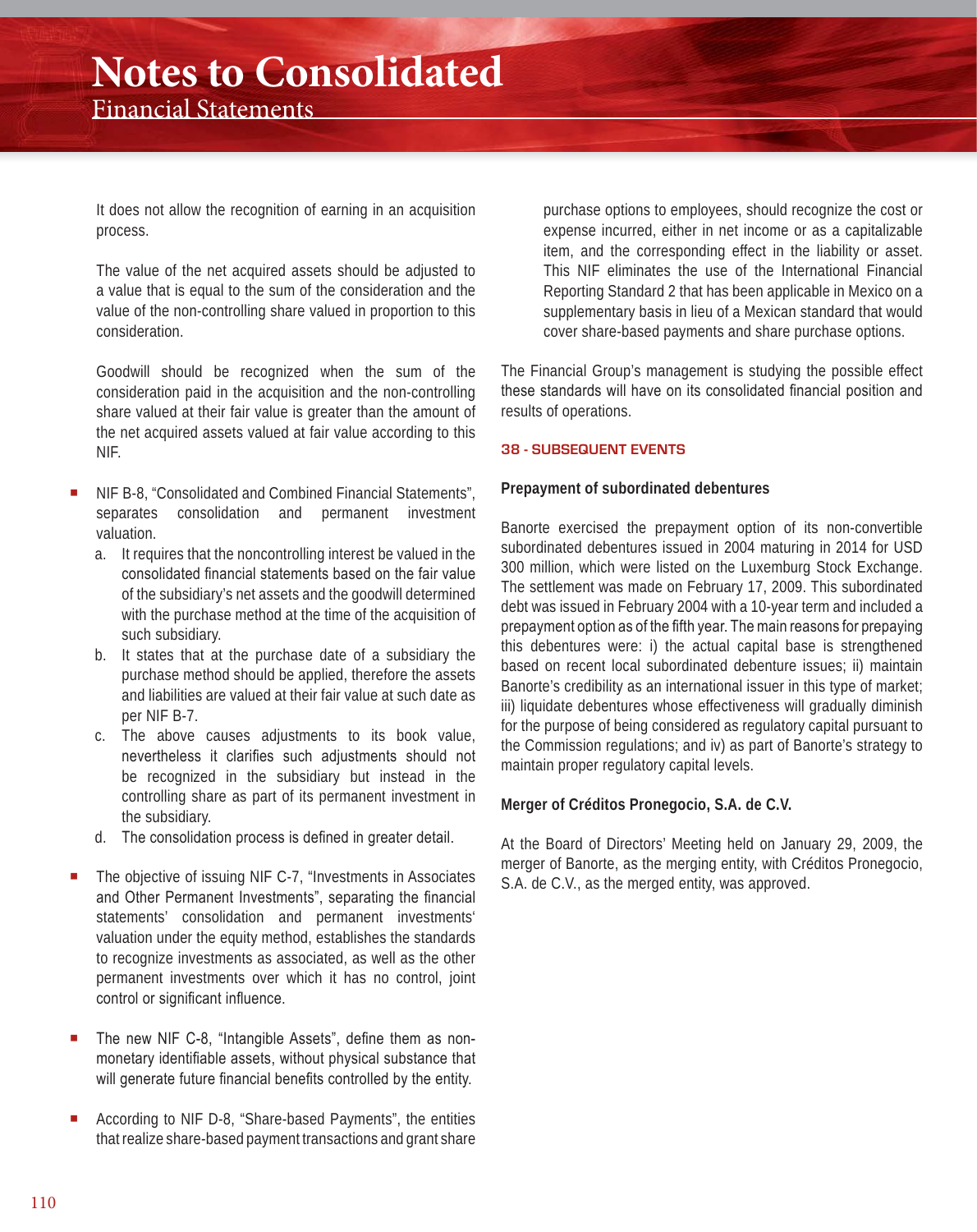"Looking into the future, at Banorte we are aware that Mexico continues to be a country of opportunities in spite of the current setbacks, which is why we will continue investing resources to continue offering innovative products and improve our services".

"We are convinced that this country requires a stronger banking presence, and for that reason, we reaffirm our commitment to work closely with all Mexicans to be a part of their success stories. We have the financial soundness and a great team of individuals in different areas to achieve this goal".

### **Roberto González Barrera**

Chairman of the Board of Directors of Grupo Financiero Banorte